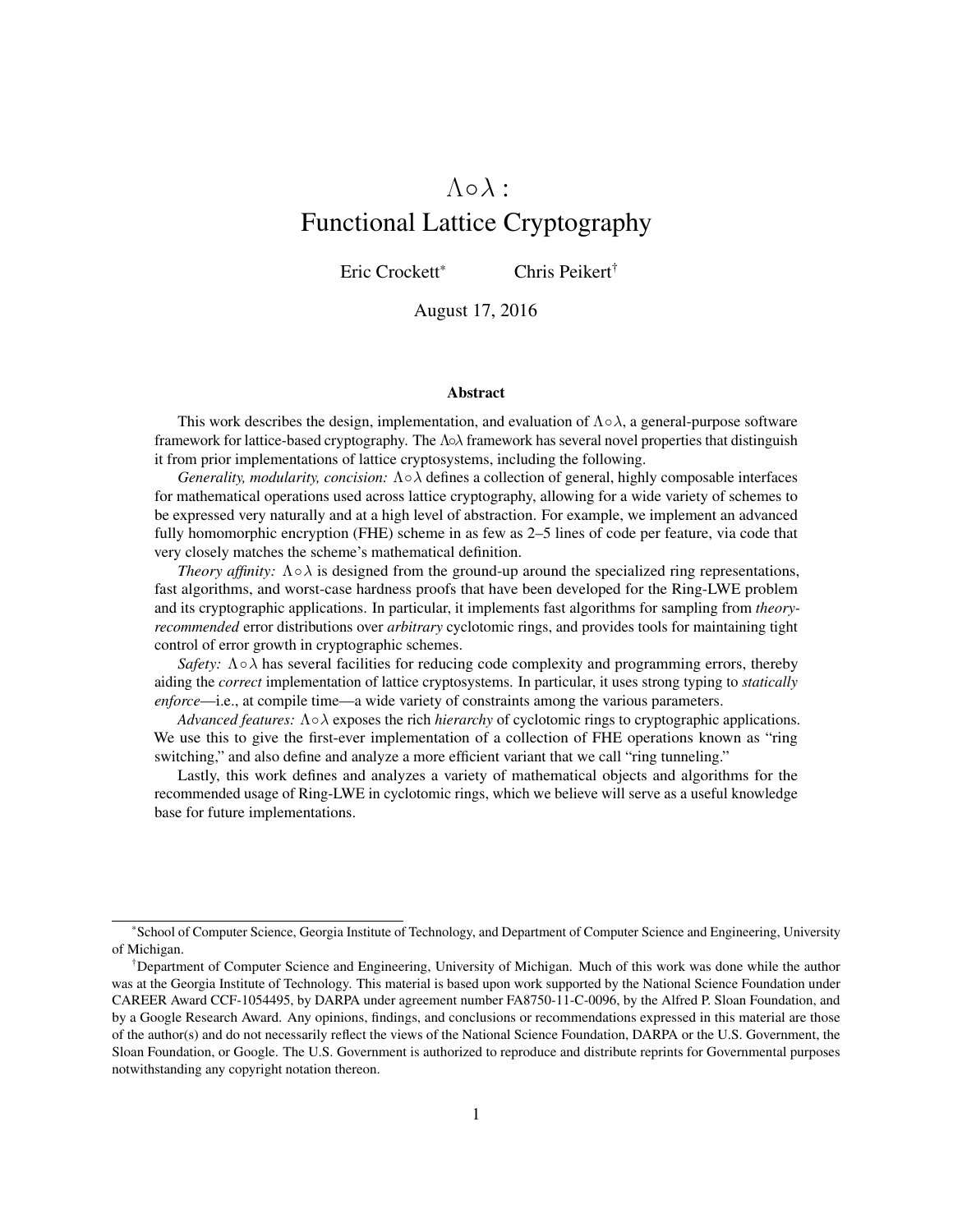# **Contents**

| $\mathbf{1}$            |     | Introduction<br>$\overline{\mathbf{4}}$                                                                                                 |
|-------------------------|-----|-----------------------------------------------------------------------------------------------------------------------------------------|
|                         | 1.1 | $\overline{4}$                                                                                                                          |
|                         |     | $\overline{4}$<br>1.1.1                                                                                                                 |
|                         |     | 1.1.2<br>6                                                                                                                              |
|                         | 1.2 | $\overline{7}$                                                                                                                          |
|                         | 1.3 | 9                                                                                                                                       |
|                         | 1.4 | -10                                                                                                                                     |
|                         | 1.5 |                                                                                                                                         |
| $\overline{2}$          |     | 11<br><b>Integer and Modular Arithmetic</b>                                                                                             |
|                         | 2.1 |                                                                                                                                         |
|                         | 2.2 |                                                                                                                                         |
|                         | 2.3 |                                                                                                                                         |
|                         | 2.4 | 13                                                                                                                                      |
|                         | 2.5 | 15                                                                                                                                      |
|                         | 2.6 |                                                                                                                                         |
|                         |     |                                                                                                                                         |
| $\mathbf{3}$            |     | 16<br><b>Cyclotomic Rings</b>                                                                                                           |
|                         | 3.1 |                                                                                                                                         |
|                         |     | Cyclotomic Rings (a) and a series and a series and a series and a series are series and series are series and $\frac{17}{100}$<br>3.1.1 |
|                         |     | 17<br>3.1.2                                                                                                                             |
|                         |     | 18<br>3.1.3                                                                                                                             |
|                         | 3.2 | 19                                                                                                                                      |
|                         |     | 19<br>3.2.1                                                                                                                             |
|                         |     | 20<br>3.2.2                                                                                                                             |
|                         | 3.3 | 22                                                                                                                                      |
|                         |     | 22<br>3.3.1                                                                                                                             |
|                         |     | 3.3.2                                                                                                                                   |
|                         |     | 3.3.3                                                                                                                                   |
| $\overline{\mathbf{4}}$ |     | Fully Homomorphic Encryption in $\Lambda \circ \lambda$<br>24                                                                           |
|                         | 4.1 |                                                                                                                                         |
|                         | 4.2 |                                                                                                                                         |
|                         | 4.3 |                                                                                                                                         |
|                         | 4.4 | 27                                                                                                                                      |
|                         | 4.5 | 28                                                                                                                                      |
|                         | 4.6 | 30                                                                                                                                      |
|                         |     |                                                                                                                                         |
|                         |     | A More on Type-Level Cyclotomic Indices<br>36                                                                                           |
|                         | A.1 | 37                                                                                                                                      |
|                         | A.2 | 37                                                                                                                                      |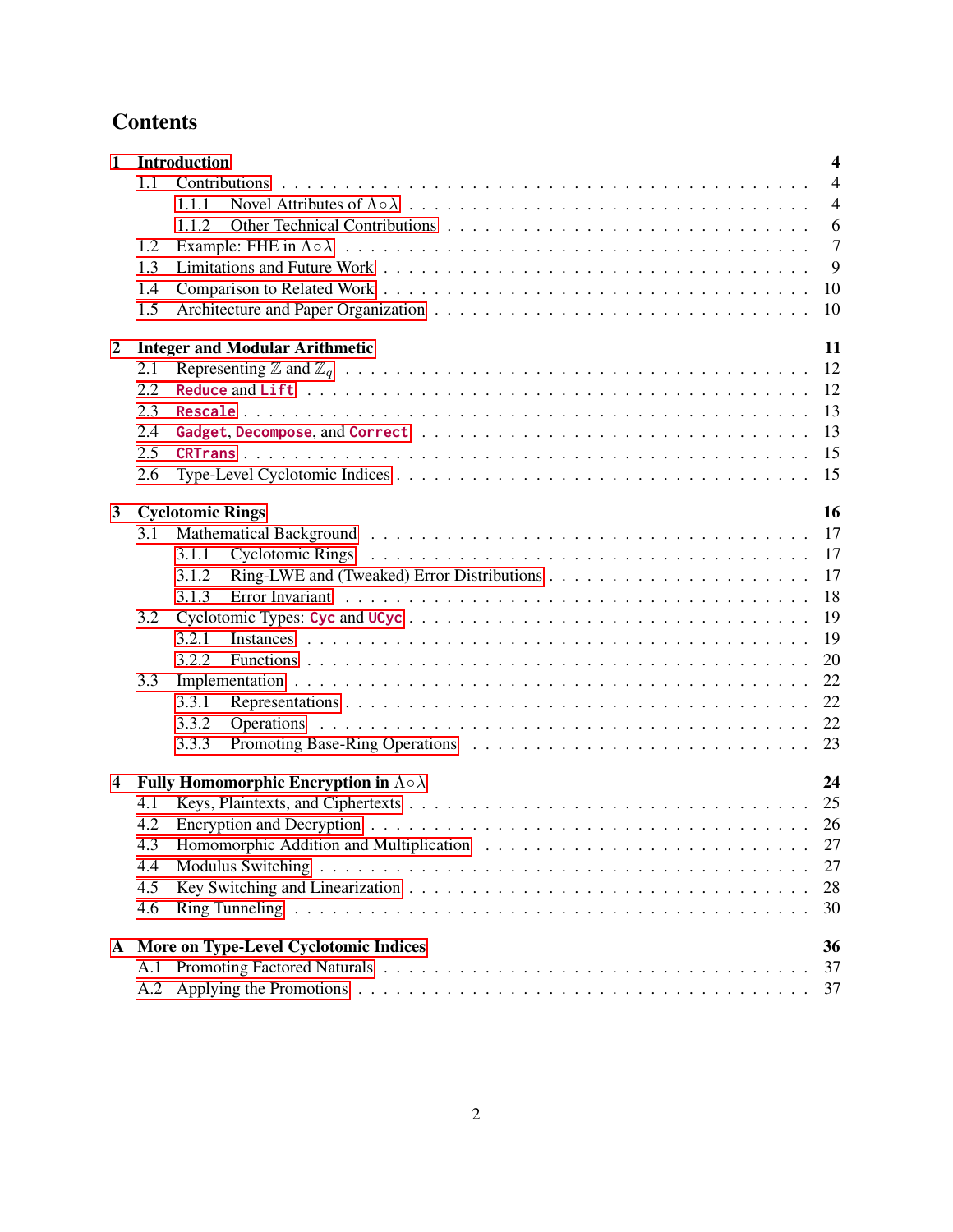| B.1<br>B.2<br>$\mathbf C$<br><b>Tensor Interface and Sparse Decompositions</b><br>C.1<br>C.1.1<br>C.1.2<br>C.1.3<br>C.2<br>C.2.1<br>C.2.2<br>C.2.3<br>C.2.4<br>C.2.5<br>C.2.6<br>C.2.7<br>C.3<br>C.3.1<br>C.3.2<br>C.3.3<br>C.3.4<br>C.4<br><b>CRT</b> Sets<br>C.4.1<br>C.4.2<br><b>Tensor Product of Rings</b><br>D<br><b>Evaluation</b><br>E<br>E.1<br>E.1.1<br>E.1.2<br>E.2<br>E.2.1<br>E.2.2<br>E.2.3<br>F<br><b>Haskell Background</b><br>F <sub>1</sub> | B |                 |    | <b>Sparse Decompositions and Haskell Framework</b> |  |  |  |    |  | 38 |  |  |  |  |
|---------------------------------------------------------------------------------------------------------------------------------------------------------------------------------------------------------------------------------------------------------------------------------------------------------------------------------------------------------------------------------------------------------------------------------------------------------------|---|-----------------|----|----------------------------------------------------|--|--|--|----|--|----|--|--|--|--|
|                                                                                                                                                                                                                                                                                                                                                                                                                                                               |   |                 |    |                                                    |  |  |  |    |  |    |  |  |  |  |
|                                                                                                                                                                                                                                                                                                                                                                                                                                                               |   |                 |    |                                                    |  |  |  |    |  | 39 |  |  |  |  |
|                                                                                                                                                                                                                                                                                                                                                                                                                                                               |   |                 |    |                                                    |  |  |  |    |  | 41 |  |  |  |  |
|                                                                                                                                                                                                                                                                                                                                                                                                                                                               |   |                 |    |                                                    |  |  |  | 41 |  |    |  |  |  |  |
|                                                                                                                                                                                                                                                                                                                                                                                                                                                               |   |                 |    |                                                    |  |  |  |    |  | 41 |  |  |  |  |
|                                                                                                                                                                                                                                                                                                                                                                                                                                                               |   |                 |    |                                                    |  |  |  |    |  | 43 |  |  |  |  |
|                                                                                                                                                                                                                                                                                                                                                                                                                                                               |   |                 |    |                                                    |  |  |  |    |  | 45 |  |  |  |  |
|                                                                                                                                                                                                                                                                                                                                                                                                                                                               |   |                 |    |                                                    |  |  |  |    |  | 46 |  |  |  |  |
|                                                                                                                                                                                                                                                                                                                                                                                                                                                               |   |                 |    |                                                    |  |  |  |    |  | 46 |  |  |  |  |
|                                                                                                                                                                                                                                                                                                                                                                                                                                                               |   |                 |    |                                                    |  |  |  |    |  | 46 |  |  |  |  |
|                                                                                                                                                                                                                                                                                                                                                                                                                                                               |   |                 |    |                                                    |  |  |  |    |  | 46 |  |  |  |  |
|                                                                                                                                                                                                                                                                                                                                                                                                                                                               |   |                 |    |                                                    |  |  |  |    |  | 47 |  |  |  |  |
|                                                                                                                                                                                                                                                                                                                                                                                                                                                               |   |                 |    |                                                    |  |  |  |    |  | 48 |  |  |  |  |
|                                                                                                                                                                                                                                                                                                                                                                                                                                                               |   |                 |    |                                                    |  |  |  |    |  | 49 |  |  |  |  |
|                                                                                                                                                                                                                                                                                                                                                                                                                                                               |   |                 |    |                                                    |  |  |  |    |  | 50 |  |  |  |  |
|                                                                                                                                                                                                                                                                                                                                                                                                                                                               |   |                 |    |                                                    |  |  |  |    |  | 50 |  |  |  |  |
|                                                                                                                                                                                                                                                                                                                                                                                                                                                               |   |                 |    |                                                    |  |  |  |    |  | 50 |  |  |  |  |
|                                                                                                                                                                                                                                                                                                                                                                                                                                                               |   |                 |    |                                                    |  |  |  |    |  | 51 |  |  |  |  |
|                                                                                                                                                                                                                                                                                                                                                                                                                                                               |   |                 |    |                                                    |  |  |  |    |  | 51 |  |  |  |  |
|                                                                                                                                                                                                                                                                                                                                                                                                                                                               |   |                 |    |                                                    |  |  |  |    |  | 52 |  |  |  |  |
|                                                                                                                                                                                                                                                                                                                                                                                                                                                               |   |                 |    |                                                    |  |  |  |    |  | 53 |  |  |  |  |
|                                                                                                                                                                                                                                                                                                                                                                                                                                                               |   |                 |    |                                                    |  |  |  |    |  |    |  |  |  |  |
|                                                                                                                                                                                                                                                                                                                                                                                                                                                               |   |                 |    |                                                    |  |  |  |    |  | 54 |  |  |  |  |
|                                                                                                                                                                                                                                                                                                                                                                                                                                                               |   |                 |    |                                                    |  |  |  |    |  | 55 |  |  |  |  |
|                                                                                                                                                                                                                                                                                                                                                                                                                                                               |   |                 |    |                                                    |  |  |  |    |  | 56 |  |  |  |  |
|                                                                                                                                                                                                                                                                                                                                                                                                                                                               |   |                 |    |                                                    |  |  |  |    |  | 57 |  |  |  |  |
|                                                                                                                                                                                                                                                                                                                                                                                                                                                               |   |                 |    |                                                    |  |  |  |    |  |    |  |  |  |  |
|                                                                                                                                                                                                                                                                                                                                                                                                                                                               |   |                 |    |                                                    |  |  |  |    |  |    |  |  |  |  |
|                                                                                                                                                                                                                                                                                                                                                                                                                                                               |   |                 |    |                                                    |  |  |  |    |  |    |  |  |  |  |
|                                                                                                                                                                                                                                                                                                                                                                                                                                                               |   |                 |    |                                                    |  |  |  |    |  |    |  |  |  |  |
|                                                                                                                                                                                                                                                                                                                                                                                                                                                               |   |                 |    |                                                    |  |  |  |    |  | 61 |  |  |  |  |
|                                                                                                                                                                                                                                                                                                                                                                                                                                                               |   |                 |    |                                                    |  |  |  |    |  | 62 |  |  |  |  |
|                                                                                                                                                                                                                                                                                                                                                                                                                                                               |   |                 |    |                                                    |  |  |  |    |  | 63 |  |  |  |  |
|                                                                                                                                                                                                                                                                                                                                                                                                                                                               |   |                 | 63 |                                                    |  |  |  |    |  |    |  |  |  |  |
|                                                                                                                                                                                                                                                                                                                                                                                                                                                               |   | F <sub>12</sub> |    |                                                    |  |  |  |    |  | 63 |  |  |  |  |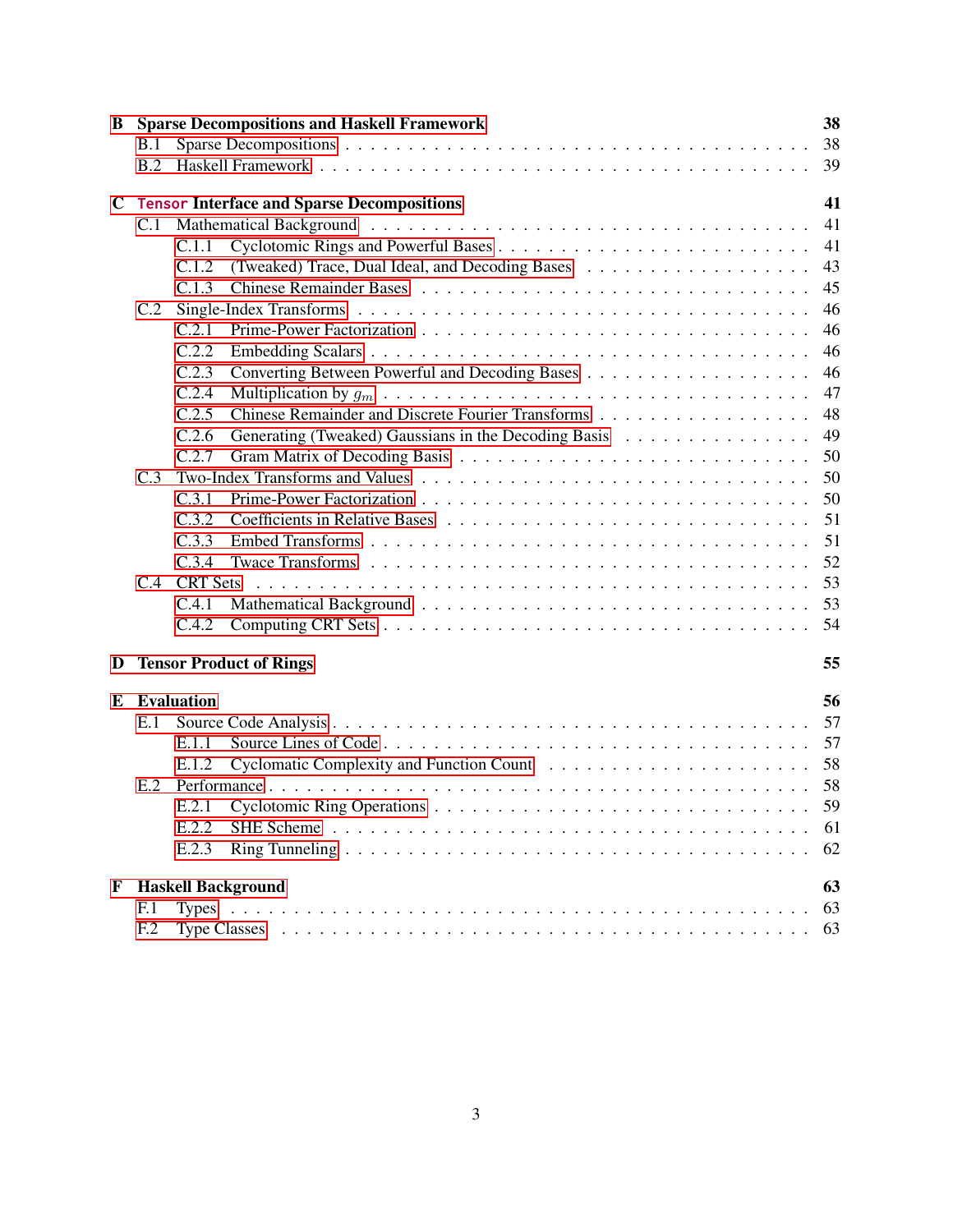# <span id="page-3-0"></span>1 Introduction

Lattice-based cryptography has seen enormous growth over the past decade, and has attractive features like apparent resistance to *quantum* attacks; security under *worst-case* hardness assumptions (e.g., [\[Ajt96,](#page-32-0) [Reg05\]](#page-35-1)); efficiency and parallelism, especially via the use of algebraically structured lattices over polynomial *rings* (e.g., [\[HPS98,](#page-34-0) [Mic02,](#page-35-2) [LPR10\]](#page-34-1)); and powerful cryptographic constructions like identity/attribute-based and fully homomorphic encryption (e.g., [\[GPV08,](#page-34-2) [Gen09,](#page-33-0) [BGV12,](#page-32-1) [GSW13,](#page-34-3) [GVW13\]](#page-34-4)).

The past few years have seen a broad movement toward the *practical implementation* of lattice/ring-based schemes, with an impressive array of results. To date, each such implementation has been specialized to a particular cryptographic primitive (and sometimes even to a specific computational platform), e.g., collisionresistant hashing (using SIMD instruction sets) [\[LMPR08\]](#page-34-5), digital signatures [\[GLP12,](#page-34-6) [DDLL13\]](#page-33-1), key-establishment protocols [\[BCNS15,](#page-32-2) [ADPS16,](#page-32-3) [BCD](#page-32-4)<sup>+</sup>16], and fully homomorphic encryption (FHE) [\[NLV11,](#page-35-3) [HS\]](#page-34-7) (using GPUs and FPGAs [\[WHC](#page-35-4)<sup>+</sup>12, [CGRS14\]](#page-33-2)), to name a few.

However, the state of lattice cryptography implementations is also highly *fragmented*: they are usually focused on a single cryptosystem for fixed parameter sets, and have few reusable interfaces, making them hard to implement other primitives upon. Those interfaces that do exist are quite *low-level*; e.g., they require the programmer to explicitly convert between various representations of ring elements, which calls for specialized expertise and can be error prone. Finally, prior implementations either do not support, or use suboptimal algorithms for, the important class of *arbitrary cyclotomic* rings, and thereby lack related classes of FHE functionality. (See [Section 1.4](#page-9-0) for a more detailed review of related work.)

With all this in mind, we contend that there is a need for a *general-purpose*, *high-level*, and *feature-rich framework* that will allow researchers to more easily implement and experiment with the wide variety of lattice-based cryptographic schemes, particularly more complex ones like FHE.

# <span id="page-3-1"></span>1.1 Contributions

This work describes the design, implementation, and evaluation of  $\Lambda \circ \lambda$ , a general-purpose framework for lattice-based cryptography in the compiled, functional, strongly typed programming language Haskell.<sup>[1,](#page-3-3)[2](#page-3-4)</sup> Our primary goals for  $\Lambda \circ \lambda$  include: (1) the ability to implement both basic and advanced lattice cryptosystems correctly, concisely, and at a high level of abstraction; (2) alignment with the current best theory concerning security and algorithmic efficiency; and (3) acceptable performance on commodity CPUs, along with the capacity to integrate specialized backends (e.g., GPUs) without affecting application code.

### <span id="page-3-2"></span>1.1.1 Novel Attributes of  $\Lambda \circ \lambda$

The  $\Lambda \circ \lambda$  framework has several novel properties that distinguish it from prior lattice-crypto implementations.

**Generality, modularity, and concision:**  $\Lambda \circ \lambda$  defines a collection of simple, modular interfaces and implementations for the lattice cryptography "toolbox," i.e., the collection of operations that are used across a wide variety of modern cryptographic constructions. This generality allows cryptographic schemes to be expressed very naturally and concisely, via code that closely mirrors their mathematical definitions. For example, we implement a full-featured FHE scheme (which includes never-before-implemented functionality) in as few as 2–5 lines of code per feature. (See Sections [1.2](#page-6-0) and [4](#page-23-0) for details.)

<span id="page-3-3"></span><sup>&</sup>lt;sup>1</sup>The name  $\Lambda \circ \lambda$  refers to the combination of lattices and functional programming, which are often signified by  $\Lambda$  and  $\lambda$ , respectively. The recommended pronunciation is "L O L."

<span id="page-3-4"></span> ${}^{2}$ Λολ is available under the free and open-source GNU GPL2 license. It can be installed from Hackage, the Haskell community's central repository, via stack install lol. The source repository is also available at <https://github.com/cpeikert/Lol>.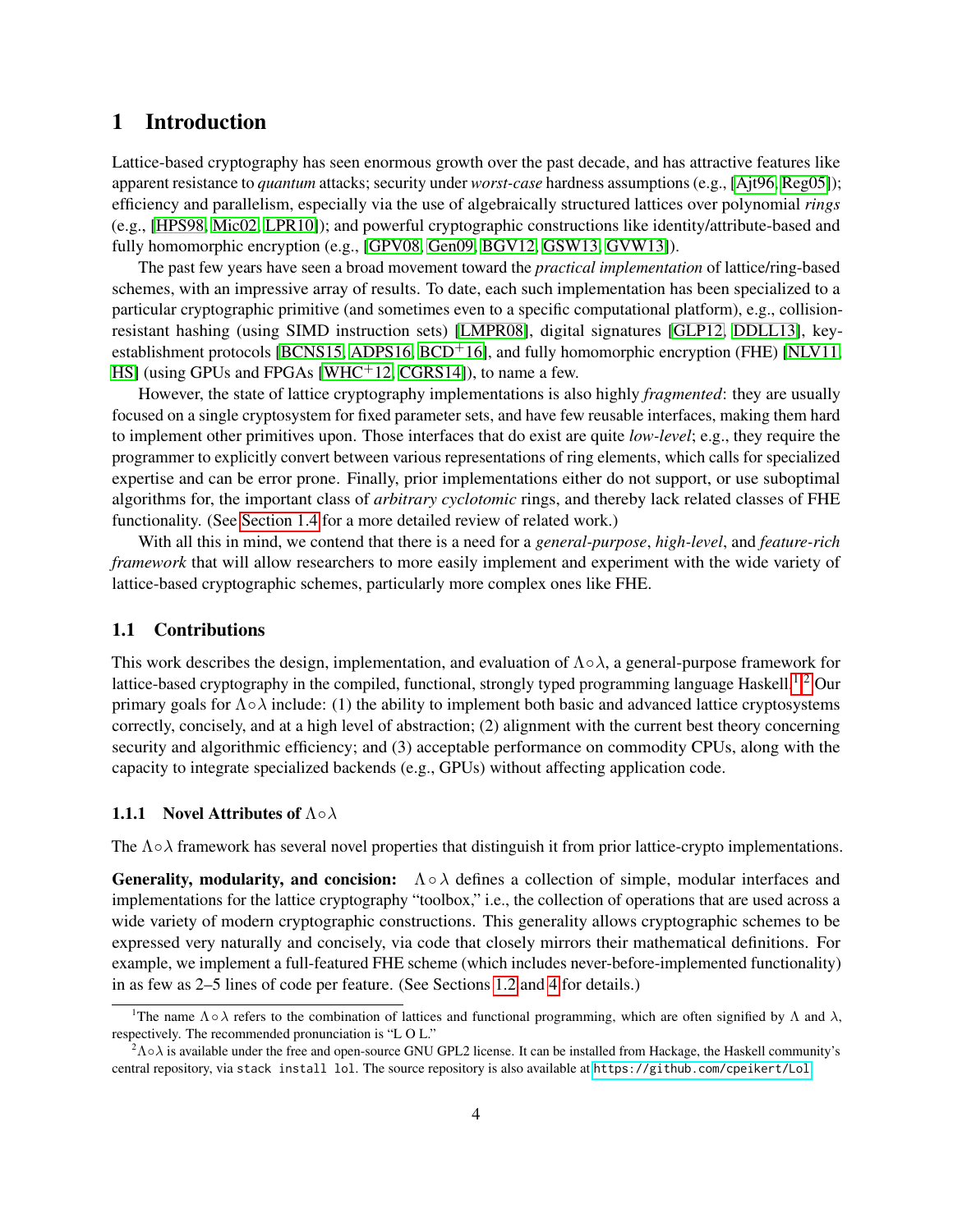While  $\Lambda \circ \lambda$ 's interfaces are general enough to support most modern lattice-based cryptosystems, our main focus (as with most prior implementations) is on systems defined over *cyclotomic rings*, because they lie at the heart of practically efficient lattice-based cryptography (see, e.g., [\[HPS98,](#page-34-0) [Mic02,](#page-35-2) [LPR10,](#page-34-1) [LPR13\]](#page-34-8)). However, while almost all prior implementations are limited to the narrow subclass of *power-of-two* cyclotomics (which are the algorithmically simplest case), Λ◦λ supports *arbitrary* cyclotomic rings. Such support is essential in a general framework, because many advanced techniques in ring-based cryptography, such as "plaintext packing" and homomorphic SIMD operations [\[SV10,](#page-35-5) [SV11\]](#page-35-6), inherently require non-power-of-two cyclotomics when using characteristic-two plaintext spaces (e.g.,  $\mathbb{F}_{2^k}$ ).

**Theory affinity:**  $\Lambda \circ \lambda$  is designed from the ground-up around the specialized ring representations, fast algorithms, and worst-case hardness proofs developed in [\[LPR10,](#page-34-1) [LPR13\]](#page-34-8) for the design and analysis of ring-based cryptosystems (over arbitrary cyclotomic rings), particularly those relying on Ring-LWE. To our knowledge,  $\Lambda \circ \lambda$  is the first-ever implementation of these techniques, which include:

- fast and modular algorithms for converting among the three most useful representations of ring elements, corresponding to the *powerful*, *decoding*, and *Chinese Remainder Theorem (CRT)* bases;
- fast algorithms for sampling from "theory-recommended" error distributions—i.e., those for which the Ring-LWE problem has provable worst-case hardness—for use in encryption and related operations;
- proper use of the powerful- and decoding-basis representations to maintain tight control of error growth under cryptographic operations, and for the best error tolerance in decryption.

We especially emphasize the importance of using appropriate error distributions for Ring-LWE, because adhoc instantiations with narrow error can be completely broken by certain attacks [\[ELOS15,](#page-33-3) [CLS15,](#page-33-4) [CIV16\]](#page-33-5), whereas theory-recommended distributions are provably immune to the same class of attacks [\[Pei16\]](#page-35-7).

In addition, Λ◦λ is the first lattice cryptography implementation to expose the rich *hierarchy* of cyclotomic rings, making subring and extension-ring relationships accessible to applications. In particular,  $\Lambda \circ \lambda$  supports a set of homomorphic operations known as *ring-switching* [\[BGV12,](#page-32-1) [GHPS12,](#page-34-9) [AP13\]](#page-32-5), which enables efficient homomorphic evaluation of certain structured linear transforms. Ring-switching has multiple applications, such as ciphertext compression [\[BGV12,](#page-32-1) [GHPS12\]](#page-34-9) and asymptotically efficient "bootstrapping" algorithms for FHE [\[AP13\]](#page-32-5).

**Safety:** Building on its host language Haskell,  $\Lambda \circ \lambda$  has several facilities for reducing programming errors and code complexity, thereby aiding the *correct* implementation of lattice cryptosystems. This is particularly important for advanced constructions like FHE, which involve a host of parameters, mathematical objects, and algebraic operations that must satisfy a variety of constraints for the scheme to work as intended.

More specifically, Λ◦λ uses advanced features of Haskell's type system to *statically enforce* (i.e., at compile time) a variety of mathematical constraints. This catches many common programming errors early on, and guarantees that any execution will perform only legal operations.<sup>[3](#page-4-0)</sup> For example,  $\Lambda \circ \lambda$  represents integer moduli and cyclotomic indices as specialized *types*, which allows it to statically enforce that all inputs to modular arithmetic operations have the same modulus, and that to embed from one cyclotomic ring to another, the former must be a subring of the latter. We emphasize that representing moduli and indices as types does not require fixing their values at compile time; instead, one can (and we often do) *reify* runtime values into types, checking any necessary constraints just once at reification.

Additionally, Λ◦λ aids safety by defining *high-level abstractions* and *narrow interfaces* for algebraic objects and cryptographic operations. For example, it provides an abstract data type for cyclotomic rings, which

<span id="page-4-0"></span><sup>&</sup>lt;sup>3</sup>A popular joke about Haskell code is "if you can get it to compile, it must be correct."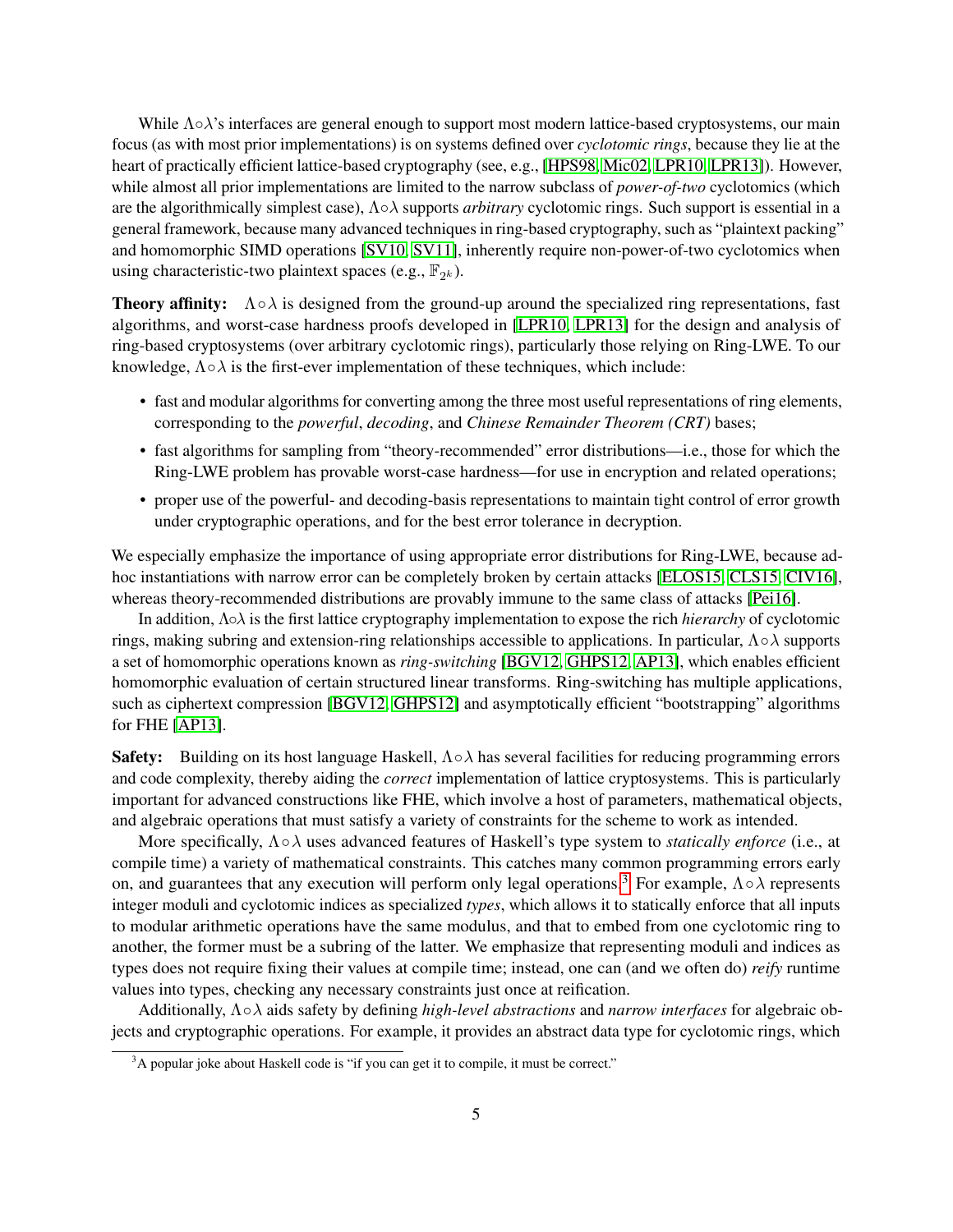hides its choice of internal representation (powerful or CRT basis, subring element, etc.), and automatically performs any necessary conversions. Moreover, it exposes only high-level operations like ring addition and multiplication, bit decomposition, sampling uniform or Gaussian ring elements, etc.

Finally, Haskell itself also greatly aids safety because computations are by default *pure*: they cannot mutate state or otherwise modify their environment. This makes code easier to reason about, test, or even formally verify, and is a natural fit for algebra-intensive applications like lattice cryptography. We stress that "effectful" computations like input/output or random number generation are still possible, but must be embedded in a structure that precisely delineates what effects are allowed.

**Multiple backends:**  $\Lambda \circ \lambda$ 's architecture sharply separates its interface of cyclotomic ring operations from the implementations of their corresponding linear transforms. This allows for multiple "backends," e.g., based on specialized hardware like GPUs or FPGAs via tools like  $[CKL+11]$  $[CKL+11]$ , without requiring any changes to cryptographic application code. (By contrast, prior implementations exhibit rather tight coupling between their application and backend code.) We have implemented two interchangeable backends, one in the pure-Haskell Repa array library  $[KCL<sup>+</sup>10, LCKJ12]$  $[KCL<sup>+</sup>10, LCKJ12]$  $[KCL<sup>+</sup>10, LCKJ12]$ , and one in C++.

### <span id="page-5-0"></span>1.1.2 Other Technical Contributions

Our work on  $\Lambda \circ \lambda$  has also led to several technical novelties of broader interest and applicability.

Abstractions for lattice cryptography. As already mentioned, Λ◦λ defines *composable* abstractions and algorithms for widely used lattice operations, such as *rounding* (or rescaling)  $\mathbb{Z}_q$  to another modulus, (bit) decomposition, and other operations associated with "gadgets" (including in "Chinese remainder" representations). Prior works have documented and/or implemented subsets of these operations, but at lower levels of generality and composability. For example, we derive generic algorithms for all the above operations on *product rings*, using any corresponding algorithms for the component rings. And we show how to generically "promote" these operations on  $\mathbb Z$  or  $\mathbb Z_q$  to arbitrary cyclotomic rings. Such modularity makes our code easier to understand and verify, and is also pedagogically helpful to newcomers to the area.

**DSL for sparse decompositions.** As shown in [\[LPR13\]](#page-34-8) and further in this work, most cryptographically relevant operations on cyclotomic rings correspond to linear transforms having *sparse decompositions*, i.e., factorizations into relatively sparse matrices, or tensor products thereof. Such factorizations directly yield fast and highly parallel algorithms; e.g., the Cooley-Tukey FFT algorithm arises from a sparse decomposition of the Discrete Fourier Transform.

To concisely and systematically implement the wide variety of linear transforms associated with general cyclotomics, Λ◦λ includes an embedded *domain-specific language* (DSL) for expressing sparse decompositions using natural matrix notation, and a "compiler" that produces corresponding fast and parallel implementations. This compiler includes generic combinators that "lift" any class of transform from the primitive case of prime cyclotomics, to the prime-power case, and then to arbitrary cyclotomics. (See [Appendix B](#page-37-0) for details.)

**Algorithms for the cyclotomic hierarchy.** Recall that  $\Lambda \circ \lambda$  is the first lattice cryptography implementation to expose the rich hierarchy of cyclotomic rings, i.e., their subring and extension-ring relationships. As the foundation for this functionality, in [Appendix C](#page-40-0) we derive sparse decompositions for a variety of objects and linear transforms related to the cyclotomic hierarchy. In particular, we obtain simple linear-time algorithms for the *embed* and *"tweaked" trace* operations in the three main bases of interest (powerful, decoding, and CRT), and for computing the *relative* analogues of these bases for cyclotomic extension rings. To our knowledge,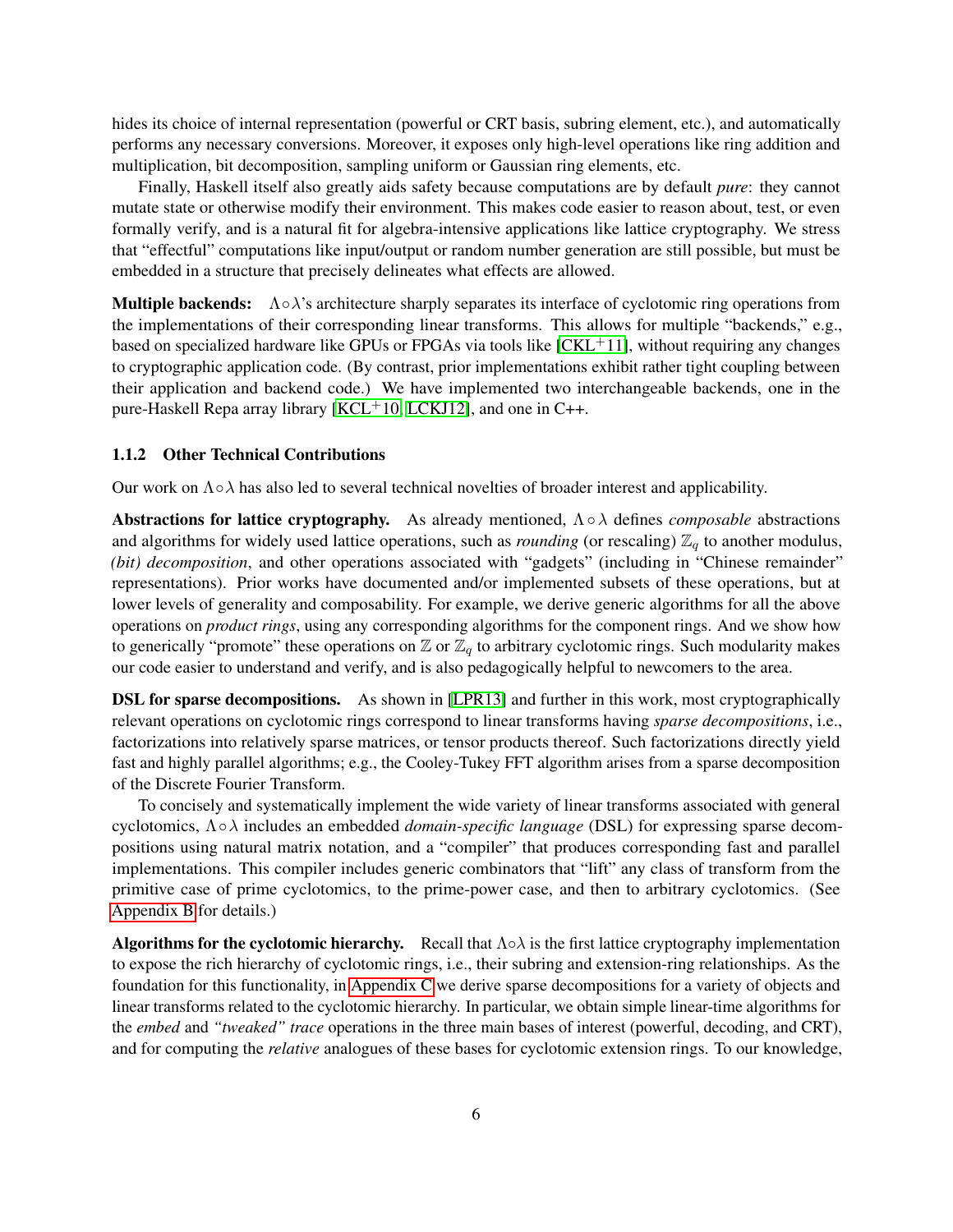almost all of this material is new. (For comparison, the Ring-LWE "toolkit" [\[LPR13\]](#page-34-8) deals almost entirely with transforms and algorithms for a *single* cyclotomic ring, not inter-ring operations.)

FHE with ring tunneling. In [Section 4,](#page-23-0) we define and implement an FHE scheme which refines a variety of techniques and features from a long series of works on Ring-LWE and FHE [\[LPR10,](#page-34-1) [BV11a,](#page-33-7) [BV11b,](#page-33-8) [BGV12,](#page-32-1) [GHPS12,](#page-34-9) [LPR13,](#page-34-8) [AP13\]](#page-32-5). For example, it allows the plaintext and ciphertext spaces to be defined over different cyclotomic rings, which permits certain optimizations.

Using  $\Lambda \circ \lambda$ 's support for the cyclotomic hierarchy, we also devise and implement a more efficient variant of ring-switching for FHE, which we call *ring tunneling*. While a prior technique [\[AP13\]](#page-32-5) homomorphically evaluates a linear function by "hopping" from one ring to another through a common *extension* ring, our new approach "tunnels" through a common *subring*, which makes it more efficient. Moreover, we show that the linear function can be integrated into the accompanying key-switching step, thus unifying two operations into a simpler and even more efficient one. (See [Section 4.6](#page-29-0) for details.)

# <span id="page-6-0"></span>1.2 Example: FHE in  $\Lambda \circ \lambda$

For illustration, here we briefly give a flavor of our FHE implementation in Λολ; see [Figure 1](#page-7-0) for representative code, and [Section 4](#page-23-0) for many more details of the scheme's mathematical definition and implementation. While we do not expect the reader (especially one who is not conversant with Haskell) to understand all the details of the code, it should be clear that even complex operations like modulus-switching and keyswitching/relinearization have very concise and natural implementations in terms of  $\Lambda \circ \lambda$ 's interfaces (which include the functions errorCoset, reduce, embed, twace, liftDec, etc.). Indeed, the implementations of the FHE functions are often shorter than their type declarations! (For the reader who is new to Haskell, [Appendix F](#page-62-0) gives a brief tutorial that provides sufficient background to understand the code fragments appearing in this paper.)

As a reader's guide to the code from [Figure 1,](#page-7-0) by convention the type variables z, zp, zq always represent (respectively) the integer ring Z and quotient rings  $\mathbb{Z}_p = \mathbb{Z}/p\mathbb{Z}, \mathbb{Z}_q = \mathbb{Z}/q\mathbb{Z}$ , where  $p \ll q$  are respectively the plaintext and ciphertext moduli. The types m, m' respectively represent the indices  $m, m'$  of the cyclotomic rings R, R', where we need  $m|m'$  so that R can be seen as a subring of R'. Combining all this, the types Cyc m' z, Cyc m zp, and Cyc m' zq respectively represent R', the plaintext ring  $R_p = R/pR$ , and the ciphertext ring  $R'_q = R'/qR'.$ 

The declaration encrypt :: (m 'Divides' m', ...) => ... defines the *type* of the function encrypt (and similarly for decrypt, rescaleCT, etc.). Preceding the arrow  $\Rightarrow$ , the text (m `Divides` m', ...) lists the *constraints* that the types must satisfy at compile time; here the first constraint enforces that  $m|m'$ . The text following the arrow => defines the types of the inputs and output. For encrypt, the inputs are a secret key in  $R'$  and a plaintext in  $R'_p$ , and the output is a random ciphertext over  $R'_q$ . Notice that the full ciphertext type also includes the types m and zp, which indicate that the plaintext is from  $R_p$ . This aids safety: thanks to the type of decrypt, the type system prevents the programmer from incorrectly attempting to decrypt the ciphertext into a ring other than  $R_p$ .

Finally, each function declaration is followed by an implementation, which describes how the output is computed from the input(s). Because the implementations rely on the mathematical definition of the scheme, we defer further discussion to [Section 4.](#page-23-0)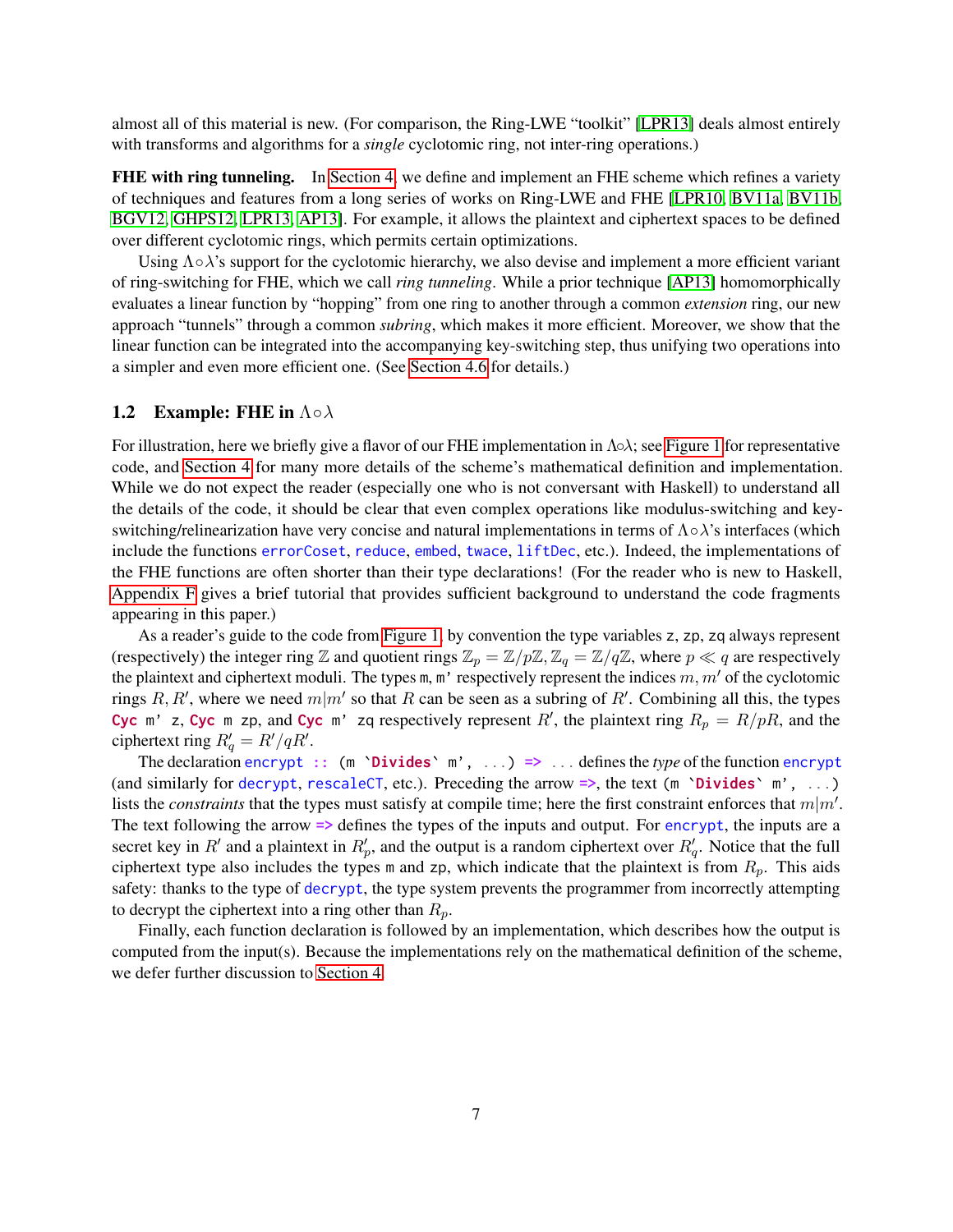```
encrypt :: (m `Divides` m', MonadRandom rnd, ...)
  \Rightarrow SK (Cyc m' z) -- secret key \in R'
  \rightarrow PT (Cyc m zp) -- plaintext \in R_p-> rnd (CT m zp (Cyc m' zq)) -- ciphertext over R_q'encrypt (SK s) mu = do - in randomness monad
  e <- errorCoset (embed mu) -- error \leftarrow \mu + pR'c1 <- getRandom
                                 -- uniform from R_{q}^{\prime}return $ CT LSD @ 1 [reduce e - c1 * reduce s, c1]decrypt :: (Lift zq z, Reduce z zp, \dots)
  \Rightarrow SK (Cyc m' z) -- secret key \in R'
  -> CT m zp (Cyc m' zq) - -- ciphertext over R'_q\rightarrow PT (Cyc m zp) -- plaintext in R_pdecrypt (SK s) (CT LSD k l c) =let e = liftDec \frac{1}{2} evaluate c (reduce s)
  in l \gg twace (iterate divG (reduce e) \text{!} \, \,k)
-- homomorphic multiplication
(CT LSD k1 l1 c1) * (CT \_ k2 l2 c2) =
  CT d2 (k1+k2+1) (11*12) (mulG <$> c1 * c2)
-- ciphertext modulus switching
rescaleCT :: (Rescale zq zq', ...)
  => CT m zp (Cyc m' zq ) -- ciphertext over R'_q<br>-> CT m zp (Cyc m' zq') -- to R'_{q'}rescaleCT (CT MSD k l [c0, c1]) =
  CT MSD k l [rescaleDec c0, rescalePow c1]
-- key switching/linearization
keySwitchQuad :: (MonadRandom rnd, ...)
  \Rightarrow SK r' \rightarrow SK r' \qquad -- target, source keys
  \rightarrow rnd (CT m zp r'q \rightarrow CT m zp r'q) -- recrypt function
keySwitchQuad sout sin = do -- in randomness monad
  hint <- ksHint sout sin
  return $ \ (CT MSD k 1 [c0, c1, c2]) \rightarrowCT MSD k l \frac{1}{2} [c0,c1] + switch hint c2
switch hint c =sum $ zipWith (*>) (reduce <$> decompose c) hint
```
Figure 1: Representative (and approximate) code from our implementation of an FHE scheme in  $\Lambda \circ \lambda$ .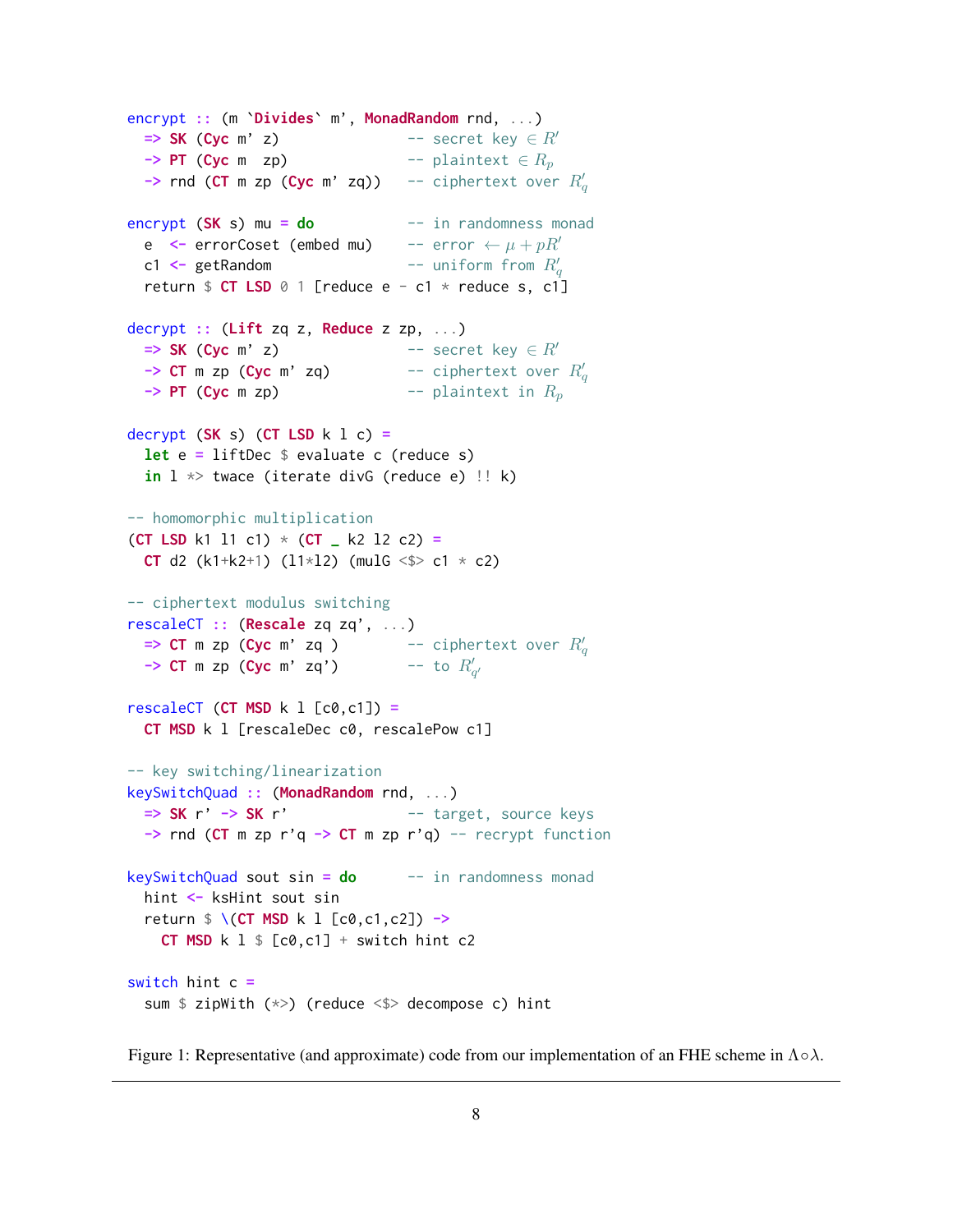# <span id="page-8-0"></span>1.3 Limitations and Future Work

Security. While  $\Lambda \circ \lambda$  has many attractive functionality and safety features, we stress that it is still an early-stage research prototype, and is not yet recommended for production purposes—especially in scenarios requiring high security assurances. Potential issues include, but may not be limited to:

- Most functions in  $\Lambda \circ \lambda$  are not constant time, and may therefore leak secret information via timing or other side channels. (Systematically protecting lattice cryptography from side-channel attacks is an important area of research.)
- While  $\Lambda \circ \lambda$  implements a fast algorithm for sampling from theory-recommended error distributions, the current implementation is somewhat naïve in terms of precision. By default, some  $\Lambda \circ \lambda$  functions use double-precision floating-point arithmetic to approximate a sample from a continuous Gaussian, before rounding. (But one can specify an alternative data type having more precision.) We have not yet analyzed the associated security implications, if any. We do note, however, that Ring-LWE is robust to small variations in the error distribution (see, e.g., [\[LPR10,](#page-34-1) Section 5]).

Discrete Gaussian sampling. Many lattice-based cryptosytems, such as digital signatures and identitybased or attribute-based encryption schemes following [\[GPV08\]](#page-34-2), require sampling from a *discrete Gaussian* probability distribution over a given lattice coset, using an appropriate kind of "trapdoor." Supporting this operation in  $\Lambda \circ \lambda$  is left to future work, for the following reasons. While it is straightforward to give a clean *interface* for discrete Gaussian sampling (similar to the **Decompose** classdescribed in [Section 2.4\)](#page-12-1), providing a secure and practical *implementation* is very subtle, especially for arbitrary cyclotomic rings: one needs to account for the non-orthogonality of the standard bases, use practically efficient algorithms, and ensure high statistical fidelity to the desired distribution using finite precision. Although there has been good progress in addressing these issues at the theoretical level (see, e.g., [\[DN12,](#page-33-9) [LPR13,](#page-34-8) [DP15b,](#page-33-10) [DP15a\]](#page-33-11)), a complete practical solution still requires further research.

**Applications.** As our focus here is mainly on the  $\Lambda \circ \lambda$  framework itself, we leave the implementation of additional lattice-based cryptosystems to future work. While digital signatures and identity/attribute-based encryption use discrete Gaussian sampling, many other primitives should be straightforward to implement using Λ∘λ's existing functionality. These include standard Ring-LWE-based [\[LPR10,](#page-34-1) [LPR13\]](#page-34-8) and NTRUstyle encryption [\[HPS98,](#page-34-0) [SS11\]](#page-35-8), public-key encryption with security under chosen-ciphertext attacks [\[MP12\]](#page-35-9), and pseudorandom functions (PRFs) [\[BPR12,](#page-33-12) [BLMR13,](#page-32-6) [BP14\]](#page-32-7). It should also be possible to implement the *homomorphic evaluation* of a lattice-based PRF under our FHE scheme, in the same spirit as homomorphic evaluations of the AES block cipher [\[GHS12,](#page-34-12) [CLT14\]](#page-33-13); we have promising preliminary work in this direction.

Language layer. Rich lattice-based cryptosystems, especially homomorphic encryption, involve a large number of tunable parameters and different routes to the user's end goal. In current implementations, merely expressing a homomorphic computation requires expertise in the intricacies of the homomorphic encryption scheme and its particular implementation. For future work, we envision domain-specific languages (DSLs) that allow the programmer to express a *plaintext computation* at a level above the "native instruction set" of the homomorphic encryption scheme. A specialized compiler would then translate the user's description into a *homomorphic computation* (on ciphertexts) using the cryptosystem's instruction set, and possibly even instantiate secure parameters for it. Because Haskell is an excellent host language for embedded DSLs, we believe that  $\Lambda \circ \lambda$  will serve as a strong foundation for such tools.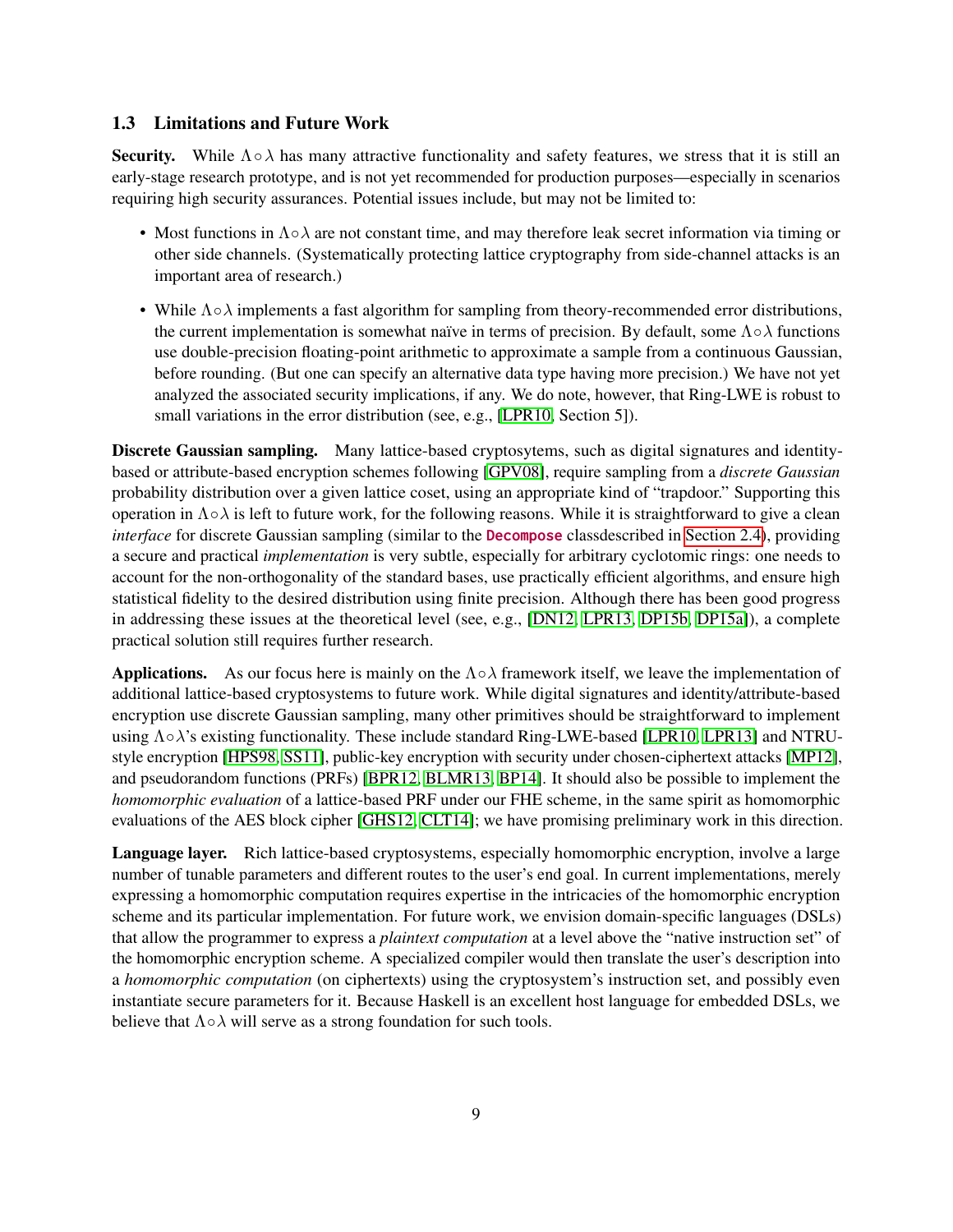# <span id="page-9-0"></span>1.4 Comparison to Related Work

As mentioned above, there are many implementations of various lattice- and ring-based cryptographic schemes, such as NTRU (Prime) encryption [\[HPS98,](#page-34-0) [BCLvV16\]](#page-32-8), the SWIFFT hash function [\[LMPR08\]](#page-34-5), digital signature schemes like [\[GLP12\]](#page-34-6) and BLISS [\[DDLL13\]](#page-33-1), key-exchange protocols [\[BCNS15,](#page-32-2) [ADPS16,](#page-32-3)  $BCD<sup>+</sup>16$  $BCD<sup>+</sup>16$ ], and FHE libraries like HElib [\[HS\]](#page-34-7). In addition, there are some high-performance backends for power-of-two cyclotomics, like NFLIib [\[MBG](#page-35-10)<sup>+</sup>16] and [\[WHC](#page-35-4)<sup>+</sup>12], which can potentially be plugged into these other systems. Also, in a Masters thesis developed concurrently with this work, Mayer [\[May16\]](#page-34-13) implemented the "toolkit" algorithms from [\[LPR13\]](#page-34-8) for arbitrary cyclotomic rings (though not the inter-ring operations that  $\Lambda \circ \lambda$  supports).

On the whole, the prior works each implement just one cryptographic primitive (sometimes even on a specific computational platform), and typically opt for performance over generality and modularity. In particular, none of them provide any abstract data types for cyclotomic rings, but instead require the programmer to explicitly manage the representations of ring elements (e.g., as polynomials) and ensure that operations on them are mathematically meaningful. Moreover, with the exception of [\[May16\]](#page-34-13), they do not support general cyclotomic rings using the current best theory for cryptographic purposes.

HElib. Our work compares most closely to HElib [\[HS\]](#page-34-7), which is an "assembly language" for BGVstyle FHE over cyclotomic rings [\[BGV12\]](#page-32-1). It holds speed records for a variety of FHE benchmarks (e.g., homomorphic AES computation [\[GHS12\]](#page-34-12)), and appears to be the sole public implementation of many advanced FHE features, like bootstrapping for "packed" ciphertexts [\[HS15\]](#page-34-14).

On the downside, HElib does not use the best known algorithms for cryptographic operations in general (non-power-of-two) cyclotomics. Most significantly, it uses the *univariate* representation modulo cyclotomic polynomials, rather than the multivariate/tensored representations from [\[LPR13\]](#page-34-8), which results in more complex and less efficient algorithms, and suboptimal noise growth in cryptographic schemes. The practical effects of this can be seen in our performance evaluation [\(Appendix E.2\)](#page-57-1), which shows that  $\Lambda \circ \lambda$ 's C++ backend is about nine times slower than HElib for power-of-two cyclotomics, but is significantly *faster* (by factors of two or more) for indices involving two or more small primes. Finally, HELib is targeted toward just one class of cryptographic construction (FHE), so it lacks functionality necessary to implement a broader selection of lattice schemes (e.g., CCA-secure encryption).

Computational algebra systems. Algebra packages like Sage and Magma provide very general-purpose support for computational number theory. While these systems do offer higher-level abstractions and operations for cyclotomic rings, they are not a suitable platform for attaining our goals. First, their existing implementations of cyclotomic rings do not use the "tensored" representations (i.e., powerful and decoding bases, and CRT bases over  $\mathbb{Z}_q$ ) and associated fast algorithms that are preferred for cryptographic purposes. Nor do they include support for special lattice operations like bit decomposition and other "gadget" operations, so to use such systems we would have to reimplement essentially all the mathematical algorithms from scratch. Perhaps more significantly, the programming languages of these systems are relatively weakly and *dynamically* (not statically) typed, so all type-checking is deferred to runtime, where errors can be much harder to debug.

# <span id="page-9-1"></span>1.5 Architecture and Paper Organization

The components of  $\Lambda \circ \lambda$  are arranged in a few main layers, and the remainder of the paper is organized correspondingly. From the bottom up, the layers are: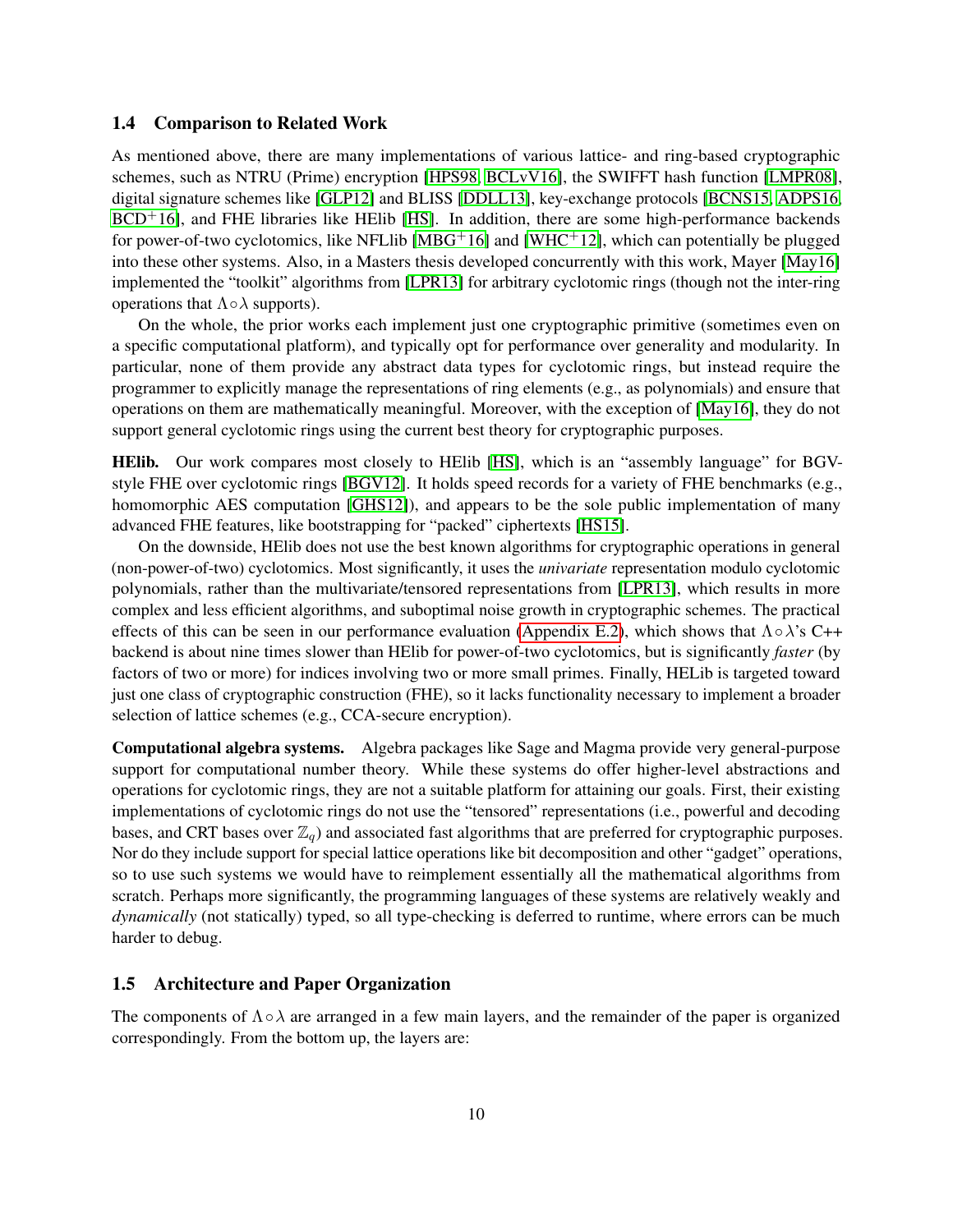Integer layer [\(Section 2a](#page-10-0)nd [Appendix A\)](#page-35-0): This layer contains abstract interfaces and implementations for domains like the integers Z and its quotient rings  $\mathbb{Z}_q = \mathbb{Z}/q\mathbb{Z}$ , including specialized operations like rescaling and "(bit) decomposition." It also contains tools for working with moduli and cyclotomic indices at the *type level*, which enables static enforcement of mathematical constraints.

Tensor layer [\(Appendix B](#page-37-0) and [C\)](#page-40-0): This layer's main abstract interface, called Tensor, defines all the linear transformations and special values needed for working efficiently in cyclotomic rings (building on the framework developed in [\[LPR13\]](#page-34-8)), and permits multiple implementations. Because the tensor layer is completely hidden from typical cryptographic applications, we defer to [Appendix C](#page-40-0) the details of its design and our implementations. This material includes the definitions and analysis of several linear transforms and algorithms that, to our knowledge, have not previously appeared in the literature. Additionally, [Appendix B](#page-37-0) describes the "sparse decomposition" DSL and compiler that underlie our pure-Haskell Tensor implementation.

Cyclotomic layer [\(Section 3\)](#page-15-0): This layer defines data types and high-level interfaces for cyclotomic rings and their cryptographically relevant operations. Our implementations are relatively thin wrappers which modularly combine the integer and tensor layers, and automatically manage the internal representations of ring elements for more efficient operations.

Cryptography layer [\(Section 4\)](#page-23-0): This layer consists of implementations of cryptographic schemes. As a detailed example, we define an advanced FHE scheme that incorporates and refines a wide collection of features from a long series of works [\[LPR10,](#page-34-1) [BV11a,](#page-33-7) [BV11b,](#page-33-8) [BGV12,](#page-32-1) [GHS12,](#page-34-12) [GHPS12,](#page-34-9) [LPR13,](#page-34-8) [AP13\]](#page-32-5). We also show how its implementation in  $\Lambda \circ \lambda$  very closely and concisely matches its mathematical definition.

Finally, in [Appendix E](#page-55-0) we evaluate  $\Lambda \circ \lambda$  in terms of code quality and runtime performance, and give a comparison to HElib [\[HS\]](#page-34-7).

Acknowledgments. We thank Tancrède Lepoint for providing HElib benchmark code, Victor Shoup for helpful discussions regarding HElib performance, and the anonymous CCS'16 reviewers for many useful comments.

# <span id="page-10-0"></span>2 Integer and Modular Arithmetic

At its core, lattice-based cryptography is built around arithmetic in the ring of integers  $Z$  and quotient rings  $\mathbb{Z}_q = \mathbb{Z}/q\mathbb{Z}$  of integers modulo q, i.e., the cosets  $x+q\mathbb{Z}$  with the usual addition and multiplication operations. In addition, a variety of specialized operations are also widely used, e.g., *lifting* a coset in  $\mathbb{Z}_q$  to its smallest representative in  $\mathbb{Z}$ , *rescaling* (or *rounding*) one quotient ring  $\mathbb{Z}_q$  to another, and *decomposing* a  $\mathbb{Z}_q$ -element as a vector of small Z-elements with respect to a "gadget" vector.

Here we recall the relevant mathematical background for all these domains and operations, and describe how they are represented and implemented in  $\Lambda \circ \lambda$ . This will provide a foundation for the next section, where we show how all these operations are very easily "promoted" from base rings like  $\mathbb Z$  and  $\mathbb Z_q$  to cyclotomic rings, to support ring-based cryptosystems. (Similar promotions can also easily be done to support cryptosystems based on *plain*-LWE/SIS, but we elect not to do so in  $\Lambda \circ \lambda$ , mainly because those systems are not as practically efficient.)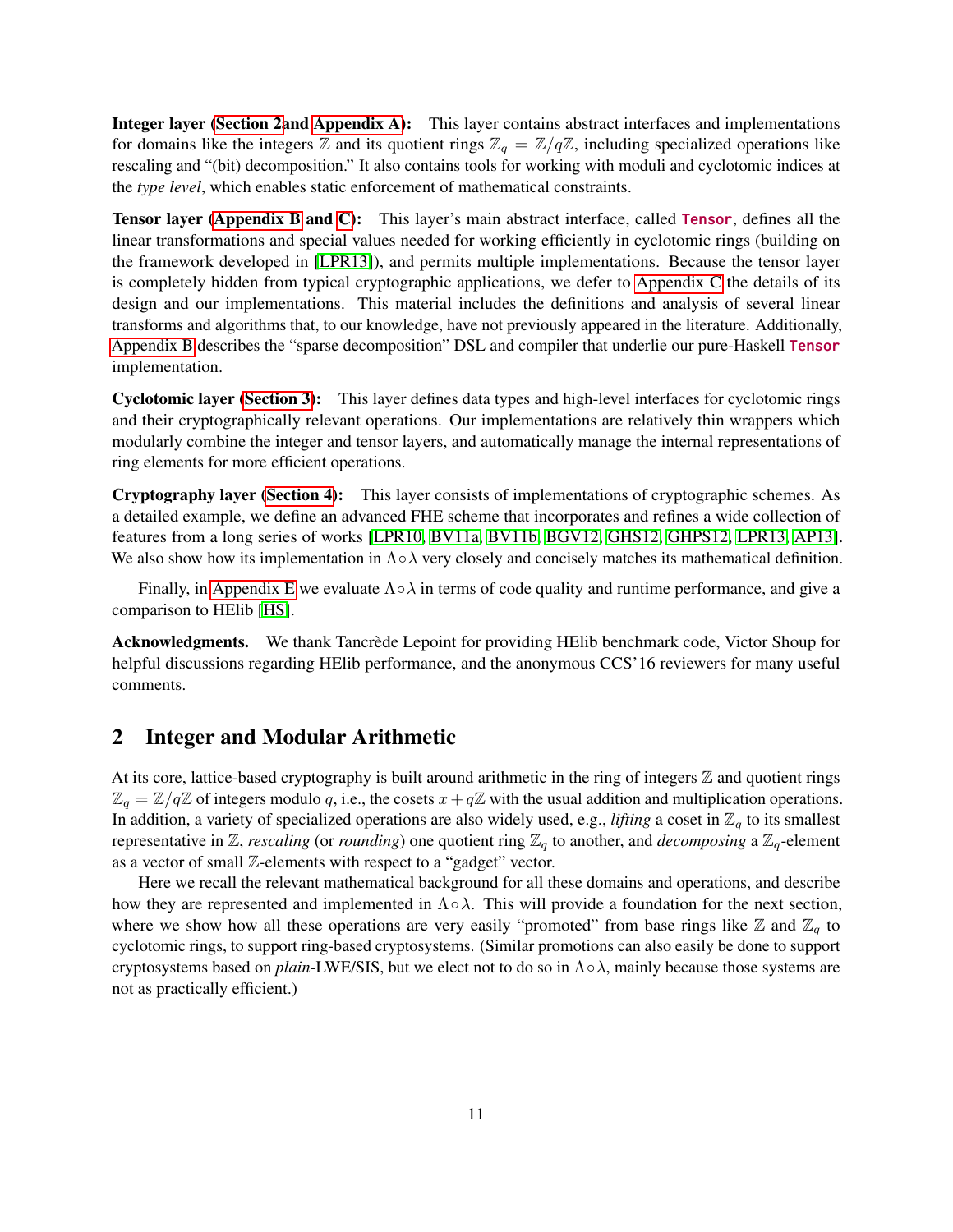# <span id="page-11-0"></span>2.1 Representing Z and  $\mathbb{Z}_q$

We exclusively use fixed-precision primitive Haskell types like  $\text{Int}$  and  $\text{Int}64$  to represent the integers  $\mathbb{Z}$ , and define our own specialized types like **ZqBasic** q z to represent  $\mathbb{Z}_q$ . Here the q parameter is a "phantom" type that represents the value of the modulus q, while z is an integer type (like  $Int64$ ) specifying the underlying representation of the integer residues modulo q.

This approach has many advantages: by defining **ZqBasic** q z as an instance of **Ring**, we can use the  $(+)$ and (\*) operators without any explicit modular reductions. More importantly, at compile time the type system disallows operations on incompatible types—e.g., attempting to add a **ZqBasic** q1 z to a **ZqBasic** q2 z for distinct q1, q2—with no runtime overhead. Finally, we implement **ZqBasic** q z as a newtype for z, which means that they have identical runtime representations, with no additional overhead.

**CRT/RNS representation.** Some applications, like homomorphic encryption, can require moduli  $q$  that are too large for standard fixed-precision integer types. Many languages have support for unbounded integers (e.g., Haskell's Integer type), but the operations are relatively slow. Moreover, the values have varying sizes, which means they cannot be stored efficiently in "unboxed" form in arrays. A standard solution is to use the Chinese Remainder Theorem (CRT), also known as Residue Number System (RNS), representation: choose q to be the product of several pairwise coprime and sufficiently small  $q_1, \ldots, q_t$ , and use the natural ring isomorphism from  $\mathbb{Z}_q$  to the product ring  $\mathbb{Z}_{q_1}\times\cdots\times\mathbb{Z}_{q_t}$ , where addition and multiplication are both component-wise.

In Haskell, using the CRT representation—and more generally, working in product rings—is very natural using the generic pair type  $($ ,  $)$ : whenever types a and b respectively represent rings A and B, the pair type (a,b) represents the product ring  $A \times B$ . This just requires defining the obvious instances of **Additive** and Ring for (a,b)—which in fact has already been done for us by the numeric prelude. Products of more than two rings are immediately supported by nesting pairs, e.g.,  $((a,b),c)$ , or by using higher-arity tuples like  $(a, b, c)$ . A final nice feature is that a pair (or tuple) has fixed representation size if all its components do, so arrays of pairs can be stored directly in "unboxed" form, without requiring any layer of indirection.

### <span id="page-11-1"></span>2.2 Reduce and Lift

Two basic, widely used operations are *reducing* a Z-element to its residue class in  $\mathbb{Z}_q$ , and *lifting* a  $\mathbb{Z}_q$ element to its smallest integer representative, i.e., in  $\mathbb{Z} \cap [-\frac{q}{2}]$  $\frac{q}{2}, \frac{q}{2}$  $\frac{q}{2}$ ). These operations are examples of the natural homomorphism, and canonical representative map, for arbitrary quotient groups. Therefore, we define class (Additive a, Additive b)  $\Rightarrow$  Reduce a b to represent that b is a quotient group of a, and class Reduce a b  $\Rightarrow$  Lift b a for computing canonical representatives.<sup>[4](#page-11-2)</sup> These classes respectively introduce the functions

reduce :: Reduce a  $b \Rightarrow a \Rightarrow b$ lift :: Lift  $b a \Rightarrow b \Rightarrow a$ 

where reduce  $\circ$  lift should be the identity function.

Instances of these classes are straightforward. We define an instance **Reduce z** (**ZqBasic** q z) for any suitable integer type z and q representing a modulus that fits within the precision of z, and a corresponding instance for Lift. For product groups (pairs) used for CRT representation, we define the natural instance Reduce a (b1,b2) whenever we have instances Reduce a b1 and Reduce a b2. However, we do not have

<span id="page-11-2"></span><sup>&</sup>lt;sup>4</sup>Precision issues prevent us from merging Lift and Reduce into one class. For example, we can reduce an Int into  $\mathbb{Z}_{q_1}\times\mathbb{Z}_{q_2}$  if both components can be represented by Int, but lifting may cause overflow.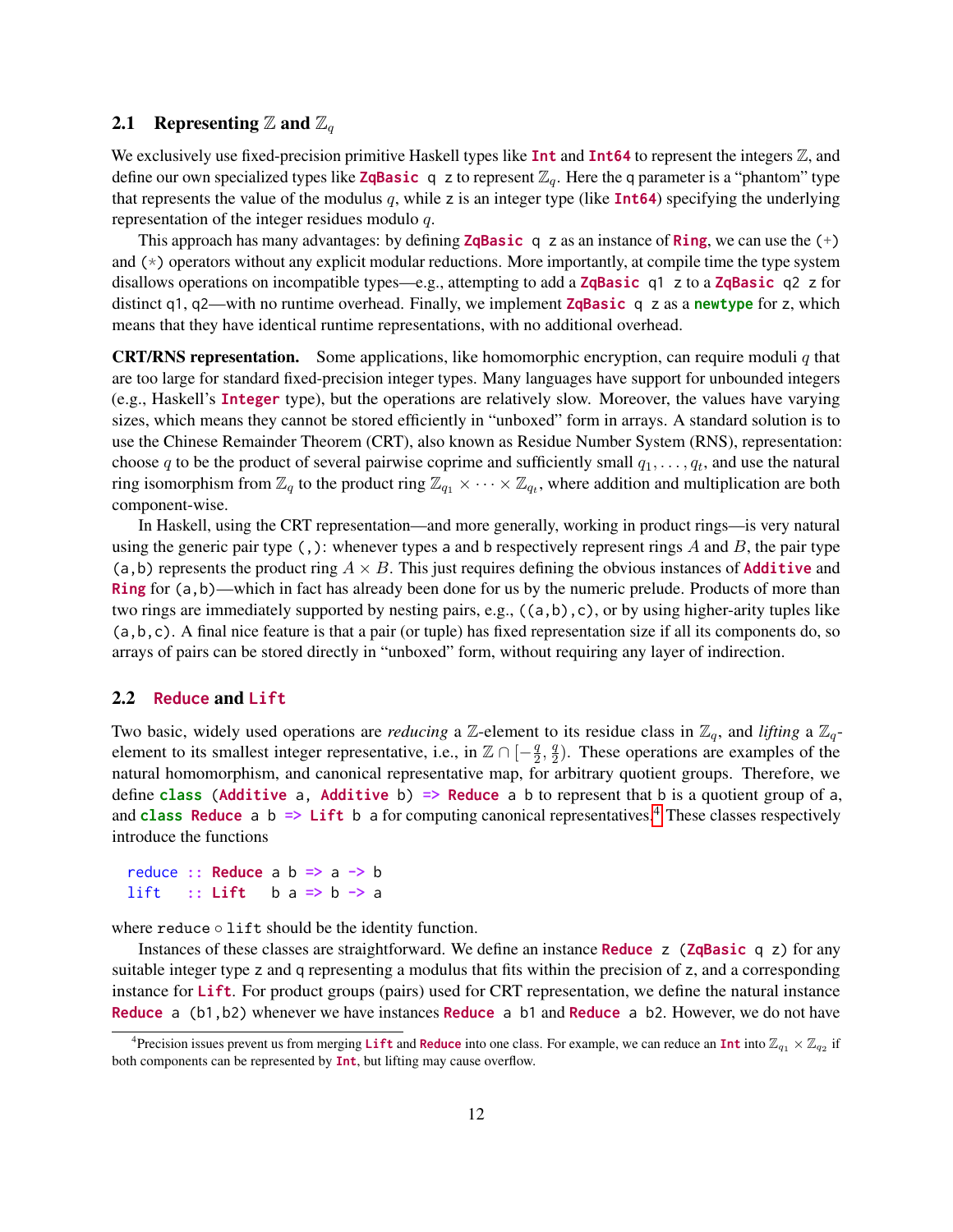(nor do we need) a corresponding Lift instance, because there is no sufficiently generic algorithm to combine canonical representatives from two quotient groups.

# <span id="page-12-0"></span>2.3 Rescale

Another operation commonly used in lattice cryptography is *rescaling* (sometimes also called *rounding*)  $\mathbb{Z}_q$ to a different modulus. Mathematically, the rescaling operation  $\lfloor \cdot \rceil_{q'} : \mathbb{Z}_q \to \mathbb{Z}_{q'}$  is defined as

<span id="page-12-2"></span>
$$
\left\lfloor x + q\mathbb{Z} \right\rfloor_{q'} := \left\lfloor \frac{q'}{q} \cdot (x + q\mathbb{Z}) \right\rfloor = \left\lfloor \frac{q'}{q} \cdot x \right\rfloor + q'\mathbb{Z} \in \mathbb{Z}_{q'},\tag{2.1}
$$

where  $\lvert \cdot \rvert$  denotes rounding to the nearest integer. (Notice that the choice of representative  $x \in \mathbb{Z}$  has no effect on the result.) In terms of the additive groups, this operation is at least an "approximate" homomorphism:  $[x + y]_{q'} \approx [x]_{q'} + [y]_{q'}$ , with equality when  $q|q'$ . We represent the rescaling operation via class (Additive a, Additive b) => Rescale a b, which introduces the function

```
rescale :: Rescale a b => a -> b
```
Instances. A straightforward instance, whose implementation just follows the mathematical definition, is **Rescale (ZqBasic q1 z)** (ZqBasic q2 z) for any integer type z and types q1, q2 representing moduli that fit within the precision of z.

More interesting are the instances involving product groups (pairs) used for CRT representation. A naïve implementation would apply Equation [\(2.1\)](#page-12-2) to the canonical representative of  $x + q\mathbb{Z}$ , but for large q this would require unbounded-integer arithmetic. Instead, following ideas from [\[GHS12\]](#page-34-12), here we describe algorithms that avoid this drawback.

To "scale up"  $x \in \mathbb{Z}_{q_1}$  to  $\mathbb{Z}_{q_1 q_2} \cong \mathbb{Z}_{q_1} \times \mathbb{Z}_{q_2}$  where  $q_1$  and  $q_2$  are coprime, i.e., to multiply by  $q_2$ , simply output  $(x \cdot q_2 \mod q_1, 0)$ . This translates easily into code that implements the instance **Rescale** a (a,b). Notice, though, that the algorithm uses the value of the modulus  $q_2$  associated with b. We therefore require b to be an instance of class Mod, which exposes the modulus value associated with the instance type. The instance **Rescale** b (a, b) works symmetrically.

To "scale down"  $x = (x_1, x_2) \in \mathbb{Z}_{q_1} \times \mathbb{Z}_{q_2} \cong \mathbb{Z}_{q_1q_2}$  to  $\mathbb{Z}_{q_1}$ , we essentially need to divide by  $q_2$ , discarding the (signed) remainder. To do this,

1. Compute the canonical representative  $\bar{x}_2 \in \mathbb{Z}$  of  $x_2$ .

(Observe that  $(x'_1 = x_1 - (\bar{x}_2 \mod q_1), 0) \in \mathbb{Z}_{q_1} \times \mathbb{Z}_{q_2}$  is the multiple of  $q_2$  closest to  $x = (x_1, x_2)$ .)

2. Divide by  $q_2$ , outputting  $q_2^{-1} \cdot x_1' \in \mathbb{Z}_{q_1}$ .

The above easily translates into code that implements the instance Rescale  $(a,b)$  a, using the Lift and Reduce classes described above. The instance Rescale (a,b) b works symmetrically.

### <span id="page-12-1"></span>2.4 Gadget, Decompose, and Correct

Many advanced lattice cryptosystems use special objects called *gadgets* [\[MP12\]](#page-35-9), which support certain operations as described below. For the purposes of this work, a gadget is a tuple over a quotient ring  $R_q = R/qR$ , where R is a ring that admits a meaningful "geometry." For concreteness, one can think of R as merely being the integers  $Z$ , but later on we generalize to cyclotomic rings.

Perhaps the simplest gadget is the powers-of-two vector  $g = (1, 2, 4, 8, \ldots, 2^{\ell-1})$  over  $\mathbb{Z}_q$ , where  $\ell = \lceil \lg q \rceil$ . There are many other ways of constructing gadgets, either "from scratch" or by combining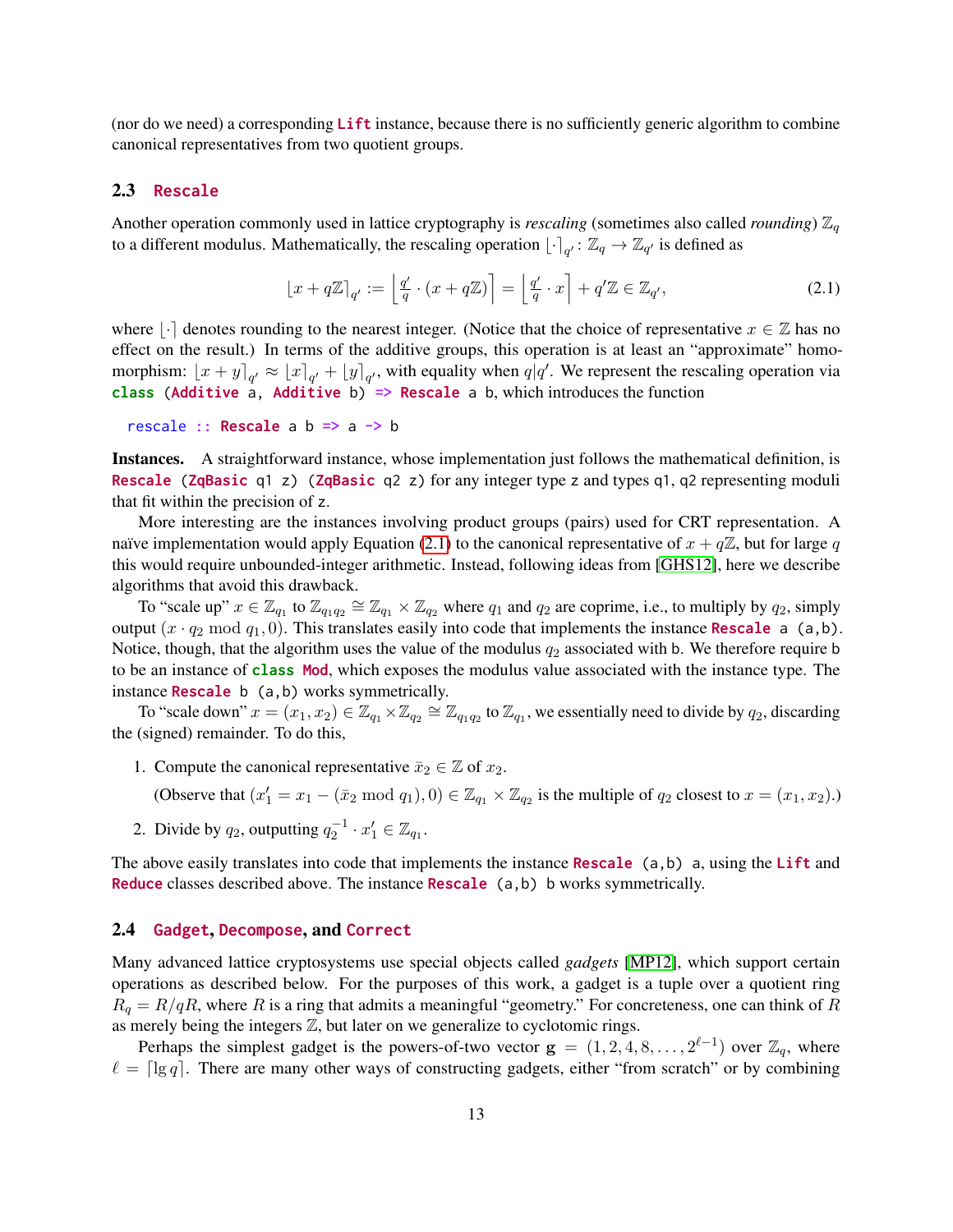gadgets. For example, one may use powers of integers other than two, mixed products, the Chinese Remainder Theorem, etc. The salient property of a gadget g is that it admits efficient algorithms for the following tasks:

- 1. *Decomposition*: given  $u \in R_q$ , output a *short* vector **x** over R such that  $\langle \mathbf{g}, \mathbf{x} \rangle = \mathbf{g}^t \cdot \mathbf{x} = u \pmod{q}$ .
- 2. *Error correction*: given a "noisy encoding" of the gadget  $\mathbf{b}^t = s \cdot \mathbf{g}^t + \mathbf{e}^t \bmod q$ , where  $s \in R_q$  and e is a sufficiently short error vector over  $R$ , output  $s$  and  $e$ .

A key property is that decomposition and error-tolerant encoding relate in the following way (where the notation is as above, and  $\approx$  hides a short error vector over R):

$$
s \cdot u = (s \cdot \mathbf{g}^t) \cdot \mathbf{x} \approx \mathbf{b}^t \cdot \mathbf{x} \ (\text{mod } q).
$$

We represent gadget vectors and their associated operations via the following classes:

```
class Ring u \Rightarrow Gadget gad u where
  gadget :: Tagged gad [u]
  encode :: u \rightarrow Tagged gad [u]
class (Gadget gad u, Reduce r u) => Decompose gad u r where
  decompose :: u \rightarrow Tagged gad [r]class Gadget gad u \Rightarrow Correct gad u where
  correct :: Tagged gad [u] \rightarrow (u, [Lift0f u])
```
The class Gadget gad u says that the ring u supports a gadget vector indexed by the type gad; the gadget vector itself is given by the term gadget. Note that its type is actually **Tagged** gad  $[u]$ : this is a newtype for [u], with the additional type-level context Tagged gad indicating which gadget the vector represents (recall that there are many possible gadgets over a given ring). This tagging aids safety, by preventing the nonsensical mixing of values associated with different kinds of gadgets. In addition, Haskell provides generic ways of "promoting" ordinary operations to work within this extra context. (Formally, this is because Tagged gad is an instance of the Functor class.)

The class Decompose gad u r says that a u-element can be decomposed into a vector of r-elements (with respect to the gadget index by gad), via the decompose method.<sup>[5](#page-13-0)</sup> The class **Correct** gad u says that a noisy encoding of a u-element (with respect to the gadget) can be error-corrected, via the correct method.

Note that we split the above functionality into three separate classes, both because their arguments are slightly different (e.g., Correct has no need for the r type), and because in some cases we have meaningful instances for some classes but not others.

**Instances.** For our type **ZqBasic** q z representing  $\mathbb{Z}_q$ , we give a straightforward instantiation of the "baseb" gadget  $\mathbf{g} = (1, b, b^2, \ldots)$  and error correction and decomposition algorithms, for any positive integer b (which is represented as a parameter to the gadget type). In addition, we implement the trivial gadget  $g = (1) \in \mathbb{Z}_q^1$ , where the decomposition algorithm merely outputs the canonical  $\mathbb{Z}$ -representative of its  $\mathbb{Z}_q$ -input. This gadget turns out to be useful for building nontrivial gadgets and algorithms for product rings, as described next.

<span id="page-13-0"></span> ${}^{5}$ For simplicity, here we have depicted r as an additional parameter of the **Decompose** class. Our actual code adopts the more idiomatic practice of using a *type family* DecompOf u, which is defined by each instance of Decompose.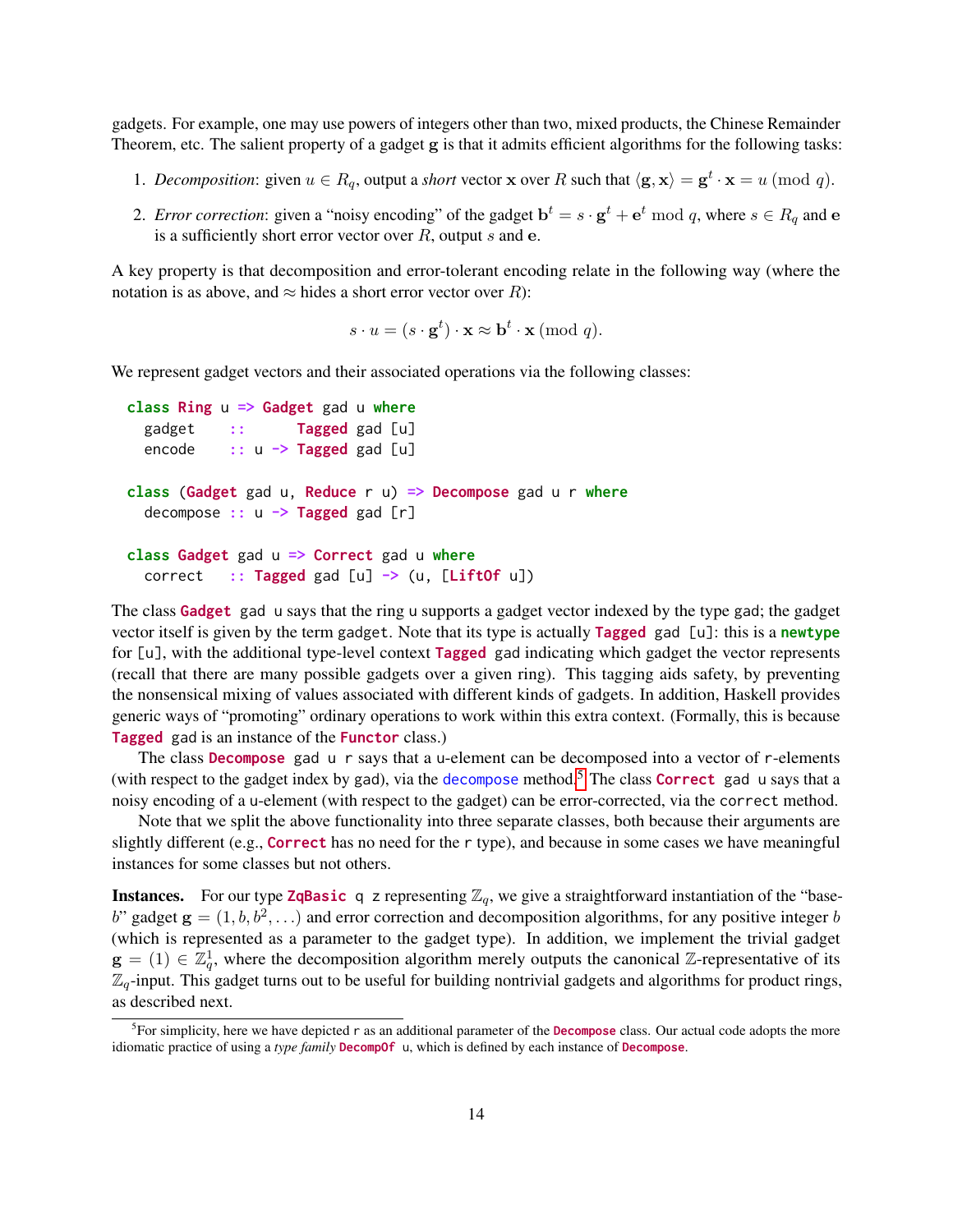For the pair type (which, to recall, we use to represent product rings in CRT representation), we give instances of Gadget and Decompose that work as follows. Suppose we have gadget vectors  $g_1, g_2$  over  $R_{q_1}, R_{q_2}$ , respectively. Then the gadget for the product ring  $R_{q_1} \times R_{q_2}$  is essentially the concatenation of  $g_1$  and  $g_2$ , where we first attach  $0 \in R_{q_2}$  components to the entries of  $g_1$ , and similarly for  $g_2$ . The decomposition of  $(u_1, u_2) \in R_{q_1} \times R_{q_2}$  with respect to this gadget is the concatenation of the decompositions of  $u_1, u_2$ . All this translates easily to the implementations

gadget =  $(++)$  <\$> (map (,zero) <\$> gadget) <\*> (map (zero,) <\$> gadget) decompose  $(a,b) = (++) \leq 0$  decompose a  $\leq 0$  decompose b

In the definition of gadget, the two calls to map attach zero components to the entries of  $g_1, g_2$ , and (++) appends the two lists. (The syntax  $\langle \frac{1}{2} \rangle$ ,  $\langle \frac{1}{2} \rangle$  is standard applicative notation, which promotes normal functions into the Tagged gad context.)

## <span id="page-14-0"></span>2.5 CRTrans

Fast multiplication in cyclotomic rings is made possible by converting ring elements to the *Chinese remainder* representation, using the Chinese Remainder Transform (CRT) over the base ring. This is an invertible linear transform akin to the Discrete Fourier Transform (over C) or the Number Theoretic Transform (over appropriate  $\mathbb{Z}_q$ ), which has a fast algorithm corresponding to its "sparse decomposition" (see [Appendix C.2.5](#page-47-0) and [\[LPR13,](#page-34-8) Section 3] for further details).

Applying the CRT and its inverse requires knowledge of certain roots of unity, and the inverse of a certain integer, in the base ring. So we define the synonym type CRTInfo  $r = (Int \rightarrow r, r)$ , where the two components are (1) a function that takes an integer i to the ith power of a certain principal<sup>[6](#page-14-2)</sup> mth root of unity  $\omega_m$  in r, and (2) the multiplicative inverse of  $\hat{m}$  in r, where  $\hat{m} = m/2$  if m is even, else  $\hat{m} = m$ . We also define the class CRTrans, which exposes the CRT information:

```
class (Monad mon, Ring r) => CRTrans mon r where
 crtInfo :: Int -> mon (CRTInfo r)
```
Note that the output of crtInfo is embedded in a Monad mon, the choice of which can reflect the fact that the CRT might not exist for certain m. For example, the **CRTrans** instance for the complex numbers  $\mathbb{C}$ uses the trivial **Identity** monad, because the complex CRT exists for every  $m$ , whereas the instance for ZqBasic q z uses the Maybe monad to reflect the fact that the CRT may not exist for certain combinations of  $m$  and moduli  $q$ .

We give nontrivial instances of CRTrans for ZqBasic q z (representing  $\mathbb{Z}_q$ ) for prime q, and for **Complex Double** (representing  $\mathbb{C}$ ). In addition, because we use tensors and cyclotomic rings over base rings like  $\mathbb Z$  and  $\mathbb Q$ , we must also define trivial instances of **CRTrans** for **Int**, **Int64**, **Double**, etc., for which crtInfo always returns Nothing.

# <span id="page-14-1"></span>2.6 Type-Level Cyclotomic Indices

As discussed in [Section 3](#page-15-0) below, there is one cyclotomic ring for every positive integer  $m$ , which we call the *index*. (It is also sometimes called the *conductor*.) The index m, and in particular its factorization, plays a major role in the definitions of the ring operations. For example, the index- $m$  "Chinese remainder transform"

<span id="page-14-2"></span><sup>&</sup>lt;sup>6</sup>A principal mth root of unity in r is an element  $\omega_m$  such that  $\omega_m^m = 1$ , and  $\omega_m^{m/t} - 1$  is not a zero divisor for every prime t dividing m. Along with the invertibility of  $\hat{m}$  in r, these are sufficient conditions for the index-m CRT over r to be invertible.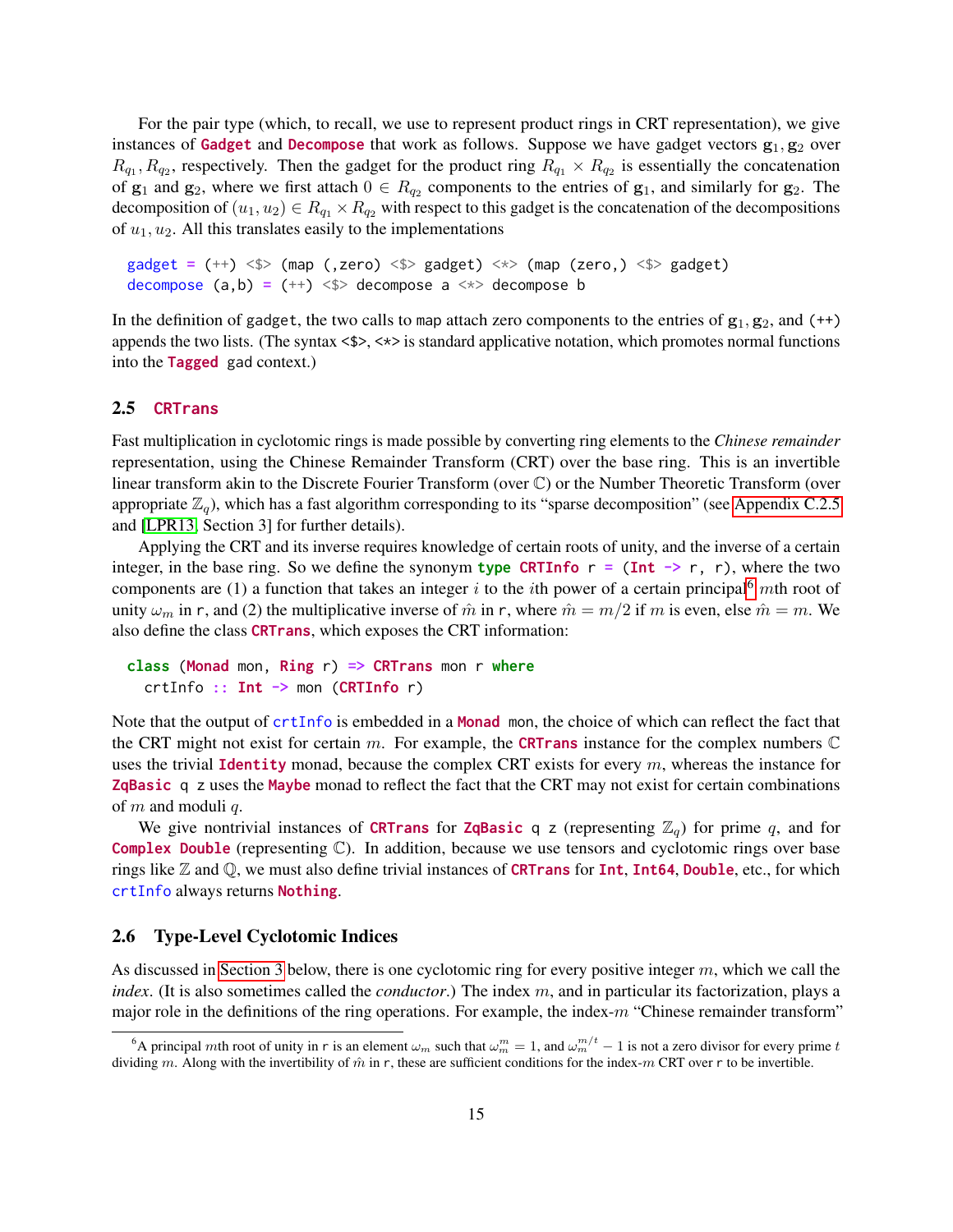is similar to a mixed-radix FFT, where the radices are the prime divisors of  $m$ . In addition, cyclotomic rings can sometimes be related to each other based on their indices. For example, the mth cyclotomic can be seen as a subring of the m'th cyclotomic if and only if  $m|m'$ ; the largest common subring of the  $m_1$ th and  $m_2$ th cyclotomics is the  $gcd(m_1, m_2)$ th cyclotomic, etc.

In  $\Lambda \circ \lambda$ , a cyclotomic index m is specified by an appropriate type m, and the data types representing cyclotomic rings (and their underlying coefficient tensors) are parameterized by such an m. Based on this parameter, Λ◦λ *generically derives* algorithms for all the relevant operations in the corresponding cyclotomic. In addition, for operations that involve more than one cyclotomic, Λ◦λ expresses and *statically enforces* (at compile time) the laws governing when these operations are well defined.

We achieve the above properties using Haskell's type system, with the help of the powerful *data kinds* extension [\[YWC](#page-35-11)+12] and the *singletons*library [\[EW12,](#page-33-14) [ES14\]](#page-33-15). Essentially, these tools enable the "promotion" of ordinary values and functions from the data level to the type level. More specifically, they promote every value to a corresponding type, and promote every function to a corresponding *type family*, i.e., a function on the promoted types. We stress that all type-level computations are performed at compile time, yielding the dual benefits of static safety guarantees and no runtime overhead.

**Implementation.** Concretely,  $\Lambda \circ \lambda$  defines a special data type **Factored** that represents positive integers by their factorizations, along with several functions on such values. Singletons then promotes all of this to the type level. This yields concrete "factored types" Fm for various useful values of m, e.g., F1, ..., F100, F128, F256, F512, etc. In addition, it yields the following type families, where m1, m2 are variables representing any factored types:

- FMul m1 m2 (synonym: m1  $\star$  m2) and FDiv m1 m2 (synonym: m1 / m2) respectively yield the factored types representing  $m_1 \cdot m_2$  and  $m_1/m_2$  (if it is an integer; else it yields a compile-time error);
- FGCD m1 m2 and FLCM m1 m2 respectively yield the factored types representing  $gcd(m_1, m_2)$  and  $lcm(m_1, m_2);$
- FDivides m1 m2 yields the (promoted) boolean type True or False, depending on whether  $m_1|m_2$ . In addition, m1 'Divides' m2 is a convenient synonym for the constraint True ~ Divides m1 m2. (This constraint is used [Section 3](#page-15-0) below.)

Finally, Λ◦λ also provides several *entailments* representing number-theoretic laws that the compiler itself cannot derive from our data-level code. For example, transitivity of the "divides" relation is represented by the entailment

(k `Divides` l, l `Divides` m) :- (k `Divides` m)

which allows the programmer to satisfy the constraint  $k|m$  in any context where the constraints  $k|\ell$  and  $\ell|m$ are satisfied.

Further details on type-level indices and arithmetic, and how they are used to derive algorithms for cyclotomic ring operations, may be found in [Appendix A.](#page-35-0)

# <span id="page-15-0"></span>3 Cyclotomic Rings

In this section we summarize  $\Lambda \circ \lambda$ 's interfaces and implementations for cyclotomic rings. In [Section 3.1](#page-16-0) we review the relevant mathematical background. In [Section 3.2](#page-18-0) we describe the interfaces of the two data types, Cyc and UCyc, that represent cyclotomic rings: Cyc completely hides and transparently manages the internal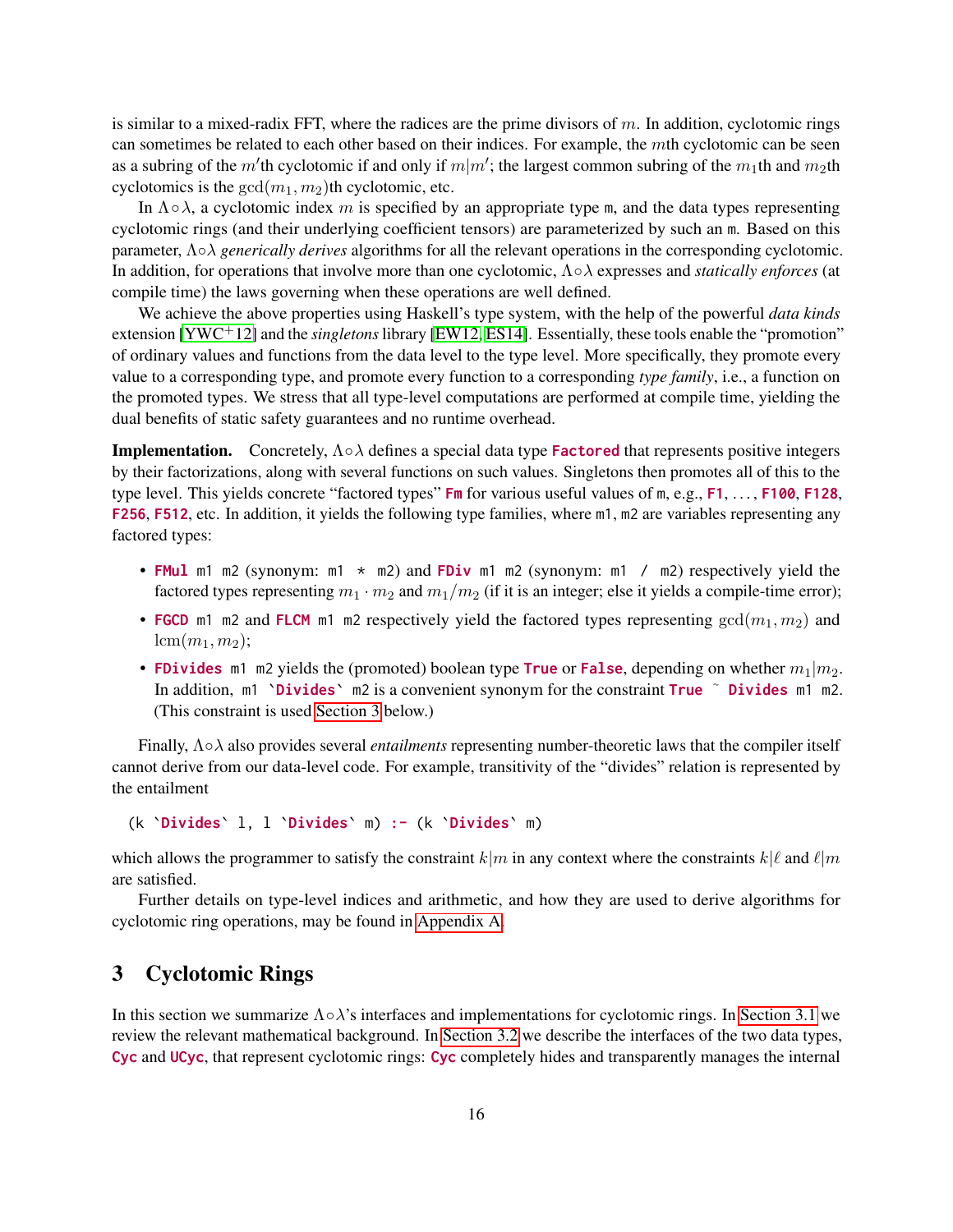representation of ring elements (i.e., the choice of basis in which they are represented), whereas UCyc is a lower-level type that safely exposes and allows explicit control over the choice of representation. Lastly, in [Section 3.3](#page-21-0) we describe key aspects of the implementations, such as Cyc's subring optimizations, and how we generically "promote" base-ring operations to cyclotomic rings.

### <span id="page-16-0"></span>3.1 Mathematical Background

To appreciate the material in this section, one only needs the following high-level background; see [Ap](#page-40-1)[pendix C.1](#page-40-1) and [\[LPR10,](#page-34-1) [LPR13\]](#page-34-8) for many more mathematical and computational details.

### <span id="page-16-1"></span>3.1.1 Cyclotomic Rings

For a positive integer m, the mth *cyclotomic ring* is  $R = \mathbb{Z}[\zeta_m]$ , the ring extension of the integers  $\mathbb Z$  obtained by adjoining an element  $\zeta_m$  having multiplicative order m. The ring R is contained in the mth *cyclotomic number field*  $K = \mathbb{Q}(\zeta_m)$ . The minimal polynomial (over the rationals) of  $\zeta_m$  has degree  $n = \varphi(m)$ , so  $deg(K/\mathbb{Q}) = deg(R/\mathbb{Z}) = n$ . We endow K, and thereby R, with a geometry via a function  $\sigma: K \to \mathbb{C}^n$ called the *canonical embedding*. E.g., we define the  $\ell_2$  norm on K as  $||x||_2 = ||\sigma(x)||_2$ , and use this to define Gaussian-like distributions over R and (discretizations of) K. The complex coordinates of  $\sigma$  come in conjugate pairs, and addition and multiplication are coordinate-wise under  $\sigma$ .

For cryptographic purposes, there are two particularly important  $\mathbb{Z}$ -bases of R: the *powerful* basis  $\vec{p}_m \in$  $R^n$  and the *decoding* basis  $\vec{d}_m \in R^n$ . That is, every  $r \in R$  can be uniquely represented as  $r = \vec{p}_m^t \cdot \mathbf{r}$  for some integral vector  $\mathbf{r} \in \mathbb{Z}^n$ , and similarly for  $\vec{d}_m$ . In particular, there are invertible Z-linear transformations that switch from one of these representations to the other. For geometric reasons, certain cryptographic operations are best defined in terms of a particular one of these bases, e.g., decryption uses the decoding basis, whereas decomposition uses the powerful basis.

There are special ring elements  $g_m, t_m \in R$  whose product is  $g_m \cdot t_m = \hat{m}$ , which is defined as  $\hat{m} := m/2$ when m is even, and  $\hat{m} := m$  otherwise. The elements  $g_m, t_m$  are used in the generation and management of error terms in cryptographic applications, as described below.

The mth cyclotomic ring  $R = \mathbb{Z}[\zeta_m]$  can be seen as a *subring* of the m'th cyclotomic ring  $R' = \mathbb{Z}[\zeta_{m'}]$  if and only if  $m|m'$ , and in such a case we can *embed* R into R' by identifying  $\zeta_m$  with  $\zeta_{m'}^{m'/m}$ . In the reverse direction, we can *twace* from  $R'$  to  $R$ , which is a certain  $R$ -linear function that fixes  $R$  pointwise. (The name is short for "tweaked trace," because the function is a variant of the true *trace* function to our "tweaked" setting, described next.) The *relative* powerful basis  $\vec{p}_{m',m}$  is an R-basis of  $R'$  that is obtained by "factoring out" (in a formal sense) the powerful basis of R from that of  $R'$ , and similarly for the relative decoding basis  $\vec{d}_{m',m}$ .

#### <span id="page-16-2"></span>3.1.2 Ring-LWE and (Tweaked) Error Distributions

Ring-LWE is a family of computational problems that was defined and analyzed in [\[LPR10,](#page-34-1) [LPR13\]](#page-34-8). Those works deal with a form of Ring-LWE that involves a special (fractional) ideal  $R<sup>∨</sup>$ , which is in a formal sense dual to R. More specifically, the Ring-LWE problem relates to "noisy" products

$$
b_i = a_i \cdot s + e_i \bmod qR^{\vee},
$$

where  $a_i \in R/qR$ ,  $s \in R^{\vee}/qR^{\vee}$  (so  $a_i \cdot s \in R^{\vee}/qR^{\vee}$ ), and  $e_i$  is drawn from some error distribution  $\psi$ . In one of the worst-case hardness theorems for Ring-LWE, the distribution  $\psi$  corresponds to a spherical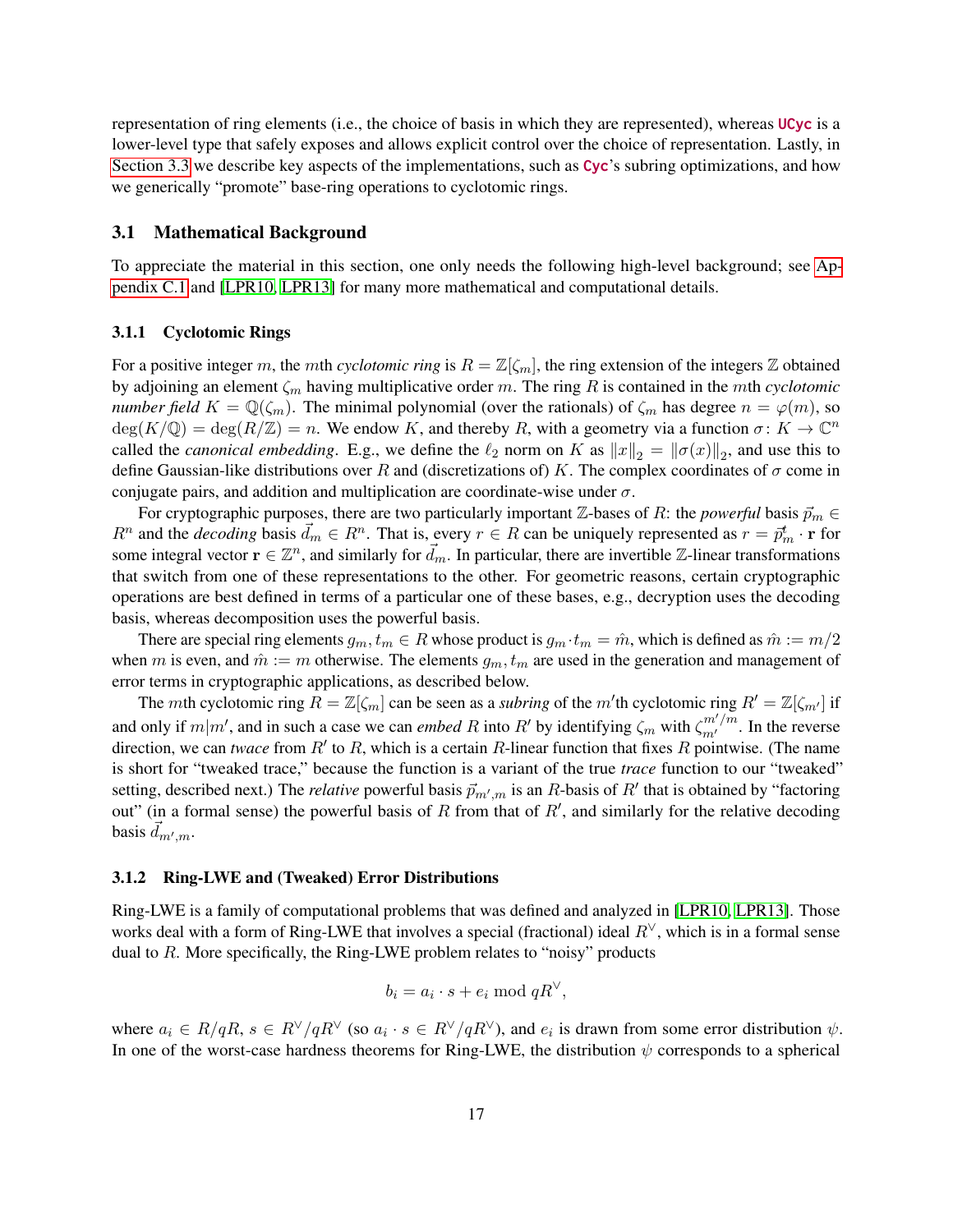Gaussian  $D_r$  of parameter  $r = \alpha q \approx n^{1/4}$  in the canonical embedding.<sup>[7](#page-17-1)</sup> Such spherical distributions also behave very well in cryptographic applications, as described in further detail below.

For cryptographic purposes, it is convenient to use a form of Ring-LWE that does not involve  $R<sup>V</sup>$ . As first suggested in [\[AP13\]](#page-32-5), this can be done with no loss in security or efficiency by working with an equivalent "tweaked" form of the problem, which is obtained by multiplying the noisy products  $b_i$  by a "tweak" factor  $t = t_m = \hat{m}/g_m \in R$ , which satisfies  $t \cdot R^{\vee} = R$ . Doing so yields new noisy products

$$
b'_{i} := t \cdot b_{i} = a_{i} \cdot (t \cdot s) + (t \cdot e_{i}) = a_{i} \cdot s' + e'_{i} \mod qR,
$$

where both  $a_i$  and  $s' = t \cdot s$  reside in  $R/qR$ , and the error terms  $e'_i = t \cdot e_i$  come from the "tweaked" distribution  $t \cdot \psi$ . Note that when  $\psi$  corresponds to a spherical Gaussian (in the canonical embedding), its tweaked form  $t \cdot \psi$  may be *highly non-spherical*, but this is not a problem: the tweaked form of Ring-LWE is entirely equivalent to the above one involving  $R^{\vee}$ , because the tweak is reversible.

We remark that the decoding basis  $\vec{d}_m$  of R mentioned above is merely the "tweaked"—i.e., multiplied by  $t_m$ —decoding basis of  $R^\vee$ , as defined in [\[LPR13\]](#page-34-8). Therefore, all the efficient algorithms from [LPR13] involving  $R^{\vee}$  and its decoding basis—e.g., for sampling from spherical Gaussians, converting between bases of  $R^{\vee}$ , etc.—carry over to the tweaked setting without any modification.

# <span id="page-17-0"></span>3.1.3 Error Invariant

In cryptographic applications, error terms are combined in various ways, and thereby grow in size. To obtain the best concrete parameters and security levels, the accumulated error should be kept as small as possible. More precisely, its coefficients with respect to some choice of  $\mathbb{Z}$ -basis should have magnitudes that are as small as possible.

As shown in [\[LPR13,](#page-34-8) Section 6], errors e whose coordinates  $\sigma_i(e)$  in the canonical embedding are small and (nearly) independent have correspondingly small coefficients with respect to the *decoding* basis of R∨. In the tweaked setting, where errors  $e'$  and the decoding basis both carry an extra  $t_m = \hat{m}/g_m$  factor, an equivalent hypothesis is the following, which we codify as an invariant that applications should maintain:

<span id="page-17-2"></span>**Invariant 3.1 (Error Invariant).** For an error  $e' \in R$ , every coordinate

$$
\sigma_i(e'/t_m) = \hat{m}^{-1} \cdot \sigma_i(e' \cdot g_m) \in \mathbb{C}
$$

*should be nearly independent (up to conjugate symmetry) and have relatively "light" (e.g., subgaussian or subexponential) tails.*

As already mentioned, the invariant is satisfied for fresh errors drawn from tweaked Gaussians, as well as for small linear combinations of such terms. In general, the invariant is *not* preserved under multiplication, because the product of two tweaked error terms  $e'_i = t_m \cdot e_i$  carries a  $t_m^2$  factor. Fortunately, this is easily fixed by introducing an extra  $g_m$  factor:

$$
g_m \cdot e_1' \cdot e_2' = t_m \cdot (\hat{m} \cdot e_1 \cdot e_2)
$$

satisfies the invariant, because multiplication is coordinate-wise under  $\sigma$ . We use this technique in our FHE scheme of [Section 4.](#page-23-0)

<span id="page-17-1"></span><sup>&</sup>lt;sup>7</sup>Moreover, no subexponential (in *n*) attacks are known when  $r \ge 1$  and  $q = \text{poly}(n)$ .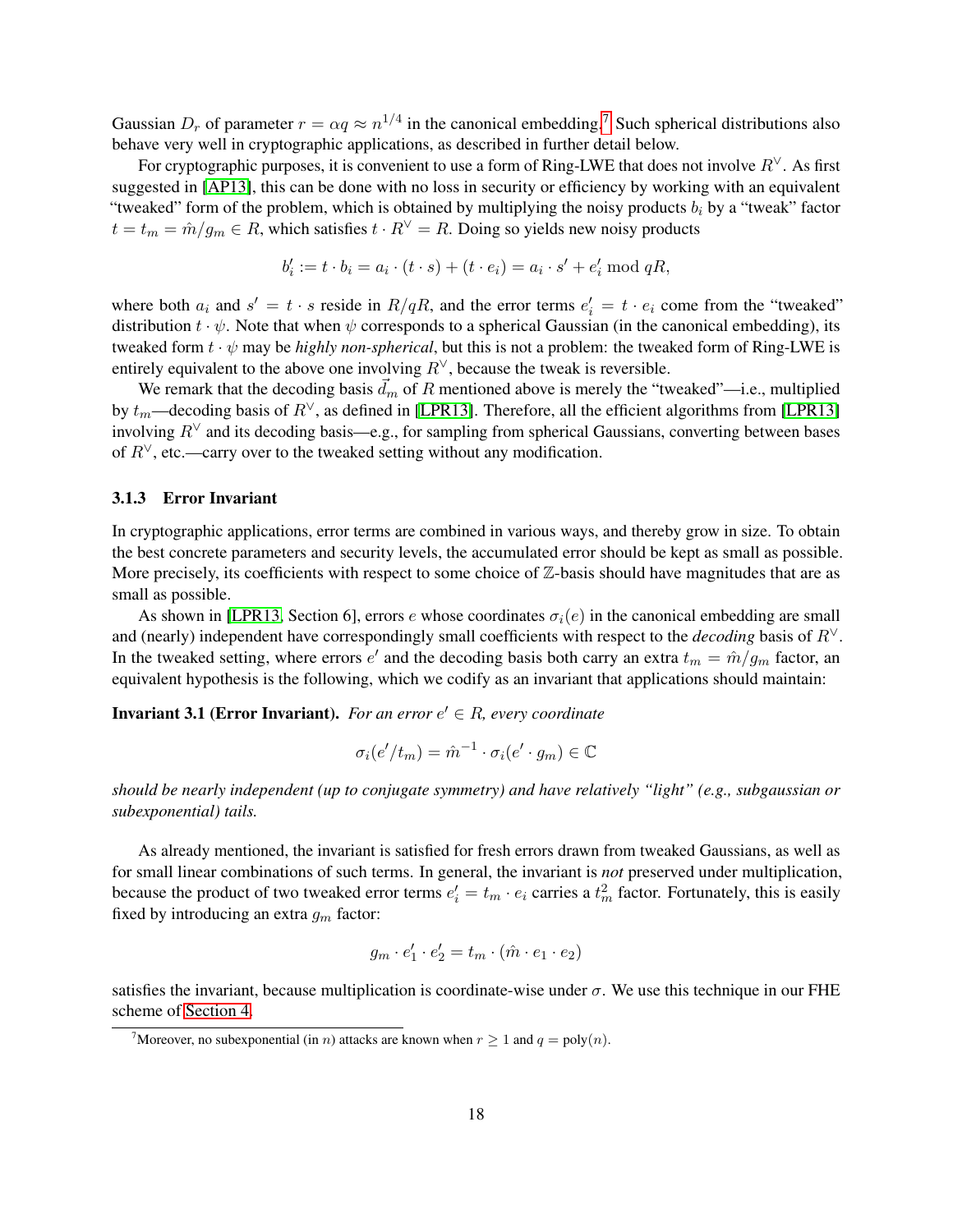# <span id="page-18-0"></span>3.2 Cyclotomic Types: Cyc and UCyc

In this subsection we describe the interfaces of the two data types, Cyc and UCyc, that represent cyclotomic rings.

- Cyc t m r represents the mth cyclotomic ring over a base ring r—typically, one of  $\mathbb{Q}, \mathbb{Z}$ , or  $\mathbb{Z}_q$  backed by an underlying **Tensor** type t (see [Appendix C](#page-40-0) for details on **Tensor**). The interface for Cyc completely hides the internal representations of ring elements (e.g., the choice of basis) from the client, and automatically manages the choice of representation so that the various ring operations are usually as efficient as possible. Therefore, most cryptographic applications can and should use Cyc.
- UCyc t m rep r represents the same cyclotomic ring as Cyc t m r, but as a coefficient vector relative to the basis indicated by rep. This argument is one of the four valueless types P, D, C, E, which respectively denote the powerful basis, decoding basis, CRT r-basis (if it exists), and CRT basis over an appropriate extension ring of r. Exposing the representation at the type level in this way allows—indeed, requires—the client to manage the choice of representation. (Cyc is one such client.) This can lead to more efficient computations in certain cases where Cyc's management may be suboptimal. More importantly, it safely enables a wide class of operations on the underlying coefficient vector, via category-theoretic classes like Functor; see Sections [3.2.1](#page-18-1) and [3.3.3](#page-22-0) for further details.

Clients can easily switch between Cyc and UCyc as needed. Indeed, Cyc is just a relatively thin wrapper around UCyc, which mainly just manages the choice of representation, and provides some other optimizations related to subrings (see [Section 3.3](#page-21-0) for details).

### <span id="page-18-1"></span>3.2.1 Instances

The Cyc and UCyc types are instances of many classes, which comprise a large portion of their interfaces.

Algebraic classes. As one might expect, Cyc  $t \in \mathbb{R}$  r and UCyc  $t \in \mathbb{R}$  rep r are instances of Eq, Additive, Ring, and various other algebraic classes for any appropriate choices of t, m, rep, and r. Therefore, the standard operators (==), (+), ( $\star$ ), etc. are well-defined for Cyc and UCyc values, with semantics matching the mathematical definitions.

We remark that UCyc t m rep r is an instance of Ring only for the CRT representations rep =  $C$ , E, where multiplication is coefficient-wise. In the other representations, multiplication is algorithmically more complicated and less efficient, so we simply do not implement it. This means that clients of UCyc must explicitly convert values to a CRT representation before multiplying them, whereas Cyc performs such conversions automatically.

Category-theoretic classes. Because UCyc t m rep r for rep = P, D, C (but not rep = E) is represented as a vector of r-coefficients with respect to the basis indicated by rep, we define the *partially applied* types  $UCyc$  t m rep (note the missing base type r) to be instances of the classes **Functor**, Applicative, Foldable, and Traversable. For example, our instantiation of Functor for  $f = UCyc$  t m rep defines fmap ::  $(r \rightarrow r') \rightarrow f r \rightarrow f r'$  to apply the given  $r \rightarrow r'$  function independently on each of the r-coefficients.

By contrast, Cyc t m is *not* an instance of any category-theoretic classes. This is because by design, Cyc hides the choice of representation from the client, so it is unclear how (say) fmap should be defined: using the current internal representation (whatever it happens to be) would lead to unpredictable and often unintended behavior, whereas always using a particular representation (e.g., the powerful basis) would not be flexible enough to support operations that ought to be performed in a different representation.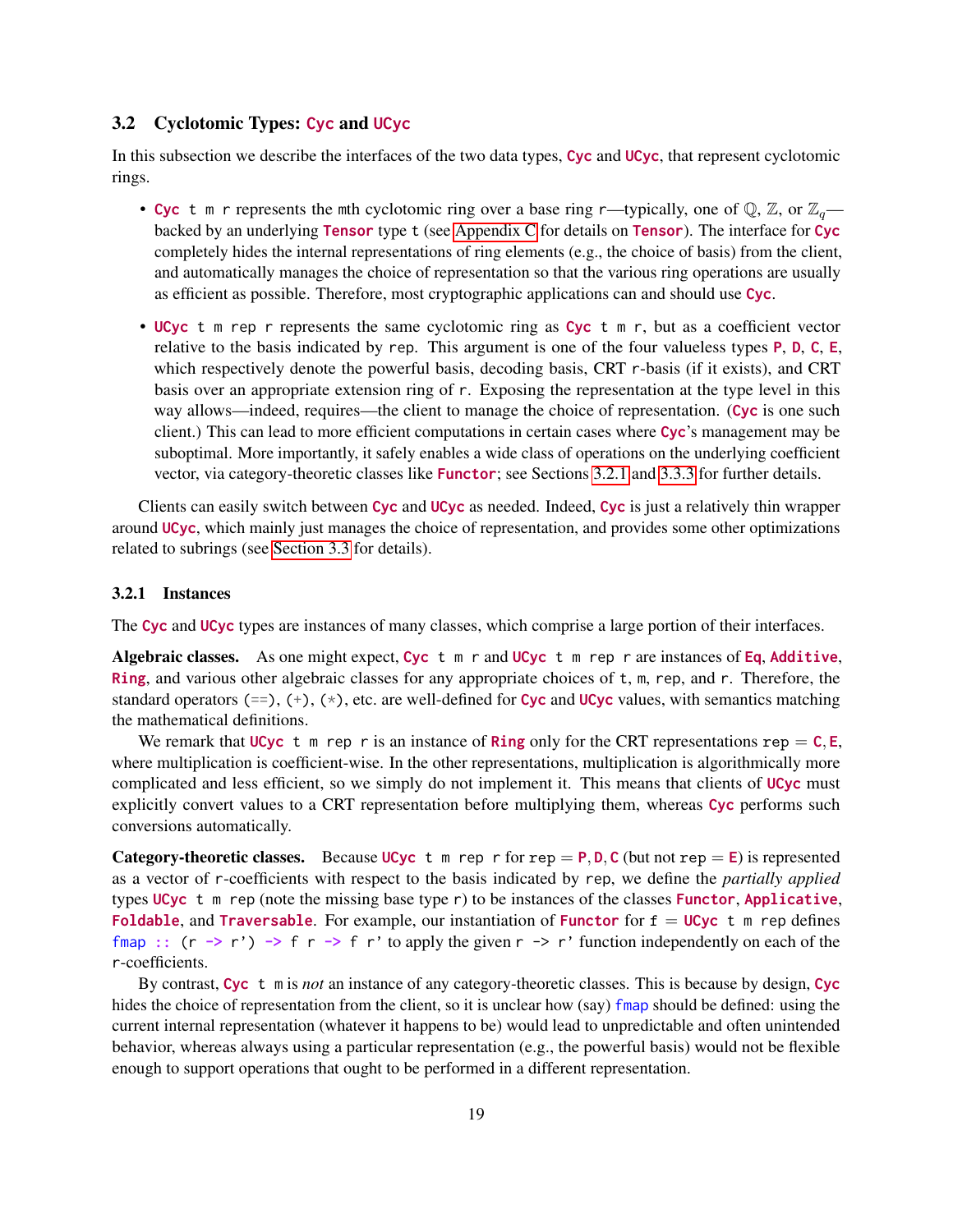Lattice cryptography classes. Lastly, we "promote" instances of our specialized lattice cryptography classes like Reduce, Lift, Rescale, Gadget, etc. from base types to UCyc and/or Cyc, as appropriate. For example, the instance **Reduce** z zq, which represents modular reduction from  $\mathbb{Z}$  to  $\mathbb{Z}_q$ , induces the instance **Reduce (Cyc** t m z) (Cyc t m zq), which represents reduction from R to  $R_q$ . All these instances have very concise and generic implementations using the just-described category-theoretic instances for UCyc; see [Section 3.3.3](#page-22-0) for further details.

## <span id="page-19-0"></span>3.2.2 Functions

```
scalarCyc :: (Fact m, CElt t r) => r \rightarrow Cyc t m r
mulG :: (Fact m, CElt t r) => Cyc t m r -> Cyc t m r
divG :: (Fact m, CElt t r) => Cyc t m r -> Maybe (Cyc t m r)
liftPow, liftDec
           :: (Fact m, Lift b a, ...) \Rightarrow Cyc t m b \rightarrow Cyc t m a
advisePow, adviseDec, adviseCRT
          :: (Fact m, CElt t r) \Rightarrow Cyc t m r -> Cyc t m r
-- error sampling
tGaussian :: (OrdFloat q, ToRational v, MonadRandom rnd, CElt t q, ...)
                                      \Rightarrow v \Rightarrow rnd (Cyc t m q)
errorRounded :: (ToInteger z, ...) => v -> rnd (Cyc t m z)
errorCoset :: (ToInteger z, ...) => v \rightarrow Cyc t m zp -> rnd (Cyc t m z)
-- inter-ring operations
embed :: (m \in \text{Divides} \in m', \text{ Cell } t \in \text{row}) \implies \text{Cyc } t \in \text{row} \in \text{row} \in \text{row}twace :: (m `Divides` m', CElt t r) => Cyc t m' r -> Cyc t m r
coeffsPow, coeffsDec
          :: (m \infty) m', CElt t r => Cyc t m' r -> [Cyc t m r]
powBasis :: (m `Divides` m', CElt t r) => Tagged m [Cyc t m' r]
crtSet :: (m \in \text{Divides} \in m', \text{ Cell t } r, ...) \Rightarrow \text{Tagged } m \text{ [Cyc } t m' r]
```
Figure 2: Representative functions for the Cyc data type. (The CEIt  $t \tau$  constraint is a synonym for a collection of constraints that include Tensor t, along with various constraints on the base type r.)

We now describe the remaining functions that define the interface for Cyc; see [Figure 2](#page-19-1) for their type signatures. (UCyc admits a very similar collection of functions, which we omit from the discussion.) We start with functions that involve a single cyclotomic index m.

scalarCyc embeds a scalar element from the base ring r into the mth cyclotomic ring over r.

mulG, divG respectively multiply and divide by the special element  $g_m$  in the mth cyclotomic ring. These operations are commonly used in applications, and have efficient algorithms in all our representations, which is why we define them as special functions (rather than, say, just exposing a value representing  $g_m$ ). Note that because the input may not always be divisible by  $g_m$ , the output type of divG is a Maybe.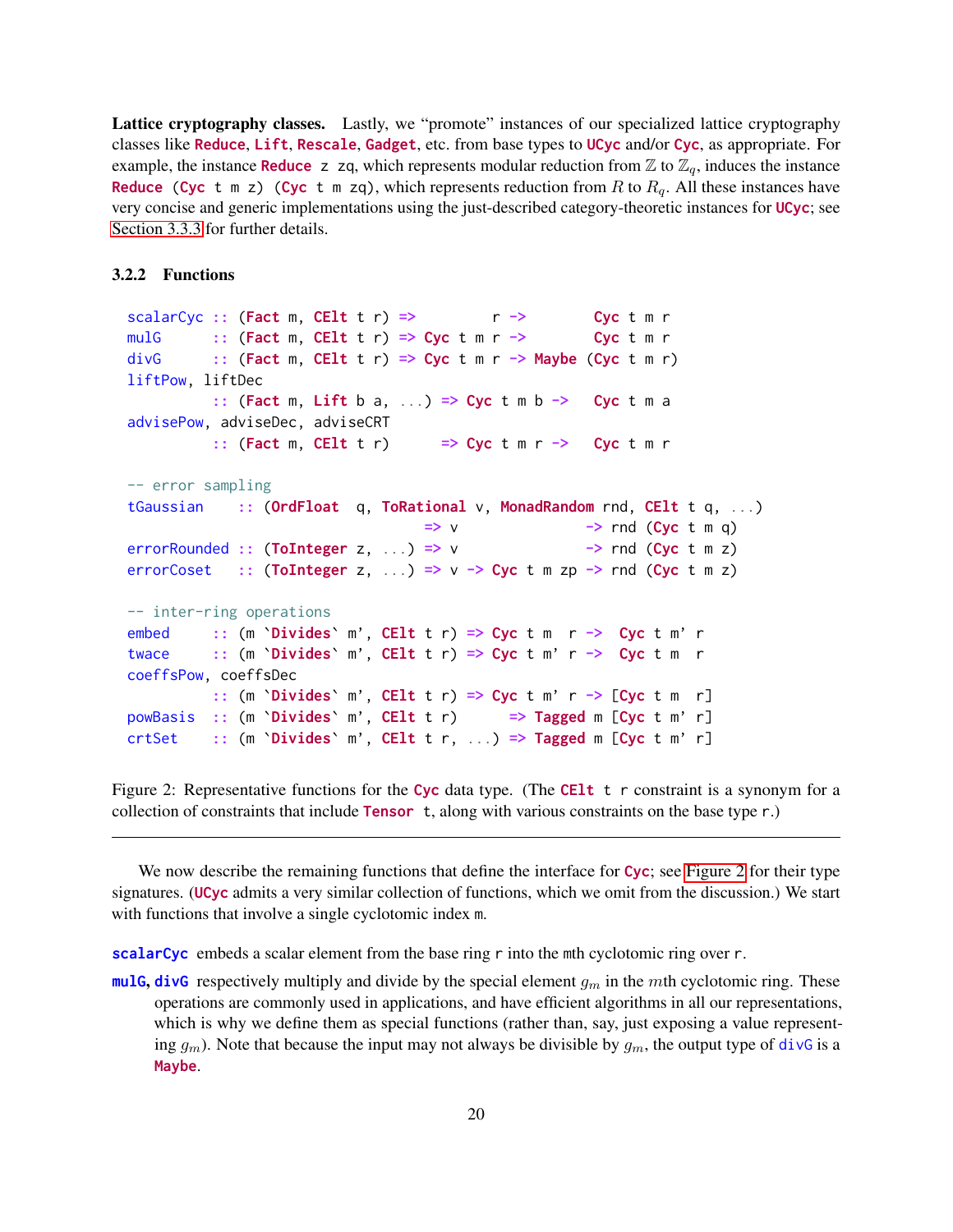- **liftB** for  $B = Pow$ , Dec lifts a cyclotomic ring element coordinate-wise with respect to the specified basis (powerful or decoding).
- adviseB for B = Pow, Dec, CRT returns an equivalent ring element whose internal representation *might* be with respect to (respectively) the powerful, decoding, or a Chinese Remainder Theorem basis. These functions have no externally visible effect on the results of any computations, but they can serve as useful optimization hints. E.g., if one needs to compute  $v * w1$ ,  $v * w2$ , etc., then advising that v be in CRT representation can speed up these operations by avoiding duplicate CRT conversions across the operations.

The following functions relate to sampling error terms from cryptographically relevant distributions:

- **tGaussian** samples an element of the number field  $K$  from the "tweaked" continuous Gaussian distribution  $t \cdot D_r$ , given  $v = r^2$ . (See [Section 3.1](#page-16-0) above for background on, and the relevance of, tweaked Gaussians. The input is  $v = r^2$  because that is more convenient for implementation.) Because the output is random, its type must be monadic: rnd  $(Cyc$  t m r) for **MonadRandom** rnd.
- errorRounded is a discretized version of tGaussian, which samples from the tweaked Gaussian and rounds each decoding-basis coefficient to the nearest integer, thereby producing an output in  $R$ .
- errorCoset samples an error term from a (discretized) tweaked Gaussian of parameter  $p \cdot r$  over a given coset of  $R_p = R/pR$ . This operation is often used in encryption schemes when encrypting a desired message from the plaintext space  $R_p$ .<sup>[8](#page-20-0)</sup>

Finally, the following functions involve Cyc data types for two indices  $m/m'$ ; recall that this means the mth cyclotomic ring can be viewed as a subring of the m'th one. Notice that in the type signatures, the divisibility constraint is expressed as m `Divides` m', and recall from [Section 2.6](#page-14-1) that this constraint is statically checked by the compiler and carries no runtime overhead.

- embed, twace are respectively the embedding and "tweaked trace" functions between the mth and m'th cyclotomic rings.
- coeffsB for  $B = Pow$ , Dec expresses an element of the m'th cyclotomic ring with respect to the relative powerful or decoding basis  $(\vec{p}_{m',m}$  and  $\vec{d}_{m',m}$ , respectively), as a list of coefficients from the mth cyclotomic.
- **powBasis** is the relative powerful basis  $\vec{p}_{m',m}$  of the m'th cyclotomic over the mth one.<sup>[9](#page-20-1)</sup> Note that the Tagged m type annotation is needed to specify which subring the basis is relative to.
- crtSet is the relative CRT set  $\vec{c}_{m',m}$  of the m'th cyclotomic ring over the mth one, modulo a prime power. (See [Appendix C.4](#page-52-0) for its formal definition and a novel algorithm for computing it.) We have elided some constraints which say that the base type r must represent  $\mathbb{Z}_{p^e}$  for a prime p.

<span id="page-20-0"></span><sup>&</sup>lt;sup>8</sup>The extra factor of p in the Gaussian parameter reflects the connection between coset sampling as used in cryptosystems, and the underlying Ring-LWE error distribution actually used in their security proofs. This scaling gives the input  $v$  a consistent meaning across all the error-sampling functions.

<span id="page-20-1"></span><sup>&</sup>lt;sup>9</sup>We also could have defined decBasis, but it is slightly more complicated to implement, and we have not needed it in any of our applications.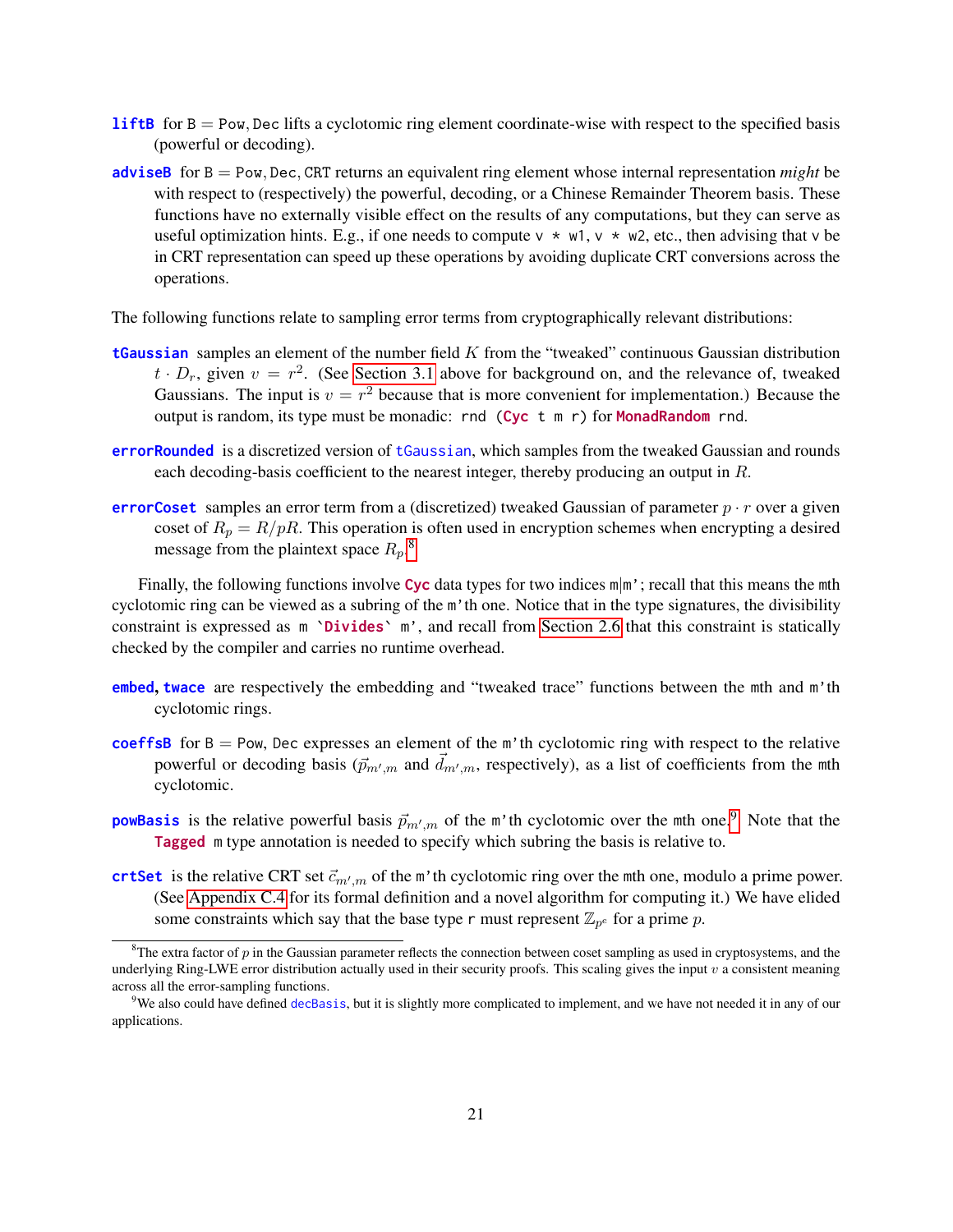We emphasize that both powBasis and crtSet are *values* (of type **Tagged** m [Cyc t m' r]), not functions. Due to Haskell's laziness, only those values that are actually used in a computation are ever computed; moreover, the compiler usually ensures that they are computed only once each and then memoized.

In addition to the above, we also could have included functions that apply *automorphisms* of cyclotomic rings, which would be straightforward to implement in our framework. We leave this for future work, merely because we have not yet needed automorphisms in any of our applications.

### <span id="page-21-0"></span>3.3 Implementation

We now describe some notable aspects of the Cyc and UCyc implementations. As previously mentioned, Cyc is mainly a thin wrapper around UCyc that automatically manages the choice of representation rep, and also includes some important optimizations for ring elements that are known to reside in cyclotomic subrings. In turn, UCyc is a thin wrapper around an instance of the Tensor class. (Recall that Tensor encapsulates the cryptographically relevant linear transforms on coefficient vectors for cyclotomic rings; see [Appendix C](#page-40-0) for details.)

#### <span id="page-21-1"></span>3.3.1 Representations

Cyc t m r can represent an element of the mth cyclotomic ring over base ring r in a few possible ways:

- as a UCyc t m rep r for some rep =  $P, D, C, E$ ;
- when applicable, as a *scalar* from the base ring r, or more generally, as an element of the kth cyclotomic *subring* for some k|m, i.e., as a Cyc t k r.

The latter subring representations enable some very useful optimizations in memory and running time: while cryptographic applications often need to treat scalars and subring elements as residing in some larger cyclotomic ring, Cyc can exploit knowledge of their "true" domains to operate more efficiently, as described in [Section 3.3.2](#page-21-2) below.

UCyc represents a cyclotomic ring element by its coefficients tensor with respect to the basis indicated by rep. That is, for rep = P, D, C, a value of type UCyc t m rep r is simply a value of type (t m r). However, a CRT basis over r does not always exist, e.g., if r represents the integers  $\mathbb{Z}$ , or  $\mathbb{Z}_q$  for a modulus q that does not meet certain criteria. To handle such cases we use  $rep = E$ , which indicates that the representation is relative to a CRT basis over a certain *extension* ring CRTExt r that *always* admits such a basis, e.g., the complex numbers  $\mathbb C$ . That is, a UCyc t m E r is a value of type (t m (CRTExt r)).

We emphasize that the extension ring CRTExt  $r$  is determined by r itself, and UCyc is entirely agnostic to it. For example, **ZqBasic** uses the complex numbers, whereas the pair type  $(a, b)$  (which, to recall, represents a product ring) uses the product ring (CRTExt a, CRTExt b).

## <span id="page-21-2"></span>3.3.2 Operations

Most of the Cyc functions shown in [Figure 2](#page-19-1) (e.g., mulG, divG, the error-sampling functions, coeffsB, powBasis, crtSet) simply call their UCyc counterparts for an appropriate representation rep (after converting any subring inputs to the full ring). Similarly, most of the UCyc operations for a given representation just call the appropriate Tensor method. In what follows we describe some operations that depart from these patterns.

The algebraic instances for Cyc implement operations like  $(==)$ ,  $(+)$ , and  $(*)$  in the following way: first they convert the inputs to "compatible" representations in the most efficient way possible, then they compute the output in an associated representation. A few representative rules for how this is done are as follows: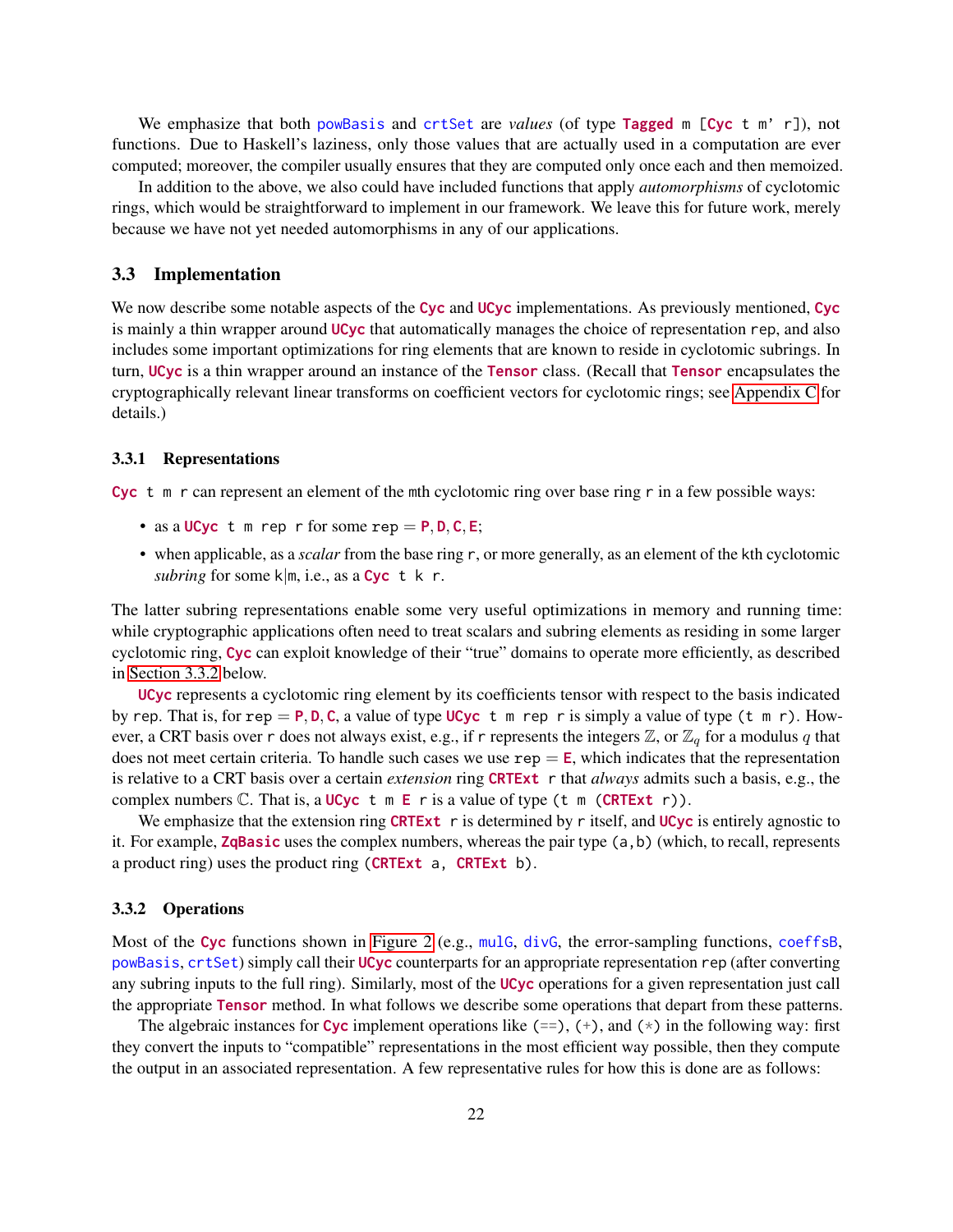- For two scalars from the base ring r, the result is just computed and stored as a scalar, thus making the operation very fast.
- Inputs from (possibly different) subrings of indices k1, k2|m are converted to the *compositum* of the two subrings, i.e., the cyclotomic of index  $k = \text{lcm}(k1, k2)$  (which divides m), then the result is computed there and stored as a subring element.
- For (+), the inputs are converted to a common representation and added entry-wise.
- For  $(*)$ , if one of the inputs is a scalar from the base ring r, it is simply multiplied by the coefficients of the other input (this works for any r-basis representation). Otherwise, the two inputs are converted to the same CRT representation and multiplied entry-wise.

The implementation of the inter-ring operations embed and twace for Cyc is as follows: embed is "lazy," merely storing its input as a subring element and returning instantly. For twace from index m' to m, there are two cases: if the input is represented as a UCyc value (i.e., not as a subring element), then we just invoke the appropriate representation-specific twace function on that value (which in turn just invokes a method from **Tensor**). Otherwise, the input is represented as an element of the k'th cyclotomic for some k'|m', in which case we apply twace from index k' to index  $k = \gcd(m, k')$ , which is the smallest index where the result is guaranteed to reside, and store the result as a subring element.

# <span id="page-22-0"></span>3.3.3 Promoting Base-Ring Operations

Many cryptographic operations on cyclotomic rings are defined as working entry-wise on the ring element's coefficient vector with respect to some basis (either a particular or arbitrary one). For example, reducing from R to  $R_q$  is equivalent to reducing the coefficients from Z to  $\mathbb{Z}_q$  in *any* basis, while "decoding"  $R_q$  to R (as used in decryption) is defined as lifting the  $\mathbb{Z}_q$ -coefficients, relative to the *decoding* basis, to their smallest representatives in Z. To implement these and many other operations, we generically "promote" operations on the base ring to corresponding operations on cyclotomic rings, using the fact that  $UCyc$  t m rep is an instance of the category-theoretic classes Functor, Applicative, Traversable, etc.

As a first example, consider the **Functor** class, which introduces the method

```
fmap :: Functor f \Rightarrow (a \rightarrow b) \Rightarrow f a \Rightarrow f b
```
Our Functor instance for UCyc t m rep defines fmap  $g$  c to apply  $g$  to each of c's coefficients (in the basis indicated by rep). This lets us easily promote our specialized lattice operations from [Section 2.](#page-10-0) For example, an instance Reduce z zq can be promoted to an instance Reduce (UCyc t m P z) (UCyc t m P zq) simply by defining reduce = fmap reduce. We similarly promote other base-ring operations, including lifting from  $\mathbb{Z}_q$  to  $\mathbb{Z}_r$ , rescaling from  $\mathbb{Z}_q$  to  $\mathbb{Z}_{q'}$ , discretization of  $\mathbb{Q}$  to either  $\mathbb{Z}$  or to a desired coset of  $\mathbb{Z}_p$ , and more.

As a richer example, consider gadgets and decomposition [\(Section 2.4\)](#page-12-1) for a cyclotomic ring  $R_q$  over base ring  $\mathbb{Z}_q$ . For any gadget vector over  $\mathbb{Z}_q$ , there is a corresponding gadget vector over  $R_q$ , obtained simply by embedding  $\mathbb{Z}_q$  into  $R_q$ . This lets us promote a **Gadget** instance for zq to one for **UCyc** t m rep zq:<sup>[10,](#page-22-1)[11](#page-22-2)</sup>

<span id="page-22-1"></span><sup>&</sup>lt;sup>10</sup>The double calls to fmap are needed because there are two **Functor** layers around the zq-entries of gadget :: Tagged gad [zq]: the list [], and the Tagged gad context.

<span id="page-22-2"></span><sup>&</sup>lt;sup>11</sup>Technically, we only instantiate the gadget-related classes for Cyc t m zq, not UCyc t m rep zq. This is because Gadget has Ring as a superclass, which is instantiated by UCyc only for the CRT representations  $\text{rep} = C$ , E; however, for geometric reasons the gadget operations on cyclotomic rings must be defined in terms of the P or D representations. This does not affect the essential nature of the present discussion.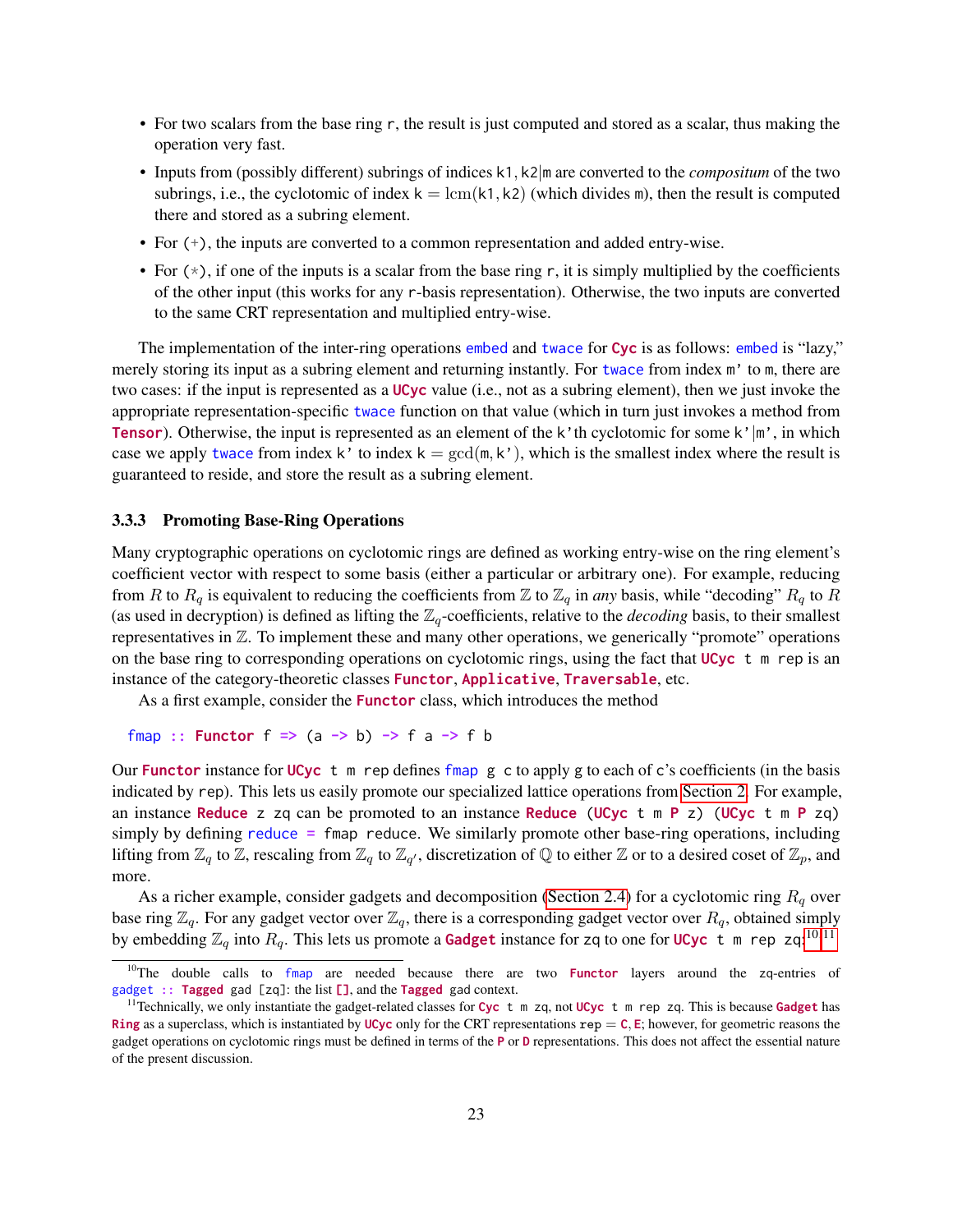gadget = fmap (fmap scalarCyc) gadget

Mathematically, decomposing an  $R_q$ -element into a short vector over R is defined coefficient-wise with respect to the powerful basis. That is, we decompose each  $\mathbb{Z}_q$ -coefficient into a short vector over  $\mathbb{Z}$ , then collect the corresponding entries of these vectors to yield a vector of short  $R$ -elements. To implement this strategy, one might try to promote the function (here with slightly simplified signature)

decompose :: Decompose zq  $z \Rightarrow zq \rightarrow [z]$ 

to Cyc t m zq using fmap, as we did with reduce and lift above. However, a moment's thought reveals that this does not work: it yields output of type Cyc t  $m \lceil z \rceil$ , whereas we want  $\lceil Cyc \rceil$  m z $\lceil$ . The solution is to use the Traversable class, which introduces the method

```
traverse :: (Traversable v, Applicative f) => (a -> f b) -> v a -> f (v b)
```
In our setting,  $v$  is UCyc t m P, and f is the list type [], which is indeed an instance of Applicative.<sup>[12](#page-23-1)</sup> We can therefore easily promote an instance of **Decompose** from  $zq$  to UCyc t m P  $zq$ , essentially via:

```
decompose v = traverse decompose v
```
We similarly promote the error-correction operation correct :: Correct zq z => [zq] -> (zq, [z]).

**Rescaling.** Mathematically, rescaling  $R_q$  to  $R_{q'}$  is defined as applying  $\lfloor \cdot \rceil_{q'} : \mathbb{Z}_q \to \mathbb{Z}_{q'}$  (represented by the function rescale :: Rescale a b => a -> b; see [Section 2.3\)](#page-12-0) coefficient-wise in either the powerful or decoding basis (for geometrical reasons). However, there are at least two distinct algorithms that implement this operation, depending on the representation of the ring element and of  $\mathbb{Z}_q$  and  $\mathbb{Z}_{q'}$ . The generic algorithm simply converts the input to the required basis and then rescales coefficient-wise. But there is also a more efficient, specialized algorithm [\[GHS12\]](#page-34-12) for rescaling a product ring  $R_q = R_{q_1} \times R_{q_2}$  to  $R_{q_1}$ . For the typical case of rescaling an input in the CRT representation to an output in the CRT representation, the algorithm requires only one CRT transformation for each of  $R_{q_1}$  and  $R_{q_2}$ , as opposed to two and one (respectively) for the generic algorithm. In applications like FHE where  $R_{q_1}$  itself can be a product of multiple component rings, this reduces the work by nearly a factor of two.

In more detail, the specialized algorithm is analogous to the one for product rings  $\mathbb{Z}_{q_1} \times \mathbb{Z}_{q_2}$  described at the end of [Section 2.3.](#page-12-0) To rescale  $a = (a_1, a_2) \in R_{q_1} \times R_{q_2}$  to  $R_{q_1}$ , we lift  $a_2 \in R_{q_2}$  to a relatively short representative  $\bar{a}_2 \in R$  using the powerful or decoding basis, which involves an inverse-CRT for  $R_{q_2}$ . We then compute  $\bar{a}_2' = \bar{a}_2 \mod q_1 R$  and output  $q_2^{-1} \cdot (a_1 - \bar{a}_2') \in R_{q_1}$ , which involves a CRT for  $R_{q_1}$  on  $\bar{a}_2'$ .

To capture the polymorphism represented by the above algorithms, we define a class called RescaleCyc, which introduces the method rescaleCyc. We give two distinct instances of  $\text{RescaleCyc}$  for the generic and specialized algorithms, and the compiler automatically chooses the appropriate one based on the concrete types representing the base ring.

# <span id="page-23-0"></span>4 Fully Homomorphic Encryption in  $\Lambda \circ \lambda$

In this section we describe a full-featured fully homomorphic encryption and its implementation in  $\Lambda \circ \lambda$ , using the interfaces described in the previous sections. At the mathematical level, the system refines a variety of techniques and features from a long series of works [\[LPR10,](#page-34-1) [BV11a,](#page-33-7) [BV11b,](#page-33-8) [BGV12,](#page-32-1) [GHPS12,](#page-34-9) [LPR13,](#page-34-8)

<span id="page-23-1"></span><sup>&</sup>lt;sup>12</sup> Actually, the Applicative instance for [] models *nondeterminism*, not the entry-wise operations we need. Fortunately, there is a costless newtype wrapper around [], called ZipList, that instantiates Applicative in the desired way.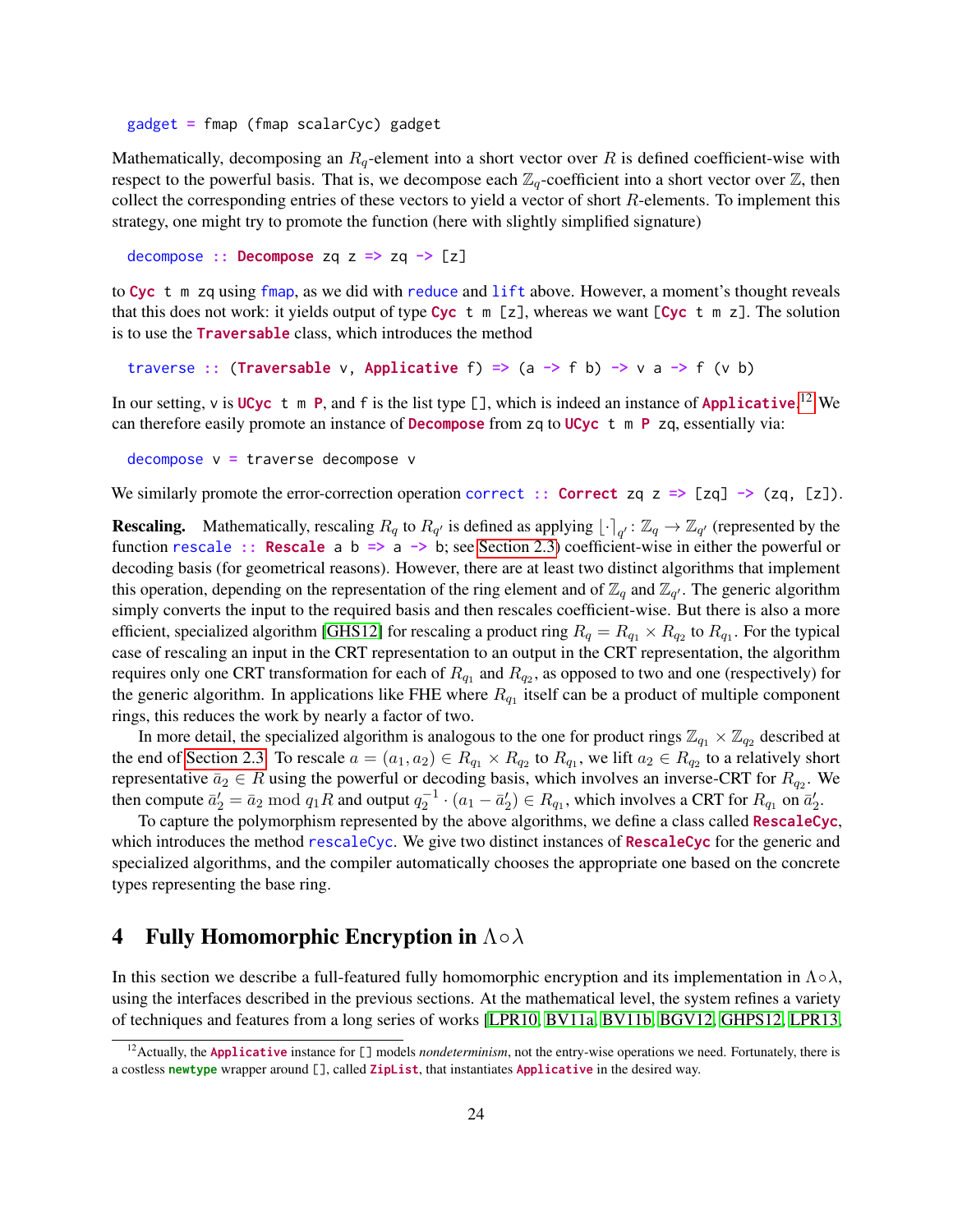[AP13\]](#page-32-5). In addition, we describe some important generalizations and new operations, such as "ring-tunneling," that have not yet appeared in the literature. Along with the mathematical description of each main component, we present the corresponding Haskell code, showing how the two forms match very closely.

# <span id="page-24-0"></span>4.1 Keys, Plaintexts, and Ciphertexts

The cryptosystem is parameterized by two cyclotomic rings:  $R = \mathcal{O}_m$  and  $R' = \mathcal{O}_{m'}$  where  $m|m'$ , making  $R$ a subring of  $R'$ . The spaces of keys, plaintexts, and ciphertexts are derived from these rings as follows:

- A *secret key* is an element  $s \in R'$ . Some operations require s to be "small;" more precisely, we need  $s \cdot g_{m'}$  to have small coordinates in the canonical embedding of R' (Invariant [3.1\)](#page-17-2). Recall that this is the case for "tweaked" spherical Gaussian distributions.
- The *plaintext ring* is  $R_p = R/pR$ , where p is a (typically small) positive integer, e.g.,  $p = 2$ . For technical reasons, p must be coprime with every odd prime dividing  $m'$ . A plaintext is simply an element  $\mu \in R_p$ .
- The *ciphertext ring* is  $R'_q = R'/qR'$  for some integer modulus  $q \geq p$  that is coprime with p. A ciphertext is essentially just a polynomial  $c(S) \in R'_q[S]$ , i.e., one with coefficients from  $R'_q$  in an indeterminant S, which represents the (unknown) secret key. We often identify  $c(S)$  with its vector of coefficients  $(c_0, c_1, \ldots, c_d) \in (R'_q)^{d+1}$ , where d is the degree of  $c(S)$ .

In addition, a ciphertext carries a nonnegative integer  $k \geq 0$  and a factor  $l \in \mathbb{Z}_p$  as auxiliary information. These values are affected by certain operations on ciphertexts, as described below.

Data types. Following the above definitions, our data types for plaintexts, keys, and ciphertexts as follows. The plaintext type PT rp is merely a synonym for its argument type rp representing the plaintext ring  $R_p$ .

The data type **SK** representing secret keys is defined as follows:

```
data SK r' where SK :: ToRational v \Rightarrow v \Rightarrow r' \Rightarrow SK r'
```
Notice that a value of type SK r' consists of an element from the secret key ring  $R'$ , and in addition it carries a rational value (of "hidden" type v) representing the parameter  $v = r^2$  for the (tweaked) Gaussian distribution from which the key was sampled. Binding the parameter to the secret key in this way allows us to automatically generate ciphertexts and other key-dependent information using consistent error distributions, thereby relieving the client of the responsibility for managing error parameters across multiple functions.

The data type CT representing ciphertexts is defined as follows:

```
data Encoding = MSD | LSD
data CT m zp r'q = CT Encoding Int zp (Polynomial r'q)
```
The CT type is parameterized by three arguments: a cyclotomic index m and a  $\mathbb{Z}_p$ -representation zp defining the plaintext ring  $R_p$ , and a representation r'q of the ciphertext ring  $R_q'$ . A CT value has four components: a flag indicating the "encoding" of the ciphertext (MSD or LSD; see below); the auxiliary integer  $k$  and factor  $l \in \mathbb{Z}_p$  (as mentioned above); and a polynomial  $c(S)$  over  $R'_q$ .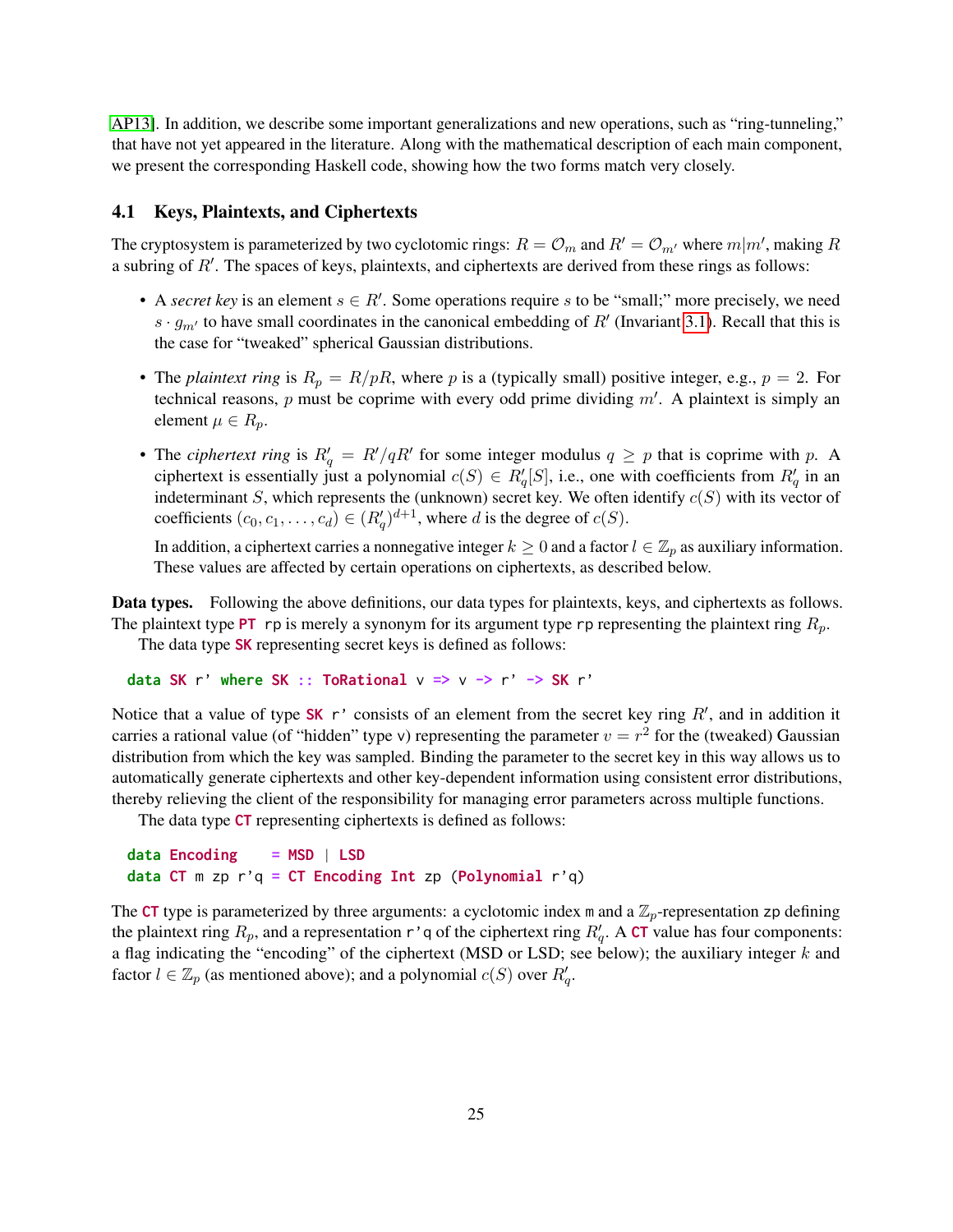**Decryption relations.** A ciphertext  $c(S)$  (with auxiliary values  $k \in \mathbb{Z}, l \in \mathbb{Z}_p$ ) encrypting a plaintext  $\mu \in R_p$  under secret key  $s \in R'$  satisfies the relation

$$
c(s) = c_0 + c_1 s + \dots + c_d s^d = e \pmod{qR'}
$$
\n(4.1)

for some sufficiently "small" error term  $e \in R'$  such that

<span id="page-25-2"></span><span id="page-25-1"></span>
$$
e = l^{-1} \cdot g_{m'}^k \cdot \mu \pmod{pR'}.
$$
\n
$$
(4.2)
$$

By "small" we mean that the error satisfies Invariant [3.1,](#page-17-2) so that all the coefficients of  $e$  with respect to the decoding basis have magnitudes smaller than  $q/2$ . This will allow us to correctly recover  $e' \in R'$  from its value modulo  $q$ , by "lifting" the latter using the decoding basis.

We say that a ciphertext satisfying Equations [\(4.1\)](#page-25-1) and [\(4.2\)](#page-25-2) is in "least significant digit" (LSD) form, because the message  $\mu$  is encoded as the error term modulo  $p$ . An alternative form, which is more convenient for certain homomorphic operations, is the "most significant digit" (MSD) form. Here the relation is

<span id="page-25-3"></span>
$$
c(s) \approx \frac{q}{p} \cdot (l^{-1} \cdot g_{m'}^k \cdot \mu) \pmod{qR'},\tag{4.3}
$$

where the approximation hides a small fractional error term (in  $\frac{1}{p}R'$ ) that satisfies Invariant [3.1.](#page-17-2) Notice that the message is represented as a multiple of  $\frac{q}{p}$  modulo q, hence the name "MSD." One can losslessly transform between LSD and MSD forms in linear time, just by multiplying by appropriate  $\mathbb{Z}_q$ -elements (see [\[AP13,](#page-32-5) Appendix A]). Each such transformation implicitly multiplies the plaintext by some fixed element of  $\mathbb{Z}_p$ , which is why a ciphertext carries an auxiliary factor  $l \in \mathbb{Z}_p$  that must be accounted for upon decryption.

# <span id="page-25-0"></span>4.2 Encryption and Decryption

To encrypt a message  $\mu \in R_p$  under a key  $s \in R'$ , one does the following:

- 1. sample an error term  $e \in \mu + pR'$  (from a distribution that should be a p factor wider than that of the secret key);
- 2. sample a uniformly random  $c_1 \leftarrow R'_q$ ;
- 3. output the LSD-form ciphertext  $c(S) = (e c_1 \cdot s) + c_1 \cdot S \in R'_q[S]$ , with  $k = 0, l = 1 \in \mathbb{Z}_p$ . (Observe that  $c(s) = e \pmod{qR'}$ , as desired.)

This translates directly into just a few lines of Haskell code, which is monadic due to its use of randomness:

encrypt :: (m `Divides` m', MonadRandom rnd, ...)  $\Rightarrow$  SK (Cyc m' z)  $\rightarrow$  PT (Cyc m zp)  $\rightarrow$  rnd (CT m zp (Cyc m' zq)) encrypt  $(SK \vee s)$  mu = do e  $\leftarrow$  errorCoset v (embed mu) -- error from  $\mu + pR'$ c1 <-  $get$ Random  $e^{i}$   $e^{i}$   $e^{i}$   $f^{i}$   $f^{j}$   $f^{j}$   $f^{j}$ return  $$ CT$  LSD zero one  $$$  fromCoeffs [reduce e - c1  $*$  reduce s, c1]

To decrypt an LSD-form ciphertext  $c(S) \in R'_q[S]$  under secret key  $s \in R'$ , we first evaluate  $c(s) \in R'_q$ and then lift the result to  $R'$  (using the decoding basis) to recover the error term e, as follows:

errorTerm :: (Lift zq z, m 'Divides' m', ...)  $\Rightarrow$  SK (Cyc m' z)  $\rightarrow$  CT m zp (Cyc m' zq)  $\rightarrow$  Cyc m' z errorTerm  $(SK_s s)$   $(CT LSD_s s) = 1$ iftDec (evaluate c (reduce s))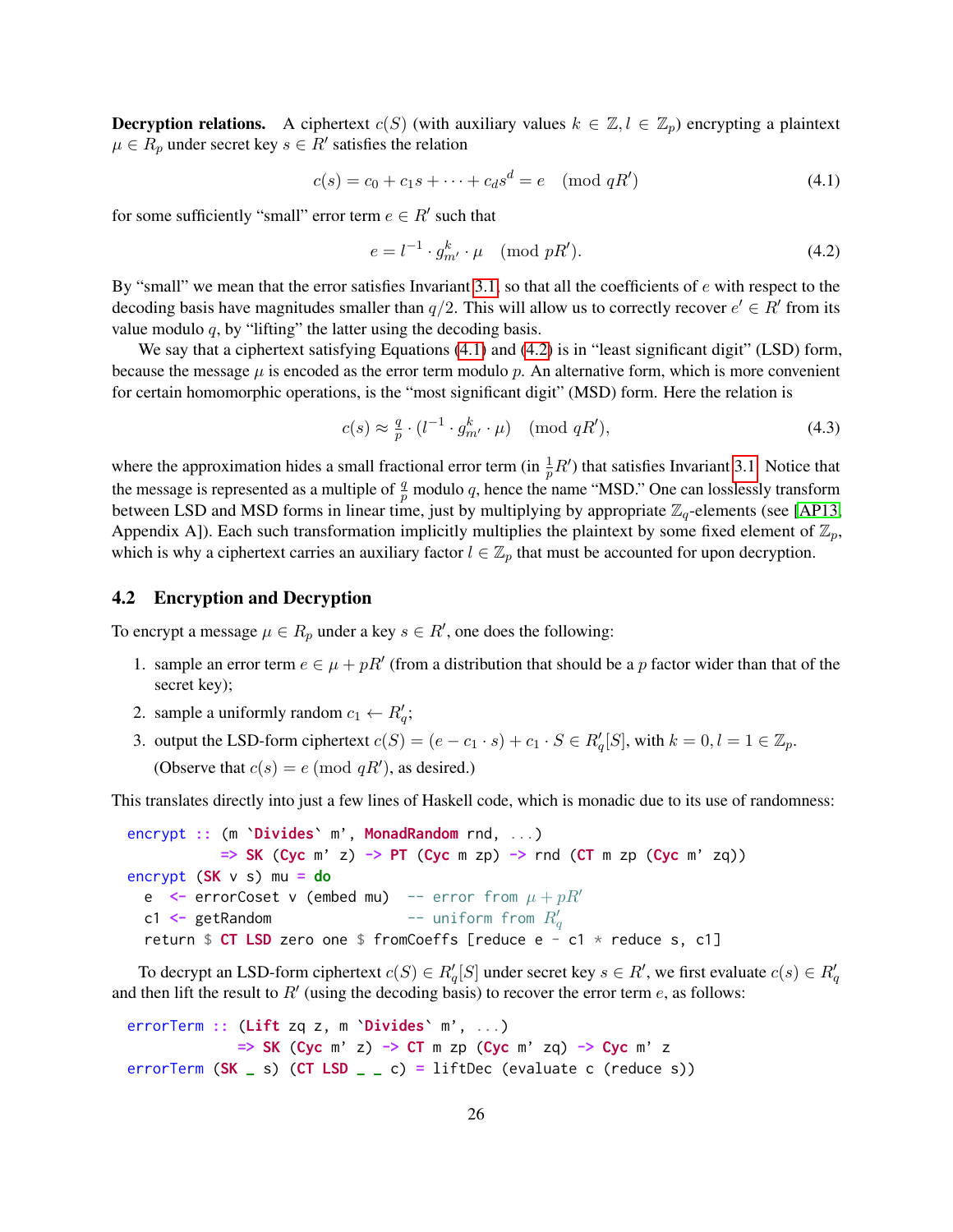Following Equation [\(4.2\)](#page-25-2), we then compute  $l \cdot g_{m'}^{-k} \cdot e \mod pR'$ . This yields the *embedding* of the message  $\mu$ into  $R_p'$ , so we finally take the twace to recover  $\mu \in R_p$  itself:

decrypt :: (Lift zq z, Reduce z zp, ...)  $\Rightarrow$  SK (Cyc m' z)  $\rightarrow$  CT m zp (Cyc m' zq)  $\rightarrow$  PT (Cyc m zp) decrypt sk ct@( $CT$  LSD k  $1$   $)$  = let e = reduce (errorTerm sk ct) in (scalarCyc 1)  $*$  twace (iterate divG e !! k)

# <span id="page-26-0"></span>4.3 Homomorphic Addition and Multiplication

Homomorphic addition of ciphertexts with the same values of  $k$  and  $l$  is simple: convert the ciphertexts to the same form (MSD or LSD), then add their polynomials. It is also possible adjust the values of  $k, l$  as needed by multiplying the polynomial by an appropriate factor, which only slightly enlarges the error. Accordingly, we define CT m zp (Cyc m' zq) to be an instance of Additive, for appropriate argument types.

Now consider homomorphic multiplication: suppose ciphertexts  $c_1(S)$ ,  $c_2(S)$  encrypt messages  $\mu_1, \mu_2$ in LSD form, with auxiliary values  $k_1$ ,  $l_1$  and  $k_2$ ,  $l_2$  respectively. Then

$$
g_{m'} \cdot c_1(s) \cdot c_2(s) = g_{m'} \cdot e_1 \cdot e_2 \pmod{qR'},
$$
  

$$
g_{m'} \cdot e_1 \cdot e_2 = (l_1 l_2)^{-1} \cdot g_{m'}^{k_1 + k_2 + 1} \cdot (\mu_1 \mu_2) \pmod{pR'},
$$

and the error term  $e = g_{m'} \cdot e_1 \cdot e_2$  satisfies Invariant [3.1,](#page-17-2) because  $e_1, e_2$  do (see [Section 3.1.3\)](#page-17-0). Therefore, the LSD-form ciphertext

$$
c(S) := g_{m'} \cdot c_1(S) \cdot c_2(S) \in R'_q[S]
$$

encrypts  $\mu_1\mu_2 \in R_p$  with auxiliary values  $k = k_1 + k_2 + 1$  and  $l = l_1l_2 \in \mathbb{Z}_p$ . Notice that the degree of the output polynomial is the sum of the degrees of the input polynomials.

More generally, it turns out that we only need one of  $c_1(S)$ ,  $c_2(S)$  to be in LSD form; the product  $c(S)$ then has the same form as the other ciphertext.<sup>[13](#page-26-2)</sup> All this translates immediately to an instance of **Ring** for CT m zp (Cyc m' zq), with the interesting case of multiplication having the one-line implementation

(CT LSD k1 l1 c1)  $*$  (CT d2 k2 l2 c2) = **CT** d2 (k1+k2+1) (11\*12) (mulG <\$> c1 \* c2)

(The other cases just swap the arguments or convert one ciphertext to LSD form, thus reducing to the case above.)

# <span id="page-26-1"></span>4.4 Modulus Switching

Switching the ciphertext modulus is a form of rescaling typically used for decreasing the modulus, which commensurately reduces the *absolute magnitude* of the error in a ciphertext—though the error *rate* relative to the modulus stays essentially the same. Because homomorphic multiplication implicitly multiplies the error terms, keeping their absolute magnitudes small can yield major benefits in controlling the error growth. Modulus switching is also sometimes useful to temporarily *increase* the modulus, as explained in the next subsection.

<span id="page-26-2"></span><sup>&</sup>lt;sup>13</sup>If both ciphertexts are in MSD form, then it is possible to use the "scale free" homomorphic multiplication method of [\[Bra12\]](#page-33-16), but we have not implemented it because it appears to be significantly less efficient than just converting one ciphertext to LSD form.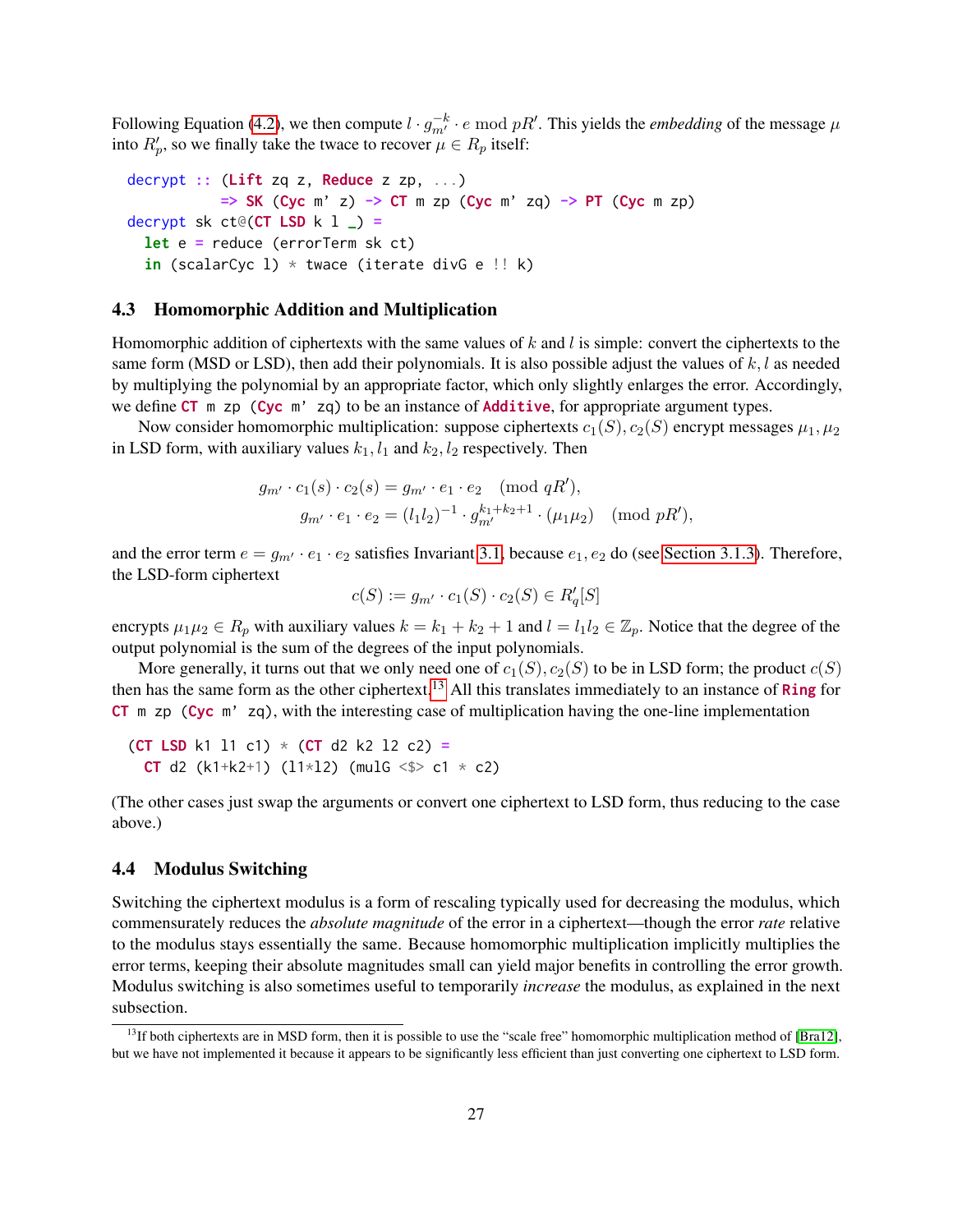Modulus switching is easiest to describe and implement for ciphertexts in MSD form (Equation [\(4.3\)](#page-25-3)) that have degree at most one. Suppose we have a ciphertext  $c(S) = c_0 + c_1S$  under secret key  $s \in R'$ , where

$$
c_0 + c_1 s = d \approx \frac{q}{p} \cdot \gamma \pmod{qR'}
$$

for  $\gamma = l^{-1} \cdot g_{m'}^k \cdot \mu \in R_p$ . Switching to a modulus  $q'$  is just a suitable rescaling of each  $c_i \in R_{q'}'$  to some  $c'_i \in R'_{q'}$  such that  $c'_i \approx (q'/q) \cdot c_i$ ; note that the right-hand sides here are fractional, so they need to be discretized using an appropriate basis (see the next paragraph). Observe that

$$
c'_0 + c'_1 s \approx \frac{q'}{q}(c_0 + c_1 s) = \frac{q'}{q} \cdot d \approx \frac{q'}{p} \cdot \gamma \pmod{q'R'},
$$

so the message is unchanged but the absolute error is essentially scaled by a  $q'/q$  factor.

Note that the first approximation above hides the extra discretization error  $e_0 + e_1 s$  where  $e_i = c_i' - \frac{q'}{q}$  $\frac{T}{q}c_i,$ so the main question is what *bases* of  $R'$  to use for the discretization, to best maintain Invariant  $3.1$ . We want both  $e_0$  and  $e_1s$  to satisfy the invariant, which means we want the entries of  $\sigma(e_0 \cdot q_{m'})$  and  $\sigma(e_1s \cdot g_{m'}) = \sigma(e_1) \odot \sigma(s \cdot g_{m'})$  to be essentially independent and as small as possible; because  $s \in R'$ itself satisfies the invariant (i.e., the entries of  $\sigma(s \cdot g_{m})$  are small), we want the entries of  $\sigma(e_1)$  to be as small as possible. It turns out that these goals are best achieved by rescaling  $c_0$  using the *decoding* basis  $d$ , and  $c_1$  using the *powerful* basis  $\vec{p}$ . This is because  $g_{m'} \cdot \vec{d}$  and  $\vec{p}$  respectively have nearly optimal spectral norms over all bases of  $g_{m}$ ,  $R'$  and  $R'$ , as shown in [\[LPR13\]](#page-34-8).

Our Haskell implementation is therefore simply

```
rescaleLinearCT :: (Rescale zq zq', ...)
                     \Rightarrow CT m zp (Cyc m' zq) \rightarrow CT m zp (Cyc m' zq')
rescaleLinearCT (CT MSD k l (Poly [c0, c1])) =
  let c'0 = rescaleDec c0
      c'1 = rescalePow c1
  in CT MSD k \, 1 \, $ Poly [c'0, c'1]
```
# <span id="page-27-0"></span>4.5 Key Switching and Linearization

Recall that homomorphic multiplication causes the degree of the ciphertext polynomial to increase. Key switching is a technique for reducing the degree, typically back to linear. More generally, key switching is a mechanism for *proxy re-encryption*: given two secret keys  $s_{in}$  and  $s_{out}$  (which may or may not be different), one can construct a "hint" that lets an untrusted party convert an encryption under  $s_{\text{in}}$  to one under  $s_{\text{out}}$ , while preserving the secrecy of the message and the keys.

Key switching uses a gadget  $\vec{g} \in (R'_q)^{\ell}$  and associated decomposition function  $g^{-1} \colon R'_q \to (R')^{\ell}$  (both typically promoted from  $\mathbb{Z}_q$ ; see Sections [2.4](#page-12-1) and [3.3.3\)](#page-22-0). Recall that  $g^{-1}(c)$  outputs a short vector over  $R'$ such that  $\vec{g}^t \cdot g^{-1}(c) = c \pmod{qR'}$ .

**The core operations.** Let  $s_{\text{in}}$ ,  $s_{\text{out}} \in R'$  denote some arbitrary secret values. A key-switching hint for  $s_{\text{in}}$ under  $s_{\text{out}}$  is a matrix  $H \in (R'_q)^{2\times \ell}$ , where each column can be seen as a linear polynomial over  $R'_q$ , such that

<span id="page-27-1"></span>
$$
(1, sout) \cdot H \approx sin \cdot \vec{g}^t \pmod{qR'}.
$$

Such an  $H$  is constructed simply by letting the columns be Ring-LWE samples with secret  $s_{\text{out}}$ , and adding  $s_{\text{in}} \cdot \vec{g}^t$  to the top row. In essence, such an H is pseudorandom by the Ring-LWE assumption, and hence hides the secrets.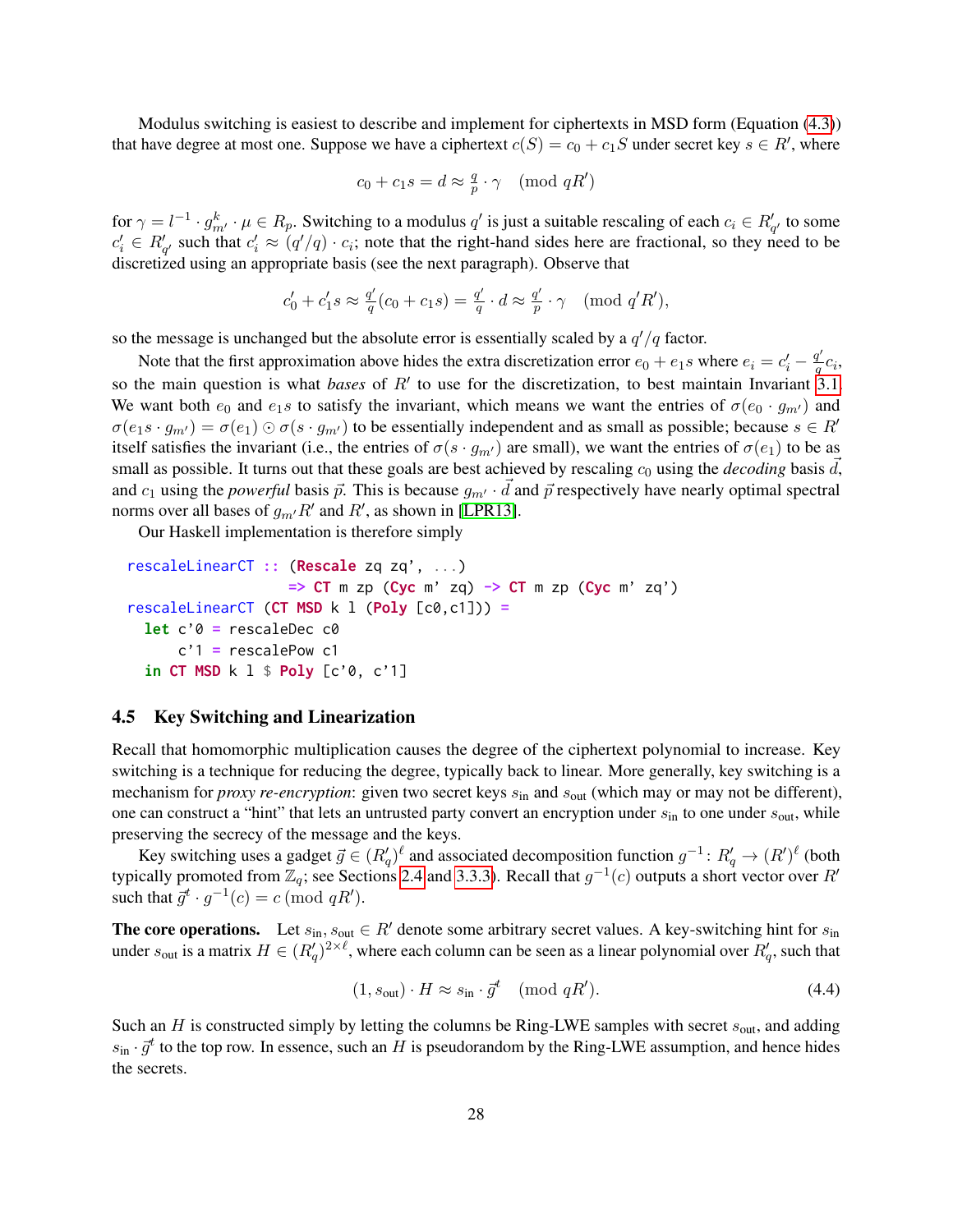The core key-switching step takes a hint H and some  $c \in R'_q$ , and simply outputs

<span id="page-28-1"></span><span id="page-28-0"></span>
$$
c' = H \cdot g^{-1}(c) \in (R'_q)^2,\tag{4.5}
$$

which can be viewed as a linear polynomial  $c'(S)$ . Notice that by Equation [\(4.4\)](#page-27-1),

$$
c'(s_{\text{out}}) = (1, s_{\text{out}}) \cdot c' = ((1, s_{\text{out}}) \cdot H) \cdot g^{-1}(c) \approx s_{\text{in}} \cdot \vec{g}^t \cdot g^{-1}(c) = s_{\text{in}} \cdot c \pmod{qR'},\tag{4.6}
$$

where the approximation holds because  $g^{-1}(c)$  is short. More precisely, because the error terms in Equa-tion [\(4.4\)](#page-27-1) satisfy Invariant [3.1,](#page-17-2) we want all the elements of the decomposition  $g^{-1}(c)$  to have small entries in the canonical embedding, so it is best to decompose relative to the powerful basis.

Following Equation [\(4.5\)](#page-28-0), our Haskell code for the core key-switching step is simply as follows (here knapsack computes the inner product of a list of polynomials over  $R'_{q}$  and a list of  $R'_{q}$ -elements):

```
switch :: (Decompose gad zq z, r'q \degree Cyc m' zq, ...)
           \Rightarrow Tagged gad [Polynomial r'q] \rightarrow r'q \rightarrow Polynomial r'q
switch hint c = untag $ knapsack <$> hint <*> (fmap reduce <$> decompose c)
```
**Switching ciphertexts.** The above tools can be used to switch MSD-form ciphertexts of degree up to d under  $s_{\text{in}}$  as follows: first publish a hint  $H_i$  for each power  $s_{\text{in}}^i$ ,  $i = 1, \dots, d$ , all under the same  $s_{\text{out}}$ . Then to switch a ciphertext  $c(S)$ :

- For each  $i = 1, \ldots, d$ , apply the core step to coefficient  $c_i \in R'_q$  using the corresponding hint  $H_i$ , to get a linear polynomial  $c_i' = H_i \cdot g^{-1}(c_i)$ . Also let  $c_0' = c_0$ .
- Sum the  $c_i'$  to get a linear polynomial  $c'(S)$ , which is the output.

Then  $c'(s_{\text{out}}) \approx c(s_{\text{in}})$  (mod  $qR'$ ) by Equation [\(4.6\)](#page-28-1) above, so the two ciphertexts encrypt the same message.

Notice that the error rate in  $c'(S)$  is essentially the sum of two separate quantities: the error rate in the original  $c(S)$ , and the error rate in H times a factor corresponding to the norm of the output of  $g^{-1}$ . We typically set the latter error rate to be much smaller than the former, so that key-switching incurs essentially no error growth. This can be done by constructing H over a modulus  $q' \gg q$ , and scaling up  $c(S)$  to this modulus before decomposing.

Haskell functions. Our implementation includes a variety of key-switching functions, whose types all roughly follow this general form:

keySwitchFoo :: (MonadRandom rnd, ...) => SK r' -> SK r'  $\Rightarrow$  Tagged (gad, zq') (rnd (CT m zp r'q  $\Rightarrow$  CT m zp r'q))

Unpacking this, the inputs are the two secret keys  $s_{\text{out}}$ ,  $s_{\text{in}} \in R'$ , and the output is essentially a *re-encryption function* that maps one ciphertext to another. The extra Tagged (gad,zq') context indicates what gadget and modulus are used to construct the hint, while the rnd wrapper indicates that randomness is used in *constructing* (but not applying) the function; this is because constructing the hint requires randomness.

Outputting a re-encryption function—rather than just a hint itself, which would need to be fed into a separate function that actually does the switching—has advantages in terms of simplicity and safety. First, it reflects the abstract re-encryption functionality provided by key switching. Second, we implement a variety of key-switching functions that each operate slightly differently, and may even involve different types of hints (e.g., see the next subsection). With our approach, the hint is abstracted away entirely, and each style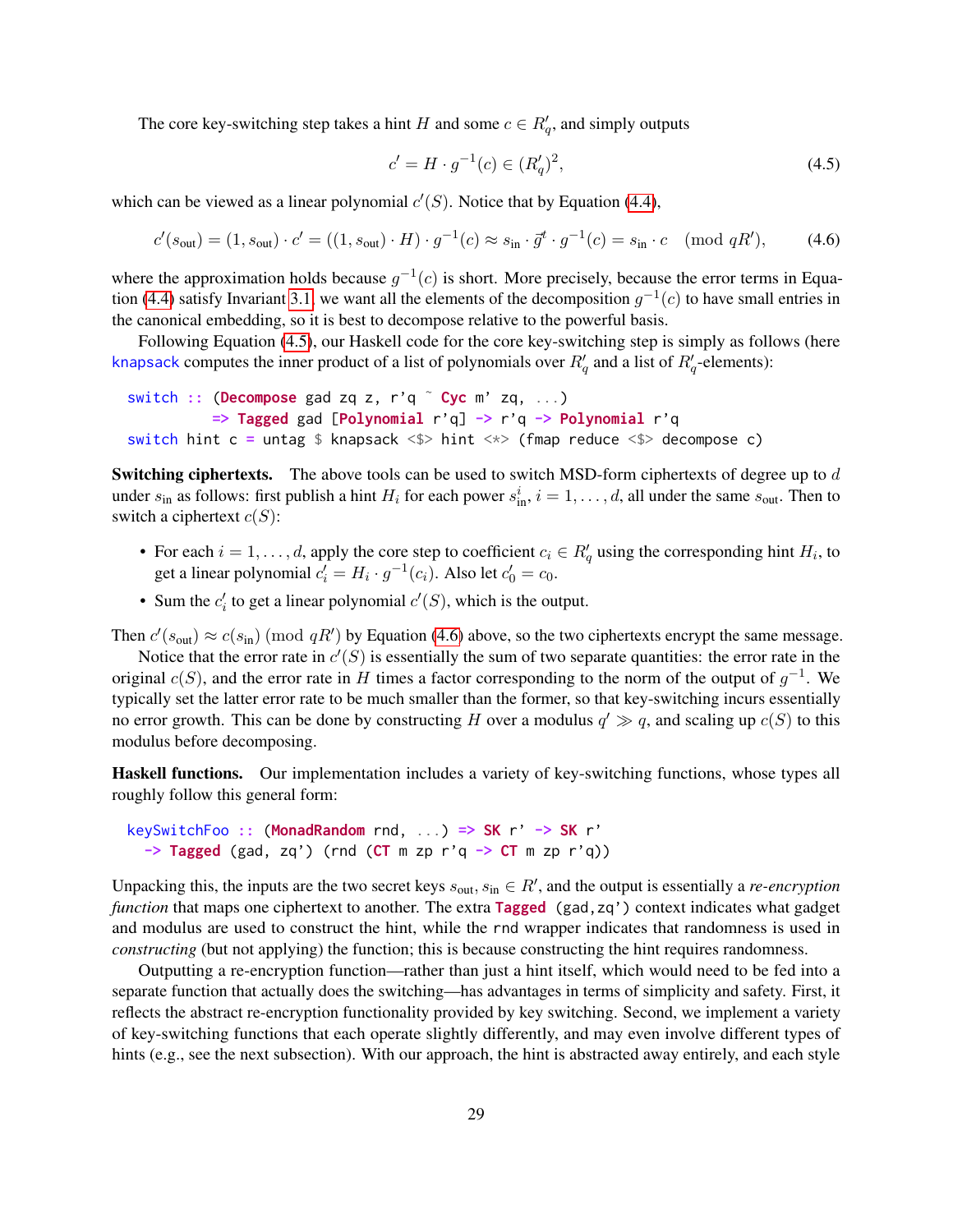of key-switching can be implemented by a single client-visible function, instead of requiring two separate functions and a specialized data type.

A prototypical implementation of a key-switching function is as follows (here ksHint is a function that constructs a key-switching hint for  $s_{\text{in}}$  under  $s_{\text{out}}$ , as described above):

```
-- switch a linear ciphertext from one key to another
keySwitchLinear sout sin = tag $ do -- rnd monad
  hint :: Tagged gad [Polynomial (Cyc m' zq')] <- ksHint sout sin
  return \frac{1}{2} \left( CT \text{ MSD } k \text{ 1 (Poly } [c0, c1]) \right) ->
            CT MSD k l $ Poly [c0] + switch hint c1
```
# <span id="page-29-0"></span>4.6 Ring Tunneling

The term "ring switching" encompasses a collection of techniques, introduced in [\[BGV12,](#page-32-1) [GHPS12,](#page-34-9) [AP13\]](#page-32-5), that allow one to change the ciphertext ring for various purposes. These techniques can also induce a corresponding change in the plaintext ring, at the same time applying a desired linear function to the underlying plaintext.

Here we describe a novel method of ring switching, which we call *ring tunneling*, that is more efficient than the functionally equivalent method of [\[AP13\]](#page-32-5), which for comparison we call *ring hopping*. The difference between the two methods is that hopping goes "up and then down" through the *compositum* of the source and target rings, while tunneling goes "down and then up" through their *intersection* (the largest common subring). Essentially, tunneling is more efficient because it uses an intermediate ring that is smaller than, instead of larger than, the source and target rings. In addition, we show how the linear function that is homomorphically applied to the plaintext can be integrated into the key-switching hint, thus combining two separate steps into a simpler and more efficient operation overall. We provide a simple implementation of ring tunneling in  $\Lambda \circ \lambda$ , which to our knowledge is the first realization of ring-switching of any kind.

**Linear functions.** We will need some basic theory of linear functions on rings. Let  $E$  be a common subring of some rings R, S. A function  $L: R \to S$  is E-linear if for all  $r, r' \in R$  and  $e \in E$ ,

$$
L(r + r') = L(r) + L(r') \quad \text{and} \quad L(e \cdot r) = e \cdot L(r).
$$

From this it follows that for any E-basis  $\vec{b}$  of R, an E-linear function L is uniquely determined by its values  $y_j = L(b_j) \in S$ . Specifically, if  $r = \vec{b}^t \cdot \vec{e} \in R$  for some  $\vec{e}$  over E, then  $L(r) = L(\vec{b})^t \cdot \vec{e} = \vec{y}^t \cdot \vec{e}$ .

Accordingly, we introduce a useful abstract data type to represent linear functions on cyclotomic rings:

```
newtype Linear z \in r s = D [Cyc s z]
```
The parameters z represents the base type, while the parameters e, r, s represent the indices of the cyclotomic rings  $E, R, S$ . For example, Cyc s z represents the ring  $S$ . An  $E$ -linear function  $L$  is internally represented by its list  $\vec{y} = L(\vec{d}_{r,e})$  of values on the relative decoding basis  $\vec{d}_{r,e}$  of  $R/E$ , hence the constructor named **D**. (We could also represent linear functions via the relative powerful basis, but so far we have not needed to do so.) Using our interface for cyclotomic rings [\(Section 3\)](#page-15-0), evaluating a linear function is straightforward:

```
evalLin :: (e 'Divides' r, e 'Divides' s, ...)
            \Rightarrow Linear t z e r s \rightarrow Cyc r z \rightarrow Cyc s z
evalLin (D ys) r = dotprod ys (fmap embed (coeffsCyc Dec r : [Cyc e z]))
```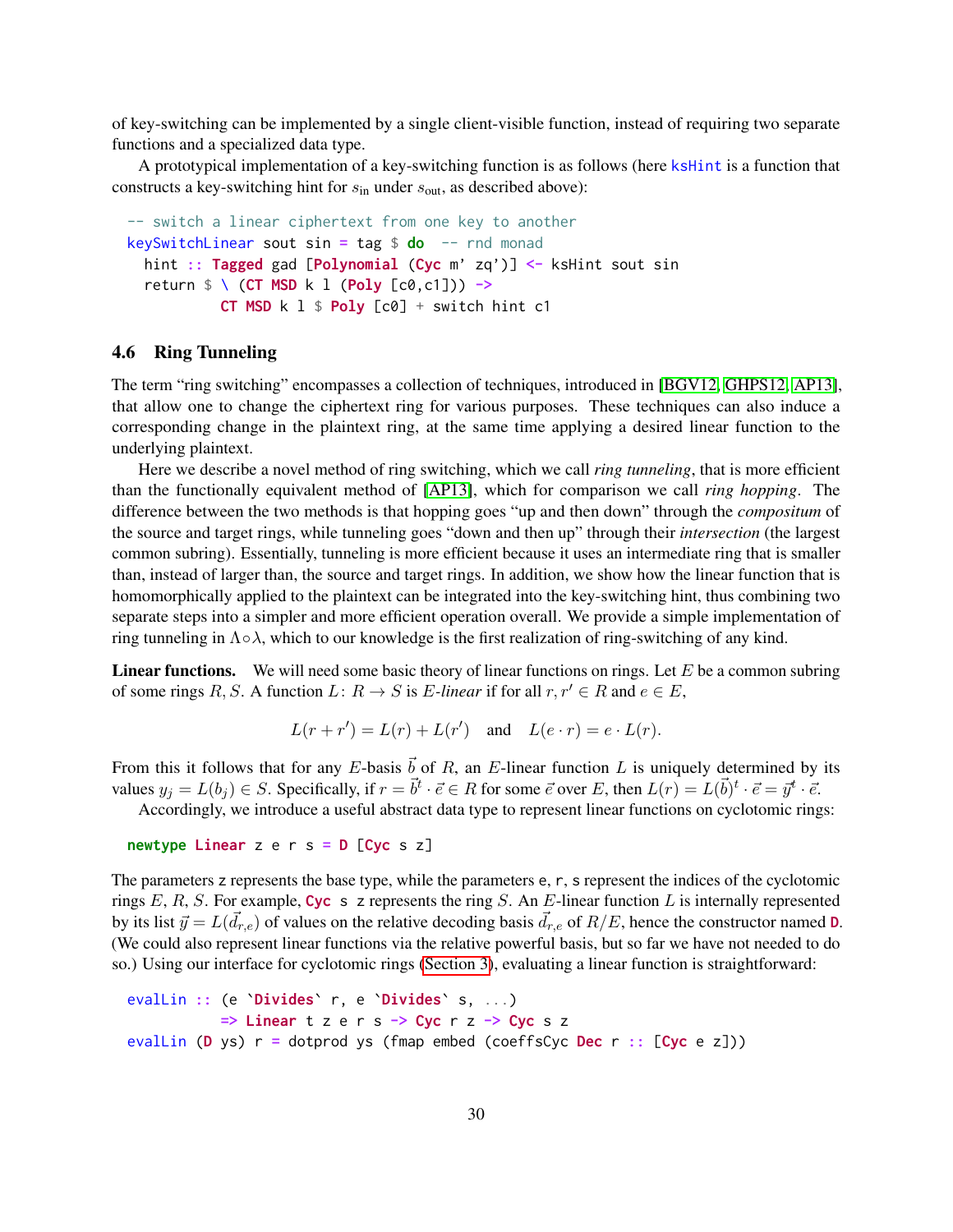**Extending linear functions.** Now let  $E', R', S'$  respectively be cyclotomic extension rings of  $E, R, S$ satisfying certain conditions described below. As part of ring switching we will need to *extend* an E-linear function  $L: R \to S$  to an E'-linear function  $L': R' \to S'$  that agrees with L on R, i.e.,  $L'(r) = L(r)$  for every  $r \in R$ . The following lemma gives a sufficient condition for when and how this is possible. (It is a restatement of Lemma [D.1,](#page-55-1) whose proof appears in [Appendix D\)](#page-54-0).

<span id="page-30-0"></span>**Lemma 4.1.** Let  $e, r, s, e', r', s'$  respectively be the indices of cyclotomic rings  $E, R, S, E', R', S', and$  $suppose e = gcd(r, e'), r' = lcm(r, e'), and lcm(s, e')|s'. Then:$ 

- *1. The relative decoding bases*  $\vec{d}_{r,e}$  of  $R/E$  *and*  $\vec{d}_{r',e'}$  of  $R'/E'$  are identical.
- 2. For any E-linear function  $L: R \to S$ , the function  $L': R' \to S'$  defined by  $L'(\vec{d}_{r',e'}) = L(\vec{d}_{r,e})$  is  $E'$ -linear and agrees with  $L$  on  $R$ .

The above lemma leads to the following very simple Haskell function to extend a linear function; notice that the constraints use the type-level arithmetic described in [Section 2.6](#page-14-1) to enforce the hypotheses of Lemma [4.1.](#page-30-0)

```
extendLin :: (e \tilde{ } FGCD r e', r' \tilde{ } FLCM r e', (FLCM s e') `Divides` s')
               \Rightarrow Linear t z e r s \rightarrow Linear t z e' r' s'
extendLin (Dec ys) = Dec (fmap embed ys)
```
Ring tunneling as key switching. Abstractly, ring tunneling is an operation that homomorphically evaluates a desired  $E_p$ -linear function  $L_p: R_p \to S_p$  on a plaintext, by converting its ciphertext over  $R'_q$  to one over  $S'_q$ . Operationally, it can be implemented simply as a form of key switching.

Ring tunneling involves two phases: a preprocessing phase where we use the desired linear function  $L_p$ and the secret keys to produce appropriate hints, and an online phase where we apply the tunneling operation to a given ciphertext using the hint. The preprocessing phase is as follows:

- 1. *Extend*  $L_p$  to an  $E'_p$ -linear function  $L'_p: R'_p \to S'_p$  that agrees with  $L_p$  on  $R_p$ , as described above.
- 2. Lift  $L'_p$  to a "small" E'-linear function  $L': R' \to S'$  that induces  $L'_p$ . Specifically, define L' by  $L'(\vec{d}_{r',e'}) = \vec{y}$ , where  $\vec{y}$  (over S') is obtained by lifting  $\vec{y}_p = L'_p(\vec{d}_{r',e'})$  using the powerful basis.

The above lifting procedure is justified by the following considerations. We want  $L'$  to map ciphertext errors in  $R'$  to errors in  $S'$ , maintaining Invariant [3.1](#page-17-2) in the respective rings. In the relative decoding basis  $\vec{d}_{r',e'}$ , ciphertext error  $e = \vec{d}_{r',e'}^{\dagger} \cdot \vec{e} \in R'$  has  $E'$ -coefficients  $\vec{e}$  that satisfy the invariant for  $E'$ , and hence for  $S'$  as well. Because we want

<span id="page-30-2"></span>
$$
L'(e) = L'(d_{r',e'}^{\vec{t}} \cdot \vec{e}) = \vec{y}^t \cdot \vec{e} \in S'
$$

to satisfy the invariant for S', it is therefore best to lift  $\vec{y}_p$  from  $S'_p$  to S' using the powerful basis, for the same reasons that apply to modulus switching when rescaling the  $c_1$  component of a ciphertext.<sup>[14](#page-30-1)</sup>

3. *Prepare* an appropriate key-switching hint using keys  $s_{in} \in R'$  and  $s_{out} \in S'$ . Let  $\vec{b}$  be an arbitrary E'-basis of R' (which we also use in the online phase below). Using a gadget vector  $\vec{g}$  over  $S'_q$ , generate key-switching hints  $H_j$  for the components of  $L'(s_{\text{in}} \cdot \vec{b}^t)$ , such that

$$
(1, sout) \cdot H_j \approx L'(sin \cdot bj) \cdot \vec{g}^t \pmod{qS'}.
$$
 (4.7)

<span id="page-30-1"></span><sup>&</sup>lt;sup>14</sup>The very observant reader may notice that because  $L'_p(\vec{d}_{r',e'}) = L_p(\vec{d}_{r,e})$  is over  $S_p$ , the order in which we extend and lift does not matter.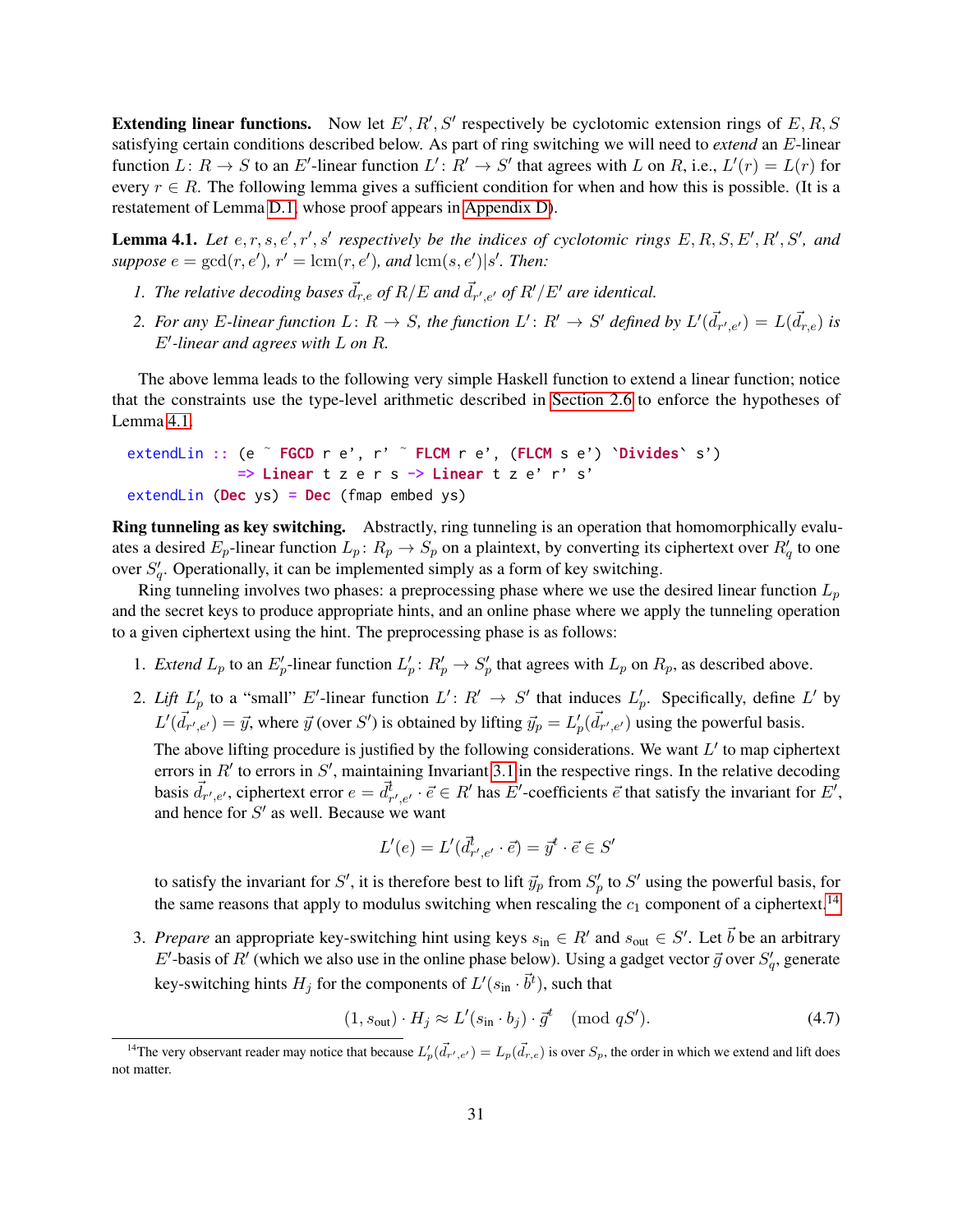(As usual, the approximation hides appropriate Ring-LWE errors that satisfy Invariant [3.1.](#page-17-2)) Recall that we can interpret the columns of  $H_i$  as linear polynomials.

The online phase proceeds as follows. As input we are given an MSD-form, linear ciphertext  $c(S)$  =  $c_0 + c_1S$  (over  $R'_q$ ) with associated integer  $k = 0$  and arbitrary  $l \in \mathbb{Z}_p$ , encrypting a message  $\mu \in R_p$  under secret key  $s_{\text{in}}$ .

- 1. Express  $c_1$  uniquely as  $c_1 = \vec{b}^t \cdot \vec{e}$  for some  $\vec{e}$  over  $E'_q$  (where  $\vec{b}$  is the same  $E'$ -basis of  $R'$  used in Step [3](#page-30-2) above).
- 2. Compute  $L'(c_0) \in S'_q$ , apply the core key-switching operation to each  $e_j$  with hint  $H_j$ , and sum the results. Formally, output a ciphertext having  $k = 0$ , the same  $l \in \mathbb{Z}_p$  as the input, and the linear polynomial

<span id="page-31-1"></span><span id="page-31-0"></span>
$$
c'(S) = L'(c_0) + \sum_{j} H_j \cdot g^{-1}(e_j) \pmod{qS'}.
$$
 (4.8)

For correctness, notice that we have

$$
c_0 + s_{\text{in}} \cdot c_1 \approx \frac{q}{p} \cdot l^{-1} \cdot \mu \pmod{qR'}
$$
  

$$
\implies L'(c_0 + s_{\text{in}} \cdot c_1) \approx \frac{q}{p} \cdot l^{-1} \cdot L(\mu) \pmod{qS'}, \tag{4.9}
$$

where the error in the second approximation is  $L'$  applied to the error in the first approximation, and therefore satisfies Invariant [3.1](#page-17-2) by design of  $L'$ . Then we have

$$
c'(s_{\text{out}}) \approx L'(c_0) + \sum_j L'(s_{\text{in}} \cdot b_j) \cdot \vec{g}^t \cdot g^{-1}(e_j)
$$
 (Equations (4.8), (4.7))  
\n
$$
= L'(c_0 + s_{\text{in}} \cdot \vec{b}^t \cdot \vec{e})
$$
 (E'-linearity of L')  
\n
$$
= L'(c_0 + s_{\text{in}} \cdot c_1)
$$
 (definition of  $\vec{e}$ )  
\n
$$
\approx \frac{q}{p} \cdot l^{-1} \cdot L(\mu)
$$
 (mod  $qS'$ ) (Equation (4.9))

as desired, where the error in the first approximation comes from the hints  $H_i$ .

Comparison to ring hopping. We now describe the efficiency advantages of ring tunneling versus ring hopping. We analyze the most natural setting where both the input and output ciphertexts are in CRT representation; in particular, this allows the process to be iterated as in [\[AP13\]](#page-32-5).

Both ring tunneling and ring hopping convert a ciphertext over  $R'_{q}$  to one over  $S'_{q}$ , either via the greatest common subring  $E_q'$  (in tunneling) or the compositum  $T_q'$  (in hopping). In both cases, the bottleneck is key-switching, where we compute one or more values  $H \cdot g^{-1}(c)$  for some hint H and ring element c (which may be over different rings). This proceeds in two main steps:

- <span id="page-31-3"></span>1. We convert c from CRT to powerful representation for  $g^{-1}$ -decomposition, and then convert each entry of  $g^{-1}(c)$  to CRT representation. Each such conversion takes  $\Theta(n \log n) = \tilde{\Theta}(n)$  time in the dimension  $n$  of the ring that  $c$  resides in.
- <span id="page-31-2"></span>2. We multiply each column of H by the appropriate entry of  $g^{-1}(c)$ , and sum. Because both terms are in CRT representation, this takes linear  $\Theta(n)$  time in the dimension n of the ring that H is over.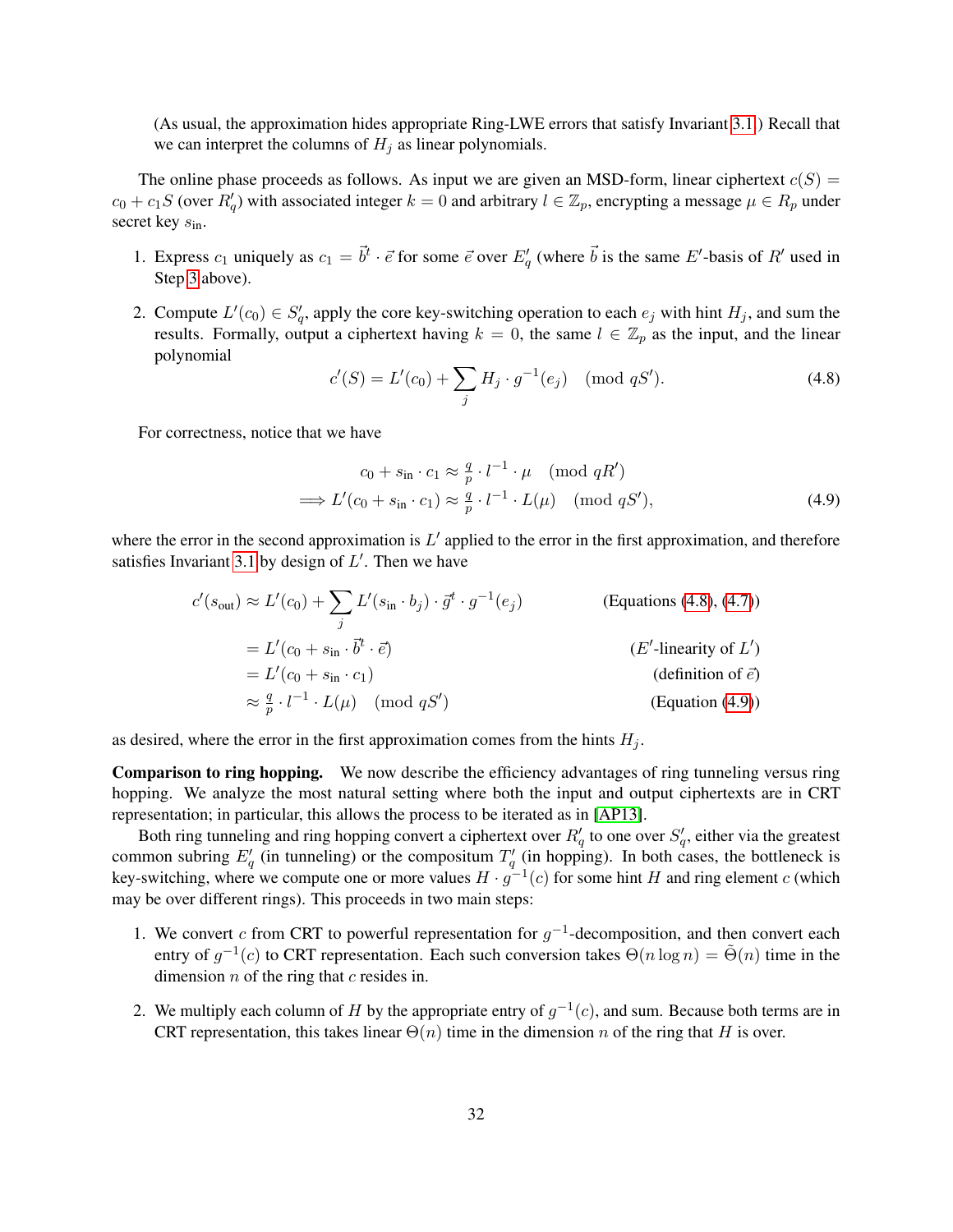The total number of components of  $g^{-1}(c)$  is the same in both tunneling and hopping, so we do not consider it further in this comparison.

In ring tunneling, we switch  $\dim(R'/E')$  elements  $e_j \in E'_q$  (see Equation [\(4.8\)](#page-31-0)) using the same number of hints over  $S'_q$ . Thus the total cost is

$$
\dim(R'/E')\cdot(\tilde{\Theta}(\dim(E'))+\Theta(\dim(S')))=\tilde{\Theta}(\dim(R'))+\Theta(\dim(T')).
$$

By contrast, in ring hopping we first embed the ciphertext into the compositum  $T'_q$  and key-switch there. Because the compositum has dimension  $\dim(T') = \dim(R'/E') \cdot \dim(S')$ , the total cost is

$$
\tilde{\Theta}(\dim(T')) + \Theta(\dim(T')).
$$

The second (linear) terms of the above expressions, corresponding to Step [2,](#page-31-2) are essentially identical. For the first (superlinear) terms, we see that Step [1](#page-31-3) for tunneling is at least a  $\dim(T'/R') = \dim(S'/E')$  factor faster than for hopping. In typical instantiations, this factor is a small prime between, say, 3 and 11, so the savings can be quite significant in practice.

# References

- <span id="page-32-3"></span>[ADPS16] E. Alkim, L. Ducas, T. Poppelmann, and P. Schwabe. Post-quantum key exchange - a new hope. In *USENIX Security Symposium*, pages ??–?? 2016.
- <span id="page-32-0"></span>[Ajt96] M. Ajtai. Generating hard instances of lattice problems. *Quaderni di Matematica*, 13:1–32, 2004. Preliminary version in STOC 1996.
- <span id="page-32-5"></span>[AP13] J. Alperin-Sheriff and C. Peikert. Practical bootstrapping in quasilinear time. In *CRYPTO*, pages 1–20. 2013.
- <span id="page-32-4"></span>[BCD+16] J. Bos, C. Costello, L. Ducas, I. Mironov, M. Naehrig, V. Nikolaenko, A. Raghunathan, and D. Stebila. Frodo: Take off the ring! Practical, quantum-secure key exchange from LWE. Cryptology ePrint Archive, Report 2016/659, 2016. <http://eprint.iacr.org/2016/659>.
- <span id="page-32-8"></span>[BCLvV16] D. J. Bernstein, C. Chuengsatiansup, T. Lange, and C. van Vredendaal. NTRU prime. Cryptology ePrint Archive, Report 2016/461, 2016. <http://eprint.iacr.org/2016/461>.
- <span id="page-32-2"></span>[BCNS15] J. W. Bos, C. Costello, M. Naehrig, and D. Stebila. Post-quantum key exchange for the TLS protocol from the ring learning with errors problem. In *IEEE Symposium on Security and Privacy*, pages 553–570. 2015.
- <span id="page-32-1"></span>[BGV12] Z. Brakerski, C. Gentry, and V. Vaikuntanathan. (Leveled) fully homomorphic encryption without bootstrapping. *TOCT*, 6(3):13, 2014. Preliminary version in ITCS 2012.
- <span id="page-32-9"></span>[Bla14] Black Duck Software. Ohcount, 2014. <https://github.com/blackducksoftware/ohcount>, last retrieved May 2016.
- <span id="page-32-6"></span>[BLMR13] D. Boneh, K. Lewi, H. W. Montgomery, and A. Raghunathan. Key homomorphic PRFs and their applications. In *CRYPTO*, pages 410–428. 2013.
- <span id="page-32-7"></span>[BP14] A. Banerjee and C. Peikert. New and improved key-homomorphic pseudorandom functions. In *CRYPTO*, pages 353–370. 2014.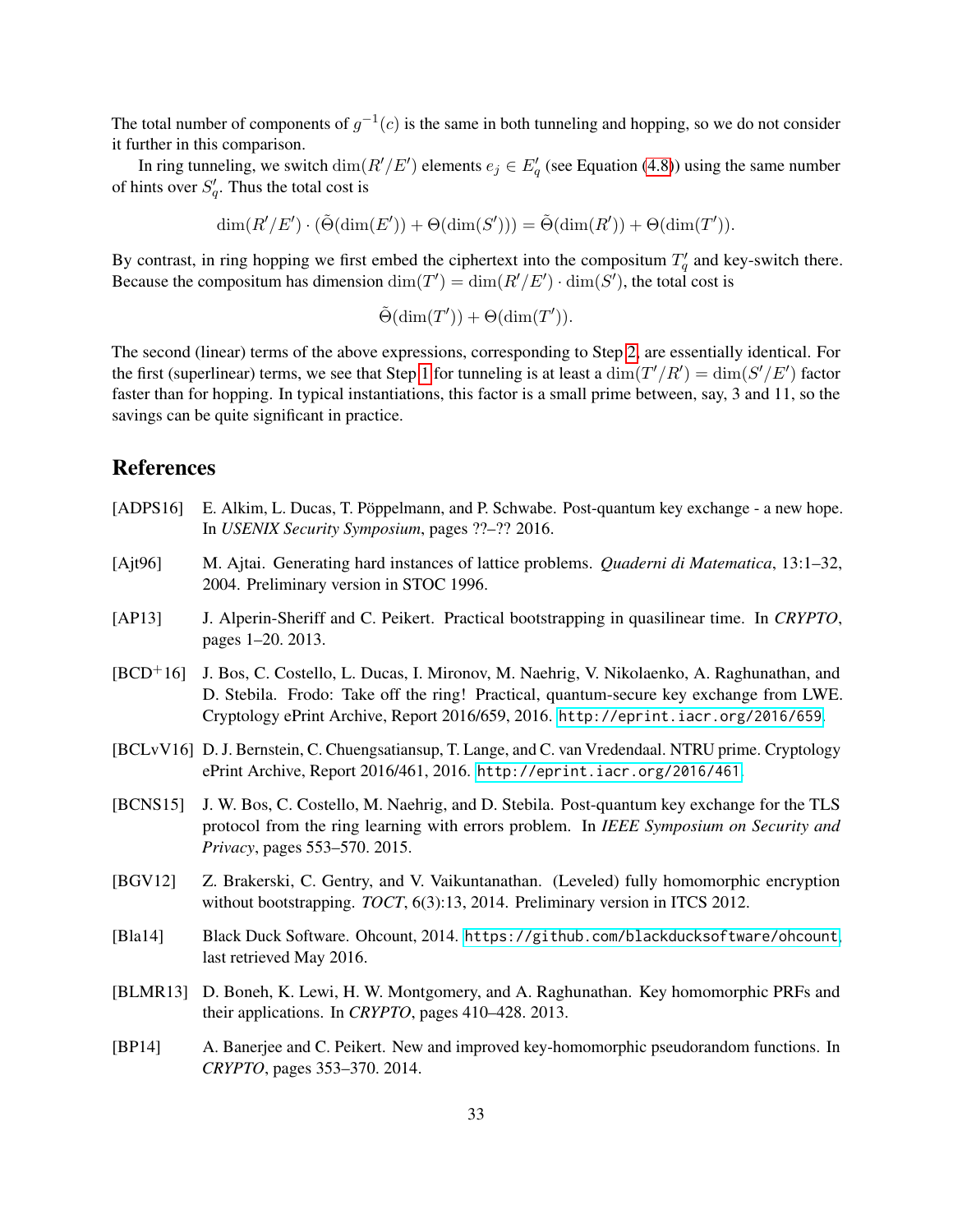- <span id="page-33-12"></span>[BPR12] A. Banerjee, C. Peikert, and A. Rosen. Pseudorandom functions and lattices. In *EUROCRYPT*, pages 719–737. 2012.
- <span id="page-33-16"></span>[Bra12] Z. Brakerski. Fully homomorphic encryption without modulus switching from classical GapSVP. In *CRYPTO*, pages 868–886. 2012.
- <span id="page-33-7"></span>[BV11a] Z. Brakerski and V. Vaikuntanathan. Fully homomorphic encryption from Ring-LWE and security for key dependent messages. In *CRYPTO*, pages 505–524. 2011.
- <span id="page-33-8"></span>[BV11b] Z. Brakerski and V. Vaikuntanathan. Efficient fully homomorphic encryption from (standard) LWE. *SIAM J. Comput.*, 43(2):831–871, 2014. Preliminary version in FOCS 2011.
- <span id="page-33-2"></span>[CGRS14] D. B. Cousins, J. Golusky, K. Rohloff, and D. Sumorok. An FPGA co-processor implementation of homomorphic encryption. In *HPEC 2014*, pages 1–6. 2014.
- <span id="page-33-5"></span>[CIV16] W. Castryck, I. Iliashenko, and F. Vercauteren. Provably weak instances of Ring-LWE revisited. In *EUROCRYPT*, pages 147–167. 2016.
- <span id="page-33-6"></span>[CKL+11] M. M. T. Chakravarty, G. Keller, S. Lee, T. L. McDonell, and V. Grover. Accelerating haskell array codes with multicore GPUs. In *DAMP 2011*, pages 3–14. 2011.
- <span id="page-33-4"></span>[CLS15] H. Chen, K. Lauter, and K. E. Stange. Attacks on search RLWE. Cryptology ePrint Archive, Report 2015/971, 2015. <http://eprint.iacr.org/>.
- <span id="page-33-13"></span>[CLT14] J. Coron, T. Lepoint, and M. Tibouchi. Scale-invariant fully homomorphic encryption over the integers. In *PKC*, pages 311–328. 2014.
- [CP16] E. Crockett and C. Peikert. Λ λ: Functional lattice cryptography. In *ACM CCS*, pages ??–?? 2016. Full version at <http://eprint.iacr.org/2015/1134>.
- <span id="page-33-1"></span>[DDLL13] L. Ducas, A. Durmus, T. Lepoint, and V. Lyubashevsky. Lattice signatures and bimodal gaussians. In *CRYPTO*, pages 40–56. 2013.
- <span id="page-33-9"></span>[DN12] L. Ducas and P. Q. Nguyen. Faster Gaussian lattice sampling using lazy floating-point arithmetic. In *ASIACRYPT*, pages 415–432. 2012.
- <span id="page-33-11"></span>[DP15a] L. Ducas and T. Prest. Fast fourier orthogonalization. Cryptology ePrint Archive, Report 2015/1014, 2015. <http://eprint.iacr.org/>.
- <span id="page-33-10"></span>[DP15b] L. Ducas and T. Prest. A hybrid Gaussian sampler for lattices over rings. Cryptology ePrint Archive, Report 2015/660, 2015. <http://eprint.iacr.org/>.
- <span id="page-33-3"></span>[ELOS15] Y. Elias, K. E. Lauter, E. Ozman, and K. E. Stange. Provably weak instances of Ring-LWE. In *CRYPTO*, pages 63–92. 2015.
- <span id="page-33-15"></span>[ES14] R. A. Eisenberg and J. Stolarek. Promoting functions to type families in haskell. In *Haskell 2014*, pages 95–106. 2014.
- <span id="page-33-14"></span>[EW12] R. A. Eisenberg and S. Weirich. Dependently typed programming with singletons. In *Haskell 2012*, pages 117–130. 2012.
- <span id="page-33-0"></span>[Gen09] C. Gentry. Fully homomorphic encryption using ideal lattices. In *STOC*, pages 169–178. 2009.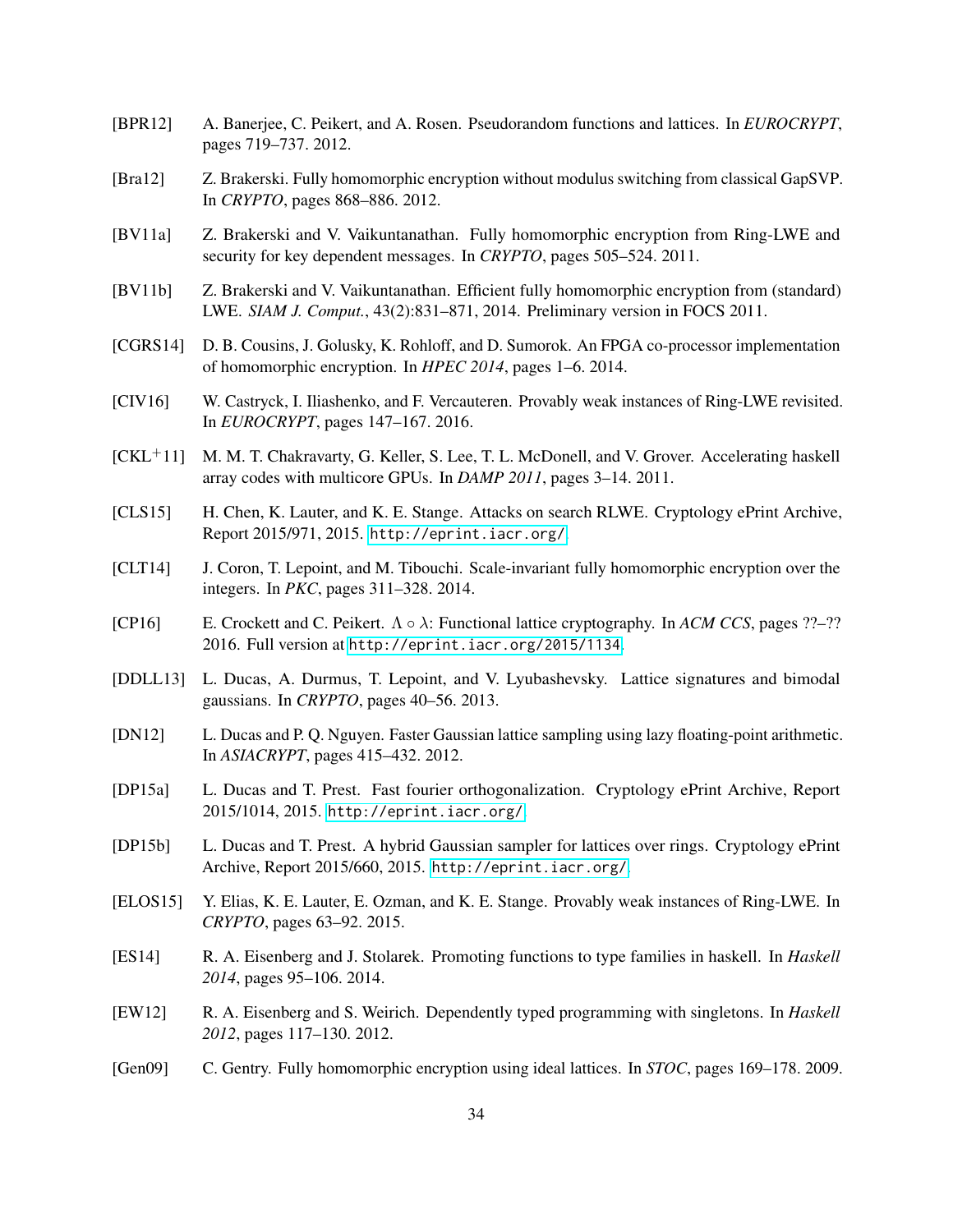- <span id="page-34-9"></span>[GHPS12] C. Gentry, S. Halevi, C. Peikert, and N. P. Smart. Field switching in BGV-style homomorphic encryption. *Journal of Computer Security*, 21(5):663–684, 2013. Preliminary version in SCN 2012.
- <span id="page-34-12"></span>[GHS12] C. Gentry, S. Halevi, and N. P. Smart. Homomorphic evaluation of the AES circuit. In *CRYPTO*, pages 850–867. 2012.
- <span id="page-34-6"></span>[GLP12] T. Güneysu, V. Lyubashevsky, and T. Pöppelmann. Practical lattice-based cryptography: A signature scheme for embedded systems. In *CHES*, pages 530–547. 2012.
- <span id="page-34-2"></span>[GPV08] C. Gentry, C. Peikert, and V. Vaikuntanathan. Trapdoors for hard lattices and new cryptographic constructions. In *STOC*, pages 197–206. 2008.
- <span id="page-34-3"></span>[GSW13] C. Gentry, A. Sahai, and B. Waters. Homomorphic encryption from learning with errors: Conceptually-simpler, asymptotically-faster, attribute-based. In *CRYPTO*, pages 75–92. 2013.
- <span id="page-34-4"></span>[GVW13] S. Gorbunov, V. Vaikuntanathan, and H. Wee. Attribute-based encryption for circuits. In *STOC*, pages 545–554. 2013.
- <span id="page-34-0"></span>[HPS98] J. Hoffstein, J. Pipher, and J. H. Silverman. NTRU: A ring-based public key cryptosystem. In *ANTS*, pages 267–288. 1998.
- <span id="page-34-7"></span>[HS] S. Halevi and V. Shoup. HElib: an implementation of homomorphic encryption. [https:](https://github.com/shaih/HElib) [//github.com/shaih/HElib](https://github.com/shaih/HElib), last retrieved August 2016.
- <span id="page-34-14"></span>[HS15] S. Halevi and V. Shoup. Bootstrapping for HElib. In *EUROCRYPT*, pages 641–670. 2015.
- <span id="page-34-10"></span> $[KCL<sup>+</sup>10]$  G. Keller, M. M. T. Chakravarty, R. Leshchinskiy, S. L. P. Jones, and B. Lippmeier. Regular, shape-polymorphic, parallel arrays in haskell. In *ICFP 2010*, pages 261–272. 2010.
- <span id="page-34-15"></span>[KW11] U. Kunz and J. Weder. Metriculator. <https://github.com/ideadapt/metriculator>, 2011. Version 0.0.1.201310061341.
- <span id="page-34-11"></span>[LCKJ12] B. Lippmeier, M. M. T. Chakravarty, G. Keller, and S. L. P. Jones. Guiding parallel array fusion with indexed types. In *Haskell 2012*, pages 25–36. 2012.
- <span id="page-34-16"></span>[Lip11] M. Lipovača. *Learn You a Haskell for Great Good!* No Starch Press, 2011. Available free online at <http://learnyouahaskell.com/>.
- <span id="page-34-5"></span>[LMPR08] V. Lyubashevsky, D. Micciancio, C. Peikert, and A. Rosen. SWIFFT: A modest proposal for FFT hashing. In *FSE*, pages 54–72. 2008.
- <span id="page-34-1"></span>[LPR10] V. Lyubashevsky, C. Peikert, and O. Regev. On ideal lattices and learning with errors over rings. *Journal of the ACM*, 60(6):43:1–43:35, November 2013. Preliminary version in Eurocrypt 2010.
- <span id="page-34-8"></span>[LPR13] V. Lyubashevsky, C. Peikert, and O. Regev. A toolkit for ring-LWE cryptography. In *EURO-CRYPT*, pages 35–54. 2013.
- <span id="page-34-13"></span>[May16] C. M. Mayer. Implementing a toolkit for ring-lwe based cryptography in arbitrary cyclotomic number fields. Cryptology ePrint Archive, Report 2016/049, 2016. [http://eprint.iacr.](http://eprint.iacr.org/2016/049) [org/2016/049](http://eprint.iacr.org/2016/049).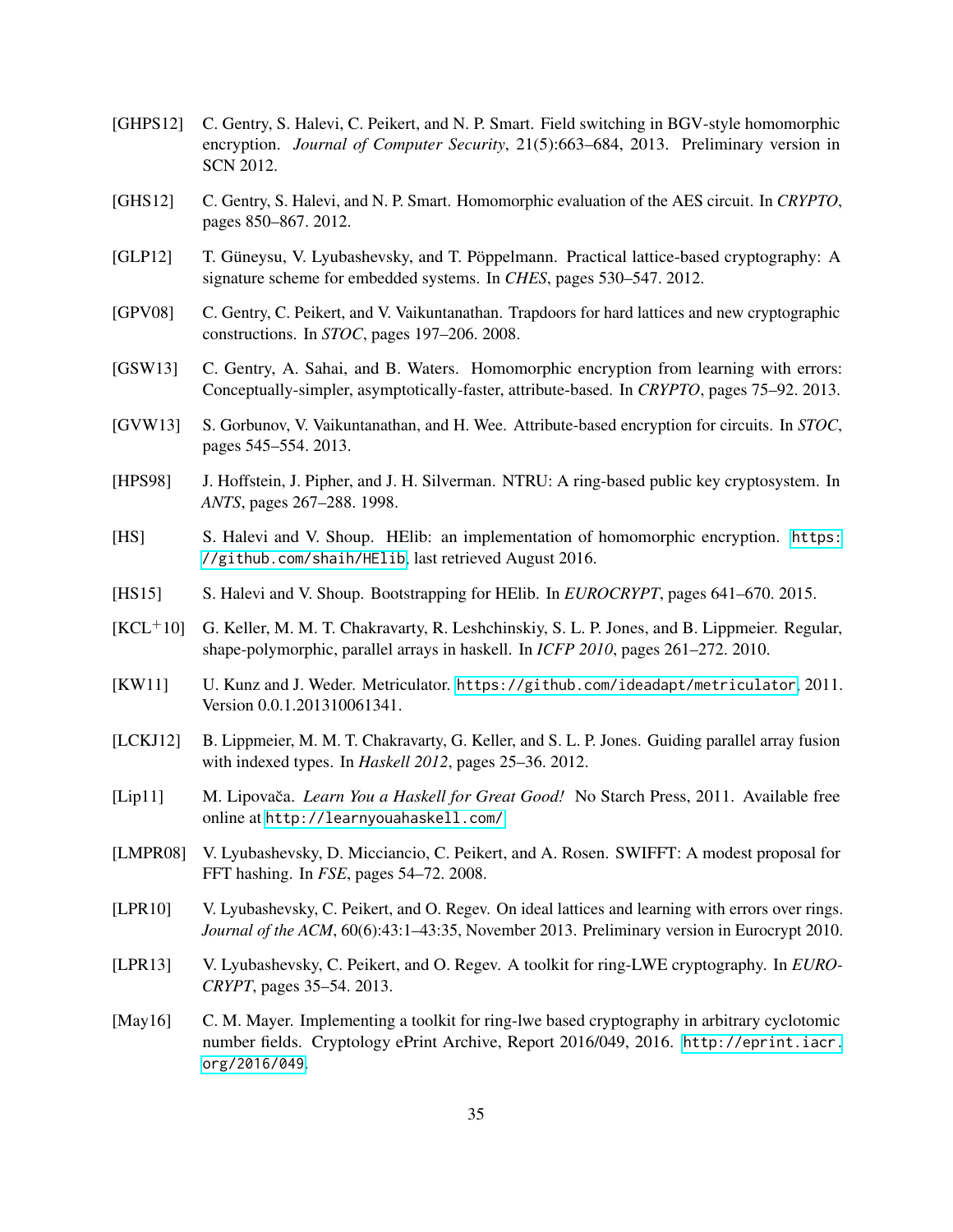- <span id="page-35-10"></span>[MBG+16] C. A. Melchor, J. Barrier, S. Guelton, A. Guinet, M. Killijian, and T. Lepoint. NFLlib: NTTbased fast lattice library. In *CT-RSA*, pages 341–356. 2016.
- <span id="page-35-12"></span>[McC76] T. J. McCabe. A complexity measure. *IEEE Trans. Softw. Eng.*, 2(4):308–320, July 1976.
- <span id="page-35-2"></span>[Mic02] D. Micciancio. Generalized compact knapsacks, cyclic lattices, and efficient one-way functions. *Computational Complexity*, 16(4):365–411, 2007. Preliminary version in FOCS 2002.
- <span id="page-35-9"></span>[MP12] D. Micciancio and C. Peikert. Trapdoors for lattices: Simpler, tighter, faster, smaller. In *EUROCRYPT*, pages 700–718. 2012.
- <span id="page-35-3"></span>[NLV11] M. Naehrig, K. Lauter, and V. Vaikuntanathan. Can homomorphic encryption be practical? In *CCSW*, pages 113–124. 2011.
- <span id="page-35-14"></span>[O'S14] B. O'Sullivan. Criterion, 2014. <https://hackage.haskell.org/package/criterion>, version 1.1.1.0.
- <span id="page-35-7"></span>[Pei16] C. Peikert. How (not) to instantiate Ring-LWE. In *SCN*, pages ??–?? 2016.
- <span id="page-35-1"></span>[Reg05] O. Regev. On lattices, learning with errors, random linear codes, and cryptography. *J. ACM*, 56(6):1–40, 2009. Preliminary version in STOC 2005.
- <span id="page-35-13"></span>[Sho06] V. Shoup. A library for doing number theory, 2006. <http://www.shoup.net/ntl/>, version 9.8.1.
- <span id="page-35-8"></span>[SS11] D. Stehle and R. Steinfeld. Making NTRU as secure as worst-case problems over ideal lattices. ´ In *EUROCRYPT*, pages 27–47. 2011.
- <span id="page-35-5"></span>[SV10] N. P. Smart and F. Vercauteren. Fully homomorphic encryption with relatively small key and ciphertext sizes. In *Public Key Cryptography*, pages 420–443. 2010.
- <span id="page-35-6"></span>[SV11] N. P. Smart and F. Vercauteren. Fully homomorphic SIMD operations. *Designs, Codes and Cryptography*, 71(1):57–81, 2014. Preliminary version in ePrint Report 2011/133.
- <span id="page-35-15"></span>[TTJ15] D. Thurston, H. Thielemann, and M. Johansson. Haskell numeric prelude, 2015. [https:](https://hackage.haskell.org/package/numeric-prelude) [//hackage.haskell.org/package/numeric-prelude](https://hackage.haskell.org/package/numeric-prelude).
- <span id="page-35-4"></span>[WHC+12] W. Wang, Y. Hu, L. Chen, X. Huang, and B. Sunar. Accelerating fully homomorphic encryption using GPU. In *HPEC 2012*, pages 1–5. 2012.
- <span id="page-35-11"></span>[YWC+12] B. A. Yorgey, S. Weirich, J. Cretin, S. L. P. Jones, D. Vytiniotis, and J. P. Magalhães. Giving Haskell a promotion. In *TLDI 2012*, pages 53–66. 2012.

# <span id="page-35-0"></span>A More on Type-Level Cyclotomic Indices

Picking up from [Section 2.6,](#page-14-1) in [Appendix A.1](#page-36-0) below we give more details on how cyclotomic indices are represented and operated upon at the type level. Then in [Appendix A.2](#page-36-1) we describe how all this is used to generically derive algorithms for arbitrary cyclotomics.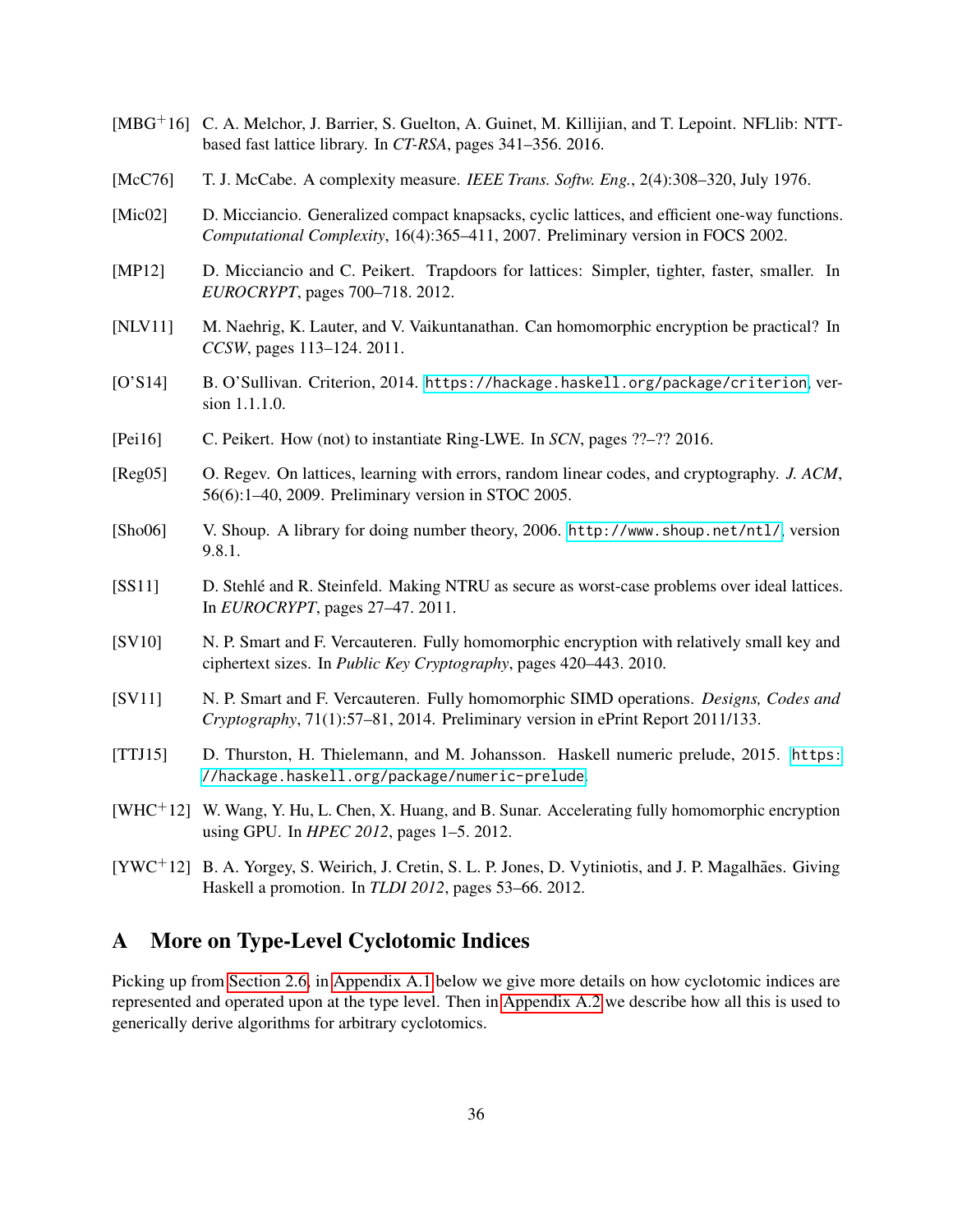# <span id="page-36-0"></span>A.1 Promoting Factored Naturals

Operations in a cyclotomic ring are governed by the prime-power factorization of its index. Therefore, we define the data types PrimeBin, PrimePower, and Factored to represent factored positive integers (here the types Pos and Bin are standard Peano and binary encodings, respectively, of the natural numbers):

```
-- Invariant: argument is prime
newtype PrimeBin = P Bin
-- (prime, exponent) pair
newtype PrimePower = PP (PrimeBin, Pos)
-- List invariant: primes appear in strictly increasing order (no duplicates).
newtype Factored = F [PrimePower]
```
To enforce the invariants, we hide the **P, PP**, and **F** constructors from clients, and instead only export operations that verify and maintain the invariants. In particular, we provide functions that construct valid PrimeBin, PrimePower, and Factored values for any appropriate positive integer, and we define the following arithmetic operations, whose implementations are straightforward:

```
fDivides :: Factored -> Factored -> Bool
fMul, fGCD, fLCM :: Factored -> Factored -> Factored
```
We use data kinds and singletons to mechanically promote the above data-level definitions to the type level. Specifically, data kinds defines an (uninhabited) Factored *type* corresponding to each Factored *value*, while singletons produces *type families* FDivides, FMul, etc. that operate on these promoted types. We also provide compile-time "macros" that define  $Fm$  as a synonym for the **Factored** type corresponding to positive integer  $m$ , and similarly for **PrimeBin** and **PrimePower** types. Combining all this, e.g., **FMul F2 F2** yields the type F4, as does FGCD F12 F8. Similarly, FDivides F5 F30 yields the promoted type True.

In addition, for each **Factored** type m, singletons defines a type **Sing** m that is inhabited by a single value, which can be obtained as  $sing$ : Sing m. This value has an internal structure mirroring that of the corresponding Factored value, i.e., it is essentially a list of singleton values corresponding to the appropriate PrimePower types. (The same goes for the singletons for PrimePower and PrimeBin types.) Lastly, the withSingI function lets us go in the reverse direction, i.e., it lets us "elevate" a particular singleton *value* to instantiate a corresponding *type variable* in a polymorphic expression.

# <span id="page-36-1"></span>A.2 Applying the Promotions

Here we summarize how we use the promoted types and singletons to generically derive algorithms for operations in arbitrary cyclotomics. We rely on the "sparse decomposition" framework described in [Appendix B](#page-37-0) below; for our purposes here, we only need that a value of type **Trans** r represents a linear transform over a base ring r via some sparse decomposition.

A detailed example will illustrate our approach. Consider the polymorphic function

```
crt :: (Fact m, CRTrans r, ...) \Rightarrow Tagged m (Trans r)
```
which represents the index-m Chinese Remainder Transform (CRT) over a base ring r (e.g.,  $\mathbb{Z}_q$  or  $\mathbb{C}$ ). Equation [\(C.7\)](#page-45-4) gives a sparse decomposition of CRT in terms of prime-power indices, and Equations [\(C.8\)](#page-47-1) and [\(C.9\)](#page-47-2) give sparse decompositions for the prime-power case in terms of the CRT and DFT for prime indices, and the "twiddle" transforms for prime-power indices.

Following these decompositions, our implementation of  $\text{crt}$  works as follows: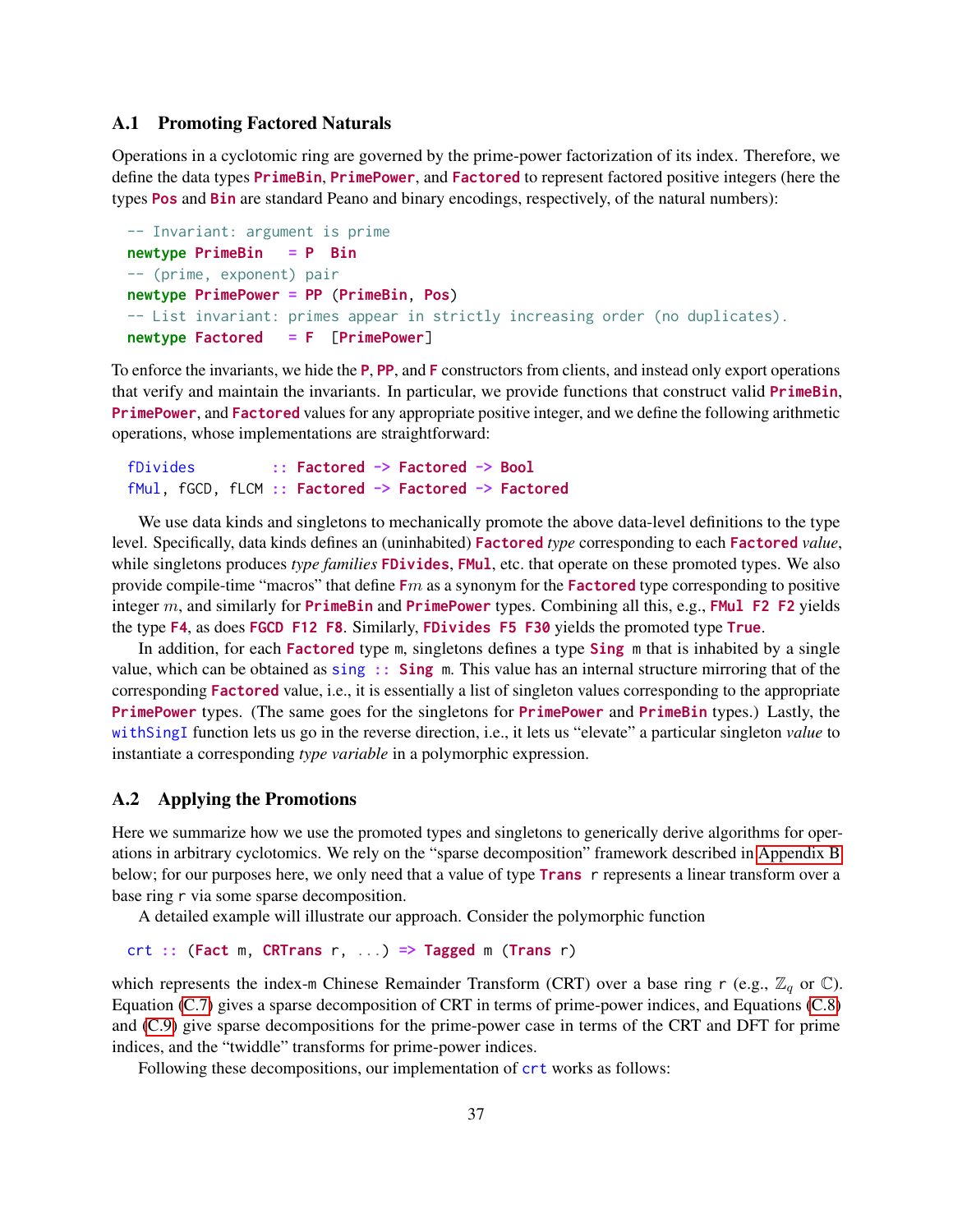1. It first obtains the singleton corresponding to the Factored type m, using sing :: Sing m, and extracts the list of singletons for its PrimePower factors. It then takes the Kronecker product of the corresponding specializations of the *prime power*-index CRT function

 $crtPP :: (PPow pp, CRTrans r, ...) \Rightarrow Tagged pp (Trans r)$ 

The specializations are obtained by "elevating" the **PrimePower** singletons to instantiate the pp type variable using withSingI, as described above.

(The above-described transformation from Factored to PrimePower types applies equally well to *all* our transforms of interest. Therefore, we implement a generic combinator that builds a transform indexed by Factored types from any given one indexed by PrimePower types.)

2. Similarly, crtPP obtains the singleton corresponding to the **PrimePower** type pp, extracts the singletons for its PrimeBin (base) and Pos (exponent) types, and composes the appropriate specializations of the *prime-index* CRT and DFT functions

 $crtP$ , dftP :: (Prim p, CRTrans r, ...) => Tagged p (Trans r)

along with prime power-indexed transforms that apply the appropriate "twiddle" factors.

3. Finally, crtP and dftP obtain the singleton corresponding to the **PrimeBin** type p, and apply the CRT/DFT transformations indexed by this value, using naïve matrix-vector multiplication. This requires the pth roots of unity in r, which are obtained via the CRTrans interface.

# <span id="page-37-0"></span>B Sparse Decompositions and Haskell Framework

As shown in [Appendix C,](#page-40-0) the structure of the powerful, decoding, and CRT bases yield *sparse decompositions*, and thereby efficient algorithms, for cryptographically important linear transforms relating to these bases. Here we explain the principles of sparse decompositions, and summarize our Haskell framework for expressing and evaluating them.

# <span id="page-37-1"></span>B.1 Sparse Decompositions

A sparse decomposition of a matrix (or the linear transform it represents) is a factorization into sparser or more "structured" matrices, such as diagonal matrices or Kronecker products. Recall that the Kronecker (or tensor) product  $A \otimes B$  of two matrices or vectors  $A \in \mathcal{R}^{m_1 \times n_1}, B \in \mathcal{R}^{m_2 \times n_2}$  over a ring  $\mathcal R$  is a matrix in  $\mathcal{R}^{m_1m_2 \times n_1n_2}$ . Specifically, it is the  $m_1$ -by- $n_1$  block matrix (or vector) made up of  $m_2$ -by- $n_2$  blocks, whose  $(i, j)$ th block is  $a_{i,j} \cdot B \in \mathbb{R}^{m_2 \times n_2}$ , where  $A = (a_{i,j})$ . The Kronecker product satisfies the properties

$$
(A \otimes B)^t = (A^t \otimes B^t)
$$

$$
(A \otimes B)^{-1} = (A^{-1} \otimes B^{-1})
$$

and the *mixed-product* property

$$
(A \otimes B) \cdot (C \otimes D) = (AC) \otimes (BD),
$$

which we use extensively in what follows.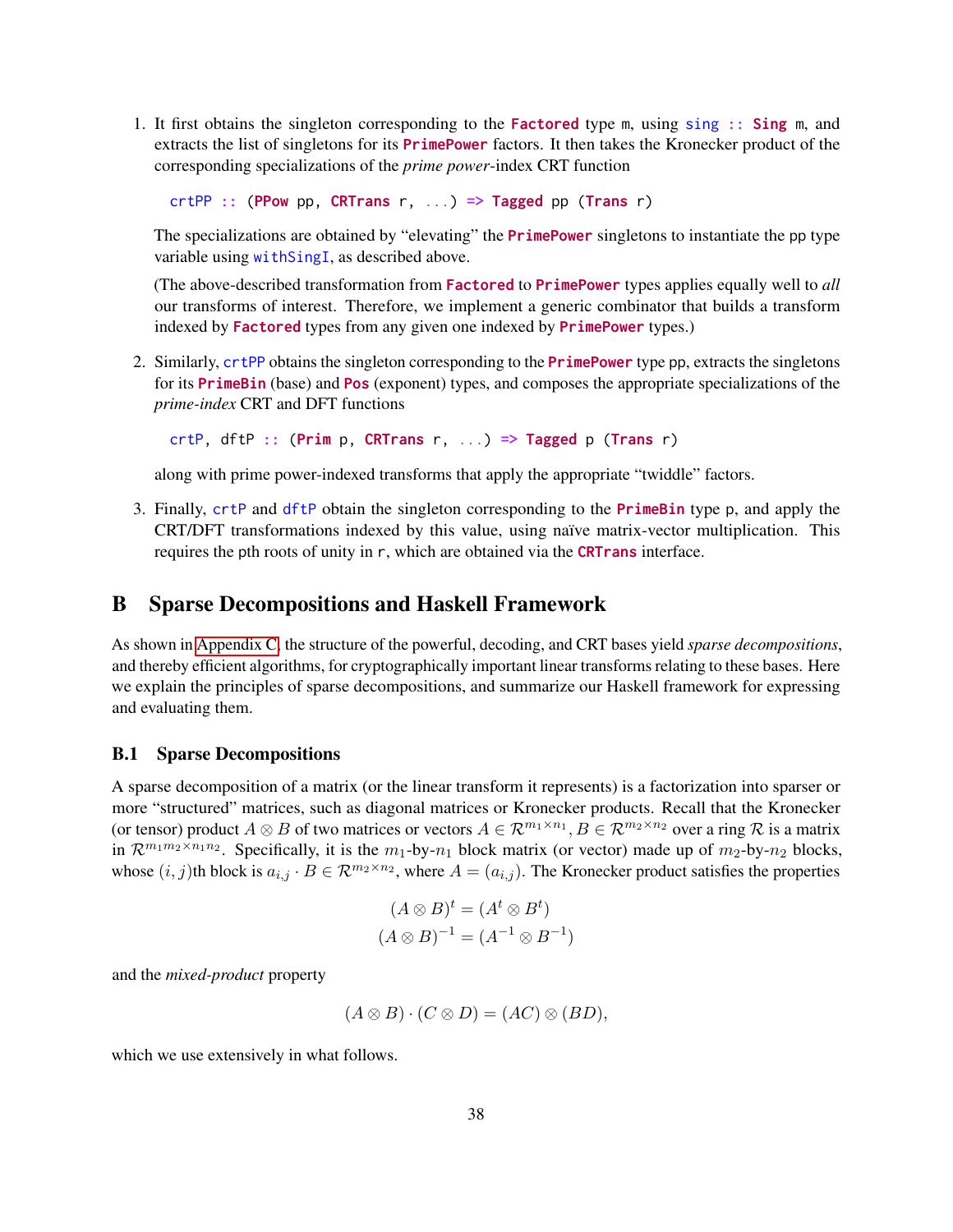A sparse decomposition of a matrix A naturally yields an algorithm for multiplication by A, which can be much more efficient and parallel than the naïve algorithm. For example, multiplication by  $I_n \otimes A$  can be done using n parallel multiplications by A on appropriate chunks of the input, and similarly for  $A \otimes I_n$  and  $I_l \otimes A \otimes I_r$ . More generally, the Kronecker product of any two matrices can be expressed in terms of the previous cases, as follows:

$$
A \otimes B = (A \otimes I_{\text{height}(B)}) \cdot (I_{\text{width}(A)} \otimes B) = (I_{\text{height}(A)} \otimes B) \cdot (A \otimes I_{\text{width}(B)}).
$$

If the matrices A, B themselves have sparse decompositions, then these rules can be applied further to yield a "fully expanded" decomposition. All the decompositions we consider in this work can be fully expanded as products of terms of the form  $I_l \otimes A \otimes I_r$ , where multiplication by A is relatively fast, e.g., because A is diagonal or has small dimensions.

# <span id="page-38-0"></span>B.2 Haskell Framework

We now describe a simple, deeply embedded domain-specific language for expressing and evaluating sparse decompositions in Haskell. It allows the programmer to write such factorizations recursively in natural mathematical notation, and it automatically yields fast evaluation algorithms corresponding to fully expanded decompositions. For simplicity, our implementation is restricted to square matrices (which suffices for our purposes), but it could easily be generalized to rectangular ones.

As a usage example, to express the decompositions

$$
A = B \otimes C
$$

$$
B = (I_n \otimes D) \cdot E
$$

where  $C, D$ , and  $E$  are "atomic," one simply writes

transA = transB @\* transC  $- B \otimes C$ transB = ( Id n @\* transD) .\* transE --  $(I_n \otimes D) \cdot E$ transC = trans functionC -- similarly for transD, transE

where functionC is (essentially) an ordinary Haskell function that left-multiplies its input vector by  $C$ . The above code causes transA to be internally represented as the fully expanded decomposition

 $A = (I_n \otimes D \otimes I_{\dim(C)}) \cdot (E \otimes I_{\dim(C)}) \cdot (I_{\dim(E)} \otimes C).$ 

Finally, one simply writes eval transA to get an ordinary Haskell function that left-multiplies by A according to the above decomposition.

Data types. We first define the data types that represent transforms and their decompositions (here Array r stands for some arbitrary array type that holds elements of type r)

```
-- (dim(f), f) such that (f l r) applies I_l \otimes f \otimes I_rtype Tensorable r = (Int, Int -> Int -> Array r -> Array r)-- transform component: a Tensorable with particular I_l, I_rtype TransC r = (Tensorable r, Int, Int)-- full transform: a sequence of zero or more components
data Trans r = Id Int - identity sentinel
             | TSnoc (Trans r) (TransC r)
```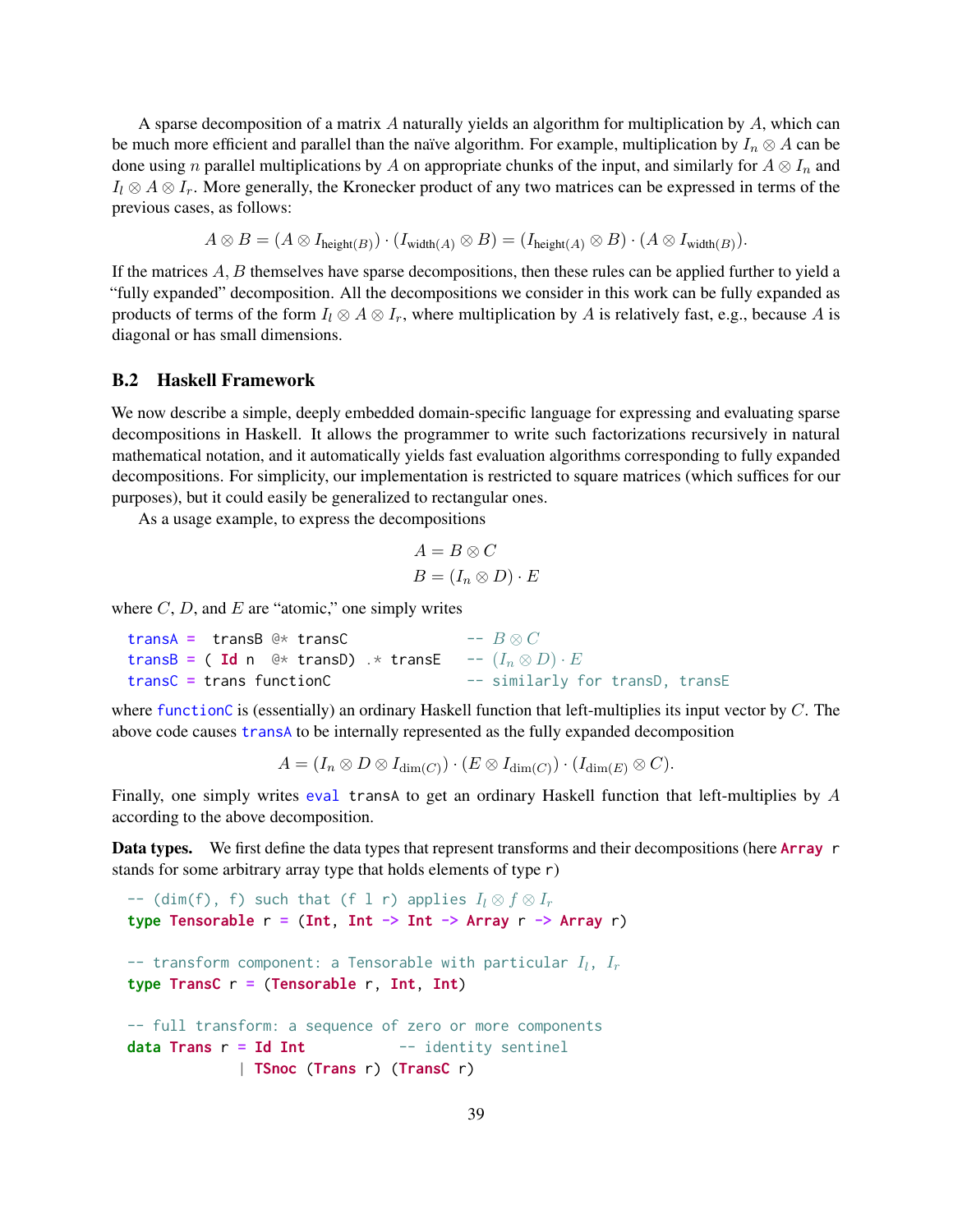- The client-visible type alias Tensorable r represents an "atomic" transform (over the base type r) that can be augmented (tensored) on the left and right by identity transforms of any dimension. It has two components: the dimension d of the atomic transform  $f$  itself, and a function that, given any dimensions l, r, applies the ldr-dimensional transform  $I_l \otimes f \otimes I_r$  to an array of r-elements. (Such a function could use parallelism internally, as already described.)
- The type alias **TransC** r represents a *transform component*, namely, a **Tensorable** r with particular values for  $l, r$ . TransC is only used internally; it is not visible to external clients.
- The client-visible type **Trans** r represents a full transform, as a sequence of zero or more components terminated by a sentinel representing the identity transform. For such a sequence to be well-formed, all the components (including the sentinel) must have the same dimension. Therefore, we export the Id constructor, but not **TSnoc**, so the only way for a client to construct a nontrivial **Trans** r is to use the functions described below (which maintain the appropriate invariant).

Evaluation. Evaluating a transform is straightforward. Simply evaluate each component in sequence:

```
evalC :: TransC r -> Array r -> Array r
evalC ((_f), 1, r) = f 1 reval :: Trans r -> Array r -> Array r
eval (\text{Id} ) = id -- identity function
eval (TSnoc rest f) = eval rest . evalC f
```
Constructing transforms. We now explain how transforms of type Trans r are constructed. The function trans wraps a Tensorable as a full-fledged transform:

trans :: Tensorable r -> Trans r trans  $f \circ (d, ) = T$ Snoc (Id d)  $(f, 1, 1)$  --  $I_d \cdot f$ 

More interesting are the functions for composing and tensoring transforms, respectively denoted by the operators  $(\cdot^*)$ ,  $(\circ^*)$  :: Trans r -> Trans r -> Trans r. Composition just appends the two sequences of components, after checking that their dimensions match; we omit its straightforward implementation. The Kronecker-product operator  $(\&\ast)$  simply applies the appropriate rules to get a fully expanded decomposition:

 $-I_m \otimes I_n = I_{mn}$  $(\text{Id } \mathfrak{m}) \cong \ast (\text{Id } \mathfrak{n}) = \text{Id } (\mathfrak{m} \ast \mathfrak{n})$  $-I_n \otimes (A \cdot B) = (I_n \otimes A) \cdot (I_n \otimes B)$ , and similarly  $i \in (\text{Id } n) \text{ } \text{ } \oplus \text{ } \left( \text{TSnoc } a \text{ } (b, 1, r) \right)$  = TSnoc (i  $\text{ } \oplus \text{ } \times$  a) (b,  $(n \times 1)$ , r) (TSnoc a  $(b, 1, r)$ ) @\* i@(Id n) = TSnoc  $(a \otimes^* i)$   $(b, 1, (r*n))$ 

 $-A \otimes B = (A \otimes I) \cdot (I \otimes B)$  $a \& b = (a \& \mathbf{Id} (dim b)) \times (Id (dim a) \& b)$ 

(The dim function simply returns the dimension of a transform, via the expected implementation.)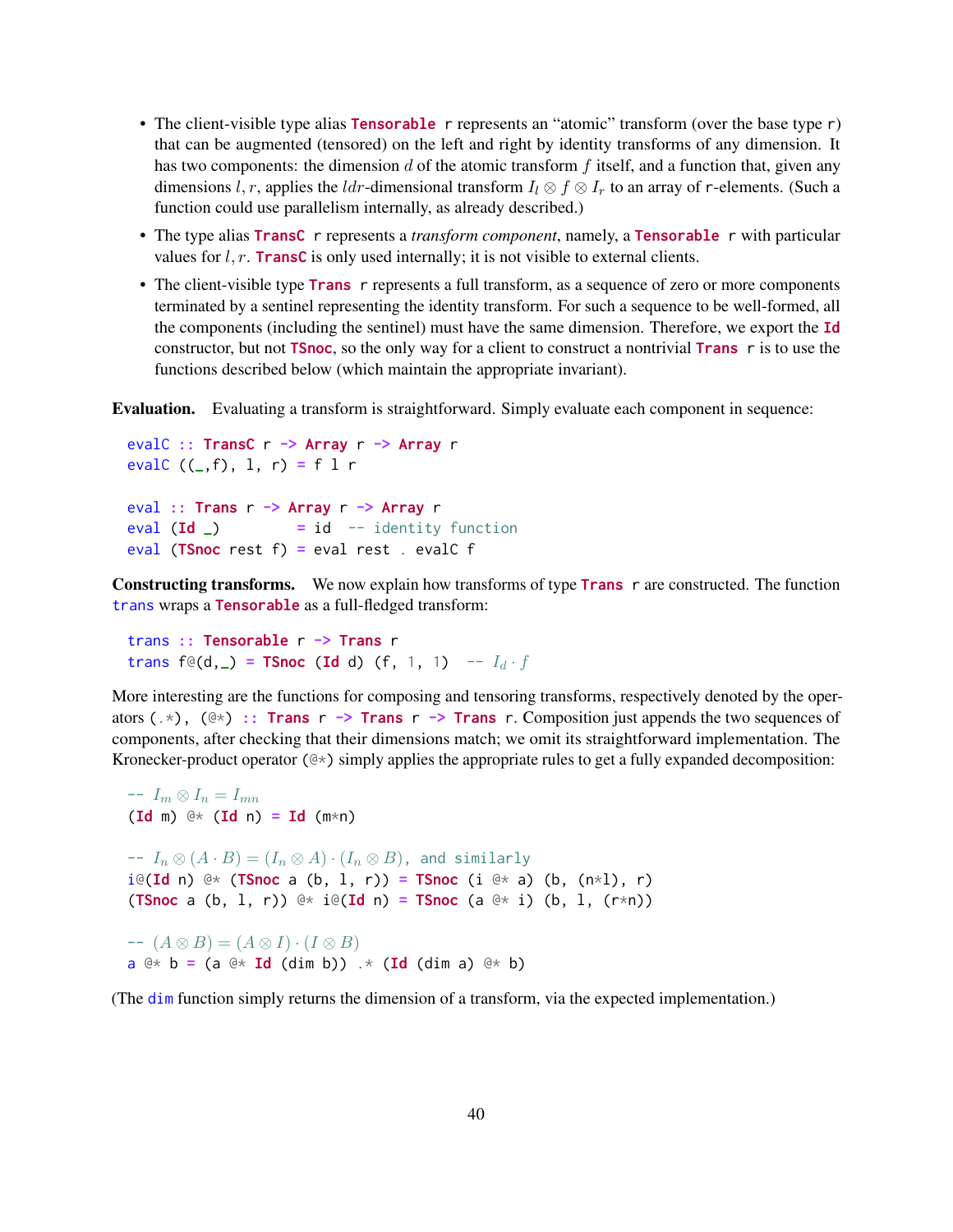# <span id="page-40-0"></span>C Tensor Interface and Sparse Decompositions

In this section we detail the "backend" representations and algorithms for computing in cyclotomic rings. We implement these algorithms using the sparse decomposition framework outlined in [Appendix B.](#page-37-0)

An element of the mth cyclotomic ring over a base ring r (e.g.,  $\mathbb{Q}$ ,  $\mathbb{Z}$ , or  $\mathbb{Z}_q$ ) can be represented as a vector of  $n = \varphi(m)$  coefficients from r, with respect to a particular r-basis of the cyclotomic ring. We call such a vector a *(coefficient) tensor* to emphasize its implicit multidimensional nature, which arises from the tensor-product structure of the bases we use.

The class Tensor (see Figure [3\)](#page-41-0) represents the cryptographically relevant operations on coefficient tensors with respect to the powerful, decoding, and CRT bases. An instance of **Tensor** is a data type t that itself takes two type parameters: an m representing the cyclotomic index, and an r representing the base ring. So the fully applied type t m r represents an index-m cyclotomic tensor over r.

The Tensor class introduces a variety of methods representing linear transformations that either convert between two particular bases (e.g., lInv, crt), or perform operations with respect to certain bases (e.g., mulGPow, embedDec). It also exposes some important fixed values related to cyclotomic ring extensions (e.g., powBasisPow, crtSetDec). An instance t of Tensor must implement all these methods and values for arbitrary (legal) cyclotomic indices.

### <span id="page-40-1"></span>C.1 Mathematical Background

Here we recall the relevant mathematical background on cyclotomic rings, largely following [\[LPR13,](#page-34-8) [AP13\]](#page-32-5) (with some slight modifications for convenience of implementation).

## <span id="page-40-2"></span>C.1.1 Cyclotomic Rings and Powerful Bases

**Prime cyclotomics.** The first cyclotomic ring is  $\mathcal{O}_1 = \mathbb{Z}$ . For a prime p, the pth cyclotomic ring is  $\mathcal{O}_p = \mathbb{Z}[\zeta_p]$ , where  $\zeta_p$  denotes a primitive pth root of unity, i.e.,  $\zeta_p$  has multiplicative order p. The minimal polynomial over Z of  $\zeta_p$  is  $\Phi_p(X) = 1 + X + X^2 + \cdots + X^{p-1}$ , so  $\mathcal{O}_p$  has degree  $\varphi(p) = p - 1$  over Z, and we have the ring isomorphism  $\mathcal{O}_p \cong \mathbb{Z}[X]/\Phi_p(X)$  by identifying  $\zeta_p$  with X. The *power basis*  $\vec{p}_p$  of  $\mathcal{O}_p$ is the Z-basis consisting of the first  $p - 1$  powers of  $\zeta_p$ , i.e.,

$$
\vec{p}_p := (1, \zeta_p, \zeta_p^2, \dots, \zeta_p^{p-2}).
$$

**Prime-power cyclotomics.** Now let  $m = p^e$  for  $e \ge 2$  be a power of a prime p. Then we can inductively define  $\mathcal{O}_m = \mathcal{O}_{m/p}[\zeta_m]$ , where  $\zeta_m$  denotes a primitive pth root of  $\zeta_{m/p}$ . Its minimal polynomial over  $\mathcal{O}_{m/p}$ is  $X^p - \zeta_{m/p}$ , so  $\mathcal{O}_m$  has degree p over  $\mathcal{O}_{m/p}$ , and hence has degree  $\varphi(m) = (p-1)p^{e-1}$  over  $\mathbb{Z}$ .

The above naturally yields the *relative* power basis of the extension  $\mathcal{O}_m/\mathcal{O}_{m/n}$ , which is the  $\mathcal{O}_{m/n}$ -basis

<span id="page-40-3"></span>
$$
\vec{p}_{m,m/p} := (1, \zeta_m, \ldots, \zeta_m^{p-1}).
$$

More generally, for any powers  $m,m'$  of  $p$  where  $m|m'$ , we define the relative power basis  $\vec{p}_{m',m}$  of  $\mathcal{O}_{m'}/\mathcal{O}_m$ to be the  $\mathcal{O}_m$ -basis obtained as the Kronecker product of the relative power bases for each level of the tower:

$$
\vec{p}_{m',m} := \vec{p}_{m',m'/p} \otimes \vec{p}_{m'/p,m'/p^2} \otimes \cdots \otimes \vec{p}_{mp,m}.
$$
 (C.1)

Notice that because  $\zeta_{p^i} = \zeta_{m'}^{m'/p^i}$  for  $p^i \leq m'$ , the relative power basis  $\vec{p}_{m',m}$  consists of all the powers  $0, \ldots, \varphi(m')/\varphi(m) - 1$  of  $\zeta_{m'}$ , but in "base-p digit-reversed" order (which turns out to be more convenient for implementation). Finally, we also define  $\vec{p}_m := \vec{p}_{m,1}$  and simply call it the powerful basis of  $\mathcal{O}_m$ .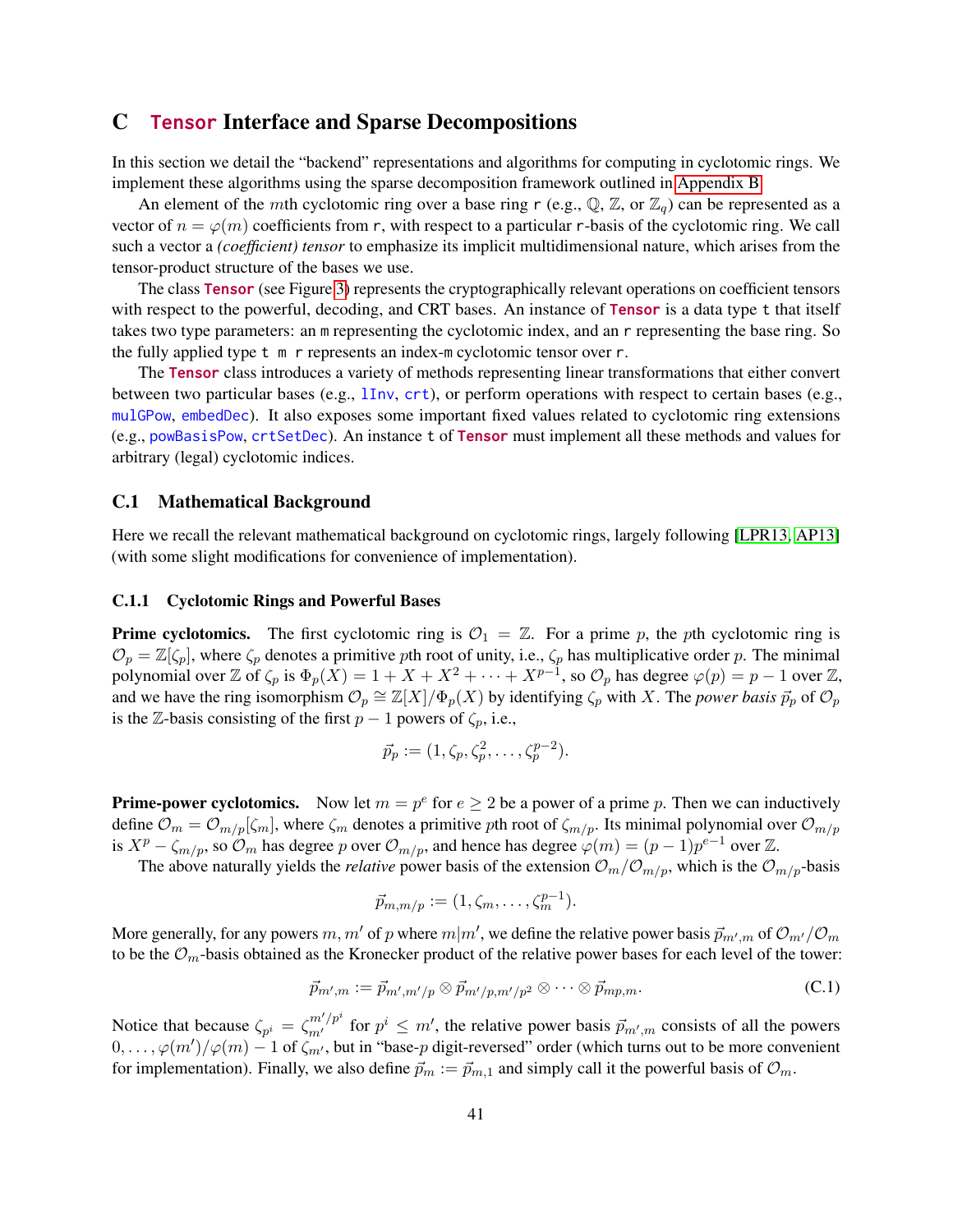```
class Tensor t where
  -- single-index transforms
 scalarPow :: (Ring r, Fact m) => r \rightarrow t m r
 scalarCRT :: (CRTrans mon r, Fact m) => mon (r \rightarrow t m r)
 1, lInv :: (Ring r, Fact m) => t m r -> t m r
 mulGPow, mulGDec :: (Ring r, Fact m) => t m r -> t m r
 divGPow, divGDec :: (IntegralDomain r, Fact m) => t m r -> Maybe (t m r)
 crt, crtInv, mulGCRT, divGCRT :: (CRTrans mon r, Fact m) => mon (t m r -> t m r)
 tGaussianDec :: (OrdFloat q, Fact m, MonadRandom rnd, ...) => v \rightarrow rnd (t m q)
 gSqNormDec :: (Ring r, Fact m) => t m r -> r
 -- two-index transforms and values
 embedPow, embedDec :: (Ring r, m `Divides` m') => t m r -> t m' r
  twacePowDec :: (Ring r, m'Divides' m') \implies t m' r \implies t m rembedCRT :: (CRTrans mon r, m `Divides` m') => mon (t m r -> t m'r)
 twaceCRT :: (CRTrans mon r, m `Divides` m') => mon (t m' r -> t m r)
 coeffs :: (Ring r, m `Divides` m') => t m' r -> [t m r]
 powBasisPow :: (Ring r, m `Divides` m') => Tagged m [t m' r]
 crtSetDec :: (PrimeField fp, m `Divides` m', ...) => Tagged m [t m' fp]
```
Figure 3: Representative methods from the Tensor class. For the sake of concision, the constraint TElt t r is omitted from every method.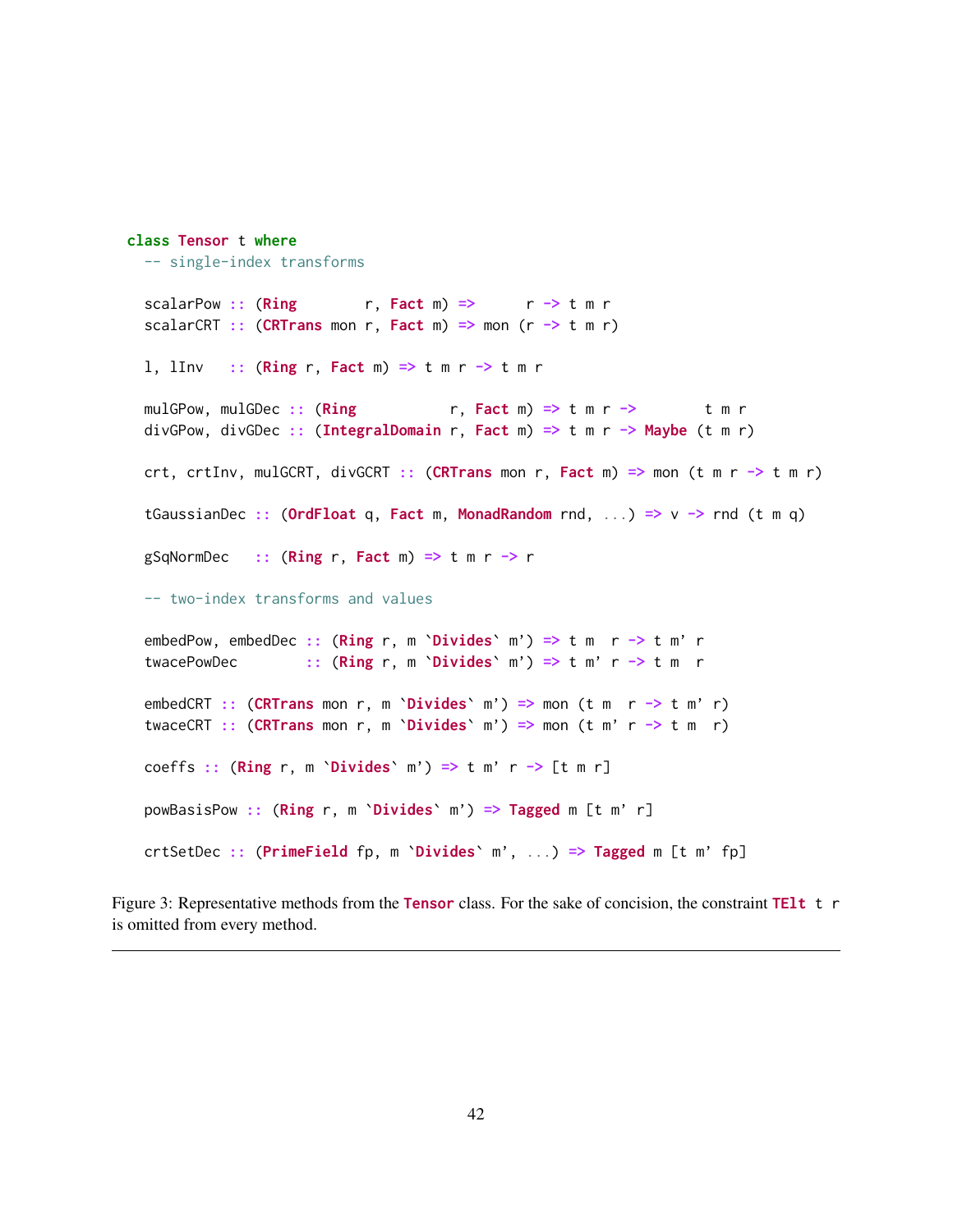Arbitrary cyclotomics. Now let m be any positive integer, and let  $m = \prod_{\ell=1}^t m_\ell$  be its factorization into maximal prime-power divisors  $m_\ell$  (in some canonical order). Then we can define

$$
\mathcal{O}_m := \mathbb{Z}[\zeta_{m_1}, \zeta_{m_2}, \dots, \zeta_{m_t}].^{15}
$$

It is known that the rings  $\mathbb{Z}[\zeta_\ell]$  are linearly disjoint over  $\mathbb{Z}$ , i.e., for any  $\mathbb{Z}$ -bases of the individual rings, their Kronecker product is a Z-basis of  $\mathcal{O}_m$ . In particular, the *powerful basis* of  $\mathcal{O}_m$  is defined as the Kronecker product of the component powerful bases:

<span id="page-42-3"></span><span id="page-42-2"></span>
$$
\vec{p}_m := \bigotimes_{\ell} \vec{p}_{m_{\ell}}.\tag{C.2}
$$

Similarly, for  $m|m'$  having factorizations  $m = \prod_{\ell} m_{\ell}$ ,  $m' = \prod_{\ell} m'_{\ell}$ , where each  $m_{\ell}, m'_{\ell}$  is a power of a distinct prime  $p_\ell$  (so some  $m_\ell$  may be 1), the *relative* powerful basis of  $\mathcal{O}_{m'}/\mathcal{O}_m$  is

$$
\vec{p}_{m',m} := \bigotimes_{\ell} \vec{p}_{m'_{\ell},m_{\ell}}.
$$
\n(C.3)

Notice that for  $m|m'|m''$ , we have that  $\vec{p}_{m'',m}$  and  $\vec{p}_{m'',m'} \otimes \vec{p}_{m',m}$  are equivalent *up to order*, because they are tensor products of the same components, but possibly in different orders.

**Canonical embedding.** The mth cyclotomic ring R has  $n = \varphi(m)$  distinct ring embeddings (i.e., injective ring homomorphisms) into the complex numbers  $\mathbb C$ . Concretely, if m has prime-power factorization  $m =$  $\prod_{\ell} m_{\ell}$ , then these embeddings are defined by mapping each  $\zeta_{m_{\ell}}$  to each of the primitive  $m_{\ell}$ th roots of unity in  $\mathbb C$ , in all combinations. The *canonical embedding*  $\sigma: R \to \mathbb C^n$  is defined as the concatenation of all these embeddings, in some standard order. (Notice that the embeddings come in conjugate pairs, so  $\sigma$  actually maps into an *n*-dimensional real subspace  $H \subseteq \mathbb{C}^n$ .) The canonical embedding endows the ring (and its ambient number field) with a canonical geometry, i.e., all geometric quantities on R are defined in terms of the canonical embedding. E.g., we have the Euclidean norm  $||x|| := ||\sigma(x)||_2$ . A key property is that both addition and multiplication in the ring are coordinate-wise in the canonical embedding:

$$
\sigma(a+b) = \sigma(a) + \sigma(b)
$$
  

$$
\sigma(a \cdot b) = \sigma(a) \odot \sigma(b).
$$

This property aids analysis and allows for sharp bounds on the growth of errors in cryptographic applications.

#### <span id="page-42-0"></span>C.1.2 (Tweaked) Trace, Dual Ideal, and Decoding Bases

In what follows let  $R = \mathcal{O}_m$ ,  $R' = \mathcal{O}_{m'}$  for  $m|m'$ , so we have the ring extension  $R'/R$ . The *trace* function  $\text{Tr}_{R'/R}$ :  $R' \to R$  is the R-linear function defined as follows: fixing any R-basis of R', multiplication by an  $x \in R'$  can be represented as a matrix  $M_x$  over R with respect to the basis, which acts on the multiplicand's vector of R-coefficients. Then  $\text{Tr}_{R'/R}(x)$  is simply the trace of  $M_x$ , i.e., the sum of its diagonal entries. (This is invariant under the choice of basis.) Because  $R'/R$  is Galois, the trace can also be defined as the sum of the automorphisms of  $R'$  that fix R pointwise. All of this extends to the field of fractions of  $R'$  (i.e., its ambient number field) in the same way.

Notice that the trace does *not* fix R (except when  $R' = R$ ), but rather  $\text{Tr}_{R'/R}(x) = \text{deg}(R'/R) \cdot x$  for all  $x \in R$ . For a tower  $R''/R'/R$  of ring extensions, the trace satisfies the composition property

$$
\operatorname{Tr}_{R''/R} = \operatorname{Tr}_{R'/R} \circ \operatorname{Tr}_{R''/R'}.
$$

<span id="page-42-1"></span><sup>&</sup>lt;sup>15</sup>Equivalently,  $\mathcal{O}_m = \bigotimes_{\ell} \mathcal{O}_{m_{\ell}}$  is the ring tensor product over  $\mathbb Z$  of all the  $m_{\ell}$ th cyclotomic rings.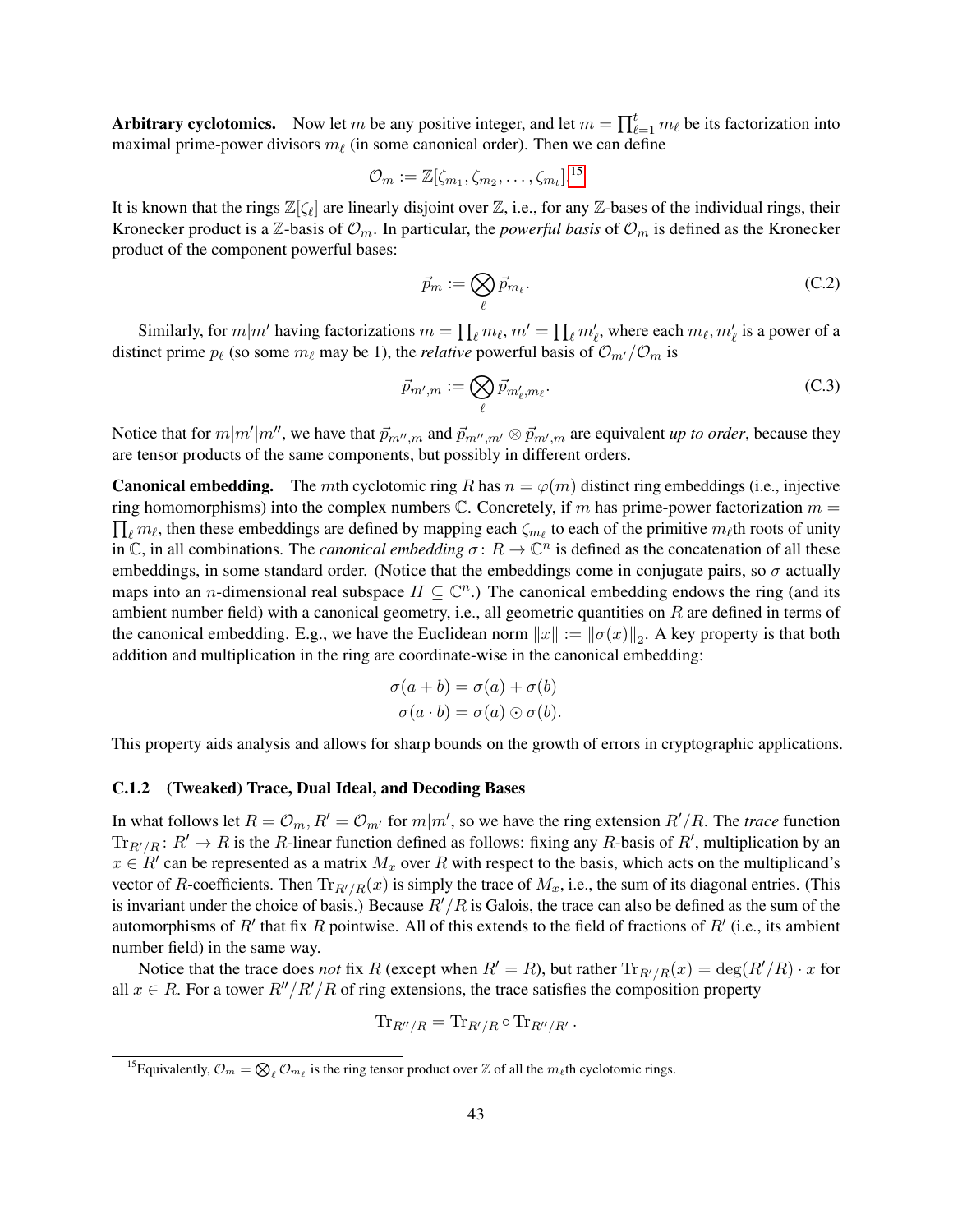The dual ideal, and a "tweak." There is a special fractional ideal R<sup>∨</sup> of R, called the *codifferent* or *dual* ideal, which is defined as the dual of  $R$  under the trace, i.e.,

$$
R^{\vee} := \{ \text{fractional } a : \text{Tr}_{R/\mathbb{Z}}(a \cdot R) \subseteq \mathbb{Z} \}.
$$

By the composition property of the trace,  $(R')^\vee$  is the set of all fractional a such that  $\text{Tr}_{R'/R}(a \cdot R') \subseteq R^\vee$ . In particular, we have  $\text{Tr}_{R'/R}((R')^{\vee}) = R^{\vee}$ .

Concretely, the dual ideal is the principal fractional ideal  $R<sup>√</sup> = (g<sub>m</sub>/m)R$ , where  $m = m/2$  if m is even and  $\hat{m} = m$  otherwise, and the special element  $g_m \in R$  is as follows:

- for  $m = p^e$  for prime p and  $e \ge 1$ , we have  $g_m = g_p := 1 \zeta_p$  if p is odd, and  $g_m = g_p := 1$  if  $p = 2$ ;
- for  $m = \prod_{\ell} m_{\ell}$  where the  $m_{\ell}$  are powers of distinct primes, we have  $g_m = \prod_{\ell} g_{m_{\ell}}$ .

The dual ideal  $R<sup>√</sup>$  plays a very important role in the definition, hardness proofs, and cryptographic applications of Ring-LWE (see [\[LPR10,](#page-34-1) [LPR13\]](#page-34-8) for details). However, for implementations it seems preferable to work entirely in  $R$ , so that we do not to have to contend with fractional values or the dual ideal explicitly. Following [\[AP13\]](#page-32-5) and the discussion in [Section 3.1,](#page-16-0) we achieve this by multiplying all values related to  $R^\vee$  by the "tweak" factor  $t_m = \hat{m}/g_m \in R$ ; recall that  $t_m R^\vee = R$ . To compensate for this implicit tweak factor, we replace the trace by what we call the *twace* (for "tweaked trace") function  $Tw_{m',m} = Tw_{R'/R} : R' \to R$ , defined as

$$
Tw_{R'/R}(x) := t_m \cdot \text{Tr}_{R'/R}(x/t_{m'}) = (\hat{m}/\hat{m}') \cdot \text{Tr}_{R'/R}(x \cdot g_{m'}/g_m). \tag{C.4}
$$

A nice feature of the twace is that it fixes the base ring pointwise, i.e.,  $Tw_{R'/R}(x) = x$  for every  $x \in R$ . It is also easy to verify that it satisfies the same composition property that the trace does.

We stress that this "tweaked" perspective is mathematically and computationally equivalent to using  $R^{\vee}$ , and all the results from [\[LPR10,](#page-34-1) [LPR13\]](#page-34-8) can translate to this setting without any loss.

(Tweaked) decoding basis. The work of [\[LPR13\]](#page-34-8) defines a certain  $\mathbb{Z}$ -basis  $\vec{b}_m = (b_j)$  of  $R^{\vee}$ , called the *decoding* basis. It is defined as the dual of the conjugated powerful basis  $\vec{p}_m = (p_i)$  under the trace:

<span id="page-43-1"></span>
$$
\text{Tr}_{R/\mathbb{Z}}(b_j \cdot p_{j'}^{-1}) = \delta_{j,j'}
$$

for all  $j, j'$ . The key geometric property of the decoding basis is, informally, that the  $\mathbb{Z}$ -coefficients of any  $e \in R^{\vee}$  with respect to  $\vec{b}_m$  are optimally small in relation to  $\sigma(x)$ , the canonical embedding of e. In other words, short elements like Gaussian errors have small decoding-basis coefficients.

With the above-described "tweak" that replaces  $R<sup>\vee</sup>$  by R, we get the Z-basis

$$
\vec{d}_m = (d_j) := t_m \cdot \vec{b}_m ,
$$

which we call the (tweaked) decoding basis of R. By definition, this basis is dual to the conjugated powerful basis  $\vec{p}_m$  under the *twace*:

$$
\mathrm{Tw}_{R/\mathbb{Z}}(d_j \cdot p_{j'}^{-1}) = \delta_{j,j'}.
$$

Because  $g_m \cdot t_m = \hat{m}$ , it follows that the coefficients of any  $e \in R$  with respect to  $\vec{d}_m$  are identical to those of  $g_m \cdot e \in g_m R = \hat{m} R^{\vee}$  with respect to the Z-basis  $g_m \cdot \vec{d}_m = \hat{m} \cdot \vec{b}_m$  of  $g_m R$ . Hence, they are optimally small in relation to  $\sigma(g_m \cdot e)$ .<sup>[16](#page-43-0)</sup>

<span id="page-43-0"></span><sup>&</sup>lt;sup>16</sup>This is why Invariant [3.1](#page-17-2) of our fully homomorphic encryption scheme [\(Section 4\)](#page-23-0) requires  $\sigma(e \cdot g_m)$  to be short, where e is the error in the ciphertext.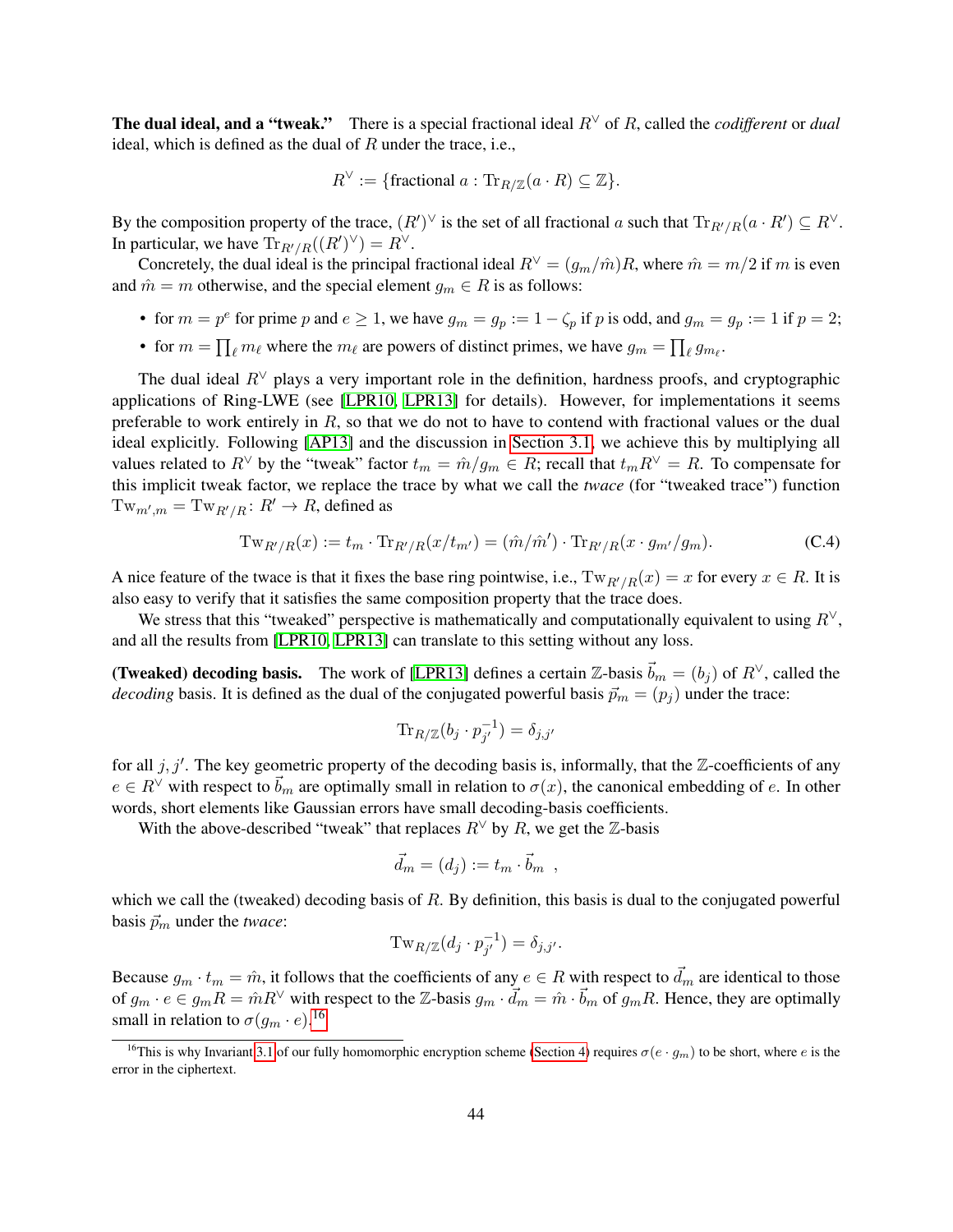**Relative decoding basis.** Generalizing the above, the *relative* decoding basis  $\vec{d}_{m',m}$  of  $R'/R$  is dual to the (conjugated) relative powerful basis  $\vec{p}_{m',m}$  under  $Tw_{R'/R}$ . As such,  $\vec{d}_{m',m}$  (and in particular,  $\vec{d}_{m'}$  itself) has a Kronecker-product structure mirroring that of  $\vec{p}_{m',m}$  from Equations [\(C.1\)](#page-40-3) and [\(C.3\)](#page-42-2). Furthermore, by the results of [\[LPR13,](#page-34-8) Section 6], for a positive power m of a prime p we have

$$
\vec{d}_{m,m/p}^{\dagger} = \begin{cases} \vec{p}_{m,m/p}^{\dagger} \cdot L_p & \text{if } m = p \\ \vec{p}_{m,m/p}^{\dagger} & \text{otherwise,} \end{cases}
$$
 (C.5)

where  $L_p$  is the lower-triangular matrix with 1s throughout its lower triangle.

### <span id="page-44-0"></span>C.1.3 Chinese Remainder Bases

Let m be the index of cyclotomic ring  $R = \mathcal{O}_m$ , let  $q = 1 \pmod{m}$  be a prime integer, and consider the quotient ring  $R_q = R/qR$ , i.e., the mth cyclotomic over base ring  $\mathbb{Z}_q$ . This ring has a *Chinese remainder* (or *CRT*)  $\mathbb{Z}_q$ -basis  $\vec{c} = \vec{c}_m \in R_q^{\varphi(m)}$ , whose entries are indexed by  $\mathbb{Z}_m^*$ . The key property satisfied by this basis is

<span id="page-44-2"></span><span id="page-44-1"></span>
$$
c_i \cdot c_{i'} = \delta_{i,i'} \cdot c_i \tag{C.6}
$$

for all  $i, i' \in \mathbb{Z}_m^*$ . Therefore, multiplication of ring elements represented in the CRT basis is coefficient-wise (and hence linear time): for any coefficient vectors  $\mathbf{a}, \mathbf{b} \in \mathbb{Z}_q^{\varphi(m)}$ , we have

$$
(\vec{c}^t \cdot \mathbf{a}) \cdot (\vec{c}^t \cdot \mathbf{b}) = \vec{c}^t \cdot (\mathbf{a} \odot \mathbf{b}).
$$

Also by Equation [\(C.6\)](#page-44-1), the matrix corresponding to multiplication by  $c_i$  (with respect to the CRT basis) has one in the ith diagonal entry and zeros everywhere else, so the trace of every CRT basis element is unity:  $\text{Tr}_{R/\mathbb{Z}}(\vec{c}) = 1 \pmod{q}$ . For completeness, in what follows we describe the explicit construction of the CRT basis.

Arbitrary cyclotomics. For an arbitrary index  $m$ , the CRT basis is defined in terms of the prime-power factorization  $m = \prod_{\ell=1}^t m_\ell$ . Recall that  $R_q = \mathbb{Z}_q[\zeta_{m_1}, \ldots, \zeta_{m_t}]$ , and that the natural homomorphism  $\phi \colon \mathbb{Z}_m^* \to \prod_{\ell} \mathbb{Z}_{m_{\ell}}^*$  is a group isomorphism. Using this, we can equivalently index the CRT basis by  $\prod_{\ell} \mathbb{Z}_{m_{\ell}}^*$ . With this indexing, the CRT basis  $\vec{c}_m$  of  $R_q$  is the Kronecker product of the CRT bases  $\vec{c}_{m_\ell}$  of  $\mathbb{Z}_q[\zeta_{m_\ell}]$ :

$$
\vec{c}_m = \bigotimes_\ell \vec{c}_{m_\ell},
$$

i.e., the  $\phi(i)$ th entry of  $\vec{c}_m$  is the product of the  $\phi(i)_\ell$ th entry of  $\vec{c}_{m_\ell}$ , taken over all  $\ell$ . It is easy to verify that Equation [\(C.6\)](#page-44-1) holds for  $\vec{c}_m$ , because it does for all the  $\vec{c}_{m_\ell}$ .

**Prime-power cyclotomics.** Now let m be a positive power of a prime p, and let  $\omega_m \in \mathbb{Z}_q^*$  be an element of order m (i.e., a primitive mth root of unity), which exists because  $\mathbb{Z}_q^*$  is a cyclic group of order  $q-1$ , which is divisible by  $m$ . We rely on two standard facts:

- 1. the Kummer-Dedekind Theorem, which implies that the ideal  $qR = \prod_{i \in \mathbb{Z}_m^*} q_i$  factors into the product of  $\varphi(m)$  distinct prime ideals  $\mathfrak{q}_i = (\zeta_m - \omega_m^i)R + qR \subset R$ ; and
- 2. the Chinese Remainder Theorem (CRT), which implies that the natural homomorphism from  $R_q$  to the product ring  $\prod_{i\in\mathbb{Z}_m^*}R/\mathfrak{q}_i$  is a ring isomorphism.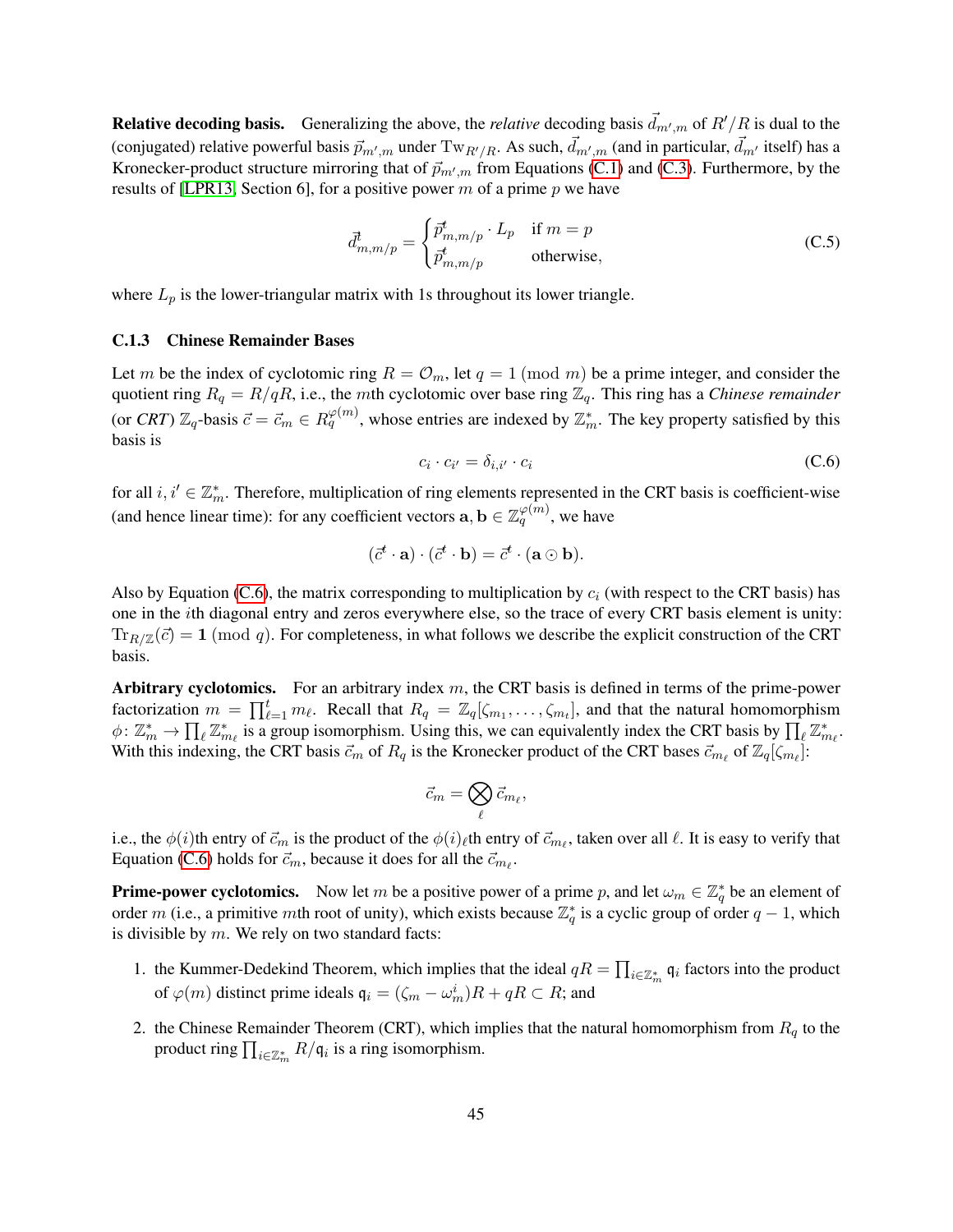Using this isomorphism, the basis  $\vec{c}_m$  is defined so that its *i*th entry  $c_i \in R_q$  satisfies  $c_i = \delta_{i,i'} \pmod{\mathfrak{q}_{i'}}$  for all  $i, i' \in \mathbb{Z}_m^*$ . Observe that this definition clearly satisfies Equation [\(C.6\)](#page-44-1).

Like the powerful and decoding bases, for any extension  $R'_q/R_q$  where  $R' = \mathcal{O}_{m'}$ ,  $R = \mathcal{O}_m$  for powers  $m|m'$  of p, there is a *relative* CRT  $R_q$ -basis  $\vec{c}_{m',m}$  of  $R'_q$ , which has a Kronecker-product factorization mirroring the one in Equation [\(C.1\)](#page-40-3). The elements of this  $R_q$ -basis satisfy Equation [\(C.6\)](#page-44-1), and hence their traces into  $R_q$  are all unity. We defer a full treatment to [Appendix C.4,](#page-52-0) where we consider a more general setting (where possibly  $q \neq 1 \pmod{m}$ ) and define and compute relative CRT *sets*.

# <span id="page-45-0"></span>C.2 Single-Index Transforms

In this and the next subsection we describe sparse decompositions for all the Tensor operations. We start here with the dimension-preserving transforms involving a single index  $m$ , i.e., they take an index-m tensor as input and produce one as output.

#### <span id="page-45-1"></span>C.2.1 Prime-Power Factorization

For an arbitrary index  $m$ , every transform of interest factors into the tensor product of the corresponding transforms for prime-power indices. More specifically, let  $T_m$  denote the matrix for any of the linear transforms on index-m tensors that we consider below. Then letting  $m = \prod_{\ell} m_{\ell}$  be the factorization of m into its maximal prime-power divisors  $m_\ell$  (in some canonical order), we have the factorization

<span id="page-45-4"></span>
$$
T_m = \bigotimes_{\ell} T_{m_{\ell}} \tag{C.7}
$$

This follows directly from the Kronecker-product factorizations of the powerful, decoding, and CRT bases (e.g., Equation [\(C.2\)](#page-42-3)), and the mixed-product property. Therefore, for the remainder of this subsection we only deal with prime-power indices  $m = p^e$  for a prime p and positive integer e.

#### <span id="page-45-2"></span>C.2.2 Embedding Scalars

Consider a scalar element a from the base ring, represented relative to the powerful basis  $\vec{p}_m$ . Because the first element of  $\vec{p}_m$  is unity, we have

$$
a = \vec{p}_m^t \cdot (a \cdot \mathbf{e}_1),
$$

where  $e_1 = (1, 0, \ldots, 0)$ . Similarly, in the CRT basis  $\vec{c}_m$  (when it exists), unity has the all-ones coefficient vector 1. Therefore,

$$
a=\vec{c}_m^t\cdot (a\cdot \mathbf{1}).
$$

The Tensor methods scalarPow and scalarCRT use the above equations to represent a scalar from the base ring as a coefficient vector relative to the powerful and CRT bases, respectively. Note that scalarCRT itself is wrapped by Maybe, so that it can be defined as Nothing if there is no CRT basis over the base ring.

#### <span id="page-45-3"></span>C.2.3 Converting Between Powerful and Decoding Bases

Let  $L_m$  denote the matrix of the linear transform that converts from the decoding basis to the powerful basis:

$$
\vec{d}_m^t = \vec{p}_m^t \cdot L_m ,
$$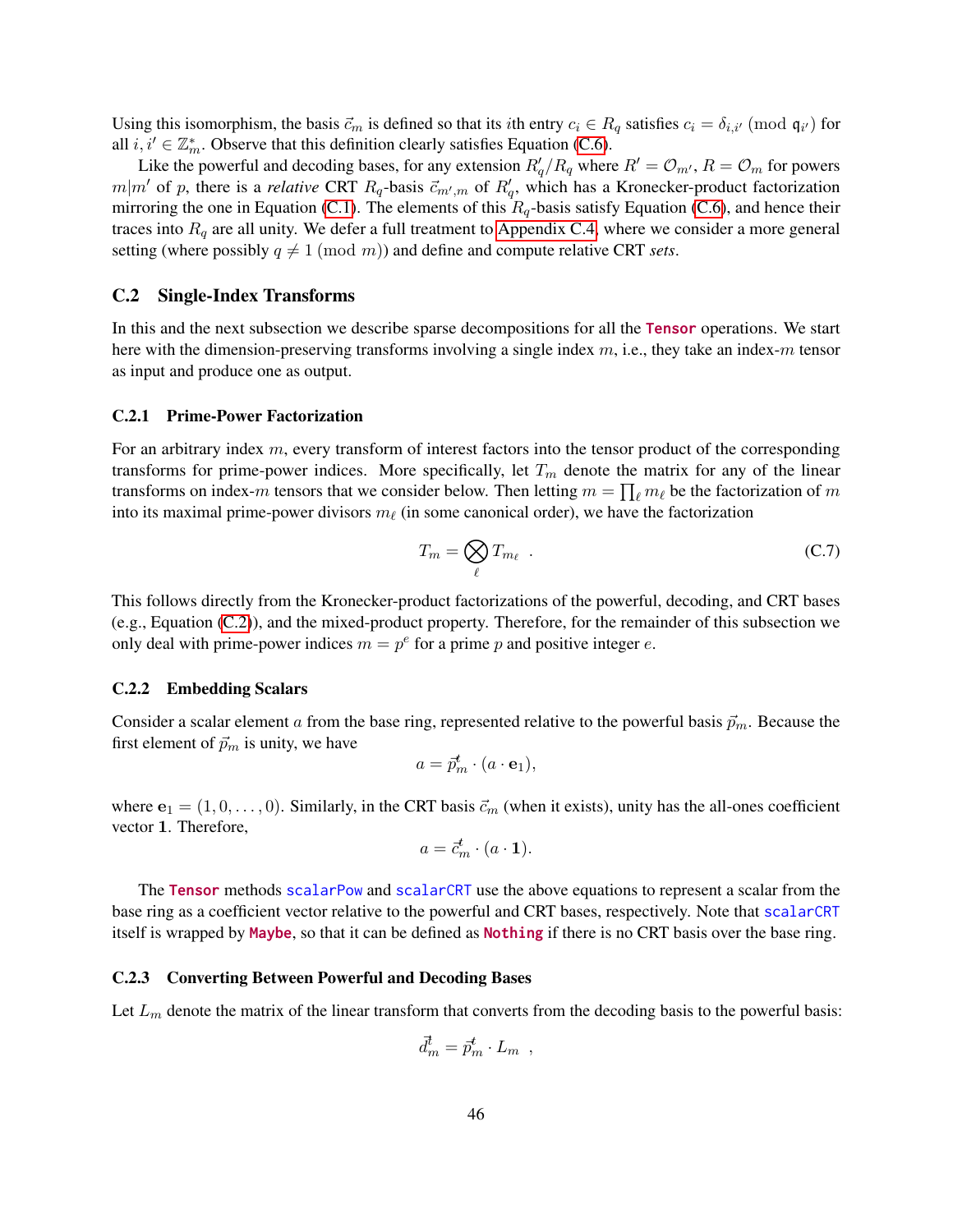i.e., a ring element with coefficient vector v in the decoding basis has coefficient vector  $L_m \cdot v$  in the powerful basis. Because  $\vec{d}_m = \vec{p}_{m,p} \otimes \vec{d}_{p,1}$  and  $\vec{d}_{p,1}^t = \vec{p}_{p,1}^t \cdot L_p$  (both by Equation [\(C.5\)](#page-44-2)), we have

$$
\begin{aligned} \vec{d}_m^t &= (\vec{p}_{m,p}^t \cdot I_{m/p}) \otimes (\vec{p}_p^t \cdot L_p) \\ &= \vec{p}_m^t \cdot \underbrace{(I_{m/p} \otimes L_p)}_{L_m} \end{aligned}
$$

Recall that  $L_p$  is the square  $\varphi(p)$ -dimensional lower-triangular matrix with 1s throughout its lower-left triangle, and  $L_p^{-1}$  is the lower-triangular matrix with 1s on the diagonal,  $-1$ s on the subdiagonal, and 0s elsewhere. We can apply both  $L_p$  and  $L_p^{-1}$  using just  $p-1$  additions, by taking partial sums and successive differences, respectively.

The Tensor methods 1 and  $1$ Inv represent multiplication by  $L_m$  and  $L_m^{-1}$ , respectively.

# <span id="page-46-0"></span>C.2.4 Multiplication by  $g_m$

Let  $G_m^{\text{pow}}$  denote the matrix of the linear transform representing multiplication by  $g_m$  in the powerful basis, i.e.,

$$
g_m \cdot \vec{p}_m^t = \vec{p}_m^t \cdot G_m^{\text{pow}}.
$$

Because  $g_m = g_p \in \mathcal{O}_p$  and  $\vec{p}_m = \vec{p}_{m,p} \otimes \vec{p}_p$ , we have

$$
g_m \cdot \vec{p}_m = \vec{p}_{m,p} \otimes (g_p \cdot \vec{p}_p)
$$
  
=  $(\vec{p}_{m,p} \cdot I_{m/p}) \otimes (\vec{p}_p \cdot G_p^{\text{pow}})$   
=  $\vec{p}_m \cdot \underbrace{(I_{m/p} \otimes G_p^{\text{pow}})}_{G_m^{\text{pow}}},$ 

where  $G_p^{\text{pow}}$  and its inverse (which represents division by  $g_p$  in the powerful basis) are the square  $(p-1)$ dimensional matrices

$$
G_p^{\text{pow}} = \begin{pmatrix} 1 & & & & 1 \\ -1 & \ddots & & & 1 \\ & \ddots & 1 & & \vdots \\ & & -1 & 1 & 1 \\ & & & -1 & 2 \end{pmatrix}, \quad (G_p^{\text{pow}})^{-1} = p^{-1} \cdot \begin{pmatrix} p-1 & \cdots & -1 & -1 & -1 \\ \vdots & \ddots & \vdots & \vdots & \vdots \\ 3 & \cdots & 3 & 3-p & 3-p \\ 2 & \cdots & 2 & 2 & 2-p \\ 1 & \cdots & 1 & 1 & 1 \end{pmatrix}.
$$

Identical decompositions hold for  $G_m^{\text{dec}}$  and  $G_m^{\text{crt}}$  (which represent multiplication by  $g_m$  in the decoding and CRT bases, respectively), where

$$
G_p^{\text{dec}} = \begin{pmatrix} 2 & 1 & \cdots & & 1 \\ -1 & 1 & & & \\ & \ddots & \ddots & & \\ & & -1 & 1 & \\ & & & -1 & 1 \end{pmatrix}, \quad (G_p^{\text{dec}})^{-1} = p^{-1} \cdot \begin{pmatrix} 1 & 2-p & 3-p & \cdots & -1 \\ 1 & 2 & 3-p & \cdots & -1 \\ 1 & 2 & 3 & \cdots & -1 \\ \vdots & \vdots & \vdots & \ddots & \vdots \\ 1 & 2 & 3 & \cdots & p-1 \end{pmatrix},
$$

and  $G_p^{\text{crt}}$  is the diagonal matrix with  $1 - \omega_p^i$  in the *i*th diagonal entry (indexed from 1 to  $p - 1$ ), where  $\omega_p$  is the same primitive pth root of unity in the base ring used to define the CRT basis.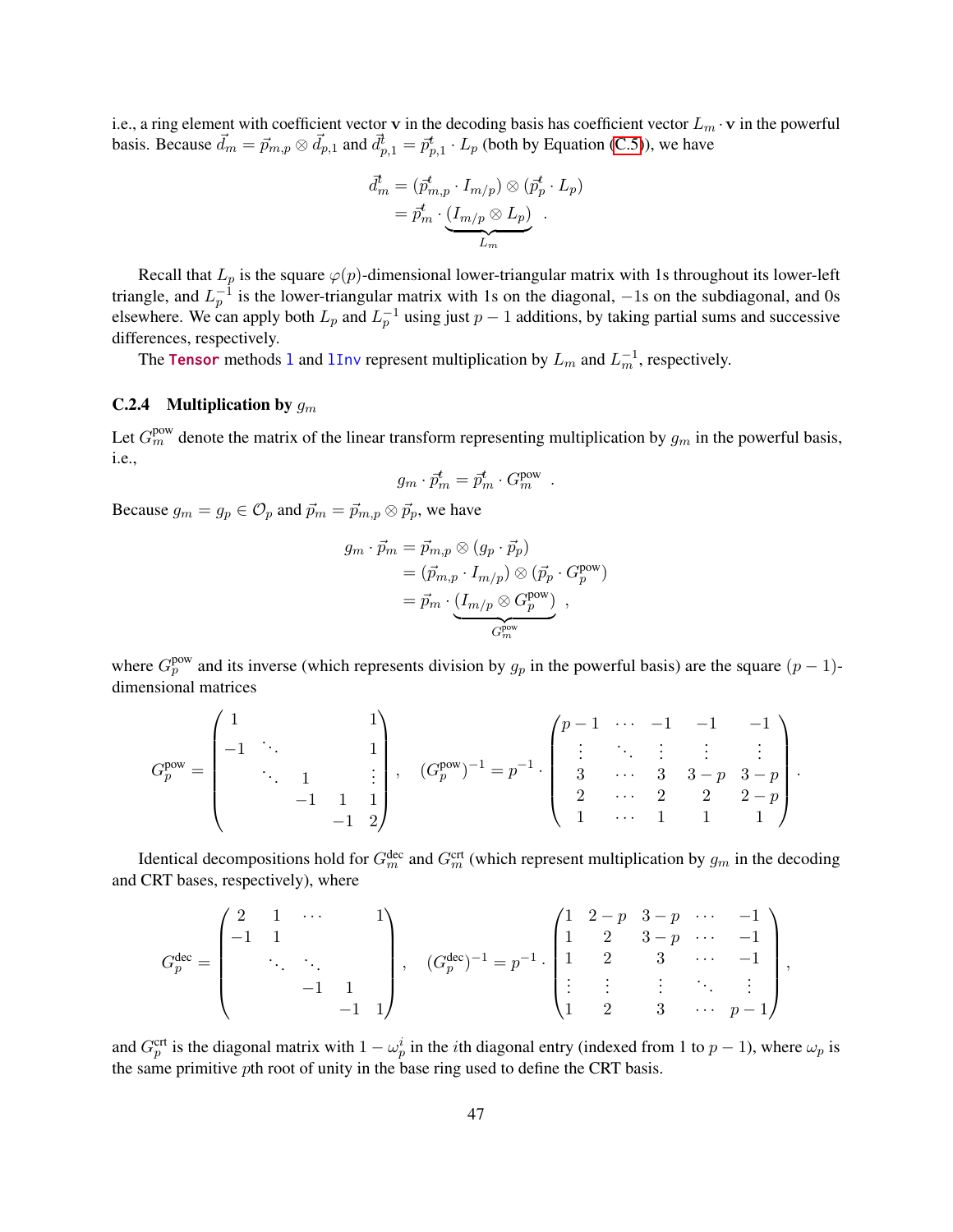The linear transforms represented by the above matrices can be applied in time linear in the dimension. For  $G_p^{\text{pow}}, G_p^{\text{dec}},$  and  $G_p^{\text{crt}}$  and its inverse this is obvious, due to their sparsity. For  $(G_p^{\text{dec}})^{-1}$ , this follows from the fact that every row (apart from the top one) differs from the preceding one by a single entry. For  $(G_p^{\text{pow}})^{-1}$ , we can compute the entries of the output vector from the bottom up, by computing the sum of all the input entries and their partial sums from the bottom up.

The Tensor methods mulGPow and mulGDec represent multiplication by  $G_m^{\text{pow}}$  and  $G_m^{\text{dec}}$ , respectively. Similarly, the methods divGPow and divGDec represent division by these matrices; note that their outputs are wrapped by Maybe, so that the output can be Nothing when division fails. Finally, mulGCRT and divGCRT represent multiplication and division by  $G<sub>m</sub><sup>crit</sup>$ ; note that these methods *themselves* are wrapped by **Maybe**, because  $G_m^{\text{crt}}$  and its inverse are well-defined over the base ring exactly when a CRT basis exists. (In this case, division always succeeds, hence no Maybe is needed for the *output* of divGCRT.)

#### <span id="page-47-0"></span>C.2.5 Chinese Remainder and Discrete Fourier Transforms

Consider a base ring, like  $\mathbb{Z}_q$  or  $\mathbb{C}$ , that admits an invertible index-m Chinese Remainder Transform CRT<sub>m</sub>, defined by a principal mth root of unity  $\omega_m$ . Then as shown in [\[LPR13,](#page-34-8) Section 3], this transform converts from the powerful basis to the CRT basis (defined by the same  $\omega_m$ ), i.e.,

<span id="page-47-2"></span><span id="page-47-1"></span>
$$
\vec{p}_m^t = \vec{c}_m^t \cdot \text{CRT}_m \ .
$$

Also as shown in [\[LPR13,](#page-34-8) Section 3], CRT<sub>m</sub> admits the following sparse decompositions for  $m > p$ <sup>[17](#page-47-3)</sup>

$$
\text{CRT}_m = (\text{DFT}_{m/p} \otimes I_{p-1}) \cdot \hat{T}_m \cdot (I_{m/p} \otimes \text{CRT}_p) \tag{C.8}
$$

$$
\text{DFT}_m = (\text{DFT}_{m/p} \otimes I_p) \cdot T_m \cdot (I_{m/p} \otimes \text{DFT}_p) \tag{C.9}
$$

(These decompositions can be applied recursively until all the CRT and DFT terms have subscript  $p$ .) Here  $\text{DFT}_p$  is a square p-dimensional matrix with rows and columns indexed from zero, and  $\text{CRT}_p$  is its lower-left  $(p-1)$ -dimensional square submatrix, with rows indexed from one and columns indexed from zero. The  $(i, j)$ th entry of each matrix is  $\omega_p^{ij}$ , where  $\omega_p = \omega_m^{m/p}$ . Finally,  $\hat{T}_m, T_m$  are diagonal "twiddle" matrices whose diagonal entries are certain powers of  $\omega_m$ .

For the inverses  $\text{CRT}^{-1}_{m}$  and  $\text{DFT}^{-1}_{m}$ , by standard properties of matrix and Kronecker products, we have sparse decompositions mirroring those in Equations [\(C.8\)](#page-47-1) and [\(C.9\)](#page-47-2). Note that  $\text{DFT}_p$  is invertible if and only if p is invertible in the base ring, and the same goes for  $CRT_p$ , except that  $CRT_2$  (which is just unity) is always invertible. More specifically,  $\text{DFT}_p^{-1} = p^{-1} \cdot \text{DFT}_p^*$ , the (scaled) conjugate transpose of  $\text{DFT}_p$ , whose  $(i, j)$ th entry is  $\omega_p^{-ij}$ . For  $\text{CRT}_p^{-1}$ , it can be verified that for  $p > 2$ ,

$$
\mathrm{CRT}_p^{-1} = p^{-1} \cdot \left( X - \mathbf{1} \cdot (\omega_p^1, \omega_p^2, \dots, \omega_p^{p-1})^t \right),
$$

where X is the upper-right  $(p-1)$ -dimensional square submatrix of DFT<sup>\*</sup><sub>p</sub>. Finally, note that in the sparse decomposition for  $\text{CRT}^{-1}_m$  (for aribtrary m), we can collect all the individual  $p^{-1}$  factors from the  $\text{CRT}^{-1}_p$ and  $DFT_p^{-1}$  terms into a single  $\hat{m}^{-1}$  factor. (This factor is exposed by the **CRTrans** interface; see [Section 2.5.](#page-14-0))

The Tensor methods crt and crtInv respectively represent multiplication by  $CRT_m$  and its inverse. These methods themselves are wrapped by Maybe, so that they can be Nothing when there is no CRT basis over the base ring.

<span id="page-47-3"></span> $17$ In these decompositions, the order of arguments to the Kronecker products is swapped as compared with those appearing in [\[LPR13\]](#page-34-8). This is due to our corresponding reversal of the factors in the Kronecker-product decompositions of the powerful and CRT bases. The ordering here is more convenient for implementation, but note that it yields bases and twiddle factors in "digit-reversed" order. In particular, the twiddle matrices  $\hat{T}_m$ ,  $T_m$  here are permuted versions of the ones defined in [\[LPR13\]](#page-34-8).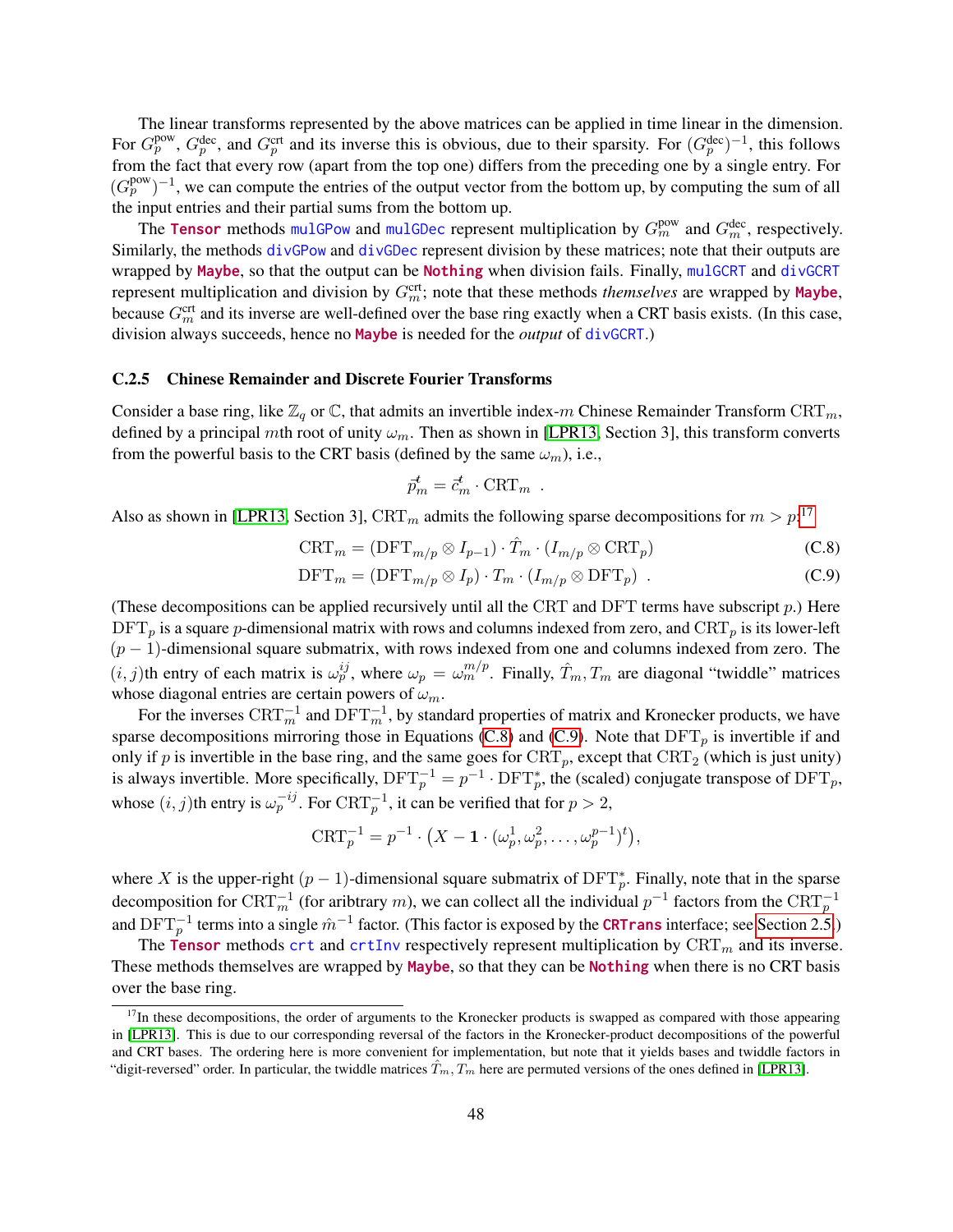#### <span id="page-48-0"></span>C.2.6 Generating (Tweaked) Gaussians in the Decoding Basis

Cryptographic applications often need to sample secret error terms from a prescribed distribution. For the original definition of Ring-LWE involving the dual ideal  $R<sup>√</sup>$  (see Sections [C.1.2](#page-42-0) and [3.1\)](#page-16-0), it is particularly useful to use distributions  $D_r$  that correspond to (continuous) spherical Gaussians in the canonical embedding. For sufficiently large r, these distributions are supported by worst-case hardness proofs [\[LPR10\]](#page-34-1). Note that the error can be discretized in a variety of ways, with no loss in hardness.

With the "tweaked" perspective that replaces  $R^{\vee}$  by R via the tweak factor  $t_m \in R$ , we are interested in sampling from tweaked distributions  $t_m \cdot D_r$ . More precisely, we want a randomized algorithm that samples a coefficient vector over  $\mathbb{R}$ , with respect to one of the standard bases of  $R$ , of a random element that is distributed as  $t_m \cdot D_r$ . This is not entirely trivial because (except in the power-of-two case) R does not have an orthogonal basis, so the output coefficients will not be independent.

The material in [\[LPR13,](#page-34-8) Section 6.3] yields a specialized, fast algorithm for sampling from  $D<sub>r</sub>$  with output represented in the decoding basis  $b_m$  of  $R^\vee$ . Equivalently, the very same algorithm samples from the tweaked Gaussian  $t_m \cdot D_r$  relative to the decoding basis  $\vec{d}_m = t_m \cdot \vec{b}_m$  of R. The algorithm is faster (often much moreso) than the naïve one that applies a full  $\mathrm{CRT}^*_m$  (over  $\mathbb C$ ) to a Gaussian in the canonical embedding. The efficiency comes from skipping several layers of orthogonal transforms (namely, scaled DFTs and twiddle matrices), which is possible due to the rotation-invariance of spherical Gaussians. The algorithm also avoids complex numbers entirely, instead using only reals.

**The algorithm.** The sampling algorithm simply applies a certain linear transform over  $\mathbb{R}$ , whose matrix  $E_m$ has a sparse decomposition as described below, to a vector of i.i.d. real Gaussian samples with parameter r, and outputs the resulting vector. The **Tensor** method tGaussianDec implements the algorithm, given  $v = r^2$ . (Note that its output type rnd (t m q) for MonadRandom rnd is necessarily monadic, because the algorithm is randomized.)

As with all the transforms considered above, we describe the sparse decomposition of  $E_m$  where m is a power of a prime p, which then generalizes to arbitrary m as described in [Appendix C.2.1.](#page-45-1) For  $m > p$ , we have

$$
E_m = \sqrt{m/p} \cdot (I_{m/p} \otimes E_p),
$$

where  $E_2$  is unity and  $E_p$  for  $p > 2$  is

$$
E_p = \frac{1}{\sqrt{2}} \cdot \text{CRT}_{p}^* \cdot \begin{pmatrix} I & -\sqrt{-1}J \\ J & \sqrt{-1}I \end{pmatrix} \in \mathbb{R}^{(p-1)\times(p-1)}
$$

,

where  $CRT_p$  is over  $\mathbb C$ , and  $J$  is the "reversal" matrix obtained by reversing the columns of the identity matrix.<sup>[18](#page-48-1)</sup> Expanding the above product,  $E_p$  has rows indexed from zero and columns indexed from one, and its  $(i, j)$ th entry is

$$
\sqrt{2} \cdot \begin{cases} \cos \theta_{i \cdot j} & \text{for } 1 \le j < p/2 \\ \sin \theta_{i \cdot j} & \text{for } p/2 < j \le p-1 \end{cases}, \qquad \theta_k = 2\pi k/p.
$$

Finally, note that in the sampling algorithm, when applying  $E_m$  for arbitrary m with prime-power factorization  $m_\ell = \prod_\ell m_\ell$ , we can apply all the  $\sqrt{m_\ell/p_\ell}$  scaling factors (from the  $E_{m_\ell}$  terms) to the parameter r of the Gaussian input vector, i.e., use parameter  $r\sqrt{m/\operatorname{rad}(m)}$  instead.

<span id="page-48-1"></span><sup>&</sup>lt;sup>18</sup>We remark that the signs of the rightmost block of the above matrix (containing  $-\sqrt{-1}J$  and  $\sqrt{-1}I$ ) is swapped as compared with what appears in [\[LPR13,](#page-34-8) Section 6.3]. The choice of sign is arbitrary, because any orthonormal basis of the subspace spanned by the columns works equally well.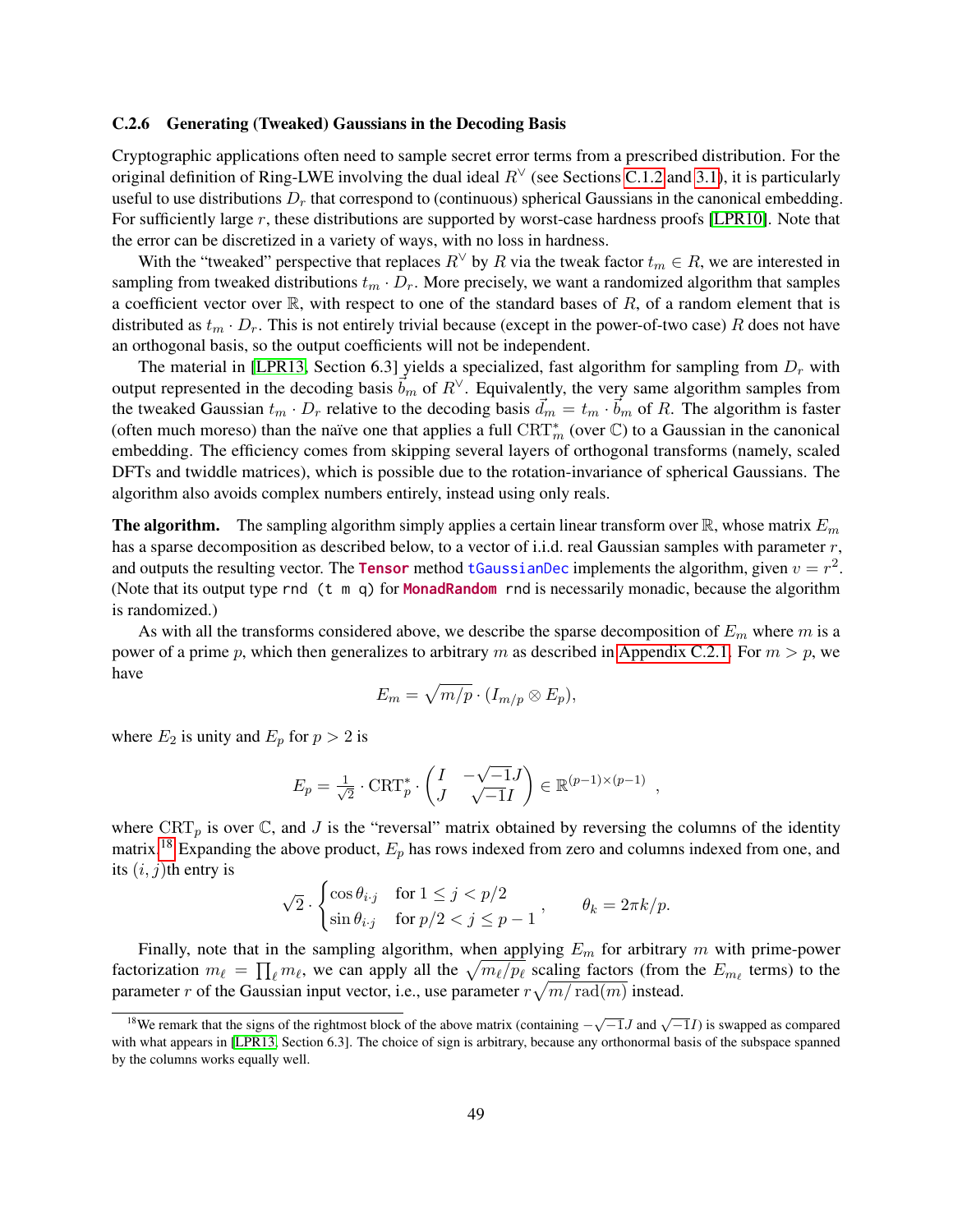#### <span id="page-49-0"></span>C.2.7 Gram Matrix of Decoding Basis

Certain cryptographic applications need to obtain the Euclidean norm, under the canonical embedding  $\sigma$ , of cyclotomic ring elements (usually, error terms). Let  $\vec{b}$  denote any Q-basis of the ambient number field and let  $\tau$  denote conjugation, which maps any root of unity to its inverse. Then the squared norm of  $\sigma(e)$ , where  $e = \vec{b}^t \cdot \mathbf{e}$  for some rational coefficient vector e, is

$$
\|\sigma(e)\|^2 = \langle \sigma(e), \sigma(e) \rangle = \text{Tr}_{R/\mathbb{Z}}(e \cdot \tau(e)) = \mathbf{e}^t \cdot \text{Tr}_{R/\mathbb{Z}}(\vec{b} \cdot \tau(\vec{b}^t)) \cdot \mathbf{e} = \langle \mathbf{e}, G\mathbf{e} \rangle ,
$$

where  $G = \text{Tr}_{R/\mathbb{Z}}(\vec{b} \cdot \tau(\vec{b}^t))$  denotes the Gram matrix of the basis  $\vec{b}$ . So computing the squared norm mainly involves multiplication by the Gram matrix.

As shown below, the Gram matrix of the decoding basis  $\vec{b}_m$  of  $R^\vee$  has a particularly simple sparse decomposition. Now, because the *tweaked* decoding basis  $\vec{d}_m = t_m \cdot \vec{b}_m$  of R satisfies  $g_m \cdot \vec{d}_m = \hat{m} \cdot \vec{b}_m$ , the same Gram matrix also yields  $\|\sigma(g_m \cdot e)\|^2$  (up to a  $\hat{m}^2$  scaling factor) from the coefficient tensor of  $e$ with respect to  $\vec{d}_m$ . This is exactly what is needed when using tweaked Gaussian errors  $e \in R$ , because the "untweaked" error  $q_m \cdot e$  is short and (near-)spherical in the canonical embedding (see, e.g., Invariant [3.1\)](#page-17-2). The **Tensor** method gSqNormDec maps the coefficient tensor of e (with respect to  $\vec{d}_m$ ) to  $\hat{m}^{-1} \cdot ||\sigma(g_m \cdot e)||^{2}$ .<sup>[19](#page-49-3)</sup>

Recall that  $\vec{b}_m$  is defined as the dual, under  $\text{Tr}_{R/\mathbb{Z}}$ , of the conjugate powerful basis  $\tau(\vec{p}_m)$ . From this it can be verified that

$$
\vec{b}_p = p^{-1} \cdot (\zeta_p^j - \zeta_p^{-1})_{j=0,\dots,p-2}
$$
  

$$
\vec{b}_{m,p} = (m/p)^{-1} \cdot \vec{p}_{m,p}.
$$

Using the above, an elementary calculation shows that

$$
p \cdot \text{Tr}_{p,1}(\vec{b}_p \cdot \tau(\vec{b}_p)) = I_{p-1} + \mathbf{1}
$$

$$
(m/p) \cdot \text{Tr}_{m,p}(\vec{b}_{m,p} \cdot \tau(\vec{b}_{m,p})) = I_{m/p} ,
$$

where 1 denotes the all-1s matrix. (Note that for  $p = 2$ , the Gram matrix of  $\vec{b}_p$  is just unity.) Combining these, we have

$$
m \cdot \text{Tr}_{R/\mathbb{Z}}(\vec{b}_m \cdot \tau(\vec{b}_m)^t) = p \cdot \text{Tr}_{p,1}((m/p) \cdot \text{Tr}_{m,p}(\vec{b}_{m,p} \cdot \tau(\vec{b}_{m,p}^t)) \otimes (\vec{b}_p \cdot \tau(\vec{b}_p^t)))
$$
  
=  $I_{m/p} \otimes p \cdot \text{Tr}_{p,1}(\vec{b}_p \cdot \vec{b}_p^t)$   
=  $I_{m/p} \otimes (I_{p-1} + 1)$ .

# <span id="page-49-1"></span>C.3 Two-Index Transforms and Values

We now consider transforms and special values relating the mth and  $m'$ th cyclotomic rings, for  $m|m'$ . These are used for computing the embed and twace functions, the relative powerful basis, and the relative CRT set.

### <span id="page-49-2"></span>C.3.1 Prime-Power Factorization

As in the [Appendix C.2,](#page-45-0) every transform of interest for arbitrary  $m|m'$  factors into the tensor product of the corresponding transforms for prime-power indices having the same prime base. More specifically, let

<span id="page-49-3"></span><sup>&</sup>lt;sup>19</sup>The  $\hat{m}^{-1}$  factor compensates for the implicit scaling between  $\vec{b}_m$  and  $g_m \cdot \vec{d}_m$ , and is the smallest such factor that guarantees an integer output when the input coefficients are integral.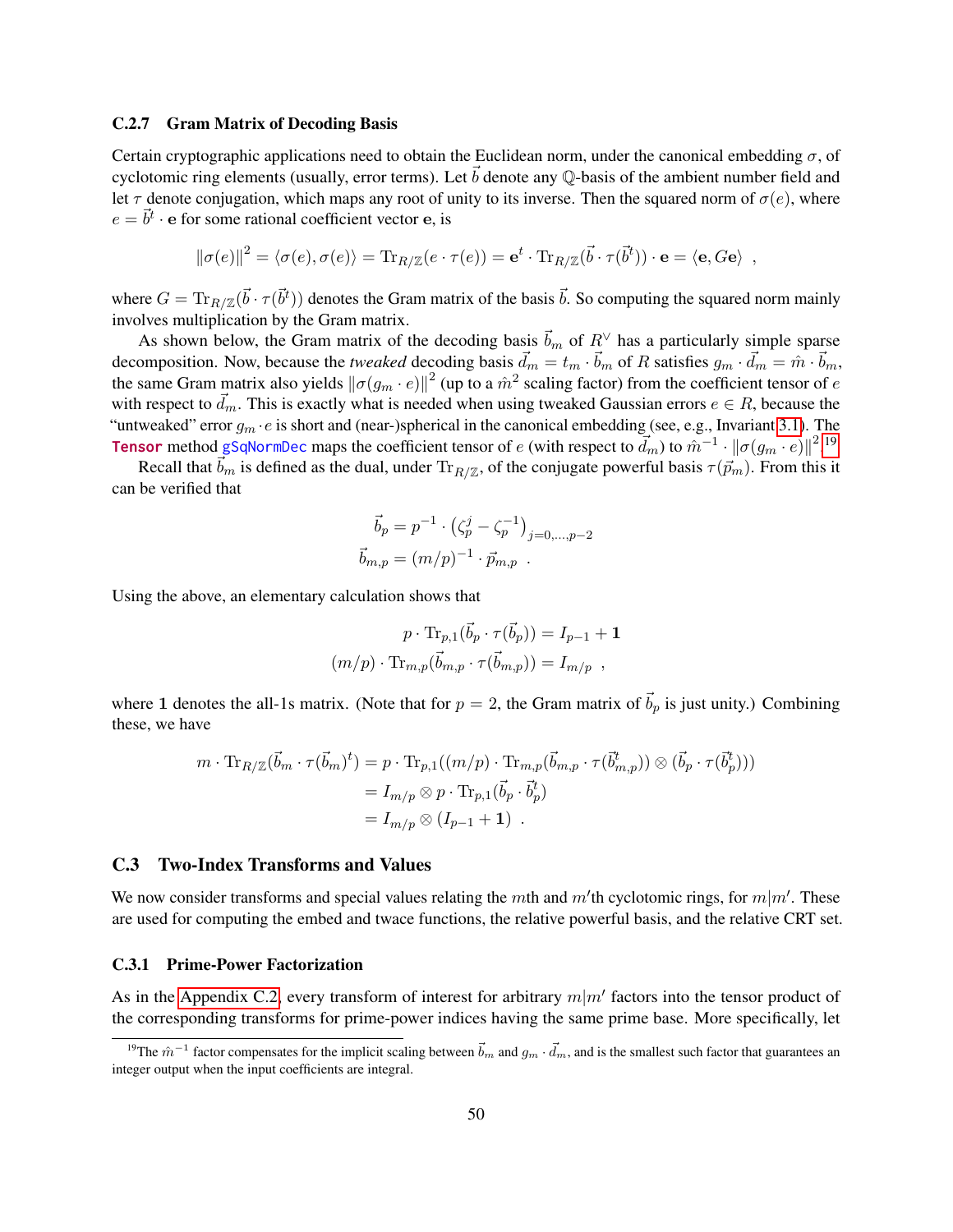$T_{m,m'}$  denote the matrix of any of the linear transforms we consider below. Suppose we have factorization  $m = \prod_{\ell} m_{\ell}, m' = \prod_{\ell} m'_{\ell}$  where each  $m_{\ell}, m'_{\ell}$  is a power of a distinct prime  $p_{\ell}$  (so some  $m_{\ell}$  may be 1). Then we have the factorization

$$
T_{m,m'} = \bigotimes_{\ell} T_{m_{\ell},m'_{\ell}} \enspace ,
$$

which follows directly from the Kronecker-product factorizations of the powerful and decoding bases, and the mixed-product property. Therefore, from this point onward we deal only with prime-power indices  $m = p^e$ ,  $m' = p^{e'}$  for a prime p and integers  $e' > e \geq 0$ .

We mention that for the transforms we consider below, the fully expanded matrices  $T_{m,m'}$  have very compact representations and can be applied directly to the input vector, without computing a sequence of intermediate vectors via the sparse decomposition. For efficiency, our implementation does exactly this.

### <span id="page-50-0"></span>C.3.2 Coefficients in Relative Bases

We start with transforms that let us represent elements with respect to *relative* bases, i.e., to represent an element of the  $m$ 'th cyclotomic as a vector of elements in the  $m$ th cyclotomic, with respect to a relative basis. Due to the Kronecker-product structure of the powerful, decoding, and CRT bases, it turns out that the same transformation works for all of them. The coeffs method of Tensor implements this transformation.

One can verify the identity  $(\vec{x} \otimes \vec{y})^t \cdot \mathbf{a} = \vec{x}^t \cdot A \cdot \vec{y}$ , where A is the "matricization" of the vector a, whose rows are (the transposes of) the consecutive  $\dim(\vec{y})$ -dimensional blocks of a. Letting  $\vec{b}_\ell$  denote either the powerful, decoding, or CRT basis in the  $\ell$ th cyclotomic, which has factorization  $\vec{b}_{m'} = \vec{b}_{m',m} \otimes \vec{b}_m$ , we have

$$
\vec{b}_{m'}^t \cdot \mathbf{a} = \vec{b}_{m',m}^t \cdot (A \cdot \vec{b}_m).
$$

Therefore,  $A \cdot \vec{b}_m$  is the desired vector of R-coefficients of  $a = \vec{b}_{m'}^t \cdot a \in R'$ . In other words, the  $\varphi(m)$ dimensional blocks of a are the coefficient vectors (with respect to basis  $\vec{b}_m$ ) of the R-coefficients of a with respect to the relative basis  $\vec{b}_{m',m}$ .

## <span id="page-50-1"></span>C.3.3 Embed Transforms

We now consider transforms that convert from a basis in the mth cyclotomic to the same type of basis in the m'th cyclotomic. That is, for particular bases  $\vec{b}_{m'}$ ,  $\vec{b}_m$  of the m'th and mth cyclotomics (respectively), we write

$$
\vec{b}^t_m = \vec{b}^t_{m'} \cdot T
$$

for some integer matrix T. So embedding a ring element from the mth to the  $m<sup>1</sup>$ th cyclotomic (with respect to these bases) corresponds to left-multiplication by T. The embedB methods of Tensor, for B  $\in$ {Pow, Dec, CRT}, implement these transforms.

We start with the powerful basis. Because  $\vec{p}_{m'} = \vec{p}_{m',m} \otimes \vec{p}_m$  and the first entry of  $\vec{p}_{m',m}$  is unity,

$$
\begin{aligned} \vec{p}_m^t &= (\vec{p}_{m',m}^t \cdot \mathbf{e}_1) \otimes (\vec{p}_m^t \cdot I_{\varphi(m)}) \\ &= \vec{p}_{m'}^t \cdot (\mathbf{e}_1 \otimes I_{\varphi(m)}) \end{aligned}
$$

where  $e_1 = (1,0,\ldots,0) \in \mathbb{Z}^{\varphi(m')/\varphi(m)}$ . Note that  $(e_1 \otimes I_{\varphi(m)})$  is the identity matrix stacked on top of an all-zeros matrix, so left-multiplication by it simply pads the input vector by zeros.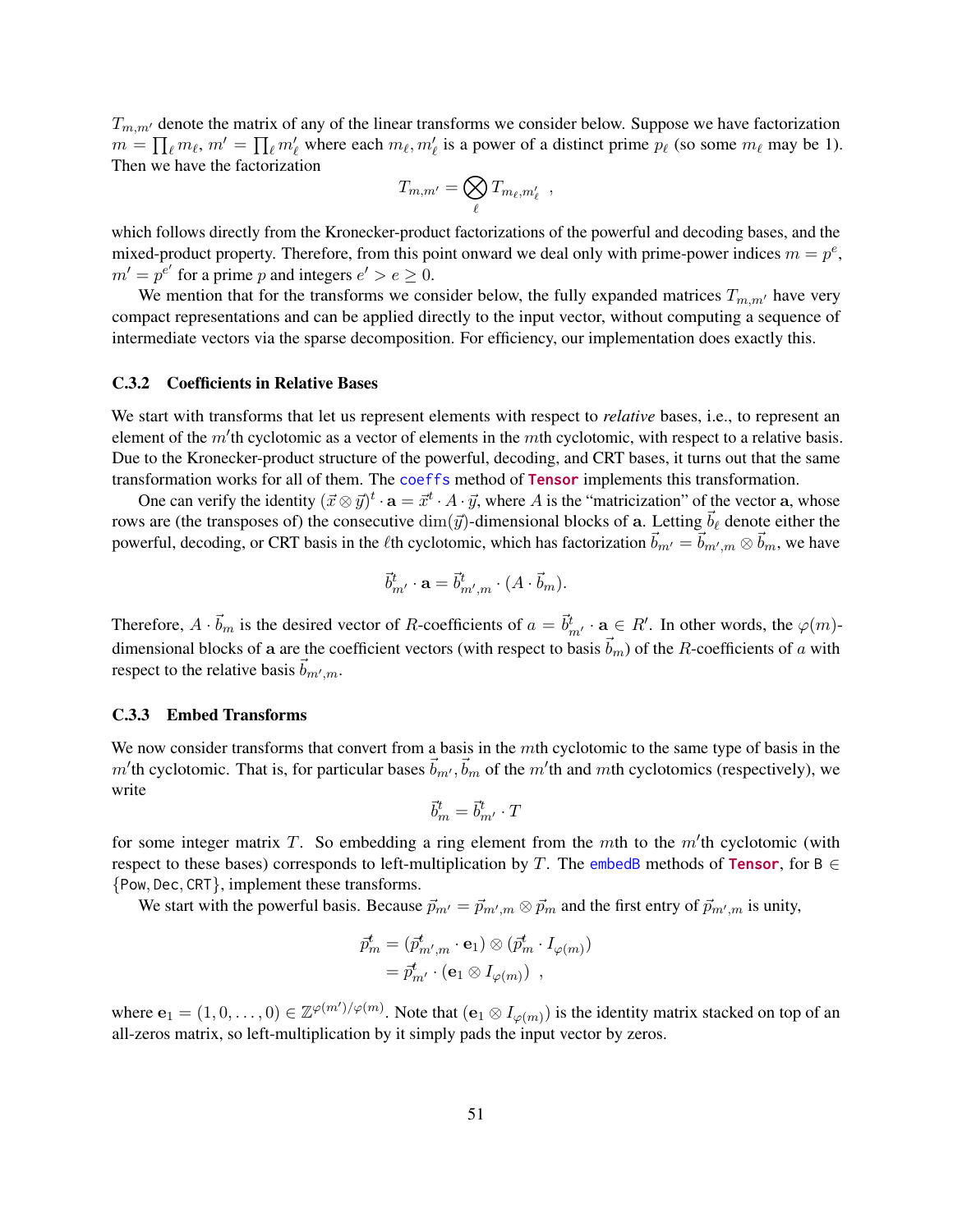For the decoding bases  $\vec{d}_{m'}, \vec{d}_m$ , an identical derivation holds when  $m > 1$ , because  $\vec{d}_{m'} = \vec{p}_{m',m} \otimes \vec{d}_m$ . Otherwise, we have  $\vec{d}_{m'} = \vec{p}_{m',p} \otimes \vec{d}_p$  and  $\vec{d}_m^t = (1) = \vec{d}_p^t \cdot \mathbf{v}$ , where  $\mathbf{v} = (1, -1, 0, \dots, 0) \in \mathbb{Z}^{\varphi(p)}$ . Combining these cases, we have

$$
\overrightarrow{d}^t_m = \overrightarrow{d}^t_{m'} \cdot \begin{cases} \mathbf{e}_1 \otimes I_{\varphi(m)} & \text{if } m > 1 \\ \mathbf{e}_1 \otimes \mathbf{v} & \text{if } m = 1. \end{cases}
$$

For the CRT bases  $\vec{c}_m$ ,  $\vec{c}_m$ , because  $\vec{c}_m = \vec{c}_{m',m} \otimes \vec{c}_m$  and the sum of the elements of any (relative) CRT basis is unity, we have

$$
\begin{aligned} \vec{c}^t_m &= (\vec{c}^t_{m',m} \cdot \mathbf{1}) \otimes (\vec{c}^t_m \cdot I_{\varphi(m)}) \\ &= \vec{c}^t_{m'} \cdot (\mathbf{1} \otimes I_{\varphi(m)}) \end{aligned}
$$

Notice that  $(1 \otimes I_{\varphi(m)})$  is just a stack of identity matrices, so left-multiplication by it just stacks up several copies of the input vector.

Finally, we express the *relative* powerful basis  $\vec{p}_{m',m}$  with respect to the powerful basis  $\vec{p}_{m'}$ ; this is used in the powBasisPow method of Tensor. We simply have

$$
\begin{split} \vec{p}^t_{m',m} &= (\vec{p}^t_{m',m} \cdot I_{\varphi(m')/\varphi(m)}) \otimes (\vec{p}_m \cdot \mathbf{e}_1) \\ &= \vec{p}^t_{m'} \cdot (I_{\varphi(m')/\varphi(m)} \otimes \mathbf{e}_1) \enspace .\end{split}
$$

### <span id="page-51-0"></span>C.3.4 Twace Transforms

We now consider transforms that represent the twace function from the  $m$ <sup>th</sup> to the mth cyclotomic for the three basis types of interest. That is, for particular bases  $\vec{b}_{m'}, \vec{b}_{m}$  of the m'th and mth cyclotomics (respectively), we write

<span id="page-51-1"></span>
$$
\mathrm{Tw}_{m',m}(\vec{b}^t_{m'}) = \vec{b}^t_{m} \cdot T
$$

for some integer matrix  $T$ , which by linearity of twace implies

$$
\mathrm{Tw}_{m',m}(\vec{b}^t_{m'}\cdot\mathbf{v})=\vec{b}^t_{m}\cdot(T\cdot\mathbf{v}).
$$

In other words, the twace function (relative to the these bases) corresponds to left-multiplication by  $T$ . The twacePowDec and twaceCRT methods of Tensor implement these transforms.

To start, we claim that

$$
Tw_{m',m}(\vec{p}_{m',m}) = Tw_{m',m}(\vec{d}_{m',m}) = \mathbf{e}_1 \in \mathbb{Z}^{\varphi(m')/\varphi(m)}.
$$
 (C.10)

This holds for  $\vec{d}_{m',m}$  because it is dual to (conjugated)  $\vec{p}_{m',m}$  under  $Tw_{m',m}$ , and the first entry of  $\vec{p}_{m',m}$  is unity. It holds for  $\vec{p}_{m',m}$  because  $\vec{p}_{m',m} = \vec{d}_{m',m}$  for  $m > 1$ , and for  $m = 1$  one can verify that

$$
\mathrm{Tw}_{m',1}(\vec{p}_{m',1}) = \mathrm{Tw}_{p,1}(\mathrm{Tw}_{m',p}(\vec{p}_{m',p}) \otimes \vec{p}_{p,1}) = (1,0,\ldots,0) \otimes \mathrm{Tw}_{p,1}(\vec{p}_{p,1}) = \mathbf{e}_1.
$$

Now for the powerful basis, by linearity of twace and Equation [\(C.10\)](#page-51-1) we have

$$
\begin{aligned} \mathrm{Tw}_{m',m}(\vec{p}^t_{m'}) &= \mathrm{Tw}_{m',m}(\vec{p}^t_{m',m}) \otimes \vec{p}^t_m \\ &= (1 \cdot \mathbf{e}^t_1) \otimes (\vec{p}^t_m \cdot I_{\varphi(m)}) \\ &= \vec{p}^t_m \cdot (\mathbf{e}^t_1 \otimes I_{\varphi(m)}) \end{aligned}
$$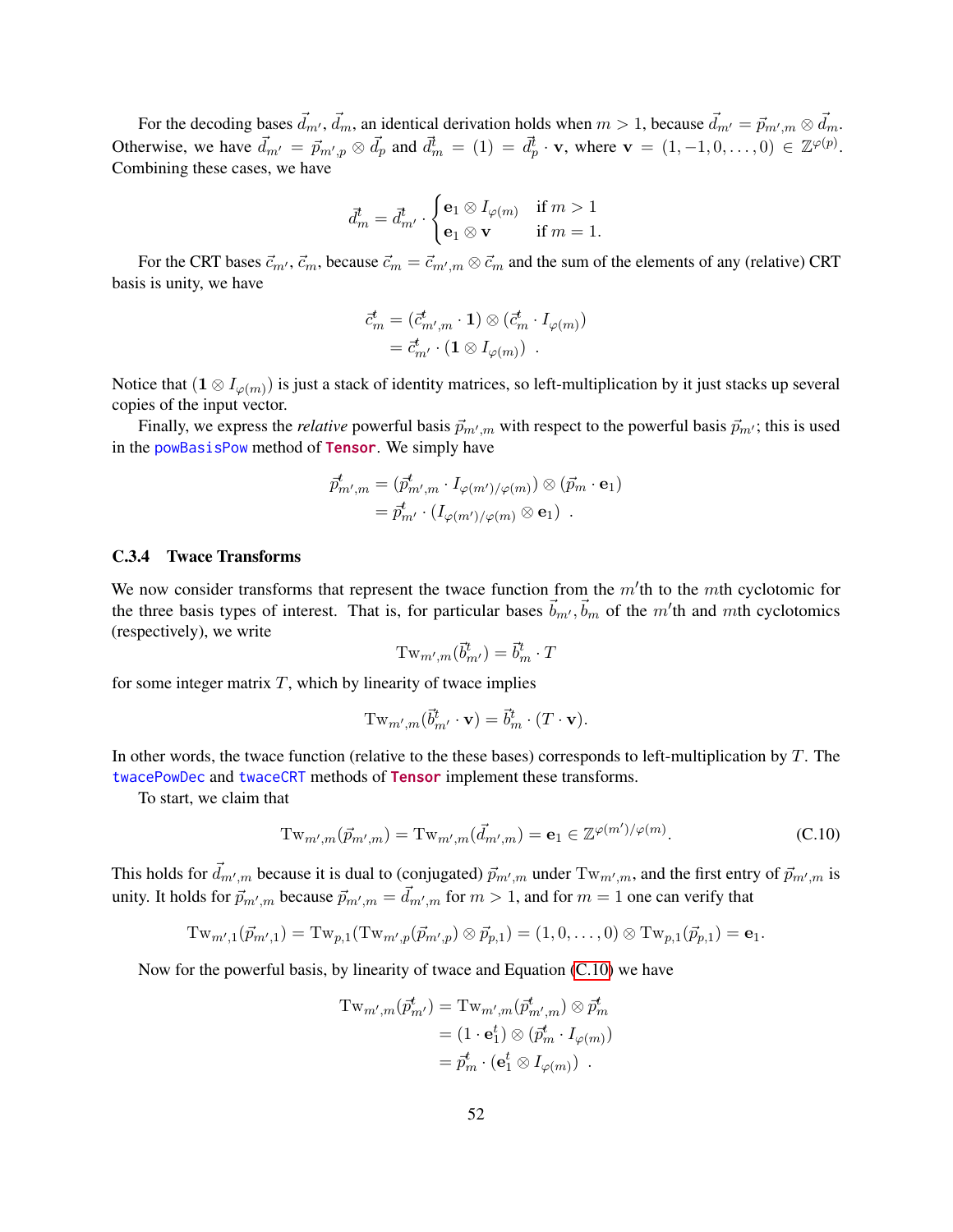An identical derivation holds for the decoding basis as well. Notice that left-multiplication by the matrix  $(e_1^t \otimes I_{\varphi(m)})$  just returns the first  $\varphi(m')/\varphi(m)$  entries of the input vector.

Finally, we consider the CRT basis. Because  $g_{m'} = g_p$  (recall that  $m' \geq p$ ), by definition of twace in terms of trace we have

$$
\operatorname{Tw}_{m',m}(x) = (\hat{m}/\hat{m}') \cdot g_m^{-1} \cdot \operatorname{Tr}_{m',m}(g_p \cdot x). \tag{C.11}
$$

<span id="page-52-2"></span>.

Also recall that the traces of all relative CRT set elements are unity:  $\text{Tr}_{m',\ell}(\vec{c}_{m',\ell}) = \mathbf{1}_{\varphi(m')/\varphi(\ell)}$  for any  $\ell | m'$ . We now need to consider two cases. For  $m > 1$ , we have  $g_m = g_p$ , so by Equation [\(C.11\)](#page-52-2) and linearity of trace,

$$
\mathrm{Tw}_{m',m}(\vec{c}_{m',m}) = (\hat{m}/\hat{m}') \cdot \mathbf{1}_{\varphi(m')/\varphi(m)}
$$

For  $m = 1$ , we have  $g_m = 1$ , so by  $\vec{c}_{m',1} = \vec{c}_{m',p} \otimes \vec{c}_{p,1}$  and linearity of trace we have

$$
\mathrm{Tw}_{m',1}(\vec{c}_{m',1}) = (\hat{m}/\hat{m}') \cdot \mathrm{Tr}_{p,1}(\mathrm{Tr}_{m',p}(\vec{c}_{m',p}) \otimes (g_p \cdot \vec{c}_{p,1}))
$$
  
= 
$$
(\hat{m}/\hat{m}') \cdot \mathbf{1}_{\varphi(m')/\varphi(p)} \otimes \mathrm{Tr}_{p,1}(g_p \cdot \vec{c}_{p,1}) .
$$

Applying the two cases, we finally have

$$
\mathrm{Tw}_{m',m}(\vec{c}_{m'}^t) = (1 \cdot \mathrm{Tw}_{m',m}(\vec{c}_{m',m}^t)) \otimes (\vec{c}_{m}^t \cdot I_{\varphi(m)})
$$
  

$$
= \vec{c}_{m}^t \cdot (\hat{m}/\hat{m}') \cdot \begin{cases} \mathbf{1}_{\varphi(m')/\varphi(m)}^t \otimes I_{\varphi(m)} & \text{if } m > 1 \\ \mathbf{1}_{\varphi(m')/\varphi(p)}^t \otimes \mathrm{Tr}_{p,1}(g_p \cdot \vec{c}_{p,1}^t) & \text{if } m = 1. \end{cases}
$$

Again because  $\text{Tr}_{p,1}(\vec{c}_{p,1}) = \mathbf{1}_{\varphi(p)}$ , the entries of  $\text{Tr}_{p,1}(g_p \cdot \vec{c}_{p,1})$  are merely the CRT coefficients of  $g_p$ . That is, the *i*th entry (indexed from one) is  $1 - \omega_p^i$ , where  $\omega_p = \omega_{m'}^{m'/p}$  for the value of  $\omega_{m'}$  used to define the CRT set of the  $m$ 'th cyclotomic.

### <span id="page-52-0"></span>C.4 CRT Sets

In this final subsection we describe an algorithm for computing a representation of the *relative CRT set*  $\vec{c}_{m',m}$ modulo a prime-power integer. CRT *sets* are a generalization of CRT *bases* to the case where the prime modulus may not be 1 modulo the cyclotomic index (i.e., it does not split completely), and therefore the cardinality of the set may be less than the dimension of the ring. CRT sets are used for homomorphic SIMD operations [\[SV11\]](#page-35-6) and in the bootstrapping algorithm of [\[AP13\]](#page-32-5).

#### <span id="page-52-1"></span>C.4.1 Mathematical Background

For a positive integer q and cyclotomic ring R, let  $qR = \prod_i \mathfrak{q}_i^{e_i}$  be the factorization of  $qR$  into powers of distinct prime ideals  $q_i \,\subset R$ . Recall that the Chinese Remainder Theorem says that the natural homomorphism from  $R_q = R/qR$  to the product ring  $\prod_i (R/\mathfrak{q}_i^{e_i})$  is a ring isomorphism.

**Definition C.1.** The *CRT set* of  $R_q$  is the vector  $\vec{c}$  over  $R_q$  such that  $c_i = \delta_{i,i'} \pmod{\mathfrak{q}_{i'}^{e_{i'}}}$  for all  $i, i'.$ 

For a prime integer p, the prime-ideal factorization of  $pR$  is as follows. For the moment assume that  $p \nmid m$ , and let d be the order of p modulo m, i.e., the smallest positive integer such that  $p^d = 1 \pmod{m}$ . Then pR factors into the product of  $\varphi(m)/d$  distinct prime ideals  $\mathfrak{p}_i$ , as described below:

$$
pR = \prod_i \mathfrak{p}_i \enspace.
$$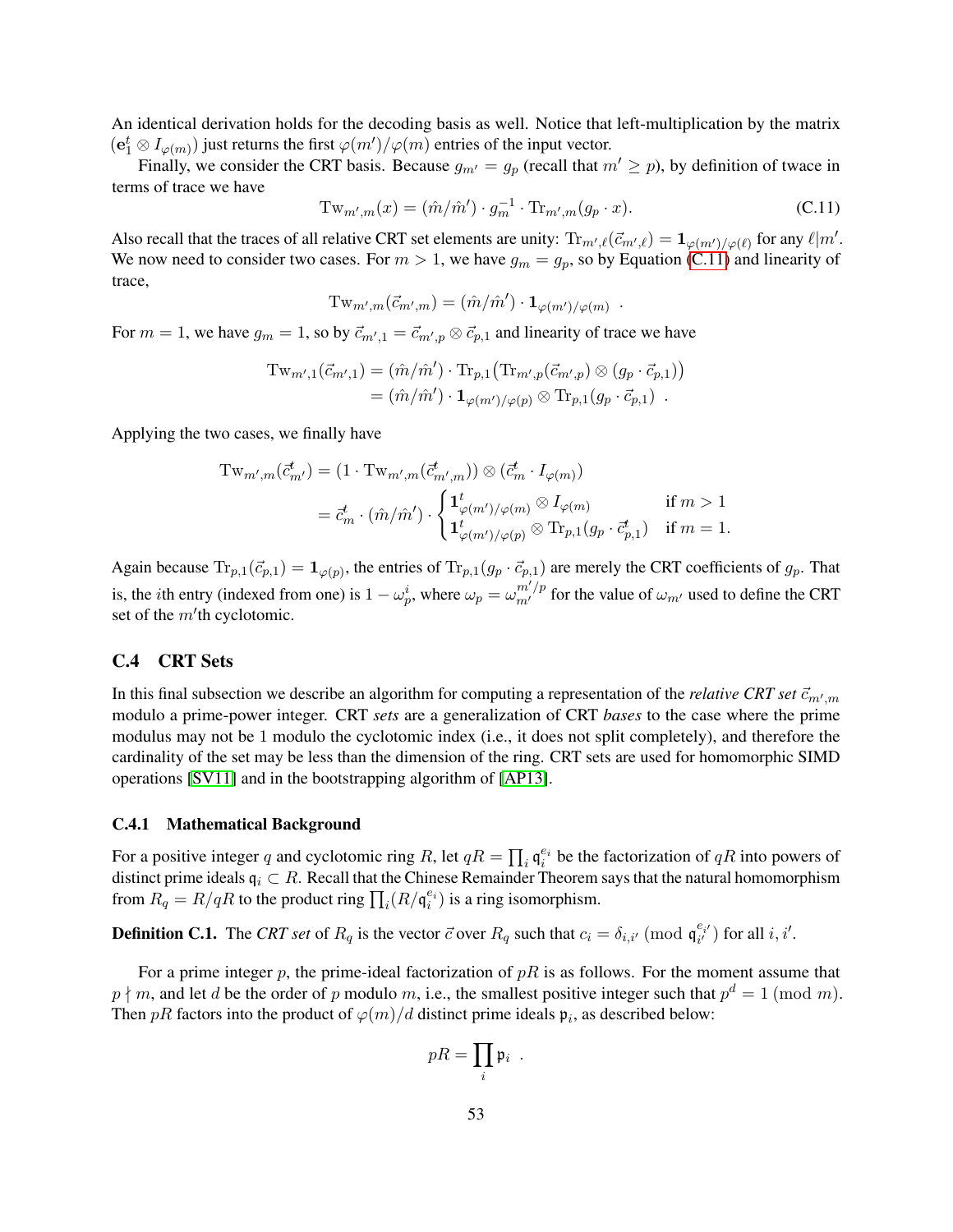Observe that the finite field  $\mathbb{F}_{p^d}$  has a principal mth root of unity  $\omega_m$ , because  $\mathbb{F}_p^*$  $_{p^{d}}^{*}$  is cyclic and has order  $p^d - 1 = 0 \pmod{m}$ . Therefore, there are  $\varphi(m)$  distinct ring homomorphisms  $\rho_i \colon R \to \mathbb{F}_{p^d}$  indexed by  $i \in \mathbb{Z}_m^*$ , where  $\rho_i$  is defined by mapping  $\zeta_m$  to  $\omega_m^i$ .

The prime ideal divisors of pR are indexed by the quotient group  $G = \mathbb{Z}_m^*/\langle p \rangle$ , i.e., the multiplicative group of cosets  $i\langle p \rangle$  of the subgroup  $\langle p \rangle = \{1, p, p^2, \dots, p^{d-1}\}$  of  $\mathbb{Z}_m^*$ . For each coset  $i = \overline{i} \langle p \rangle \in G$ , the ideal  $\mathfrak{p}_i$  is simply the kernel of the ring homomorphism  $\rho_{\bar{\imath}}$ , for some arbitrary choice of representative  $\bar{\imath} \in i$ . It is easy to verify that this is an ideal, and that it is invariant under the choice of representative, because  $\rho_{\bar{p}p}(r) = \rho_{\bar{p}}(r)^p$  for any  $r \in R$ . (This follows from  $(a+b)^p = a^p + b^p$  for any  $a, b \in \mathbb{F}_{p^d}$ .)

Because  $\mathfrak{p}_i$  is the kernel of  $\rho_{\bar{i}}$ , the induced ring homomorphisms  $\rho_{\bar{i}}\colon R/\mathfrak{p}_i\to\mathbb{F}_{p^d}$  are in fact isomorphisms. In combination with the Chinese Remainder Theorem, their concatenation yields a ring isomorphism  $\rho: R_p \to (\mathbb{F}_{p^d})^{\varphi(m)/d}$ . In particular, for the CRT set  $\vec{c}$  of  $R_p$ , for any  $z \in R_p$  we have

<span id="page-53-2"></span>
$$
\operatorname{Tr}_{R_p/\mathbb{Z}_p}(z \cdot \vec{c}) = \operatorname{Tr}_{\mathbb{F}_{p^d}/\mathbb{F}_p}(\rho(z)).\tag{C.12}
$$

Finally, consider the general case where  $p$  may divide  $m$ . It turns out that this case easily reduces to the one where p does not divide m, as follows. Let  $m = p^k \cdot \bar{m}$  for  $p \nmid \bar{m}$ , and let  $\bar{R} = \mathcal{O}_{\bar{m}}$  and  $p\bar{R} = \prod_i \bar{\mathfrak{p}}_i$  be the prime-ideal factorization of  $p\bar{R}$  as described above. Then the ideals  $\bar{p}_i \subset \bar{R}$  are *totally ramified* in R, i.e., we have  $\bar{\mathfrak{p}}_i R = \mathfrak{p}_i^{\varphi(m)/\varphi(\bar{m})}$  $\varphi^{(m)/\varphi(m)}$  for some distinct prime ideals  $\mathfrak{p}_i \subset R$ . This implies that the CRT set for  $R_p$  is *exactly* the CRT set for  $\bar{R}_p$ , embedded into  $R_p$ . Therefore, in what follows we restrict our attention to the case where p does not divide m.

# <span id="page-53-0"></span>C.4.2 Computing CRT Sets

<span id="page-53-1"></span>We start with an easy calculation that, for a prime integer p, "lifts" the mod-p CRT set to the mod- $p^e$  CRT set.

**Lemma C.2.** *For*  $R = \mathcal{O}_m$ , *a prime integer p where*  $p \nmid m$ , *and a positive integer e*, *let*  $(c_i)_i$  *be the CRT set* of  $R_{p^e}$ , and let  $\bar{c}_i \in R$  be any representative of  $c_i$ . Then  $(\bar{c}_i^p \bmod p^{e+1}R)_i$  is the CRT set of  $R_{p^{e+1}}$ .

**Corollary C.3.** If  $\bar{c}_i \in R$  are representatives for the mod-p CRT set  $(c_i)_i$  of  $R_p$ , then  $(\bar{c}_i^{p^{e-1}} \mod p^e R)_i$  is the CRT set of  $R_{p^e}$ .

*Proof of Lemma* [C.2.](#page-53-1) Let  $pR = \prod_i \mathfrak{p}_i$  be the factorization of pR into distinct prime ideals  $\mathfrak{p}_i \subset R$ . By hypothesis, we have  $\bar{c}_i \in \delta_{i,i'} + \mathfrak{p}_{i'}^e$  for all  $i, i'$ . Then

$$
\bar{c}^p_i \in \delta_{i,i'} + p \cdot \mathfrak{p}^e_{i'} + \mathfrak{p}^{ep}_{i'} \subseteq \delta_{i,i'} + \mathfrak{p}^{e+1}_{i'},
$$

because p divides the binomial coefficient  $\binom{p}{k}$  $\binom{p}{k}$  for  $0 < k < p$ , because  $pR \subseteq \mathfrak{p}_{i'}$ , and because  $\mathfrak{p}_{i'}^{ep}$  $_{i^{\prime }}^{ep}\subseteq \mathfrak{p}_{i^{\prime }}^{e+1}$  $\frac{e+1}{i'}$ .

**CRT sets modulo a prime.** We now describe the mod- $p$  CRT set for a prime integer  $p$ , and an efficient algorithm for computing representations of its elements. To motivate the approach, notice that the coefficient vector of  $x \in R_p$  with respect to some arbitrary  $\mathbb{Z}_p$ -basis  $\vec{b}$  of  $R_p$  can be obtained via the twace and the dual  $\mathbb{Z}_p$ -basis  $\vec{b}^\vee$  (under the twace):

$$
x = \vec{b}^t \cdot \mathrm{Tw}_{R_p/\mathbb{Z}_p}(x \cdot \vec{b}^{\vee}).
$$

In what follows we let  $\vec{b}$  be the *decoding* basis, because its dual basis is the conjugated powerful basis, which has a particularly simple form. The following lemma is a direct consequence of Equation [\(C.12\)](#page-53-2) and the definition of twace (Equation [\(C.4\)](#page-43-1)).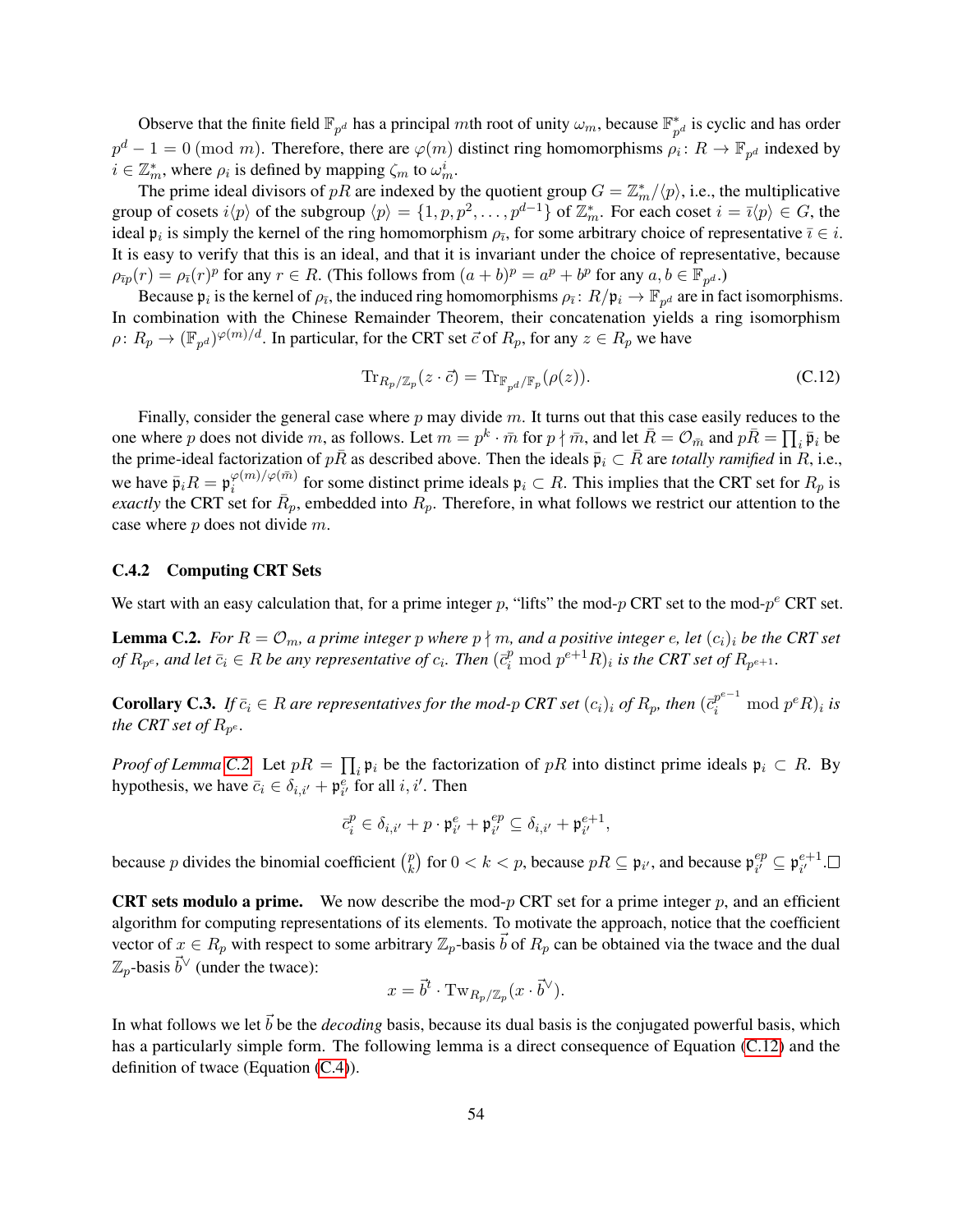**Lemma C.4.** For  $R = \mathcal{O}_m$  and a prime integer  $p \nmid m$ , let  $\vec{c} = (c_i)$  be the CRT set of  $R_p$ , let  $\vec{d} = \vec{d}_m$  denote *the decoding*  $\mathbb{Z}_p$ -basis of  $R_p$ , and let  $\tau(\vec{p}) = (p_j^{-1})$  denote its dual, the conjugate powerful basis. Then

$$
\vec{c}^t = \vec{d}^t \cdot \mathrm{Tw}_{R_p/\mathbb{Z}_p}(\tau(\vec{p}) \cdot \vec{c}^t) = \vec{d}^t \cdot \hat{m}^{-1} \cdot \mathrm{Tr}_{\mathbb{F}_{p^d}/\mathbb{F}_p}(C),
$$

where  $C$  is the matrix over  $\mathbb{F}_{q^d}$  whose  $(j, \bar{\imath})$ th element is  $\rho_{\bar{\imath}}(g_m) \cdot \rho_{\bar{\imath}}(p_j^{-1}).$ 

Notice that  $\rho_{\bar{i}}(p_j^{-1})$  is merely the inverse of the  $(\bar{i}, j)$ th entry of the matrix  $\mathrm{CRT}_m$  over  $\mathbb{F}_{p^d}$ , which is the Kronecker product of  $\mathrm{CRT}_{m_\ell}$  over all maximal prime-power divisors of m. In turn, the entries of  $\mathrm{CRT}_{m_\ell}$  are all just appropriate powers of  $\omega_{m_\ell} \in \mathbb{F}_{p^d}$ . Similarly,  $\rho_{\bar{\imath}}(g_m)$  is the product of all  $\rho_{\bar{\imath} \bmod m_\ell}(g_{m_\ell}) = 1 - \omega_{m_\ell}^{\bar{\imath}}$ . So we can straightforwardly compute the entries of the matrix C and takes their traces into  $\mathbb{F}_p$ , yielding the decoding-basis coefficient vectors for the CRT set elements.

**Relative CRT sets.** We conclude by describing the *relative* CRT set  $\vec{c}_{m',m}$  modulo a prime p, where  $R = \mathcal{O}_m$ ,  $R' = \mathcal{O}_{m'}$  for  $m|m'$  and  $p \nmid m'$ . The key property of  $\vec{c}_{m',m}$  is that the CRT sets  $\vec{c}_{m'}, \vec{c}_m$  for  $R_p$ ,  $R'_p$ (respectively) satisfy the Kronecker-product factorization

<span id="page-54-2"></span>
$$
\vec{c}_{m'} = \vec{c}_{m',m} \otimes \vec{c}_m \tag{C.13}
$$

The definition of  $\vec{c}_{m',m}$  arises from the splitting of the prime ideal divisors  $\mathfrak{p}_i$  (of  $pR$ ) in  $R'$ , as described next.

Recall from above that the prime ideal divisors  $\mathfrak{p}'_{i'} \subset R'$  of  $pR'$  and the CRT set  $\vec{c}_{m'} = (c'_{i'})$  are indexed by  $i' \in G' = \mathbb{Z}_{m'}^*/\langle p \rangle$ , and similarly for  $\mathfrak{p}_i \subset R$  and  $\vec{c}_m = (c_i)$ . For each  $i \in G = \mathbb{Z}_m^*/\langle p \rangle$ , the ideal  $\mathfrak{p}_i R'$ factors as the product of those  $\mathfrak{p}'_{i'}$  such that  $i' = i \pmod{m}$ , i.e., those  $i' \in \phi^{-1}(i)$  where  $\phi: G' \to G$  is the natural mod-m homomorphism. Therefore,

<span id="page-54-1"></span>
$$
c_i = \sum_{i' \in \phi^{-1}(i)} c'_{i'} \quad . \tag{C.14}
$$

To define  $\vec{c}_{m',m}$ , we partition  $G'$  into a collection  $\mathcal{I}'$  of  $|G'|/|G|$  equal-sized subsets  $I'$ , such that  $\phi(I') =$ G for every  $I' \in \mathcal{I}'$ . In other words,  $\phi$  is a bijection between each  $I'$  and G. This induces a bijection  $\psi: G' \to \mathcal{I}' \times G$ , where the projection of  $\psi$  onto its second component is  $\phi$ . We index the relative CRT set  $\vec{c}_{m',m} = (c_{I'})$  by  $I' \in \mathcal{I}'$ , defining

$$
c_{I'} := \sum_{i' \in I'} c'_{i'}.
$$

By Equation [\(C.14\)](#page-54-1) and the fact that  $(c'_{i'})$  is the CRT set of  $R'_{p}$ , it can be verified that  $c_{i'} = c_{I'} \cdot c_i$  for  $\psi(i') = (I', i)$ , thus confirming Equation [\(C.13\)](#page-54-2).

# <span id="page-54-0"></span>D Tensor Product of Rings

Here we restate and prove Lemma [4.1,](#page-30-0) using the concept of a *tensor product* of rings.

Let R, S be arbitrary rings with common subring  $E \subseteq R$ , S. The *ring tensor product* of R and S over E, denoted  $R \otimes_E S$ , is the set of E-linear combinations of *pure tensors*  $r \otimes s$  for  $r \in R$ ,  $s \in S$ , with ring operations defined by E-bilinearity, i.e.,

$$
(r_1 \otimes s) + (r_2 \otimes s) = (r_1 + r_2) \otimes s
$$

$$
(r \otimes s_1) + (r \otimes s_2) = r \otimes (s_1 + s_2)
$$

$$
e(r \otimes s) = (er) \otimes s = r \otimes (es)
$$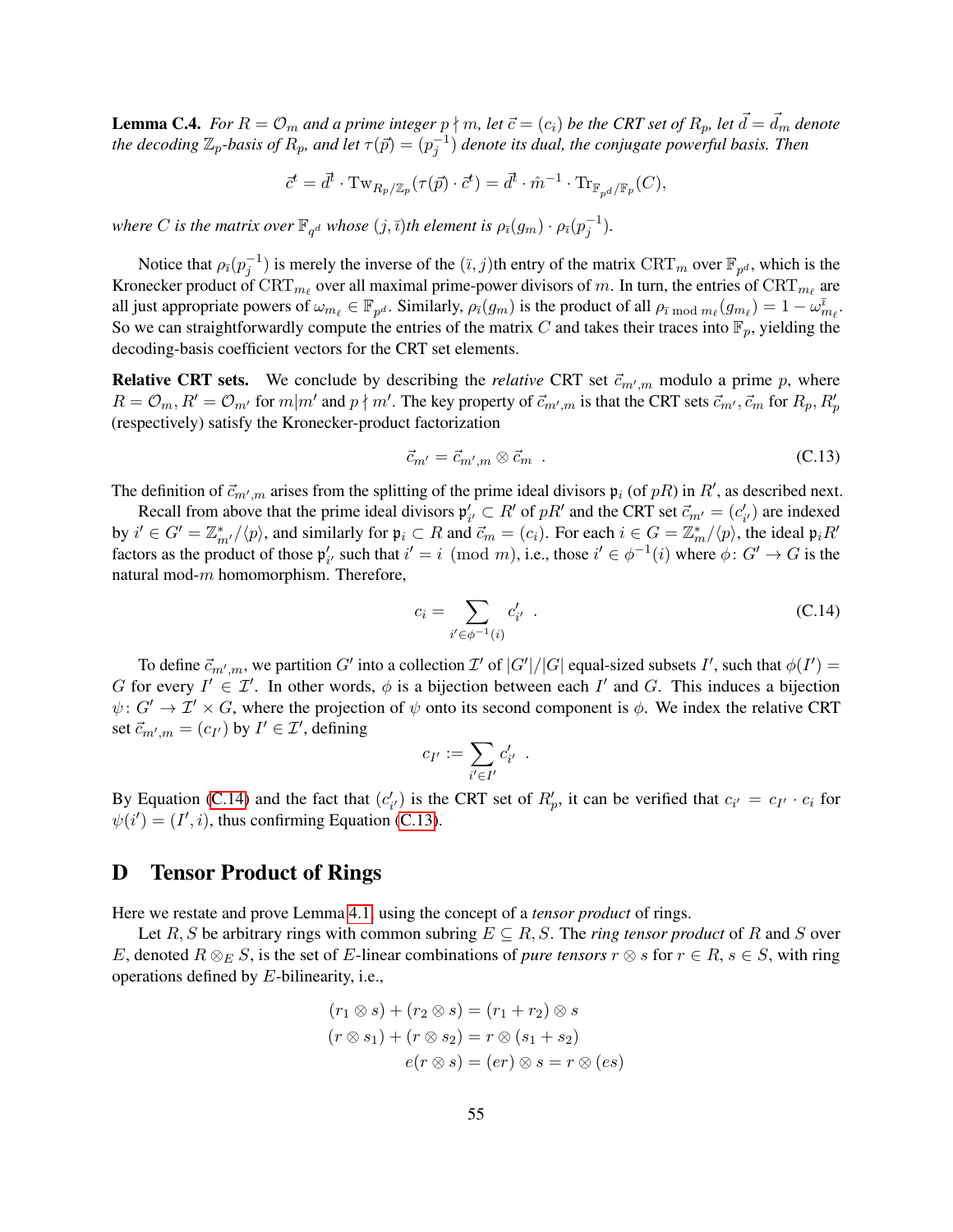for any  $e \in E$ , and the mixed-product property

$$
(r_1 \otimes s_1) \cdot (r_2 \otimes s_2) = (r_1r_2) \otimes (s_1s_2).
$$

We need the following facts about tensor products of cyclotomic rings. Let  $R = \mathcal{O}_{m_1}$  and  $S = \mathcal{O}_{m_2}$ . Their largest common subring and smallest common extension ring (called the *compositum*) are, respectively,

$$
E = \mathcal{O}_{m_1} \cap \mathcal{O}_{m_2} = \mathcal{O}_{\gcd(m_1, m_2)}
$$
  

$$
T = \mathcal{O}_{m_1} + \mathcal{O}_{m_2} = \mathcal{O}_{\text{lcm}(m_1, m_2)}.
$$

Moreover, the ring tensor product  $R \otimes_E S$  is isomorphic to T, via the E-linear map defined by sending  $r \otimes s$ to  $r \cdot s \in T$ . In particular, for coprime  $m_1, m_2$ , we have  $\mathcal{O}_{m_1} \otimes_{\mathbb{Z}} \mathcal{O}_{m_2} \cong \mathcal{O}_{m_1 m_2}$ .

Now let  $E', R', S'$  with  $E' \subseteq R' \cap S'$  respectively be cyclotomic extensions of E, R, S. As part of ring tunneling we need to *extend* an E-linear function  $L: R \to S$  to an E'-linear function  $L': R' \to S'$  that agrees with L on R, i.e.,  $L'(r) = L(r)$  for every  $x \in R$ . The following lemma gives sufficient conditions for when and how this is possible.

<span id="page-55-1"></span>**Lemma D.1.** *Adopt the above notation, and suppose*  $E = R \cap E'$  *and*  $R' = R + E'$  (so that  $R' \cong R \otimes_E E'$ ), *and*  $(S + E') \subseteq S'$ *. Then:* 

- *1. The relative decoding bases of*  $R/E$  *and of*  $R'/E'$  *are identical.*
- 2. For any E-linear function  $L: R \to S$ , the E-linear function  $L': R' \to S'$  defined by  $L'(r \otimes e') :=$  $L(r) \cdot e'$  is  $E'$ -linear and agrees with  $L$  on  $R$ .

Proof. First observe that L' is indeed well-defined and is E-linear, by definition of the ring operations of  $R' \cong R \otimes_E E'$ . Now observe that L' is in fact E'-linear: any  $e' \in E'$  embeds into  $R'$  as  $1 \otimes e'$ , so E'-linearity follows directly from the definition of L' and the mixed-product property. Also, any  $r \in R$  embeds into R' as  $r \otimes 1$ , and  $L'(r \otimes 1) = L(r) \cdot 1$ , so  $L'$  agrees with L on R.

Finally, observe that because  $R' \cong R \otimes_E E'$ , the index of E is the gcd of the indices of R, E', and the index of  $R'$  is their lcm. Then by the Kronecker-product factorization of decoding bases, the relative decoding bases of  $R/E$  and of  $R'/E'$  are the Kronecker products of the exact same components, in the same order. (This can be seen by considering each prime divisor of the index of  $R'$  in turn.)  $\Box$ 

# <span id="page-55-0"></span>E Evaluation

Recall that  $\Lambda \circ \lambda$  primarily aims to be a general, modular, and safe framework for lattice cryptography, while also achieving acceptable performance. While  $\Lambda \circ \lambda$ 's modularity and static safety properties are described in the other sections of the paper, here we evaluate two of its lower-level characteristics: code quality and runtime performance.

For comparison, we also give a similar analysis for HElib [\[HS\]](#page-34-7), which is  $\Lambda \circ \lambda$ 's closest analogue in terms of scope and features. (Recall that HElib is a leading implementation of fully homomorphic encryption.) We emphasize two main caveats regarding such a comparison: first, while  $\Lambda \circ \lambda$  and HElib support many common operations and features, they are not functionally equivalent—e.g.,  $\Lambda \circ \lambda$  supports ring-switching, error sampling, and certain gadget operations that HElib lacks, while HElib supports ring automorphisms and sophisticated plaintext "shuffling" operations that  $\Lambda \circ \lambda$  lacks. Second,  $\Lambda \circ \lambda$ 's host language (Haskell) is somewhat higher-level than HElib's  $(C++)$ , so any comparisons of code quality or performance will necessarily be "apples to oranges." Nevertheless, we believe that such a comparison is still meaningful and informative, as it quantifies the relative trade-offs of the two approaches in terms of software engineering values like simplicity, maintainability, and performance.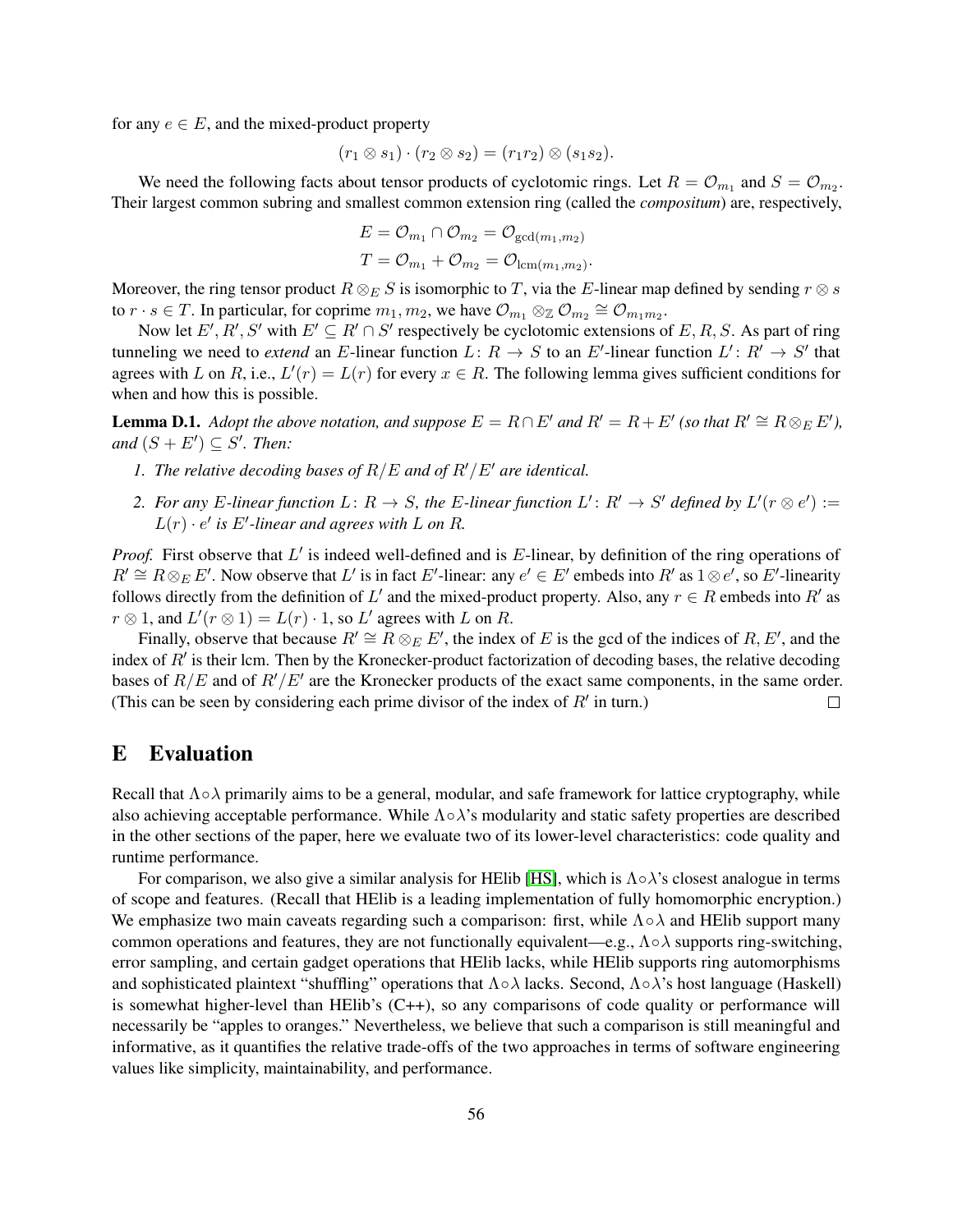**Summary.** Our analysis shows that  $\Lambda \circ \lambda$  offers high code quality, with respect to both the size and complexity. In particular, Λ◦λ's code base is about 7–8 times smaller than HElib's. Also, Λ◦λ currently offers good performance, always within an order of magnitude of HElib's, and we expect that it can substantially improve with focused optimization. Notably, Λ◦λ's C++ backend is already *faster* than HElib in Chinese Remainder Transforms for non-power-of-two cyclotomic indices with small prime divisors, due to the use of better algorithms associated with the "tensored" representations. For example, a CRT for index  $m = 2^6 3^3$  (of dimension  $n = 576$ ) takes about 99  $\mu$ s in  $\Lambda \circ \lambda$ , and 153  $\mu$ s in HElib on our benchmark machine (and the performance gap grows when more primes are included).

# <span id="page-56-0"></span>E.1 Source Code Analysis

We analyzed the source code of all "core" functions from  $\Lambda \circ \lambda$  and HElib, and calculated a few metrics that are indicative of code quality and complexity: actual lines of code, number of functions, and *cyclotomatic complexity* [\[McC76\]](#page-35-12). "Core" functions are any that are called (directly or indirectly) by the libraries' intended public interfaces. These include, e.g., algebraic, number-theoretic, and cryptographic operations, but not unit tests, benchmarks, etc. Note that HElib relies on NTL [\[Sho06\]](#page-35-13) for the bulk of its algebraic operations (e.g., cyclotomic and finite-field arithmetic), so to give a fair comparison we include *only* the relevant portions of NTL with HElib, referring to their combination as HElib+NTL. Similarly,  $\Lambda \circ \lambda$  includes a Tensor backend written in C++ (along with a pure Haskell one), which we identify separately in our analysis.

## <span id="page-56-1"></span>E.1.1 Source Lines of Code

A very basic metric of code complexity is program size as measured by *source lines of code* (SLOC). We measured SLOC for Λ◦λ and HElib+NTL using Ohcount [\[Bla14\]](#page-32-9) for Haskell code and *metriculator* [\[KW11\]](#page-34-15) for C/C++ code. Metriculator measures *logical* source lines of code, which approximates the number of "executable statements." By contrast, Ohcount counts *physical* lines of code. Both metrics exclude comments and empty lines, so they do not penalize for documentation or extra whitespace. While the two metrics are not identical, they provide a rough comparison between Haskell and C/C++ code.

<span id="page-56-2"></span>[Figure 4](#page-56-2) shows the SLOC counts for  $\Lambda \circ \lambda$  and HElib+NTL. Overall,  $\Lambda \circ \lambda$  consists of only about 5,000 lines of code, or 4,200 if we omit the C++ portion (whose functionality is redundant with the Haskell code). By contrast, HElib+NTL consists of about 7–8 times as much code.

| Codebase                | <b>SLOC</b>  |        | Total  |
|-------------------------|--------------|--------|--------|
|                         | Haskell      | $C++$  |        |
| $\Lambda \circ \lambda$ | 4,257        | 734    | 4,991  |
|                         | <b>HElib</b> | NTL    |        |
| HElib+NTL               | 14,709       | 20,073 | 34,782 |

Figure 4: Source lines of code for  $\Lambda \circ \lambda$  and HElib+NTL.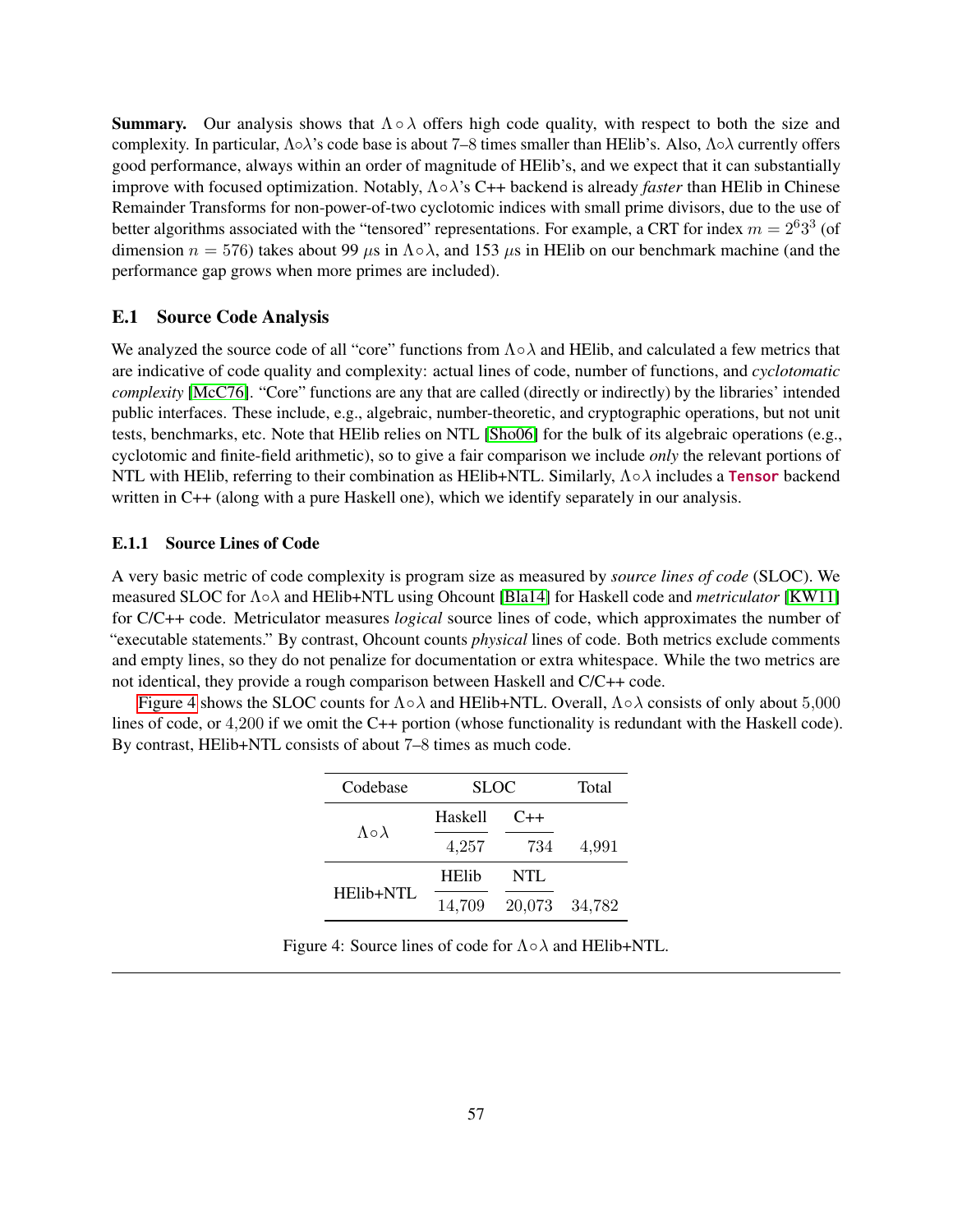# <span id="page-57-0"></span>E.1.2 Cyclomatic Complexity and Function Count

McCabe's *cyclomatic complexity* (CC) [\[McC76\]](#page-35-12) counts the number of "linearly independent" execution paths through a piece of code (usually, a single function), using the control-flow graph. The theory behind this metric is that smaller cyclomatic complexity typically corresponds to simpler code that is easier to understand and test thoroughly. McCabe suggests limiting the CC of functions to ten or less.

<span id="page-57-2"></span>**Results.** [Figure 5](#page-57-2) gives a summary of cyclomatic complexities in  $\Lambda \circ \lambda$  and HElib+NTL. A more detailed breakdown is provided in [Figure 6.](#page-58-1) In both codebases, more than 80 % of the functions have a cyclomatic complexity of 1, corresponding to straight-line code having no control-flow statements; these are omitted from [Figure 6.](#page-58-1)

| Codebase                | A     | R | $\mathbf{C}$ | Total |
|-------------------------|-------|---|--------------|-------|
| $\Lambda \circ \lambda$ | 1,234 |   | 14 5         | 1.253 |
| HElib+NTL 6,850 159 69  |       |   |              | 7.078 |

Figure 5: Number of functions per argon grade: cyclomatic complexities of 1–5 earn an 'A,' 6–10 a 'B,' and 11 or more a 'C.'

Only three Haskell functions and two C++ functions in  $\Lambda \circ \lambda$  received a grade of 'C.' The Haskell functions are: adding Cyc elements (CC=23); multiplying Cyc elements (CC=14); and comparing binary representations of positive integers, for promotion to the type level (CC=13). In each of these, the complexity is simply due to the many combinations of cases for the representations of the inputs (see [Section 3.3.2\)](#page-21-2). The two C++ functions are the inner loops of the CRT and DFT transforms, with CC 16 and 18, respectively. This is due to a case statement that chooses the appropriate unrolled code for a particular dimension, which we do for performance reasons.

For comparison, HElib+NTL has many more functions than  $\Lambda \circ \lambda$  (see [Figure 5\)](#page-57-2), and those functions tend to be more complex, with 68 functions earning a grade of 'C' (i.e., CC more than 10).

# <span id="page-57-1"></span>E.2 Performance

Here we report on the runtime performance of  $\Lambda \circ \lambda$ . As a general-purpose library, we do not expect it to be competitive with highly optimized (but inflexible) C implementations like SWIFFT [\[LMPR08\]](#page-34-5) and BLISS [\[DDLL13\]](#page-33-1), but we aim for performance in the same league as higher-level libraries like HElib.

Here we give microbenchmark data for various common operations and parameter sets, to show that performance is reasonable and to establish a baseline for future work. All benchmarks were run by the standard Haskell benchmarking tool *criterion* [\[O'S14\]](#page-35-14) on a mid-2012 model Asus N56V laptop with 2.3GHz Core i7-3610QM CPU and 6 GB 1600MHz DDR3 RAM, using GHC 8.0.1. All moduli in our benchmarks are smaller than 32 bits, so that all mod-q arithmetic can be performed naïvely in 64-bit registers.

We benchmarked the two Tensor backends currently included in  $\Lambda \circ \lambda$ : the "CT" backend is sequential and written in relatively unoptimized  $C_{++}$ . The "RT" backend uses the Repa array library [\[KCL](#page-34-10)<sup>+</sup>10, [LCKJ12\]](#page-34-11). For operations that  $\Lambda \circ \lambda$  and HElib have in common, we also include HElib benchmarks.

Most of our optimization efforts have been devoted to the CT backend, which partially explains the poor performance of the Repa backend; we believe that similarly tuning RT could speed up benchmarks considerably. However, RT performance is currently limited by the architecture of our tensor DSL, which is blocking many compiler optimizations. Specifically, the higher-rank types that make the DSL work for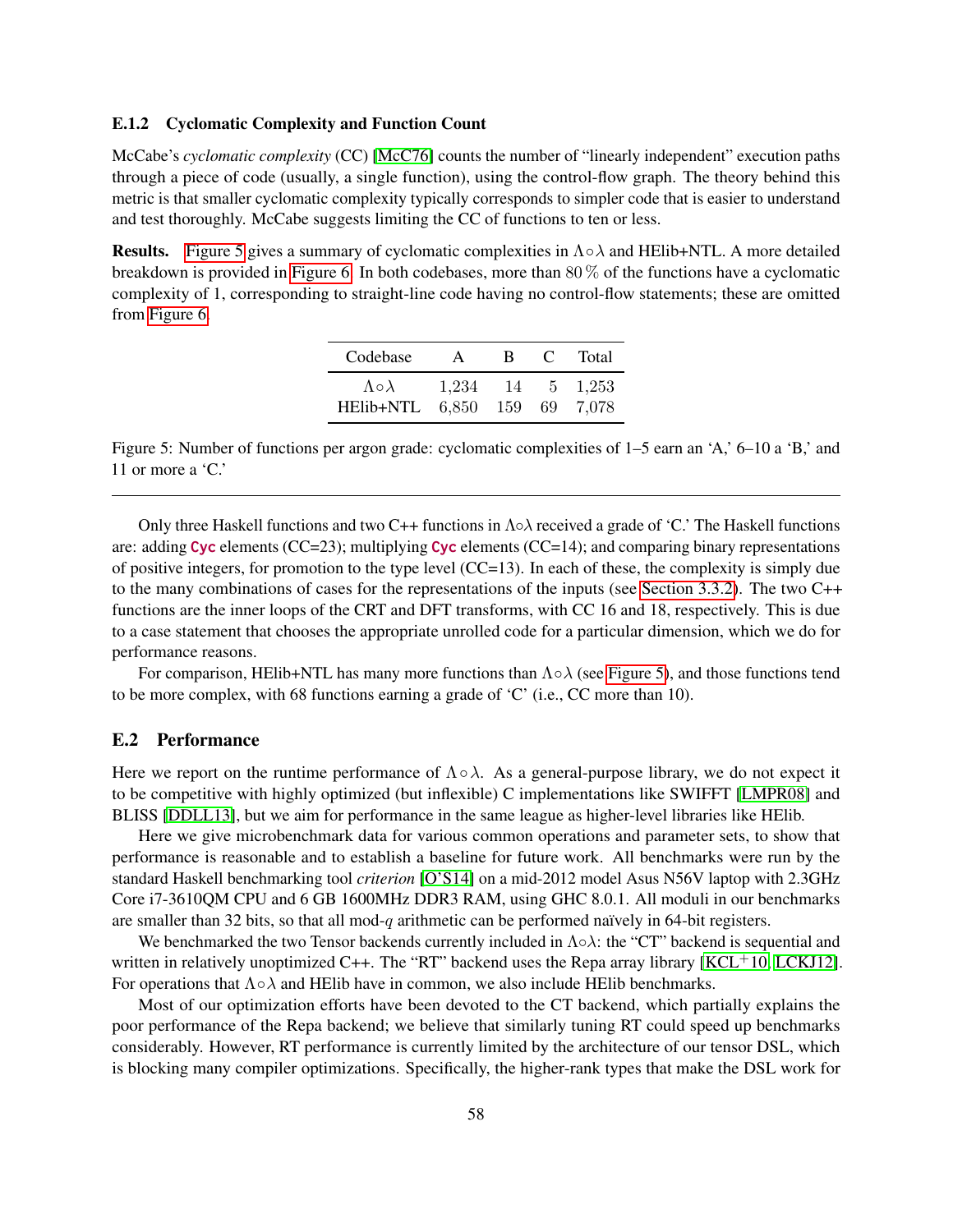<span id="page-58-1"></span>

Figure 6: Cyclomatic complexity (CC) of functions in  $\Lambda \circ \lambda$  and HElib+NTL. The case CC=1 accounts for more than 80% of the functions in each codebase, and is suppressed.

arbitrary cyclotomic indices also make specialization, inlining, and fusion opportunities much more difficult for the compiler to discover. Addressing this issue to obtain a fast and general pure-Haskell implementation is an important problem for future work.

# <span id="page-58-0"></span>E.2.1 Cyclotomic Ring Operations

[Figure 7,](#page-59-0) [Figure 8,](#page-59-1) and [Figure 9](#page-60-1) show runtimes for the main cyclotomic ring operations. We compare  $\Lambda \circ \lambda$ 's C++ (CT) and Repa (RT) Tensor backends, and HElib whenever it supports analogous functionality. For CT and RT, operations scale approximately linearly in the number of moduli in the RNS representation, so all the runtimes are shown for a single modulus. For a cyclotomic ring  $\mathcal{O}_m$ , we consider only "good" prime moduli  $q = 1 \text{ mod } m$ , so that the CRT exists over  $\mathbb{Z}_q$ . Benchmarks are reported for the UCyc interface; times for analogous operations in the Cyc interface are essentially identical, except where noted. All times are reported in microseconds  $(\mu s)$ .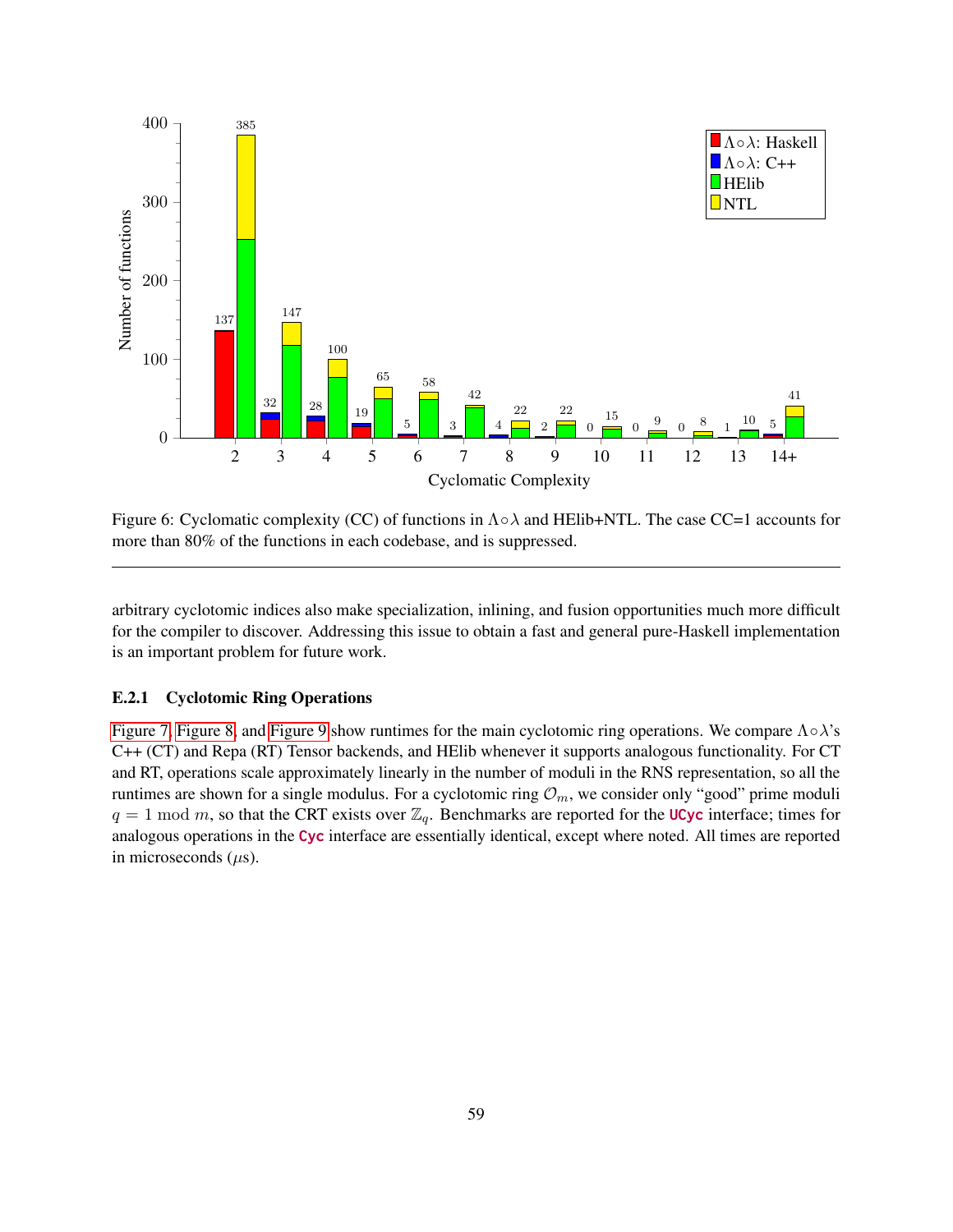<span id="page-59-0"></span>

| Index $m$                  | $\varphi(m)$ |              | UCyc $P \rightarrow C$ |              |              | UCyc $C \rightarrow P$ |              |            | UCyc $D \rightarrow P$ |          | UCyc $P \rightarrow D$ |
|----------------------------|--------------|--------------|------------------------|--------------|--------------|------------------------|--------------|------------|------------------------|----------|------------------------|
|                            |              | <b>HElib</b> |                        | RT           | <b>HElib</b> | CT.                    | RT           | CТ         | RT                     |          | RT                     |
| $2^{10} = 1,024$           | 512          | 15.9         |                        | 139 2,344    | 38.3         |                        | 142 2.623    | 0.7        | 0.02                   | 0.7      | 0.02                   |
| $2^{11} = 2,048$           | 1.024        | 32.4         |                        | 307 5,211    | 74.4         |                        | 314 5.618    | 1.3        | 0.02                   | 1.2      | 0.02                   |
| $2^{6}3^{3} = 1,728$       | 576          | 153          | 99                     | 3,088        | 361          |                        | 122 3,284    | 4.0        | 80.3                   |          | 4.0 64.2               |
| $2^{6}3^{4} = 5,184$       | 1.728        | 638          |                        | 364 10,400   | 1,136        |                        | 426 11,030   | 11.8       | -226                   | 11.7 186 |                        |
| $2^{6}3^{2}5^{2} = 14,400$ | 3.840        | 2,756        |                        | 1.011 24.330 | 5,659        |                        | 1,258 25,170 | 65.8 1,199 |                        | 61.5 938 |                        |

Figure 7: Runtimes (in microseconds) for conversion between the powerful (P) and CRT (C) bases, and between the decoding (D) and powerful bases (P). For comparison with our  $P \leftrightarrow C$  conversions, we include HElib's conversions between its "polynomial" and "Double CRT" (with one modulus) representations. Note that HElib is primarily used with many (small) moduli, where the conversion from Double CRT to polynomial representation is closer in speed to the other direction.

<span id="page-59-1"></span>

| Index $m$ |              | $(*)$ for UCyc C |        |      | $(*g)$ for UCvc P |      | $(*g)$ for UCyc C |      | $(\frac{1}{g})$ for UCyc P |      | $(\frac{1}{g})$ for UCyc D |          | lift UCvc P |
|-----------|--------------|------------------|--------|------|-------------------|------|-------------------|------|----------------------------|------|----------------------------|----------|-------------|
|           | <b>HElib</b> | CT.              | RT     | CТ   | RT                | CТ   | RT                | CТ   | RT                         | CТ   | <b>RT</b>                  |          | <b>RT</b>   |
| 1.024     | 1.8          | 7.8              | 73.0   | 0.7  | 0.02              | 5.4  | 72.0              | 5.9  | 56.8                       | 5.9  | 56.7                       | 1.0      | 39.8        |
| 2.048     | 4.4          | 15.6 142         |        | 1.2  | 0.02              | 11.4 | 140               | 11.6 | 110                        | 11.6 | 108                        | 2.0      | 77.0        |
| 1.728     | 2.6          | 9.3              | - 82.1 | 10.5 | 107               | 6.1  | 84.0              | 52.6 | 390                        | 33.4 | 385                        | 1.2      | 45.8        |
| 5.184     | 6.2          | 26.3 248         |        | 30.4 | 333               | 18.1 | 245               | 155  | 1.148                      | 102  | 1.115                      | 3.4      | - 128       |
| 14.400    | 11.6         | 58.9 589         |        | 134  | 1,515             | 39.6 | 575               | 663  | 4,679                      | 400  | 5,283                      | 13.3 297 |             |

Figure 8: Runtimes (in microseconds) for multiplication by g in the powerful (P) and CRT (C) bases, division by g in the powerful and decoding (D) bases, lifting from  $R_q$  to R in the powerful basis, and multiplication of ring elements in the CRT basis. (Multiplication by  $g$  in the decoding and powerful bases takes about the same amount of time, and multiplication and division by  $g$  in the CRT basis take about the same amount of time.)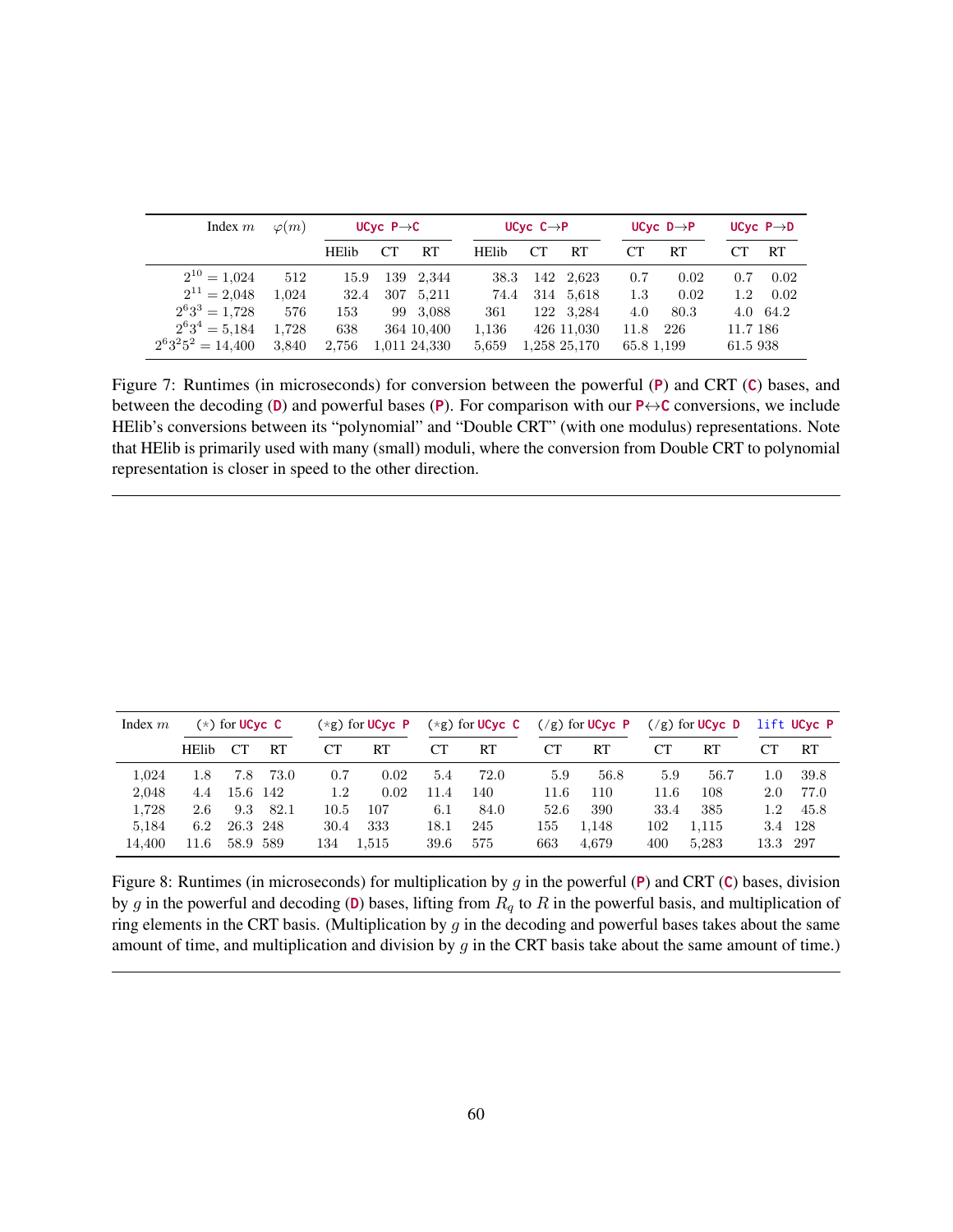<span id="page-60-1"></span>

| m   | $m^{\cdot}$ |     | twace UCyc P |           | twace UCyc C |      | embed UCyc P |      | embed UCyc D |           | embed UCyc C |
|-----|-------------|-----|--------------|-----------|--------------|------|--------------|------|--------------|-----------|--------------|
|     |             | CT. | RT           | <b>CT</b> | RT           | CТ   | <b>RT</b>    | CТ   | RT           | <b>CT</b> | RT           |
|     |             |     |              |           |              |      |              |      |              |           |              |
| 728 | 2.912       | 0.7 | 25.9         | 22.7      | 305          | 3.8  | 57.2         | 4.9  | 58.3         | 38.7      | 92.9         |
| 728 | 3.640       | 0.7 | 27.1         | 22.9      | 258          | 3.8  | 56.8         | 8.5  | 83.6         | 39.6      | 95.5         |
| 128 | 11.648      | 0.2 | 7.0          | 92.5      | 967          | 10.8 | 164          | 19.7 | 189          | 166       | 393          |

Figure 9: Runtimes (in microseconds) of twace and embed for UCyc. (For both CT and RT, twace UCyc D has essentially the same performance as twace UCyc P.) Due to an unresolved compiler issue, embed (in any basis) with the Cyc interface is considerably slower than the analagous UCyc operation benchmarked here.

# <span id="page-60-0"></span>E.2.2 SHE Scheme

[Figure 10](#page-60-2) and [Figure 11](#page-60-3) show runtimes for certain main operations of the SHE scheme described in [Section 4.](#page-23-0) All times are reported in milliseconds (ms). We stress that unlike for our cyclotomic operations above, we have not yet designed appropriate "hints" to assist the compiler's optimizations, and we expect that performance can be significantly improved by such an effort.

<span id="page-60-2"></span>

|  |  | $m'$ $\varphi(m')$ encrypt decrypt ciphertext (*) addPublic mulPublic |  |
|--|--|-----------------------------------------------------------------------|--|
|  |  | CT RT CT RT CT RT CT RT CT RT                                         |  |
|  |  | 2,048 1,024 371 392 2.3 20.5 1.4 2.9 1.3 10.1 1.4 3.1                 |  |
|  |  | 14,400 3,840 1,395 1,454 12.8 81.6 13.8 18.1 6.5 35.0 4.6 7.0         |  |

<span id="page-60-3"></span>Figure 10: Runtimes (in milliseconds) for encrypt, decrypt, ciphertext multiplication, addPublic, and mulPublic. All ciphertext operations were performed on freshly encrypted values. The plaintext index for both parameter sets is  $m = 16$ . For encrypt, the bottleneck is in Gaussian sampling and randomness generation, which was done using the HashDRBG pseudorandom generator with SHA512.

| m' | $\varphi(m')$ rescaleCT         |       |    | keySwitch |
|----|---------------------------------|-------|----|-----------|
|    |                                 | CT RT | CT | <b>RT</b> |
|    | 2,048 1,024 2.3 17.9 7.4 53.4   |       |    |           |
|    | 14,400 3,840 15.2 65.2 37.0 308 |       |    |           |

Figure 11: Runtimes (in milliseconds) for rescaleCT and keySwitch (relinearization) from a quadratic ciphertext, with a circular hint. The rescaleCT benchmark scales from (the product of) two moduli to one. The keySwitch benchmark uses a single ciphertext modulus and a hint with two moduli, and a two-element gadget for decomposition [\(Section 2.4\)](#page-12-1).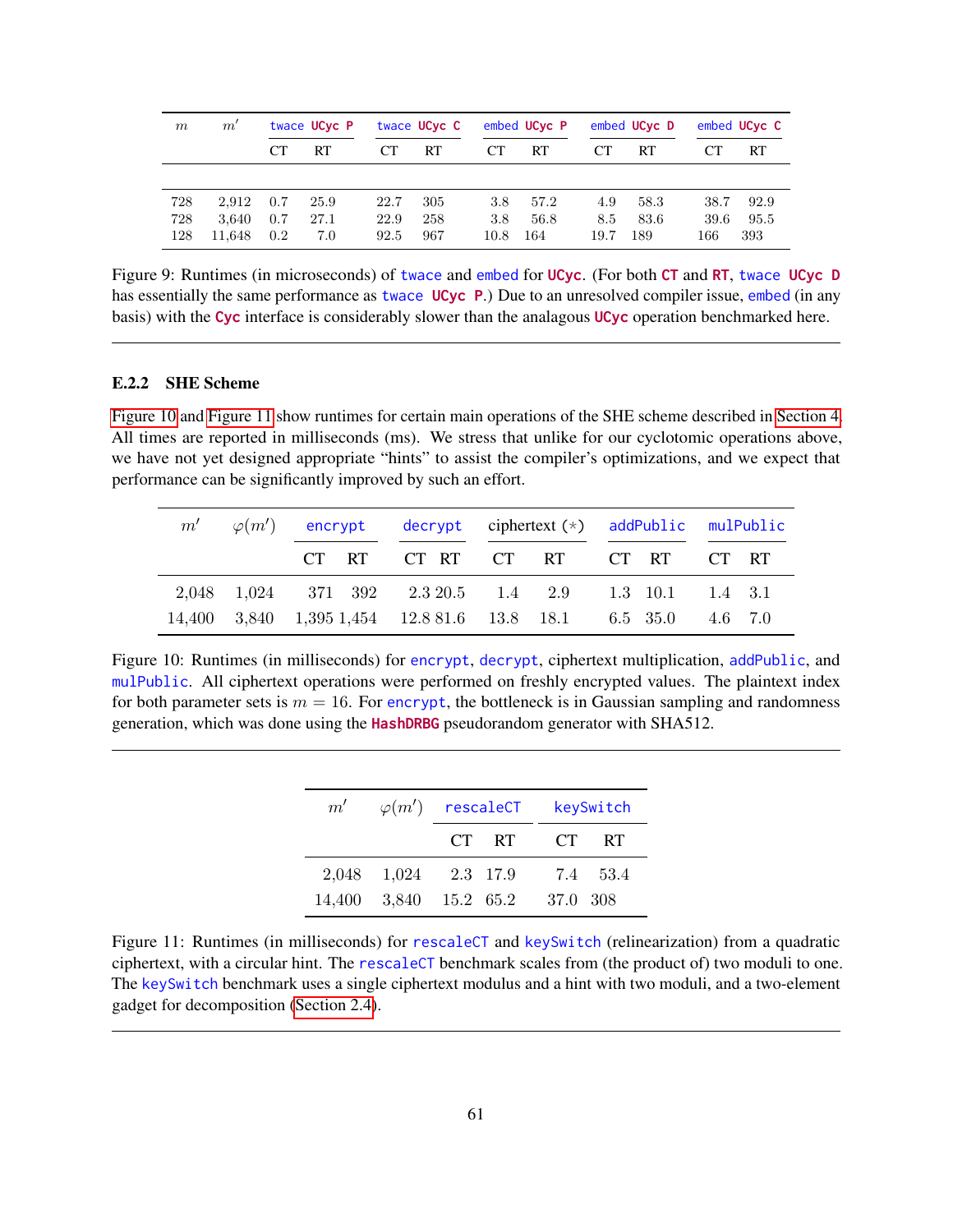## <span id="page-61-0"></span>E.2.3 Ring Tunneling

In the ring-tunneling algorithm (Section [4.6\)](#page-29-0), we convert a ciphertext in a cyclotomic ring  $R'$  to one in a different cyclotomic ring S' which has the side effect of evaluating a desired E-linear function, where  $E =$  $R \cap S$  is the intersection of the corresponding plaintext rings. The performance of this algorithm depends on the dimension  $\dim(R'/E')$  because the procedure performs  $\dim(R'/E')$  key switches. Since ring switching can only apply an E-linear function on the plaintexts, there is a tradeoff between performance and the class of functions that can be evaluated during ring switching. In particular, when  $\dim(R'/E') = \dim(R/E)$  is small, ring switching is fast but the plaintext function is highly restricted because E is large. When  $\dim(R'/E')$  is large, we can apply a wider class of functions to the plaintexts, at the cost of many more (expensive) key switches. Indeed, in many applications it is convenient to switch between rings with a small common subring, e.g.  $E = \mathcal{O}_1$ .

As shown in [\[AP13\]](#page-32-5), we can get both performance and a wide class of linear functions by performing a sequence of switches through adjacent hybrid rings, where the intersection between adjacent hybrid rings is large. [Figure 12](#page-61-1) gives a sequence of hybrid rings from  $R = H_0 = O_{128}$  to  $S = H_5 = O_{4,095}$ . It also gives the corresponding ciphertext superring, which needs to be larger than small plaintext rings for security. Such a sequence of hybrid rings could be used for bootstrapping ([\[AP13\]](#page-32-5)) or for the homomorphic evaluation of the PRF in [\[BP14\]](#page-32-7).

<span id="page-61-1"></span>

| $R' = H'_0$                          | $H'_1$                              | $H'_2$                              | $H'_3$                                     | $H'_4$                                             | $H'_5 = S'$                                |
|--------------------------------------|-------------------------------------|-------------------------------------|--------------------------------------------|----------------------------------------------------|--------------------------------------------|
| $\mathcal{O}_{128 \cdot 7 \cdot 13}$ | $\mathcal{O}_{64 \cdot 7 \cdot 13}$ | $\mathcal{O}_{32 \cdot 7 \cdot 13}$ | $\mathcal{O}_{8 \cdot 5 \cdot 7 \cdot 13}$ | $\mathcal{O}_{4 \cdot 3 \cdot 5 \cdot 7 \cdot 13}$ | $\mathcal{O}_{9 \cdot 5 \cdot 7 \cdot 13}$ |
| $\mathcal{O}_{128}$                  | $\mathcal{O}_{64 \cdot 7}$          | $\mathcal{O}_{32 \cdot 7 \cdot 13}$ | $\mathcal{O}_{8 \cdot 5 \cdot 7 \cdot 13}$ | $\mathcal{O}_{4 \cdot 3 \cdot 5 \cdot 7 \cdot 13}$ | $\mathcal{O}_{9 \cdot 5 \cdot 7 \cdot 13}$ |
| $R = H_0$                            | $H_1$                               | $H_2$                               | $H_3$                                      | $\mathcal{O}_{4 \cdot 3 \cdot 5 \cdot 7 \cdot 13}$ | $\mathcal{O}_{9 \cdot 5 \cdot 7 \cdot 13}$ |
| $R = H_0$                            | $H_1$                               | $H_2$                               | $H_3$                                      | $H_4$                                              | $H_5 = S$                                  |

Figure 12: A real-world example of hybrid plaintext/ciphertext rings that could be used to efficiently tunnel from  $R = O_{128}$  to  $S = O_{4.095}$ .

<span id="page-61-2"></span>[Figure 13](#page-61-2) includes timing data for each ring tunnel in [Figure 12,](#page-61-1) using only good moduli as above. As with other operations, ring tunneling scales linearly in the number of moduli, so the numbers below are reported for a single modulus.

| Tunnel                | CT <sup>-</sup> | RT   |
|-----------------------|-----------------|------|
| $H_0 \rightarrow H_1$ | 46.4            | 185  |
| $H_1 \rightarrow H_2$ | $32.3\,$        | 127  |
| $H_2 \rightarrow H_3$ | 50.0            | 128  |
| $H_3 \rightarrow H_4$ | 32.9            | 84.2 |
| $H_4 \rightarrow H_5$ | 33.2            | 96.4 |

Figure 13: Runtimes (in milliseconds) for ring tunneling, using one ciphertext modulus and TrivGad for constructing key-switch hints.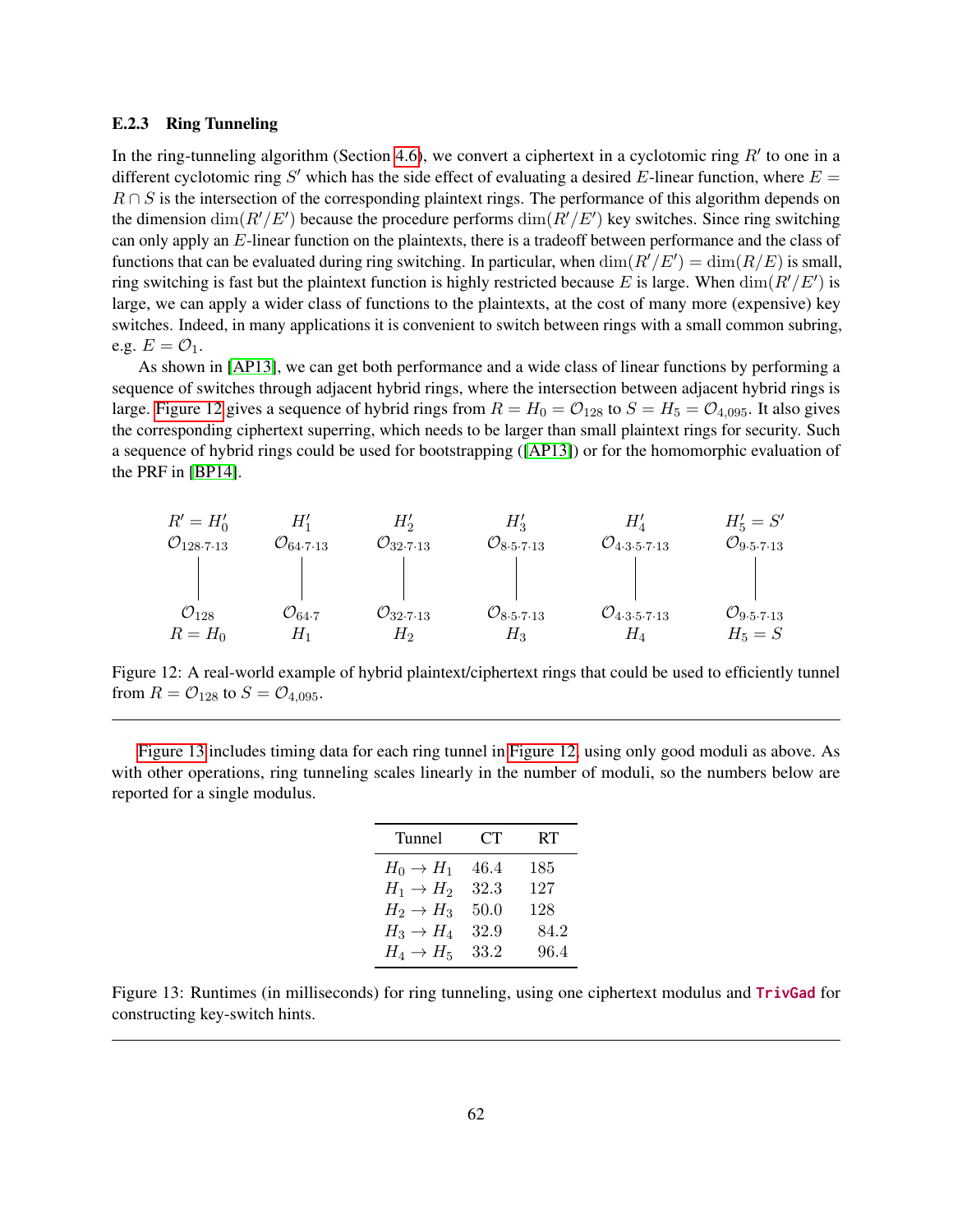# <span id="page-62-0"></span>F Haskell Background

In this section we give a brief primer on the basic syntax, concepts, and features of Haskell needed to understand the material in the rest of the paper. For further details, see the excellent tutorial [\[Lip11\]](#page-34-16).

# <span id="page-62-1"></span>F.1 Types

Every well-formed Haskell expression has a particular *type*, which is known statically (i.e., at compile time). An expression's type can be explicitly specified by a *type signature* using the :: symbol, e.g., 3 :: Integer or True :: Bool. However, such low-level type annotations are usually not necessary, because Haskell has very powerful *type inference*, which can automatically determine the types of arbitrarily complex expressions (or declare that they are ill-typed).

Every *function*, being a legal expression, has a type, which is written by separating the types of the input(s) and the output with the arrow  $\rightarrow$  symbol, e.g., xor :: **Bool**  $\rightarrow$  **Bool**  $\rightarrow$  **Bool**. Functions can be either fully or only partially applied to arguments having the appropriate types, e.g., we have the expressions xor False False :: Bool and xor True :: Bool  $\rightarrow$  Bool, but not the ill-typed xor 3. Partial application works because -> is right-associative, so the "true" type of xor is Bool -> (Bool -> Bool), i.e., it takes a boolean as input and outputs a *function* that itself maps a boolean to a boolean. Functions can also take functions as *inputs*, e.g.,

```
selfCompose :: (Integer -> Integer) -> (Integer -> Integer)
```
takes any f :: Integer  $\rightarrow$  Integer as input and outputs another function (presumably representing  $f \circ f$ ).

The names of *concrete* types, such as Integer or Bool, are always capitalized. This is in contrast with lower-case *type variables*, which can stand for any type (possibly subject to some constraints; see the next subsection). For example, the function alwaysTrue  $\therefore$  a  $\rightarrow$  Bool takes a value of any type, and outputs a boolean value (presumably **True**). More interestingly, cons  $\therefore$  a  $\rightarrow$  [a]  $\rightarrow$  [a] takes a value of any type, and a *list* of values all having that *same* type, and outputs a list of values of that type.

Types can be parameterized by other types. For example:

- The type  $\Box$  seen just above is the generic "(ordered) list" type, whose single argument is the type of the listed values, e.g., [Bool] is the "list of booleans" type. (Note that [a] is just syntactic sugar for  $[1]$  a.)
- The type Maybe represents "either a value (of a particular type), or nothing at all;" the latter is typically used to signify an exception. Its single argument is the underlying type, e.g., Maybe Integer.
- The generic "pair" type (,) takes two arguments that specify the types being paired together, e.g., (Integer,Bool).

Only fully applied types can admit values, e.g., there are no values of type [], Maybe, or (Integer,).

# <span id="page-62-2"></span>F.2 Type Classes

*Type classes*, or just *classes*, define abstract interfaces that types can implement, and are therefore a primary mechanism for obtaining polymorphism. For example, the Additive class (from the numeric pre-lude [\[TTJ15\]](#page-35-15)) represents types that form abelian additive groups. As such, it introduces the terms<sup>[20](#page-62-3)</sup>

<span id="page-62-3"></span><sup>&</sup>lt;sup>20</sup> Operators like  $+$ ,  $-$ ,  $\star$ ,  $/$ , and  $==$  are merely functions introduced by various type classes. Function names consisting solely of special characters can be used in infix form in the expected way, but in all other contexts they must be surrounded by parentheses.